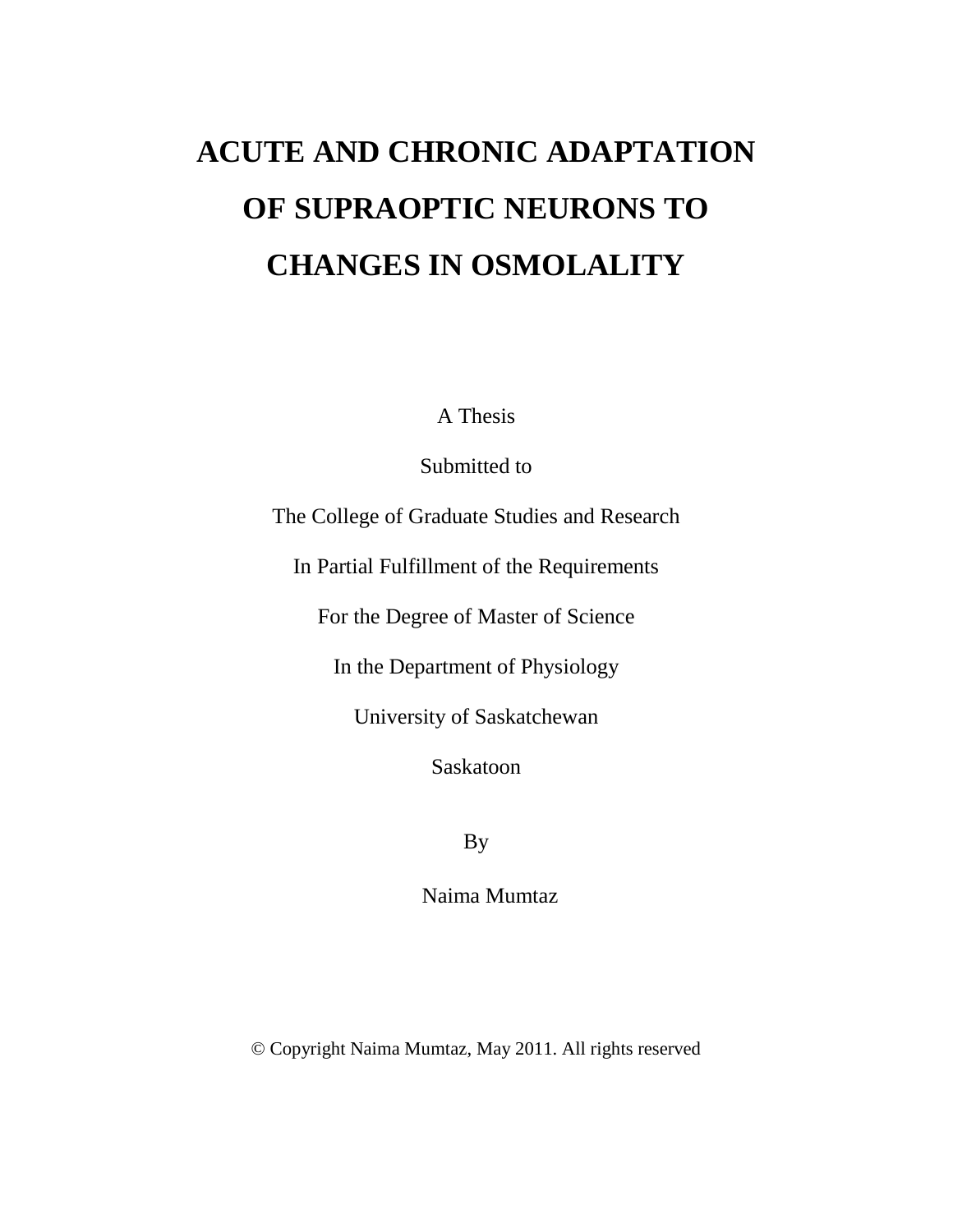# **PERMISSION TO USE**

In presenting this thesis in partial fulfillment of the requirements for a Postgraduate Degree from the University of Saskatchewan, I agree that the Libraries of this University may make it freely available for inspection. I further agree that permission for copying of this thesis in any manner, in whole or in part, for scholarly purposes may be granted by the professor or professors who supervised my thesis work or, in their absence, by the Head of the Department or the Dean of the College in which my thesis work was done. It is understood that any copying or publication or use of this thesis or parts thereof for financial gain shall not be allowed without my written permission. It is also understood that due recognition shall be given to me and to the University of Saskatchewan in any scholarly use which may be made of any material in my thesis.

Requests for permission to copy or to make other use of material in this thesis in whole or part should be addressed to:

Head of the Department of Physiology

University of Saskatchewan

107 Wiggins Road Saskatoon, Saskatchewan Canada S7N 5E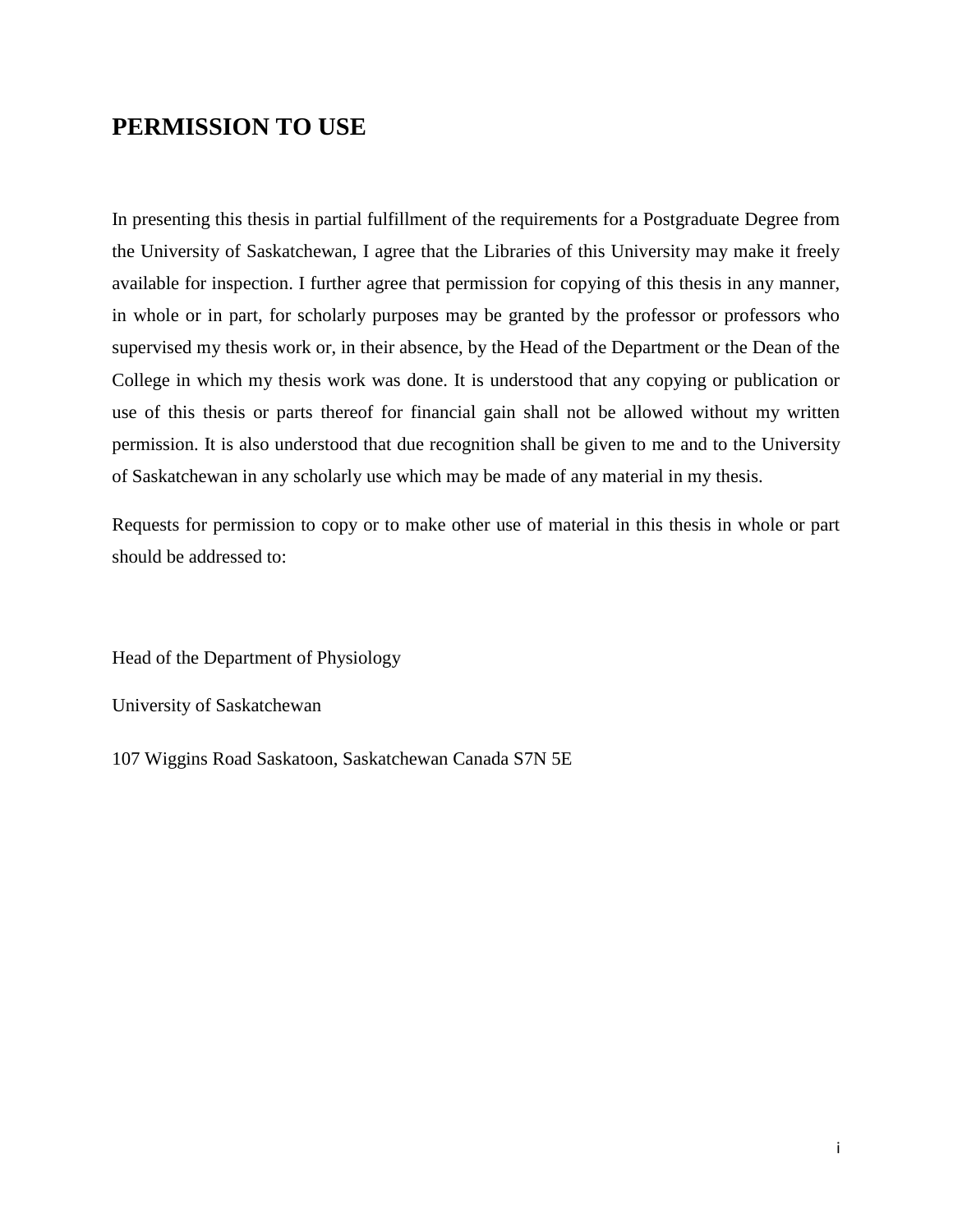### **ABSTRACT**

Vasopressin (VP) is an antidiuretic hormone that is synthesized and released by osmosensitive magnocellular neurosecretory cells (MNCs) to regulate water homeostasis in the body. The rate and firing pattern of MNCs determines the amount of VP release, which is elevated during physiological stress particularly dehydration. During acute osmotic changes the MNCs shrink and swell due to hypertonic and hypotonic stimuli, respectively. In contrast to hippocampal neurons, which display regulatory volume increases (RVI) and regulatory volume decreases (RVD) in response to hypertonic and hypotonic stimuli, MNCs do not have compensatory mechanisms. The MNCs undergo hypertrophy as a part of their physiological structural and functional plasticity during chronic dehydration. These changes are thought to be important during long term osmotic changes for the sustained and high level releases of hormone. However, the mechanism of hypertrophy is still unclear and it is difficult to address this issue *in vivo*. We therefore undertook studies on acutely isolated MNCs to test hypertrophy in MNCs. We observed that acutely isolated MNCs treated with hyperosmolar solution  $(325 \text{ mOsmol kg}^{-1})$ for 150 minutes *in vitro* showed hypertrophy (a 9% increase in CSA) and recovered their original size when returned to isotonic solution (295 mOsmol  $kg^{-1}$ ) for another 60 minutes. Whole cell patch clamp experiments showed a 34% increase in cell membrane capacitance following treatment with hypertonic solution for 90-150 minutes. The osmotically-evoked hypertrophic response was blocked by using a TAT (human immunodeficiency virus transactivator of transcription) peptide (TAT-NSF700) that prevents SNARE-mediated exocytotic fusion by blocking the function of NSF (*N-*ethylmaleimide-sensitive factor). The hypertrophic response did not appear to be altered by a scrambled version of the peptide, showing that osmoticallyevoked hypertrophy depends on SNARE-mediated exocytotic fusion. The VP and OT-MNCs exposed to hyperosmolar solution for two hours showed increased immunofluorescence for Ltype  $Ca^{2+}$  channels (both  $Ca_v1.2$  and  $Ca_v1.3$ ). Our data suggest that the osmotically-evoked hypertrophy is associated with an increase in the total membrane surface area due to the exocytotic fusion of intracellular granules with the plasma membrane and with increased expression of L-type  $Ca^{2+}$  channels. This study will be helpful in understanding of the adaptation that MNCs undergo during long term dehydration and pathological conditions that lead to increased plasma osmolality.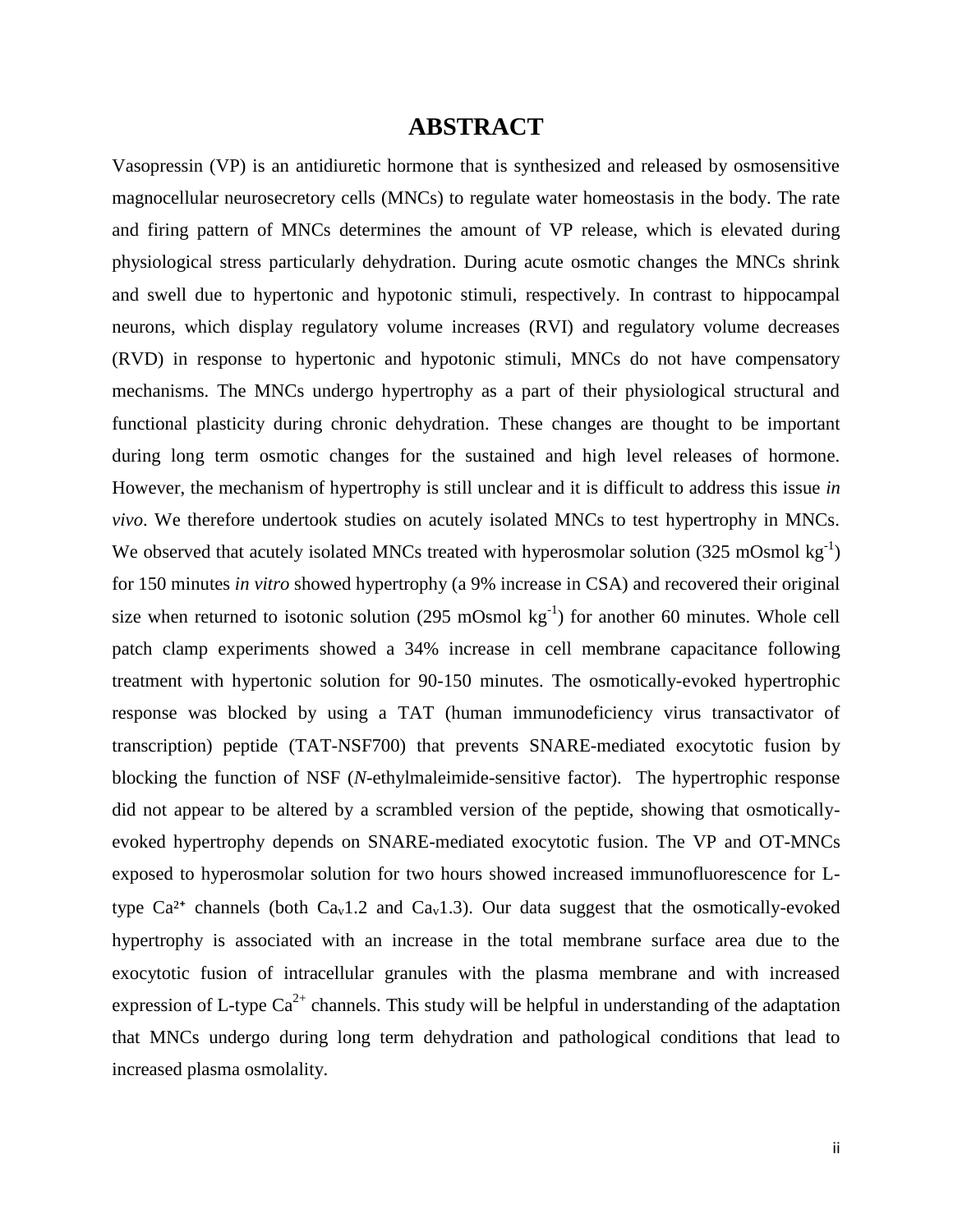## **ACKNOWLEDGMENTS**

I would like to thank foremost my supervisor, Dr. Thomas E Fisher for giving me an opportunity to pursue my post graduate studies in field of neuroscience and guiding me throughout my studies & research work. His advice, support and supervision not only helped me learn new things in field of neuroscience but were also of great help for my research work. I will always remember his professional approach, sincerity and support he provided throughout my course.

I would also like to thank my advisory committee members, Dr. Nigel West, Dr. Michel Desautels, Dr. Sean Mulligan and my external advisor Dr. Gillian Muir for providing their helpful suggestions and feedback for my research work and thesis writing.

There are other professors and seniors whom I would like to thank for helping me during my research; Dr. Jaswant Singh from department of Veterinary Biomedical Sciences for sharing his expertise in immunocytochemistry, Wenbo Zhang for helping me in learning electrophysiology, Daoyi Wang and Bin Yan for assisting me in fluorescent microscopy, Xuan Vo for giving me technical help in lab and everyone in the Neural System and Plasticity Research Group. Also special thanks to our lab coordinator, Joanne Sitarski for her generous help which made working in lab a wonderful experience.

Finally, I would like to thank my family, specially my parents for believing in me always, my husband for his encouragement to continue studies after marriage and my uncle Dr. Muhammad Anzar and his family for all their kindness.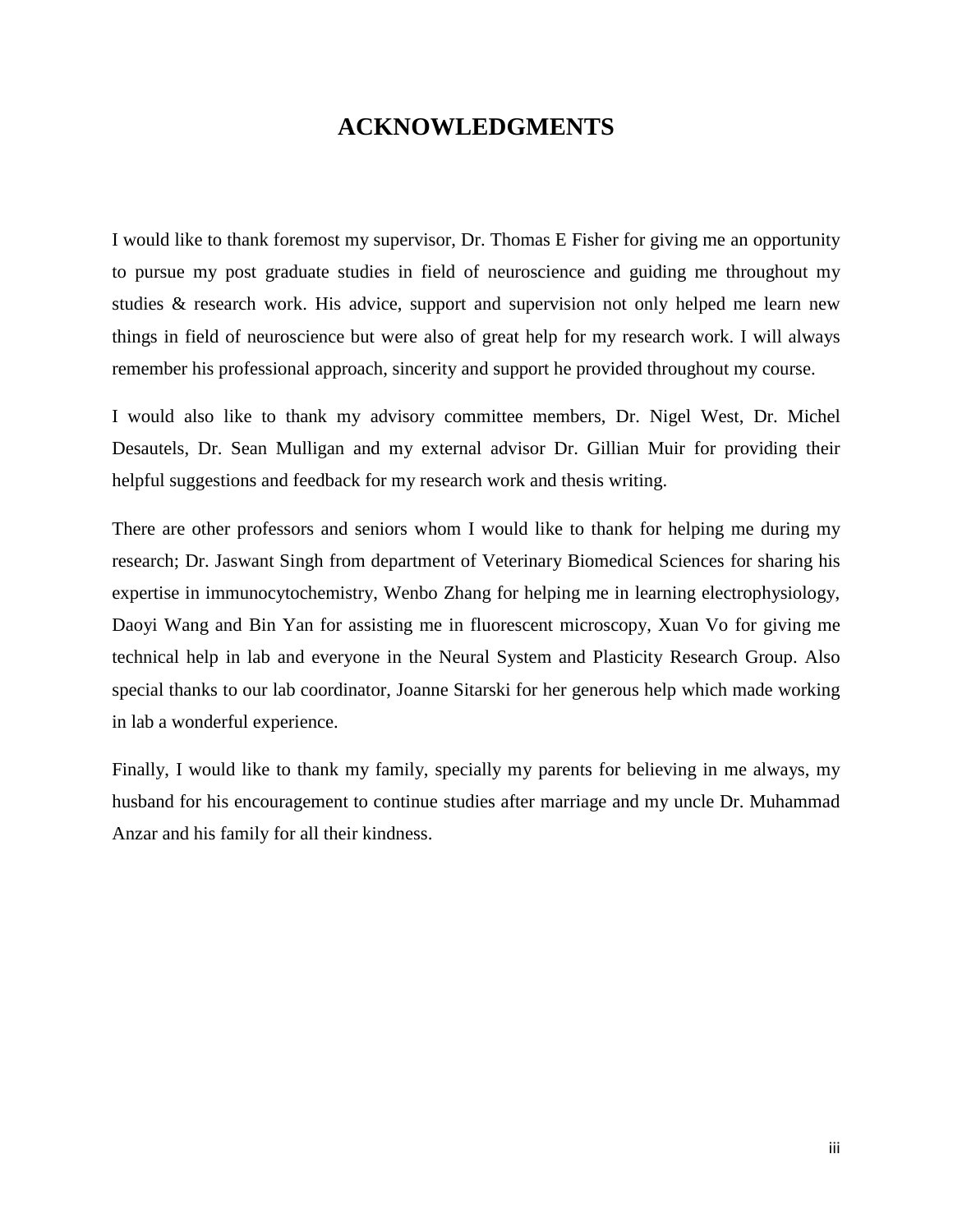# **DEDICATION**

I dedicate this thesis to my husband, Aftab Kasana, for his love, support and trust that always gave me confidence to make my dreams come true.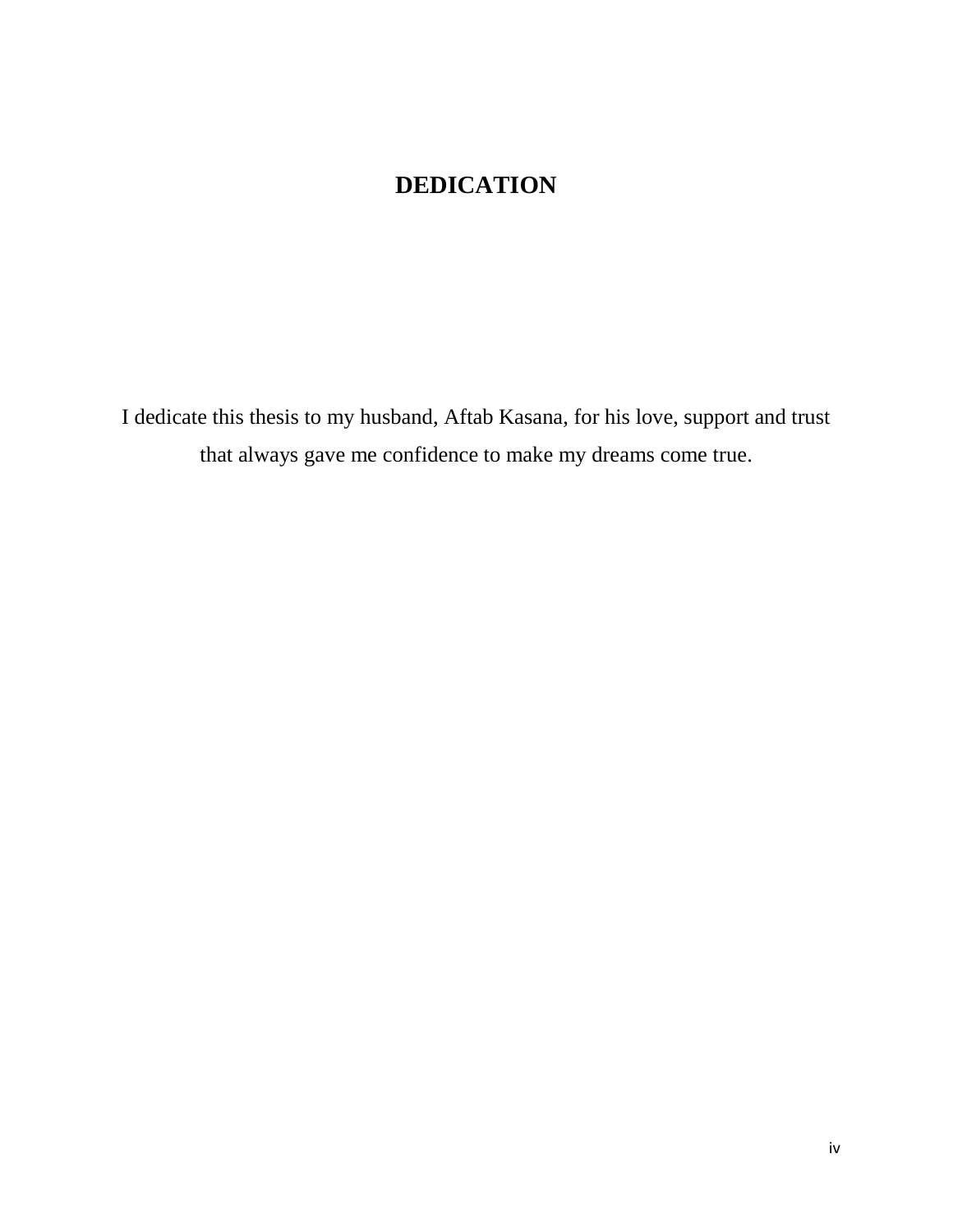# **TABLE OF CONTENTS**

| $\mathbf{i}$            |
|-------------------------|
| ii                      |
| iii                     |
| iv                      |
| $\mathbf{v}$            |
| vii                     |
| viii                    |
| ix                      |
| 1                       |
| $\mathbf{1}$            |
| $\overline{2}$          |
| $\overline{\mathbf{3}}$ |
| $\boldsymbol{4}$        |
| 5                       |
| 5                       |
| 6                       |
| $\overline{7}$          |
| 9                       |
| 9                       |
| 11                      |
| 12                      |
| 14                      |
| 16                      |
| <b>16</b>               |
| 16                      |
| 20                      |
| 22                      |
| 24                      |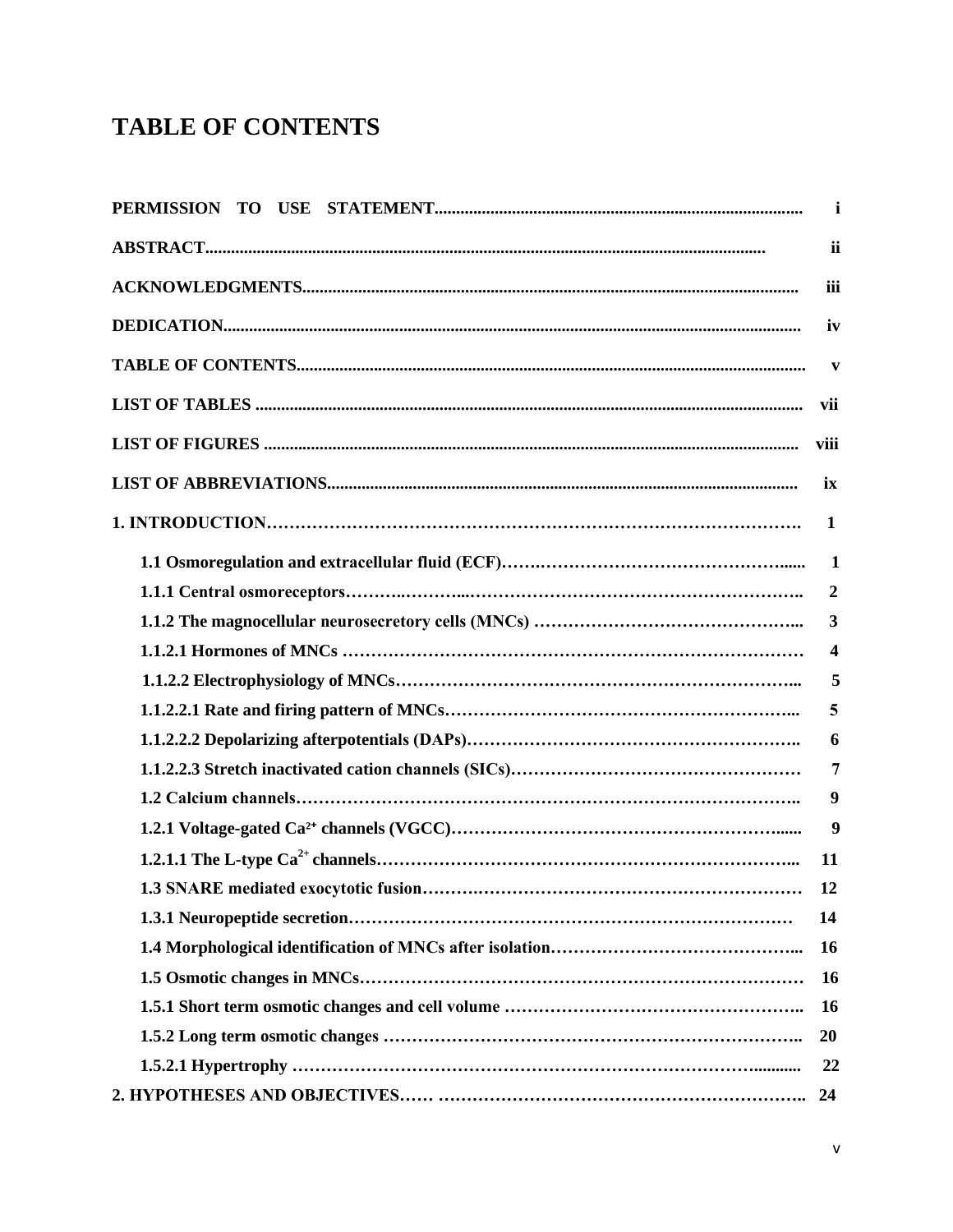|    |                                                                                          | 25       |
|----|------------------------------------------------------------------------------------------|----------|
|    |                                                                                          | 25       |
|    |                                                                                          | 26       |
|    |                                                                                          | 26       |
|    |                                                                                          | 27       |
|    |                                                                                          | 27       |
|    |                                                                                          | 27       |
|    |                                                                                          | 28       |
|    |                                                                                          | 29       |
|    |                                                                                          | 30       |
|    |                                                                                          | 30       |
|    |                                                                                          | 32       |
|    |                                                                                          | 36       |
|    | 4.4 Immunocytochemistry of L-type $Ca^{2+}$ channels following treatment of              |          |
|    |                                                                                          | 38       |
|    |                                                                                          | 46       |
|    |                                                                                          | 46<br>48 |
|    | 5.3 Hypertrophy is regulated by SNARE-mediated intracellular exocytotic fusion           | 50       |
|    |                                                                                          | 51       |
|    | 5.5 Sustained hyperosmolality causes increase in immunoexpression of L-type              |          |
|    |                                                                                          | 51       |
|    | 5.7 Physiological consequences of hypertrophy and increases in L-type $Ca^{2+}$ channels | 53       |
|    |                                                                                          | 55       |
|    |                                                                                          | 56       |
| 6. |                                                                                          | 57       |
|    |                                                                                          | 58       |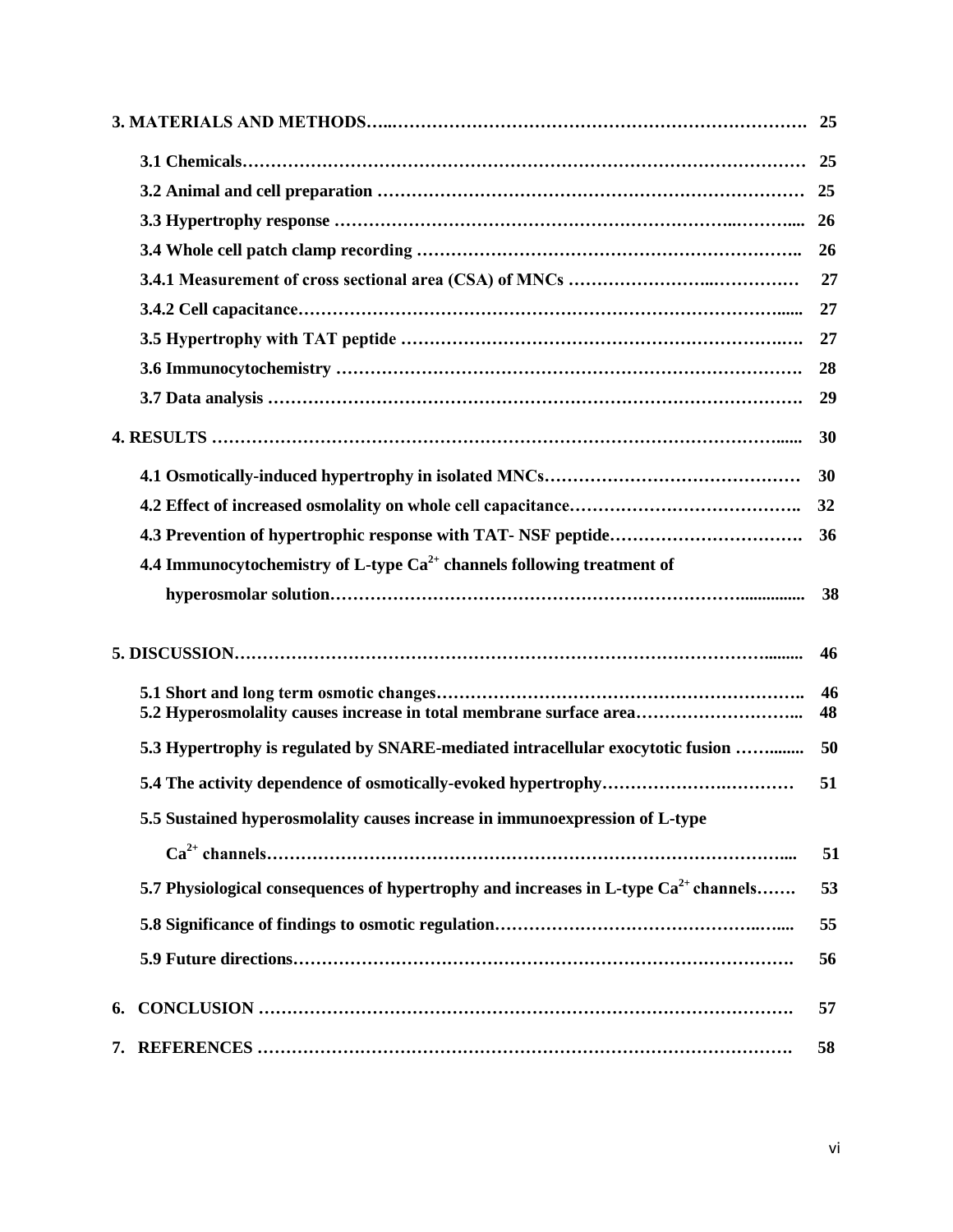# **LIST OF TABLES**

|  | 29 |
|--|----|
|--|----|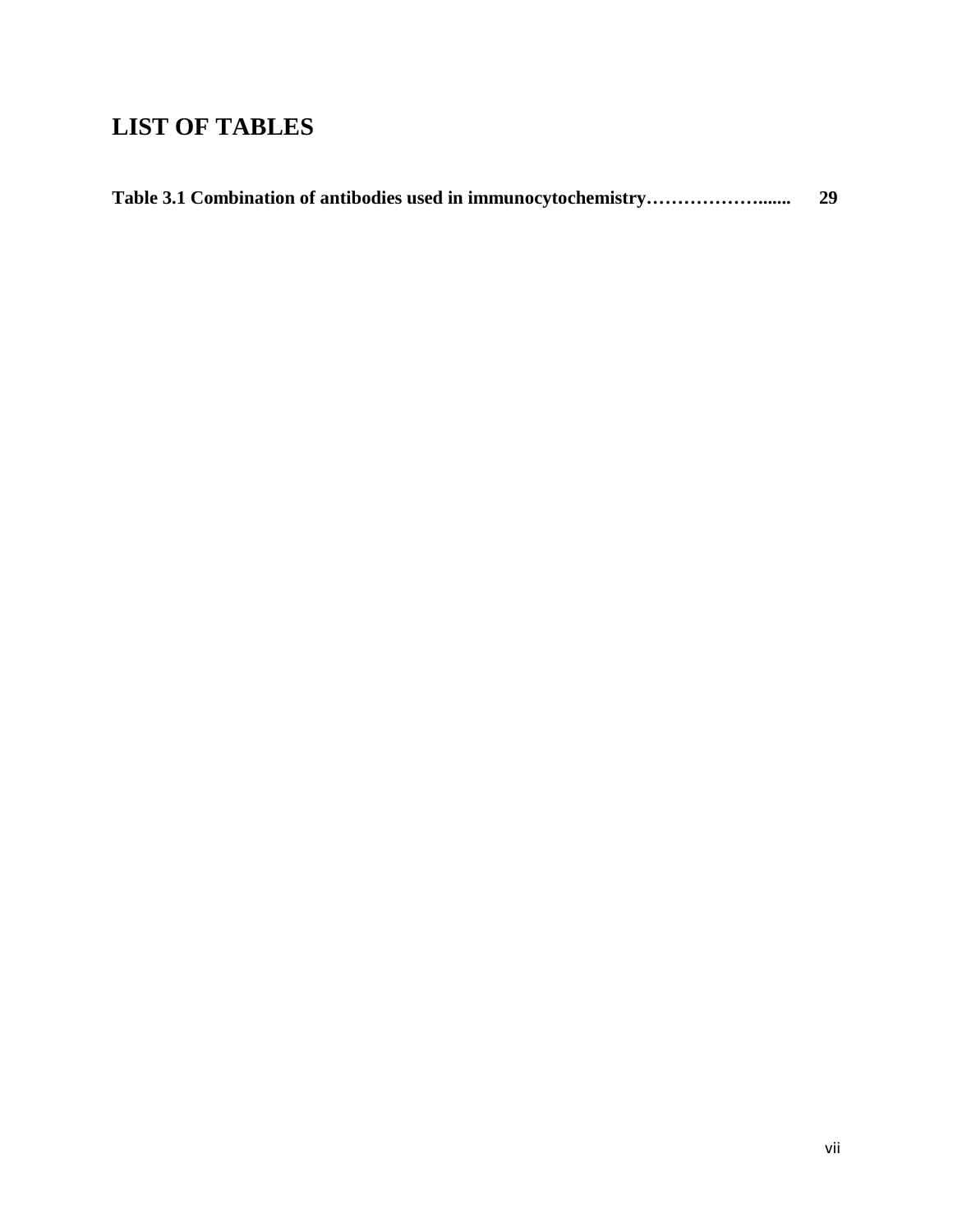# **LIST OF FIGURES**

| Figure 1 Change in cell volume in response to change in osmolality of MNCs              | 19 |
|-----------------------------------------------------------------------------------------|----|
|                                                                                         | 31 |
|                                                                                         | 33 |
| Figure 4.3 Cross sectional area (CSA) of MNCs treated with normal and                   |    |
|                                                                                         | 33 |
| Figure 4.4 Cell capacitance of MNCs treated with normal and                             |    |
|                                                                                         | 35 |
| Figure 4.5 Effect of MNCs on hypertrophic response with TAT peptide and                 |    |
|                                                                                         | 37 |
| Figure 4.6 Immunofluorescence in MNC using antibodies directed against its              |    |
| specific carrier proteins (NI and NII) and L-type $Ca^{2+}$ channel: $Ca_{v}$ 1.2       | 40 |
| Figure 4.7 Immunofluorescence in MNC using antibodies directed against its              |    |
| specific carrier proteins (NI and NII) and L-type $Ca^{2+}$ channel $Ca_{v}$ 1.3        | 41 |
| Figure 4.8 The increase in immunofluorescence for $Cav1.2$ in acutely isolated MNCs     |    |
|                                                                                         | 42 |
| Figure 4.9 The increase in immunofluorescence for $Cav1.3$ in acutely isolated MNCs due |    |
|                                                                                         | 43 |
|                                                                                         | 44 |
|                                                                                         | 45 |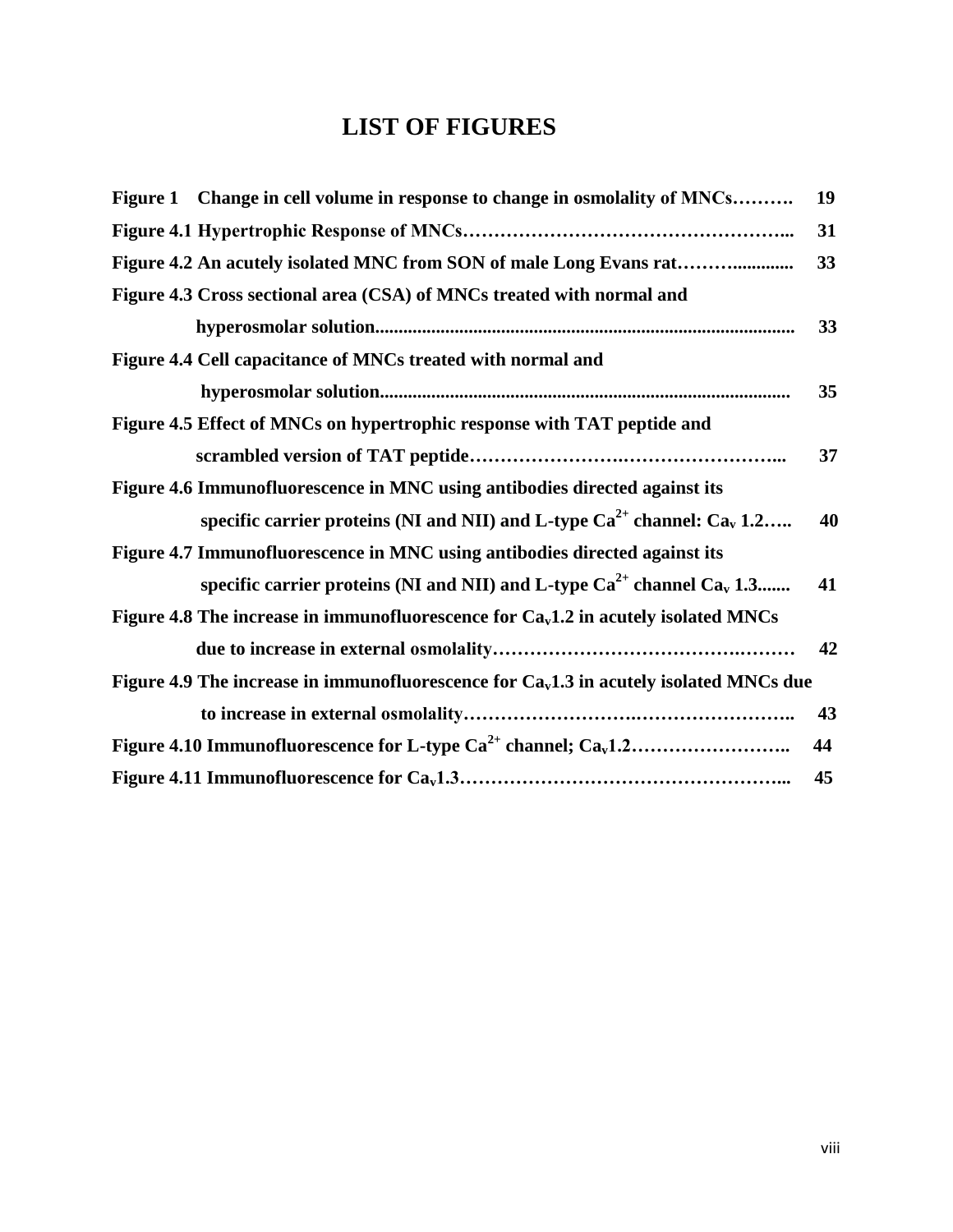# **LIST OF ABBREVIATIONS**

| <b>AAA</b>           | ATPases Associated with a variety of cellular Activities |
|----------------------|----------------------------------------------------------|
| <b>AHP</b>           | Afterhyperpolarizing afterpotential                      |
| <b>AQP</b>           | Aquaporins                                               |
| <b>ARC</b>           | Arachidonate-regulated $Ca^{2+}$ channel                 |
| $[\text{Ca}^{2+}]_i$ | Intracellular $Ca^{2+}$                                  |
| <b>CRAC</b>          | $Ca^{2+}$ release-activated $Ca^{2+}$ channel            |
| <b>CREB</b>          | cAMP response element binding                            |
| <b>CSA</b>           | Cross sectional area                                     |
| <b>DAP</b>           | Depolarizing afterpotential                              |
| <b>ECF</b>           | Extracellular fluid                                      |
| ER                   | Endoplasmic reticulum                                    |
| <b>HAP</b>           | Hyperpolarizing afterpotential                           |
| <b>HIV</b>           | Human immuno-deficiency virus                            |
| <b>HNS</b>           | Hypothalamo-neurohypophysial system                      |
| <b>ICF</b>           | Intracellular fluid                                      |
| IP <sub>3</sub>      | Inositol 1, 4, 5-triphosphate receptor                   |
| <b>MARCKS</b>        | Myristoylated alanine-rich C kinase substrate            |
| <b>MNC</b>           | Magnocellular neurosecretory cell                        |
| <b>MnPO</b>          | Median preoptic nucleus                                  |
| NI                   | Neurophysin I                                            |
| NII                  | Neurophysin II                                           |
| <b>NMDAR</b>         | N-methyl D-aspartate receptor                            |
| <b>NSF</b>           | N-ethyl-maleimide-sensitive factor                       |
| <b>OT</b>            | Oxytocin                                                 |
| <b>OVLT</b>          | Organum vasculosum lamina terminalis                     |
| <b>PIPES</b>         | Piperazine-1, 4-bis (2-ethanesulfonic acid)              |
| <b>PKC</b>           | Protein kinase C                                         |
| <b>PVN</b>           | Paraventricular nuclei                                   |
| <b>RuR</b>           | Ruthenium red                                            |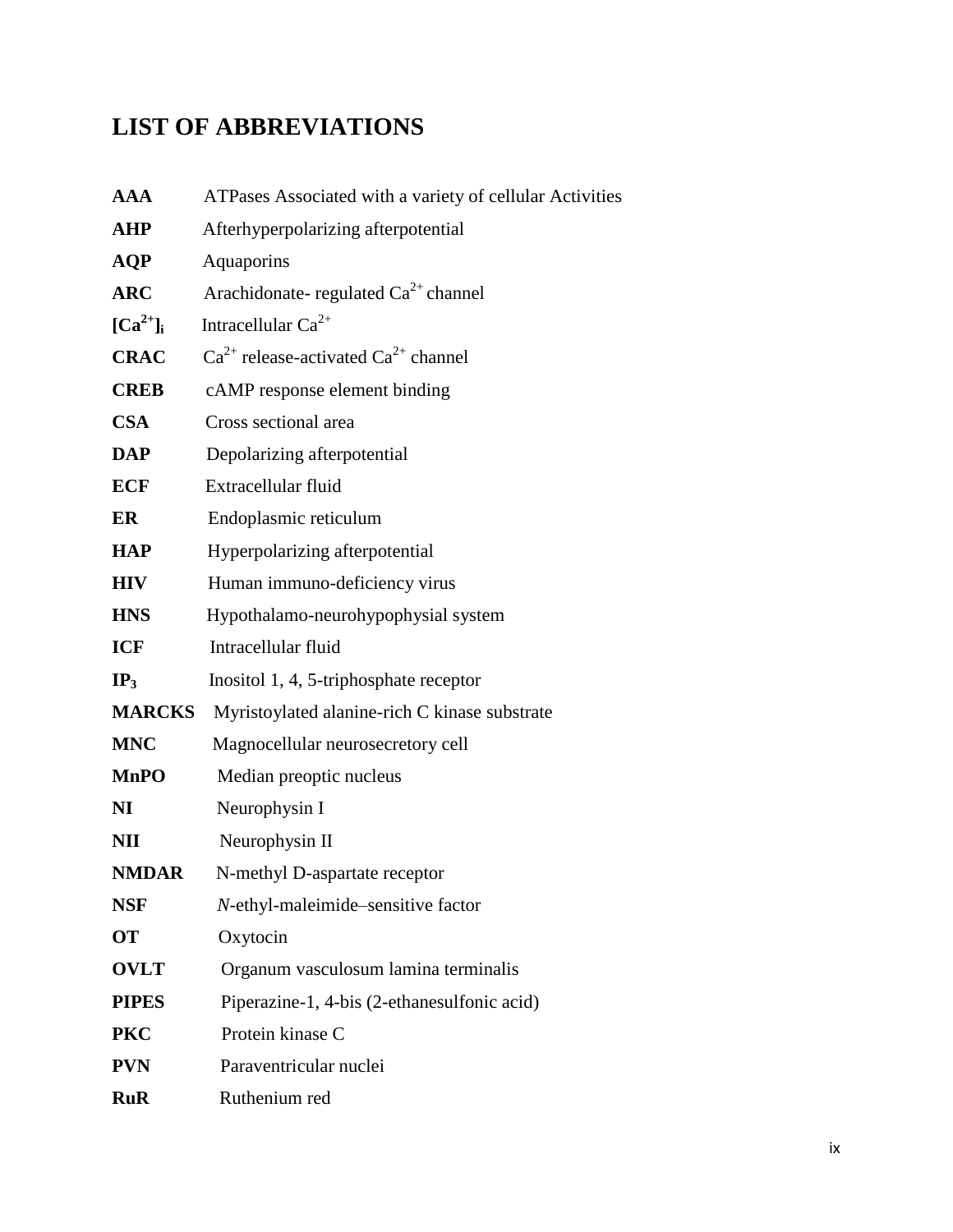| <b>RVI</b>    | Regulatory volume increase                          |
|---------------|-----------------------------------------------------|
| <b>RVD</b>    | Regulatory volume decrease                          |
| <b>SERCA</b>  | Sarcoendoplasmic reticulum Ca <sup>2+</sup> -ATPase |
| <b>SICs</b>   | Stretch inactivated cation channels                 |
| <b>SNARE</b>  | Soluble NSF attachment receptor                     |
| SNAP25        | Synaptosome-associated proteins-25                  |
| <b>SON</b>    | Supraoptic nuclei                                   |
| <b>Syt IV</b> | Synaptotagmin IV                                    |
| <b>TAT</b>    | Transactivating regulatory protein                  |
| <b>TRPV</b>   | Transient receptor potential vanilloid              |
| <b>TTX</b>    | Tetrodotoxin                                        |
| <b>VAMP</b>   | Vesicle associated membrane protein                 |
| <b>VGCCs</b>  | Voltage-gated $Ca^{2+}$ channels                    |
| <b>VP</b>     | Vasopressin                                         |
|               |                                                     |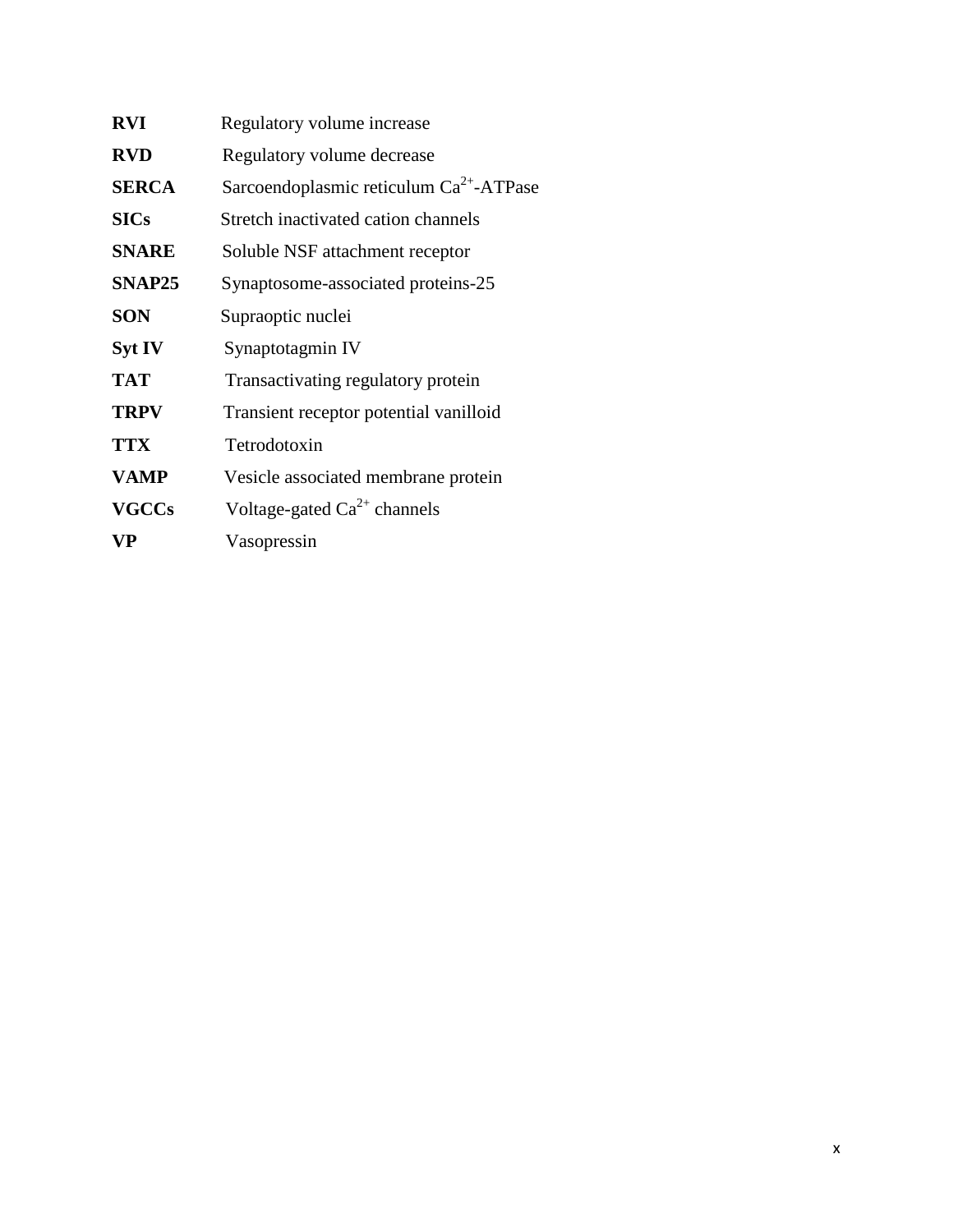# **CHAPTER 1 INTRODUCTION**

#### **1.1 Osmoregulation and extracellular fluid (ECF)**

Body fluid is divided into two compartments, extracellular fluid (ECF) and intracellular fluid (ICF) (Guyton & Hall, 1996; Cecil *et al*., 2008). The ECF, whose main cations and anions are  $Na<sup>+</sup>$  and Cl<sup>-</sup> respectively (Guyton & Hall, 1996), is located outside the cell and divided into subcompartments blood plasma, interstitial fluid and transcellular fluid while the ICF is found in cytoplasm (Nanovic, 2005) and has  $K^+$  as its main cation (Boron & Boulpaep, 2009). ECF and ICF are separated by a selectively permeable membrane called the plasma membrane that is freely permeable to water (Guyton & Hall, 1996). All mammals maintain the osmolality of the ECF, which is the measure of all the osmolytes or solutes (ions, proteins etc) in solution expressed in moles per kilogram of the solvent (units for osmolality is mOsmol  $kg^{-1}$ ). Osmolality is similar to osmolarity which is the measure of total moles of solutes per litre of the solution (Guyton & Hall, 1996; Bourque, 2008). Changes in extracellular osmolality make water flow in and out across the plasma membrane through osmosis in the form of passive diffusion i.e. water moves from the area of higher concentration to the area of lower concentration through the plasma membrane to balance extracellular and intracellular or cytoplasmic osmolality (Alberts *et al*., 1994; Russell *et al*., 2008). This happens because where the osmolytes are present in lower concentration (either inside or outside of membrane), water concentration is higher and this drives water to move to the other area (Strange, 1994; Boron & Boulpaep, 2009). Mammals share a common set point of osmolality of about 300 mOsmol kg-1 (Bourque, 2008). Osmotic pressure is created by the difference of osmolalities across the membrane. The set point of osmotic pressure is maintained at a stable point by the regulation of both water and sodium balance in both compartments (Guyton & Hall, 1996; Bourque & Oliet, 1997). A rise in plasma osmolality is termed as hyperosmolality and a decrease as hypo-osmolality. Changes in the concentrations of both water (which occurs through water intake, evaporation and diuresis) and sodium (which occurs through  $Na<sup>+</sup>$  intake and excretion) cause fluctuations in osmolality. Water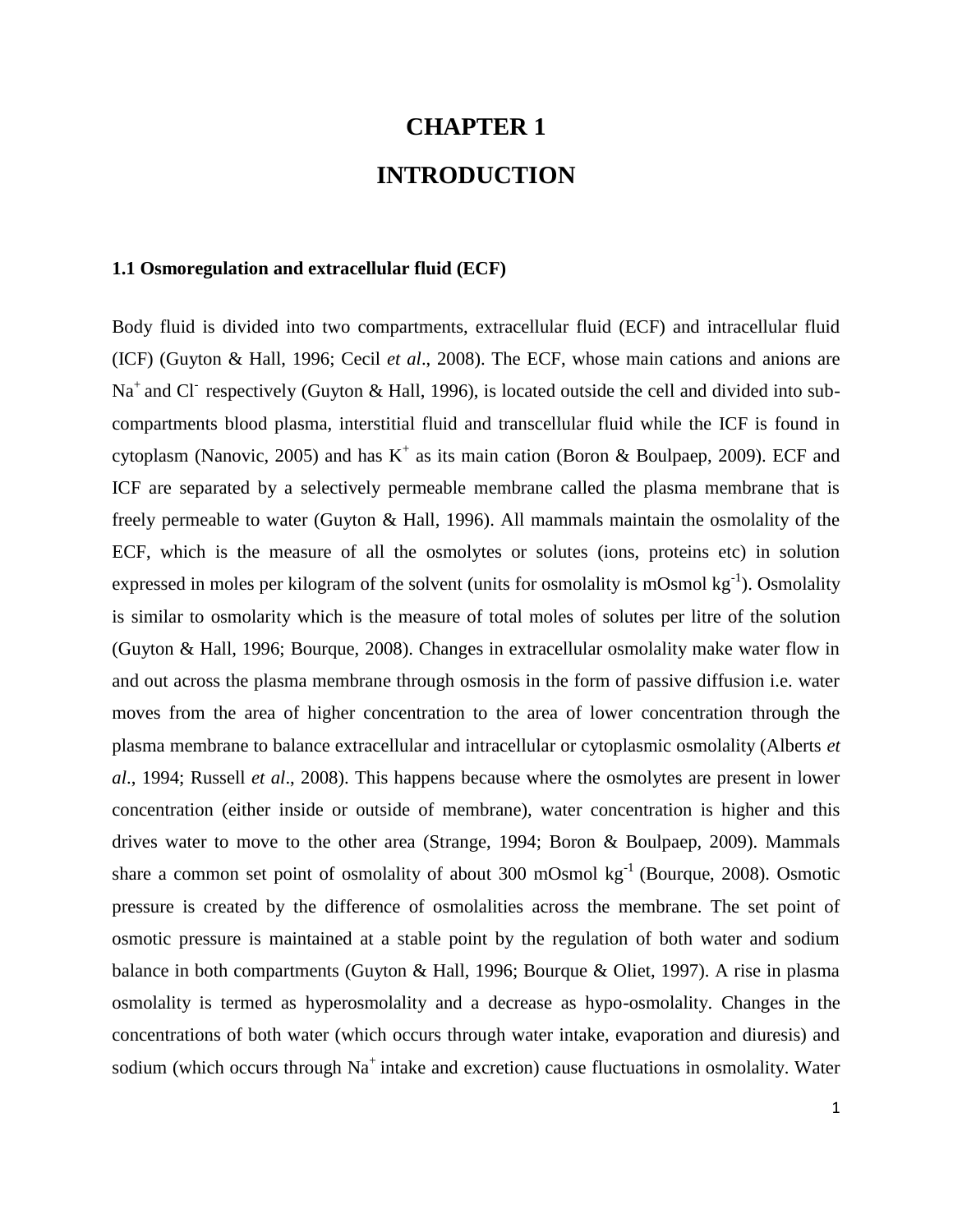deprivation or salt intake can cause hyperosmolality, which stimulates the thirst sensation and also leads to antidiuretic hormone release to enhance water reabsorption in kidneys. ECF hypoosmolality suppresses the release of antidiuretic hormone and enhances diuresis (an increase in the flow of urine by the kidney) (Bourque, 2008).

Cell volume changes are significant not only in brain but in all body organs. The expansion of brain cells is limited by our rigid skull and due to their fragility, they can not afford much osmotically-evoked cell volume changes compared to other organs. In extreme osmotic conditions these volume changes can be lethal (Bourque *et al*., 1994; Ordaz *et al*[., 2004\)](http://www.sciencedirect.com/science?_ob=ArticleURL&_udi=B7GJ0-4SF9MT2-1&_user=1069128&_coverDate=07%2F15%2F2008&_rdoc=1&_fmt=high&_orig=search&_origin=search&_sort=d&_docanchor=&view=c&_searchStrId=1586063143&_rerunOrigin=google&_acct=C000051260&_version=1&_urlVersion=0&_userid=1069128&md5=6cd090835d5a22089ec47b4f895d4705&searchtype=a#bbib23). The hypo-osmotic changes of ECF can cause swelling of brain that leads to ischemia, infarct, excitotoxicity and neuronal death (Ordaz *et al*., 2004). When cells are exposed to hypertonic solution (a solution having more solutes and less water), the water will tend to come out of the cells to equilibrate and cells shrink in size. On the contrary if cells are placed in hypotonic solution (a solution having less solutes and more water), the cells will swell due to water travelling inside of the cell (Alberts *et al*., 1994). This osmotically-induced swelling and shrinking as a result of water transport through water channels on the plasma membrane is regulated physiologically by regulatory volume increase (RVI) and regulatory volume decrease (RVD), which are compensatory mechanisms to maintain adequate cell volume (Lang *et al*., 1998; Lang, 2007). These mechanisms regulate the internal osmolality by ion transport across the plasma membrane, leading to influx and efflux of various osmolytes as well as metabolites following volume changes (Lang *et al*., 1998).

#### **1.1.1 Central osmoreceptors**

All mammalian tissues experience changes in individual cell volume and their metabolic functions due to changes in ECF osmolality (Strange, 1994). The systemic infusion of NaCl triggered the thirst sensation in dogs, which gave an idea of cellular dehydration and volume reduction due to water efflux as a result of hyperosmolality or salt intake (Gilman, 1937). In 1947, Verney confirmed Gilman's findings and further suggested that cells that are specially sensitized to osmotic changes are located in the brain. When different blood vessels perfusing anterior hypothalamic region of dogs' brains were infused with hyperosmolar solution, it triggered antidiuresis by the release of antidiuretic hormone (Verney, 1947). These specialized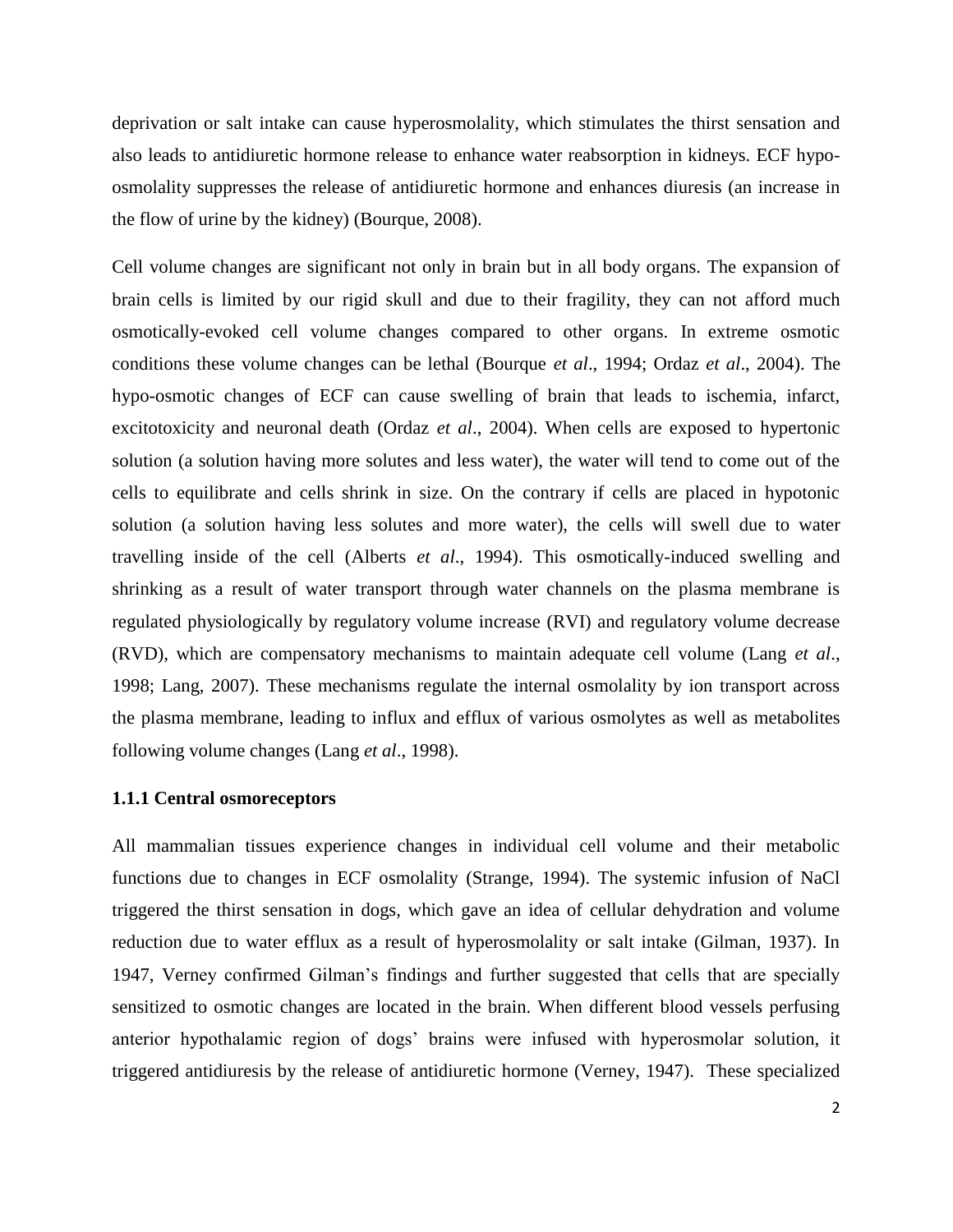sensory cells were thought to be neurons located in the anterior region of hypothalamus (Jewell & Verney, 1957). As reviewed by Bourque & Oliet in 1997, the hypothalamus possesses osmoreceptor neurons from which the central pathway for osmoregulation originates. The supraoptic and paraventricular nuclei of hypothalamus and the area between these two nuclei contain somata of primary osmoreceptors. These cells send their projections through the median eminence to the neurohypophysis (Poulain and Wakerley, 1982). Moreover, there are other important structures in the central nervous system controlling osmoregulation that are associated with the lamina terminalis. They are located near the anterior part of the hypothalamus and include the subfornical organ (SFO), the median preoptic nucleus (MnPO) and the organum vasculosum lamina terminalis (OVLT) (Bourque *et al*., 1994; Bourque & Oliet, 1997). Peripheral osmoreceptors also play an important part in body fluid homeostasis (Bourque *et al*., 1994). Peripheral osmoreceptors are found in the upper regions of the alimentary tract, blood vessels innervating intestines, the oropharyngeal cavity, the hepatic portal vein, the liver, the gastrointestinal tract and the splanchnic mesentery, but their cellular and molecular anatomy is still unknown (Bourque, 2008).

#### **1.1.2 The magnocellular neurosecretory cells (MNCs)**

The primary osmoreceptors are known as magnocellular neurosecretory cells (MNCs), which are large neuroendocrine cells found in the supraoptic and paraventricular nuclei (SON & PVN) of the hypothalamus and also the area between these two nuclei (Bargmann & Scharrer, 1951; Bourque & Oliet, 1997). The terminals of MNCs reside in the neurohypophysis while the somata of MNCs are located largely in the SON and PVN and each of them contain two paired parts which are bilaterally located and found lateral to the optic chiasm and adjacent to the third ventrical respectively. It was estimated using Nissl staining of rats that each of the SON paired parts contains 4400 to 7000 MNCs while each part of the PVN contains 1300 to 2000 MNCs (Swanson & Sawchenko, 1983; Armstrong *et al*., 1994). The SON and PVN together contain 50% of total MNCs of hypothalamus (Bourque & Oliet, 1997; Hatton & Li, 1998). MNCs have one to three dendrites extending towards the ventral glial lamina in the case of the SON and the third ventricle for PVN (Armstrong *et al*., 1994). A single axon projecting from the MNC somata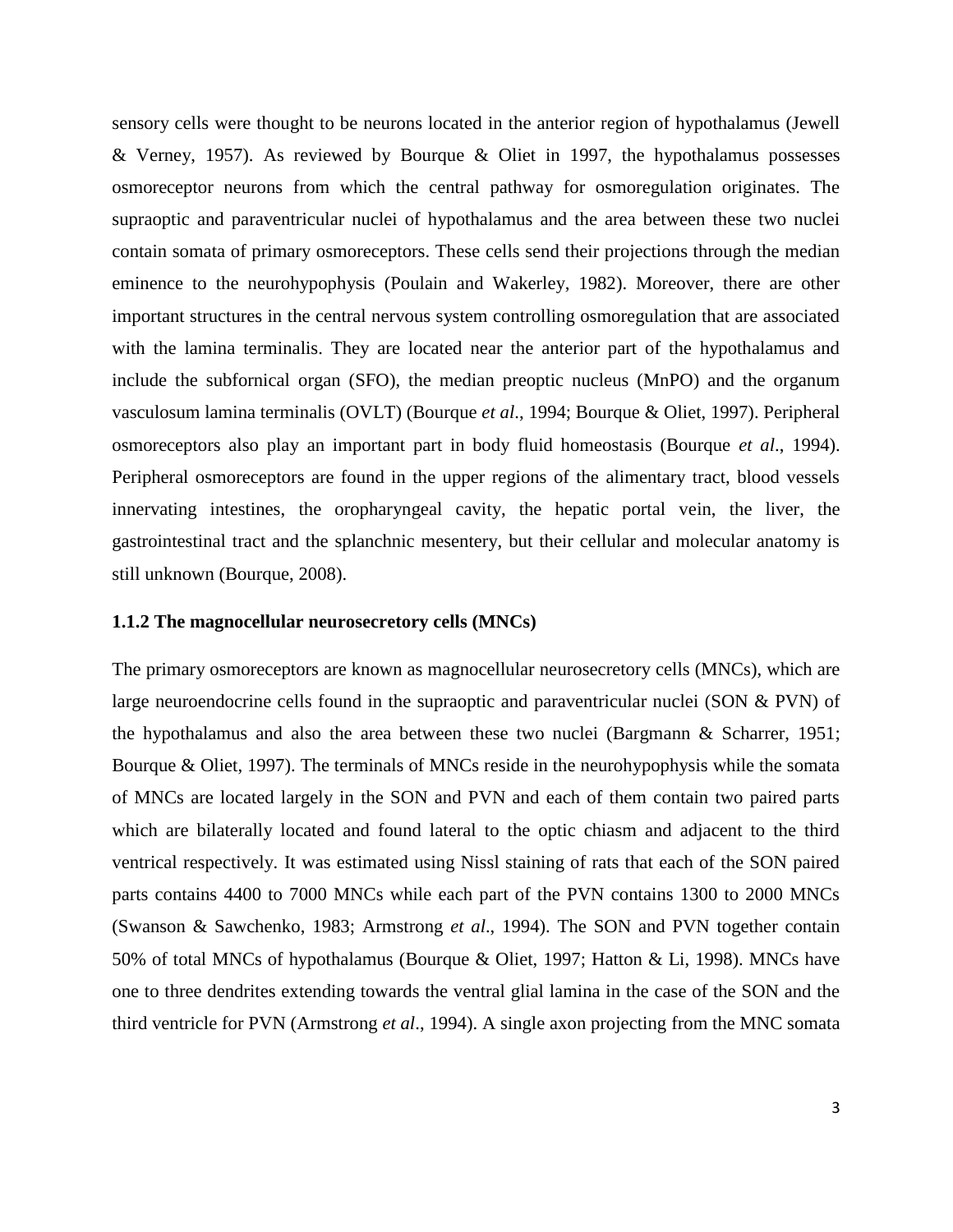or primary dendrite leads to the neurohypophysis for the release of hormones to the blood stream (Armstrong *et al*., 1994).

#### **1.1.2.1 Hormones of MNCs**

MNCs synthesize and secrete either vasopressin (VP) or oxytocin (OT), which are neuropeptide hormones of special importance in mammals (Swaab *et al*., 1975). VP plays a significant role in osmoregulation and acts as an antidiuretic hormone controlling water excretion by water reabsorption in the kidney. VP has effects not only on osmotic regulation but also on blood pressure by the regulation of circulating blood volume and baroreflex sensitivity (Koshimizu *et al*., 2006) and thermoregulatory cooling by preemptive renal water reabsorption (Sharif-Naeini *et al*., 2008a). OT has mostly female reproductive functions in parturition during uterine smooth muscle contraction and in lactation for the milk let down by contraction of myoepithelial cells of mammary glands. OT is not only a female reproductive hormone but also has roles in male reproduction for sperm transport (Studdard *et al*., 2002) and in osmoregulation in some species (including rats) by causing natriuresis (Bourque & Oliet, 1997). Both hormones are synthesized and released through the hypothalamo-neurohypophysial system (HNS). They are synthesized in the somata of MNCs and packaged into secretory granules, which are transported to the neurohypophysis or posterior lobe of the pituitary gland and stored in axon terminals (Theodosis *et al.*, 1978; Bicknell, 1988; Fisher & Bourque, 2001). Hormone release depends on Ca<sup>2+</sup> triggered depolarization and exocytotic fusion of granules with the plasma membrane of the MNC terminals. The secretory large dense core granules contain either VP or OT, their specific associated carrier proteins (neurophysin II and neurophysin I, respectively) and precursors (Brownstein *et al.,* 1980). Immature secretory granules are synthesized in the trans-Golgi network (TGN) and transformed from unregulated to regulated exocytotic carriers with the help of the SNARE proteins VAMP4 and synaptotagmin IV (Syt IV) while undergoing maturation (Eaton *et al*., 2000).

VP plays an important role in various types of physiological regulations through acting on three G-protein coupled VP receptors,  $V_{1a}$ ,  $V_{1b}$  and  $V_2$  receptors (Ball, 2007). The reabsorption of water from kidney is enhanced by VP binding with  $V_2$  receptors on the principal cells in the collecting ducts of kidney. Seven out of a total of eleven water channels called aquaporins (AQP)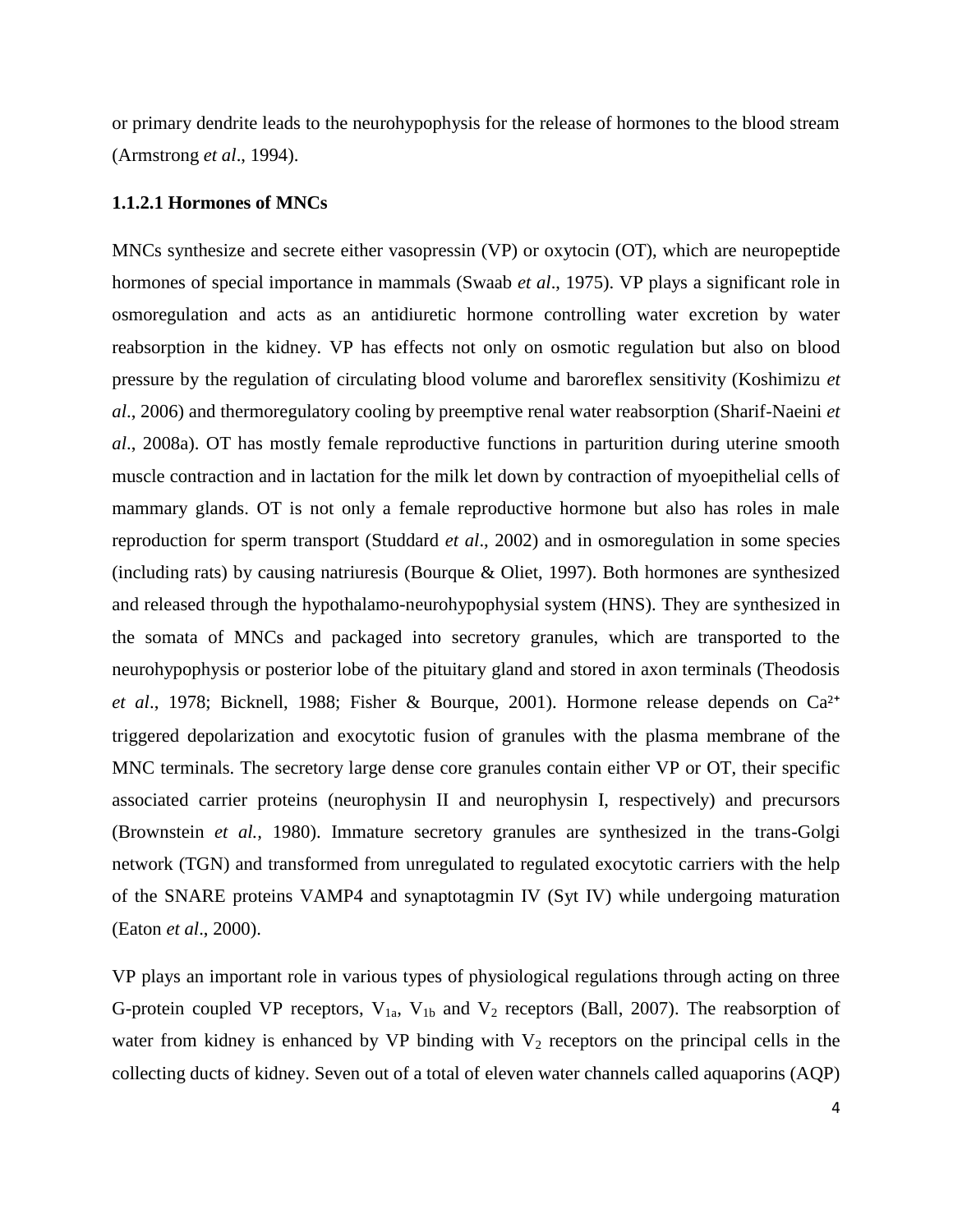are found in the kidney of mammals (Ball, 2007) and three of these water channels, aquaporin-2 (AQP2), aquaporin-3 (AQP3) and aquaporin-4 (AQP4), are important in the VP- regulated water reabsorption. VP translocates the AQP2 channel by binding with  $V_2$  receptors in the principal cells of collecting ducts of kidneys for reabsorption of water (Petersen, 2006). The AQP2 water channels are translocated from cellular vesicles to the apical membrane of principal cells by exocytotic fusion and water enters the cell through pores present on AQP2. Then water exits through AQP3 and AQP4 on the basolateral plasma membrane of the collecting duct principal cells to the ECF (Petersen, 2006; Ball, 2007).

#### **1.1.2.2 Electrophysiology of MNCs**

#### **1.1.2.2.1 Rate and firing pattern of MNCs**

MNCs are capable of displaying different rates and patterns of firing with changes in the osmolality of the ECF (Bourque, 1998). The amount of release of hormones is determined by the rate and pattern of action potentials generated in the somata of MNCs (Bicknell, 1988). MNCs in rats exhibit resting membrane potentials of -58 mV to -68 mV and the threshold for action potentials ranges from -44 mV to -55mV. MNCs display three types of firing patterns (Bourque, 1989; Bourque, 1998) and their pattern and frequency of firing regulate the release of VP (Bicknell, 1988). When the osmolality of the ECF is normal, both types of MNCs (VP  $&$  OT) fire slowly, irregularly and infrequently at a rate of 1-3 Hz. When the ECF osmolality increases only by 1%, cells start firing faster and can fire in a fast continuous manner with more than three spikes per second (Bourque & Oliet, 1997; Poulain & Wakerley, 1982). Further increases in osmolality tend to cause VP-MNCs to fire in phasic bursts. VP-MNCs show periodic burst activity consisting of bursts of action potentials lasting for tens of seconds and having a firing rate of 5-15 Hz and interburst intervals or silent periods of the same length (Poulain & Wakerley, 1982). Most OT-MNCs do not adopt phasic bursting in response to increased osmolality, but during lactation or parturition they do fire rapidly with bursts of 30-50Hz, lasting for 2-4 seconds and recurring every 3-15 minutes (Brown & Moos, 1997). The increase in firing rate for the increased hormone release during conditions brought by osmotic changes is also triggered by continuous excitatory drive from other osmosensitive cells in the OVLT and this is required for the sustained phasic bursts (Richard & Bourque, 1995; Brown & Bourque, 2004). It has been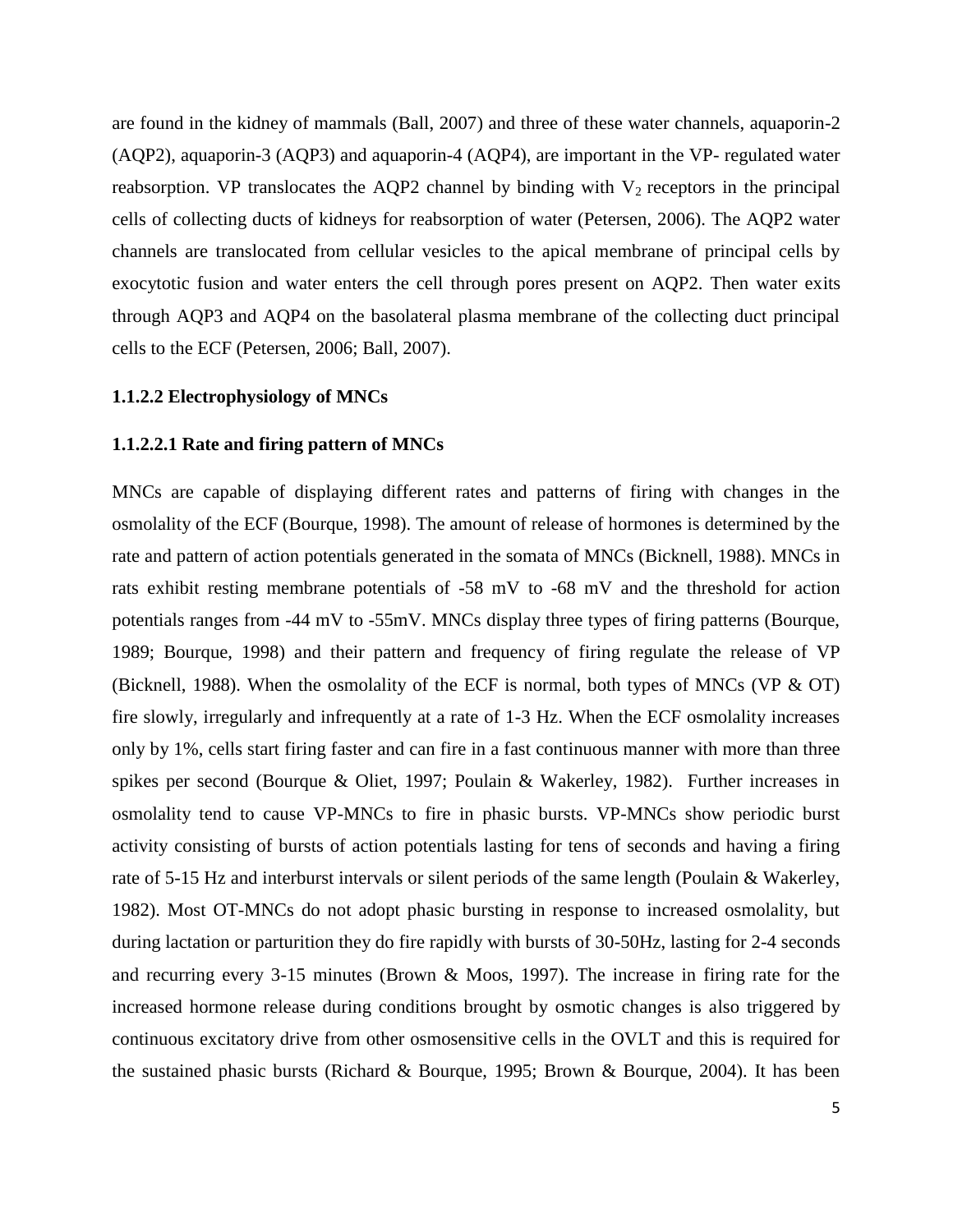observed from electrophysiological recordings that after dehydration of 6 hours or more, phasic firing was displayed by 84-100% of VP-MNCs while only 4% OT-MNCs showed phasic firing even after 24 hours of dehydration (Poulain *et al*., 1977; Wakerley *et al*., 1978). Other neuroendocrine modulators like VP & OT are released in an autocrine fashion from somatodendritic regions (Ludwig & Pittman, 2003) along with peptides such as apelin (De [Mota](http://jp.physoc.org/content/580/1/181.long#ref-8#ref-8) *et al.,* [2004\)](http://jp.physoc.org/content/580/1/181.long#ref-8#ref-8) and dynorphin (Brown & Bourque, 2004.

MNCs fire action potentials in different firing patterns and rates as a result of intrinsic and extrinsic factors (synaptic inputs). The intrinsic factors include osmosensitive channels (stretch inactivated cation channels; SICs) and activity dependent currents e.g. depolarizing afterpotentials (DAPs) (Oliet & Bourque, 1993a; Oliet & Bourque, 1993b). The action potentials propagate to the terminals, depolarize the membrane and activate voltage-gated  $Ca^{2+}$  channels (VGCCs), and ultimately release hormone into the blood circulation from the neurohypophysis (Bicknell, 1988; Fisher & Bourque, 2001; Bourque *et al*., 1994). I will now discuss some of the intrinsic factors in greater detail.

#### **1.1.2.2.2 Depolarizing afterpotentials (DAP)**

In MNCs the phasic bursts are triggered by long-lasting (1-3s) depolarizing afterpotentials (DAPs), which are independent of synaptic inputs (Andrew & Dudek, 1983). Following spikes, the summation of these DAPs results in long-lasting plateau potentials that last for tens of seconds and causes a generation of a burst (Andrew & Dudek 1983; Li & Hatton, 1997). The DAP is an activity-dependent current that plays a significant role in release of hormones from VP and OT-MNCs. For the sustained release of VP for water conservation, the MNCs adopt phasic pattern of bursts while the phasic pattern of firing in MNCs is regulated by membrane's intrinsic properties (Andrew and Dudek, 1983). Both VP and OT- MNCs exhibit DAPs but VP-MNCs differ in pattern and rate of firing from OT-MNCs and also have different magnitude of expression for DAP. More VP-MNCs (75%) display DAP as compared to OT-MNCs (32%) (Oliet & Bourque, 1992; Armstrong *et al*., 1994). The electrical activity of MNCs is regulated by many  $Ca^{2+}$  dependent pathways and increases or decreases of intracellular  $Ca^{2+}$  [Ca<sup>2+</sup>]<sub>i</sub> regulate DAP generation, plateau potentials and phasic bursts in MNCs (Li *et al*., 1995).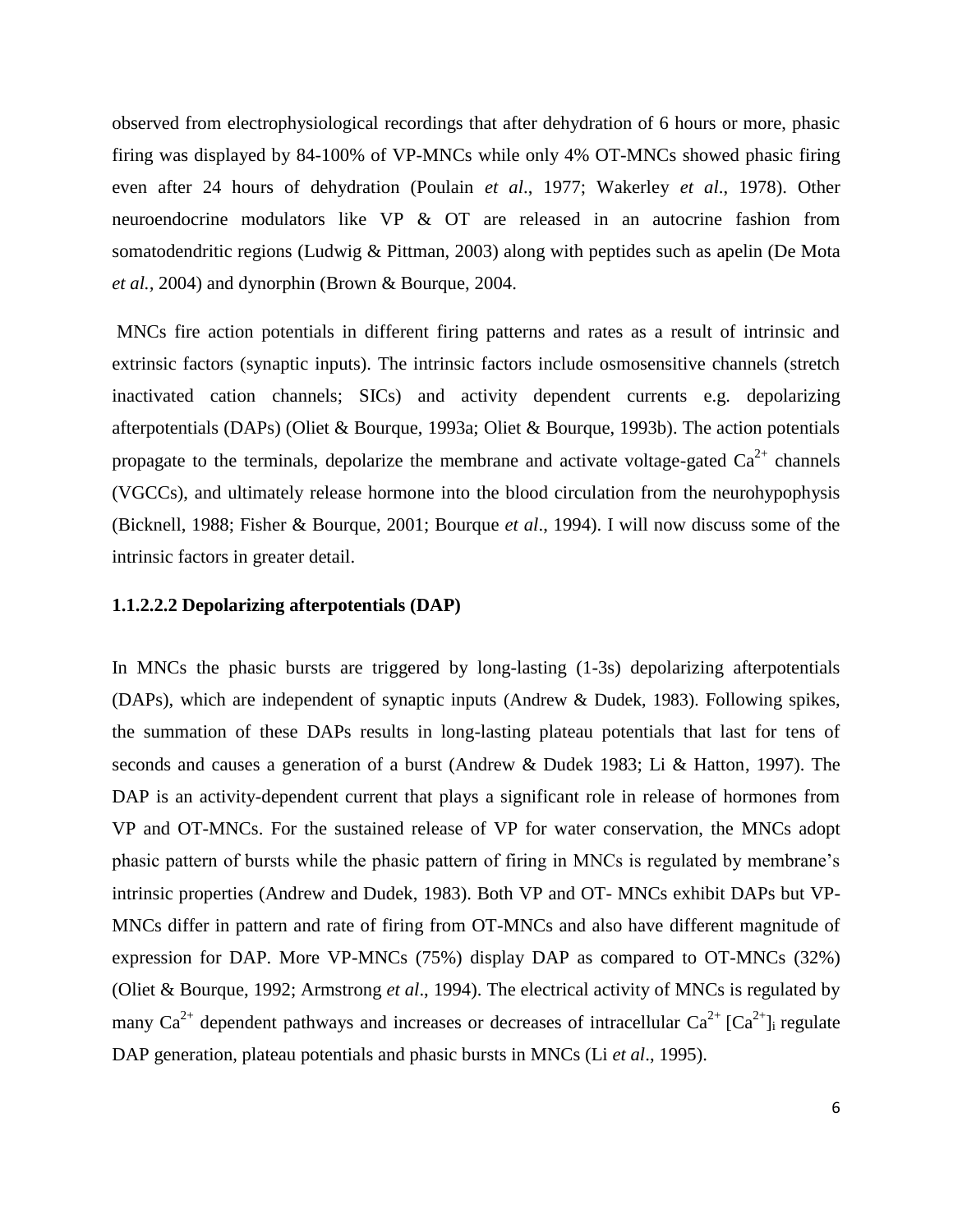Continuous firing in MNCs causes secretory fatigue which brings progressive decrease in VP secretion (Bicknell, 1988). MNCs undergo a silent phase of same length of burst for increased hormonal secretion. To avoid secretory fatigue, phasic bursts in VP-MNCs are terminated by the activation of some inhibitory currents including hyperpolarizing afterpotentials (HAP) and an afterhyperpolarizing afterpotential (AHP) (Armstrong *et al*., 1994). The exact mechanism of termination of phasic bursts is not completely known but these inhibitory currents may be involved in the regulation of DAP to sustain plateau potentials or phasic bursts (Andrew & Dudek, 1984; Roper *et al.*, 2003). Both of the HAP & AHP are mediated by  $Ca^{2+}$  dependent K<sup>+</sup> channels and their main function is to regulate MNC firing rate and pattern (Andrew & Dudek, 1984; Armstrong *et al*., 1994).

Dynorphin and apelin, κ-opioid peptides are co-packaged in neurosecretory granules and coreleased with VP during exocytotic fusion of granules with the plasma membrane from the somatodendritic regions of VP MNCs (Brown *et al*., 2006) by exocytosis (Pow and Morris, 1989). Dynorphin may regulate VP release by interfering with phasic firing in the MNCs (Brown & Bourque, 2004; Brown *et al.*, 2006).

#### **1.1.2.2.3 Stretch inactivated cation channels (SICs) in MNCs**

MNCs are intrinsically osmosensitive and regulate fluid homeostasis by releasing VP. Changes in osmolality cause the cells to shrink or swell in hyperosmolality or hypo-osmolality respectively (Oliet & Bourque, 1992). An increase in osmolality depolarizes the plasma membrane by the activation of stretch inactivated cation channels (SICs) and this causes the cells to fire (Oliet & Bourque, 1992; Sharif-Naeini *et al*., 2006). SICs are mechanosensitive channels expressed on the plasma membrane of MNCs and the osmotic changes in cell volume regulate these channels (Oliet & Bourque, 1993a; Oliet & Bourque, 1993b). Osmotically induced swelling or pipette pressure during patch clamp increases the membrane tension and closes the SICs, which leads to membrane hyperpolarization and makes firing of MNCs less likely. The SICs are opened due to the shrinkage of cells when exposed to hyperosmotic stimuli thereby increasing the likelihood of firing and increasing the hormone release caused by  $Ca^{2+}$  influx in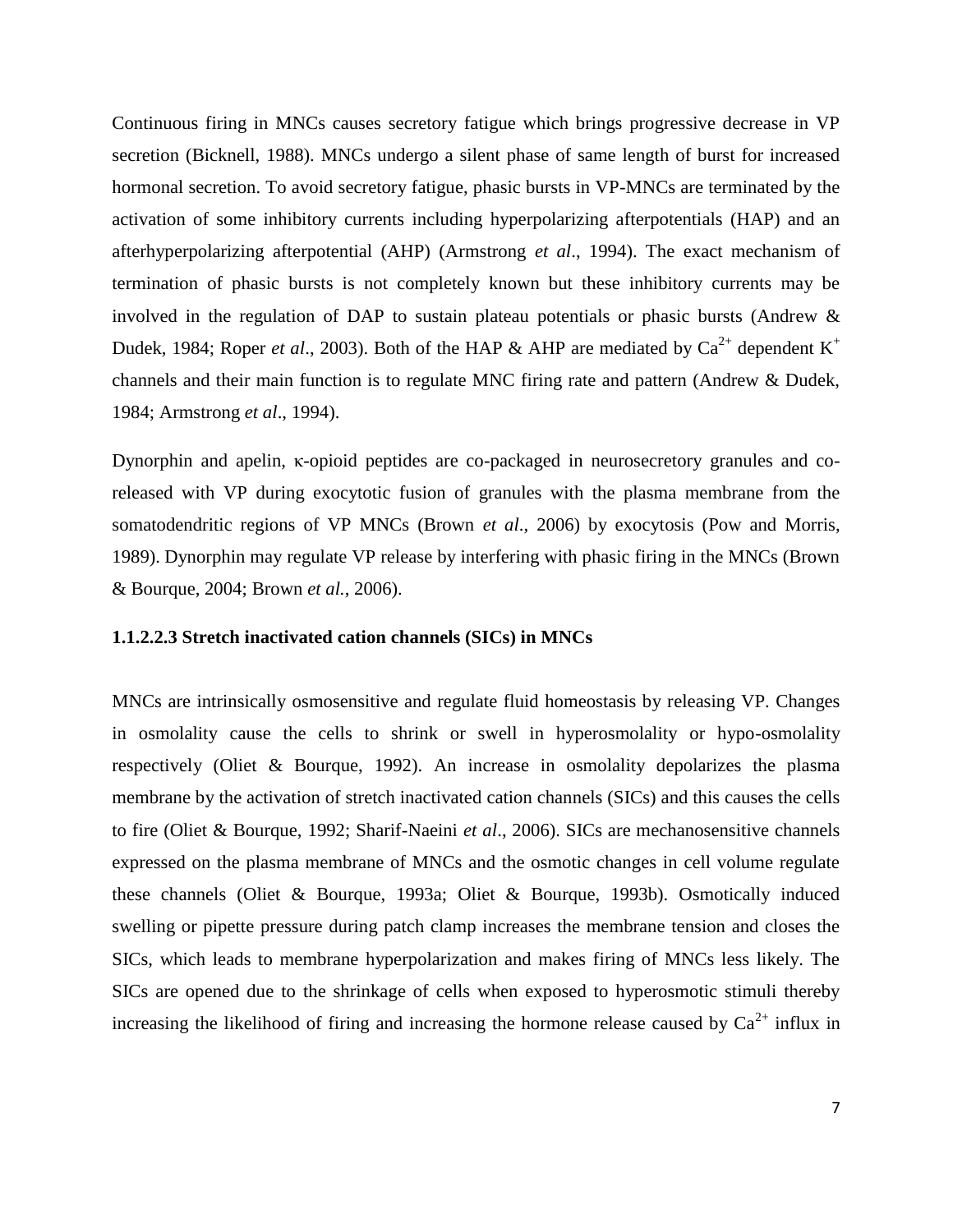MNC terminals (Oliet & Bourque, 1992). The SICs are responsible for 60% of the input conductance of the MNCs at the physiological set point of osmolality (Bourque & Oliet, 1997). The SICs of MNCs belong to the transient receptor potential vanilloid (TRPV) family, a family of cation channels. MNCs express an N-terminal splice variant of the TRPV1 gene that is found to be involved in the osmosensory transduction mediated by VP MNCs (Sharif-Naeini *et al*., 2006). All TRPV channels are blocked by ruthenium red (RuR) and the osmosensitivity of MNCs was inhibited when the channels were blocked with RuR. The MNCs of TRPV1 knock out mice do not display osmotically- evoked depolarization. This clearly demonstrated the role of SICs in the osmosensory transduction in the MNCs (Sharif-Naeini *et al*., 2006; Sharif- Naeini *et al*., 2008b; Sudbury *et al*., 2010).

MNCs are intrinsically thermosensitive and fire rapidly in response to increases in temperature to release more VP, but the central thermosensory mechanism for this regulation is not completely known. The thermosensitivity of VP neurons is regulated by the SICs (Sharif- Naeini *et al*., 2008a). TRPV1 are temperature sensors (Benham et al., 2003) and expression of TRPV1 gene is required for the thermosensory transduction of VP release for the thermoregulation during hyperthermia (Sharif-Naeini *et al*., 2008a). A specific antagonist of TRPV1 channels to which they are sensitive is SB366791 and heat activated currents in VP-MNCs are blocked by this compound (Sharif-Naeini *et al*., 2008a). TRPV1 knock out mice displayed low thermosensitivity in VP-MNCs (Kanai *et al*., 2007; Sharif- Naeini *et al*., 2008a)

SICs behave mechanically in response to osmosensation and this has been explained by observing the role of actin filaments on the mechanosensitivity of SICs in MNCs. Whole cell patch clamp recordings have showed the direct effect of actin- cytoskeleton on the SICs activation and inhibition because an actin depolymerizing compound called cytochalasin-D reduced the SICs mechanosensitivity and the actin filament polymerizing compound jasplakinolide increased it. The osmosensitivity of SICs therefore appears to depend on their interaction with the cytoskeleton (Zhang *et al*., 2007b).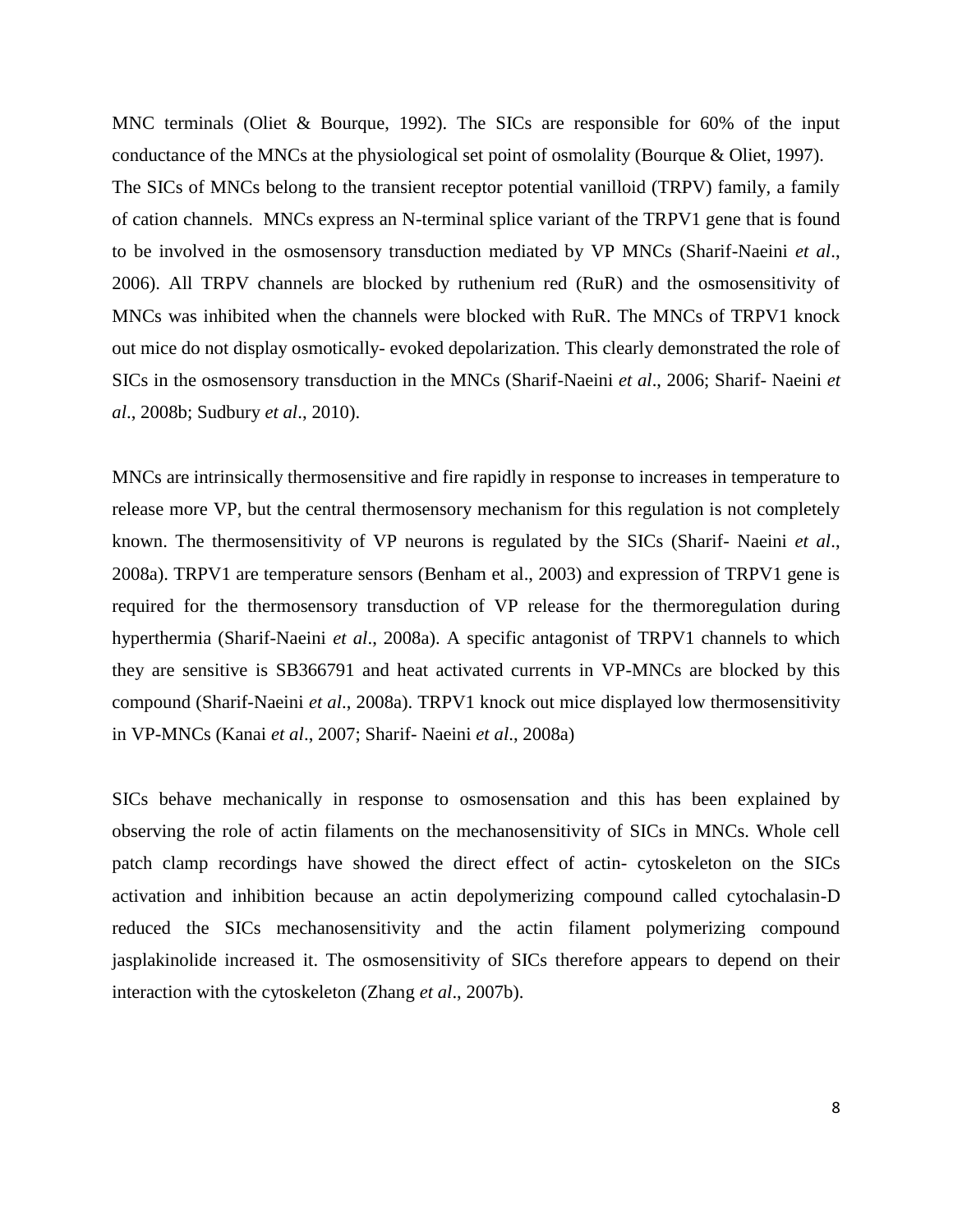#### **1.2 Calcium channels**

Many cellular events are  $Ca^{2+}$  dependent and  $Ca^{2+}$  influx is brought about by specific ion channels called  $Ca^{2+}$  channels. There are different  $Ca^{2+}$  channels present on cellular plasma membranes including voltage gated calcium channels (VGCCs), transient receptor potential (TRP) channels, store operated channels or  $Ca^{2+}$  release-activated  $Ca^{2+}$  channels (CRACs), arachidonate- regulated  $Ca^{2+}$  channels (ARC) and N-methyl D-aspartate receptors (NMDARs). Intracellularly,  $Ca^{2+}$  is released by two types of receptors, which are ryanodine receptors and inositol 1, 4, 5-triphosphate receptors (IP<sub>3</sub>) (Striggow & Ehrlich, 1996).  $Ca^{2+}$  is a second messenger (Petersen *et al.*, 2005) and  $Ca^{2+}$  signaling is essential for cellular functions.  $Ca^{2+}$ influx from the extracellular compartment and  $Ca^{2+}$  storage and its release have important roles in various cell processes including health and disease (Berridge *et al.*, 2003).  $Ca^{2+}$  signaling is triggered by external stimuli in form of growth factor, hormone secretion, neurotransmitter release and membrane excitation in excitable cells (Siegel *et al.*, 2006). Intracellular  $Ca^{2+}$  is stored in the endoplasmic reticulum (ER) and contributes to the integrity of ER, which has a pump for its release called sarcoendoplasmic reticulum  $Ca^{2+}$ -ATPase (SERCA) pump for its storage and release for different signaling pathways (Koch, 1990) and its concentration varies greatly from intracellular (~100 nM) to extracellular (mM) compartments. This concentration gradient is responsible for enhanced signaling events in cytosol (Clapham, 2007). Moreover the mitochondria, which is another store house for  $Ca^{2+}$ , is also capable of regulating its important functions e.g. oxidative phosphorylation by the storage of  $Ca^{2+}$  (Zamponi, 2005). The depolarization of plasma membrane brings changes in  $[Ca^{2+}]$ ; by  $Ca^{2+}$  influx through  $Ca^{2+}$ channels and its rise in concentration acts as a chemical signal to trigger secretion and release of hormones and neurotransmitters and muscle contraction (M*c*Cleskey *et al.*, 1986).

### **1.2.1 Voltage-gated Ca2+ channels (VGCC)**

 $Ca<sup>2+</sup>$  entry into cells through the plasma membrane occurs mostly by VGCC, which are found in excitable cells like myocytes, neurons, endocrine and neuroendocrine cells (but not in nonexcitable cells such as epithelial or most blood cells) and are activated by membrane depolarization (Siegel *et al.*, 2006). These channels have high selective permeability to  $Ca^{2+}$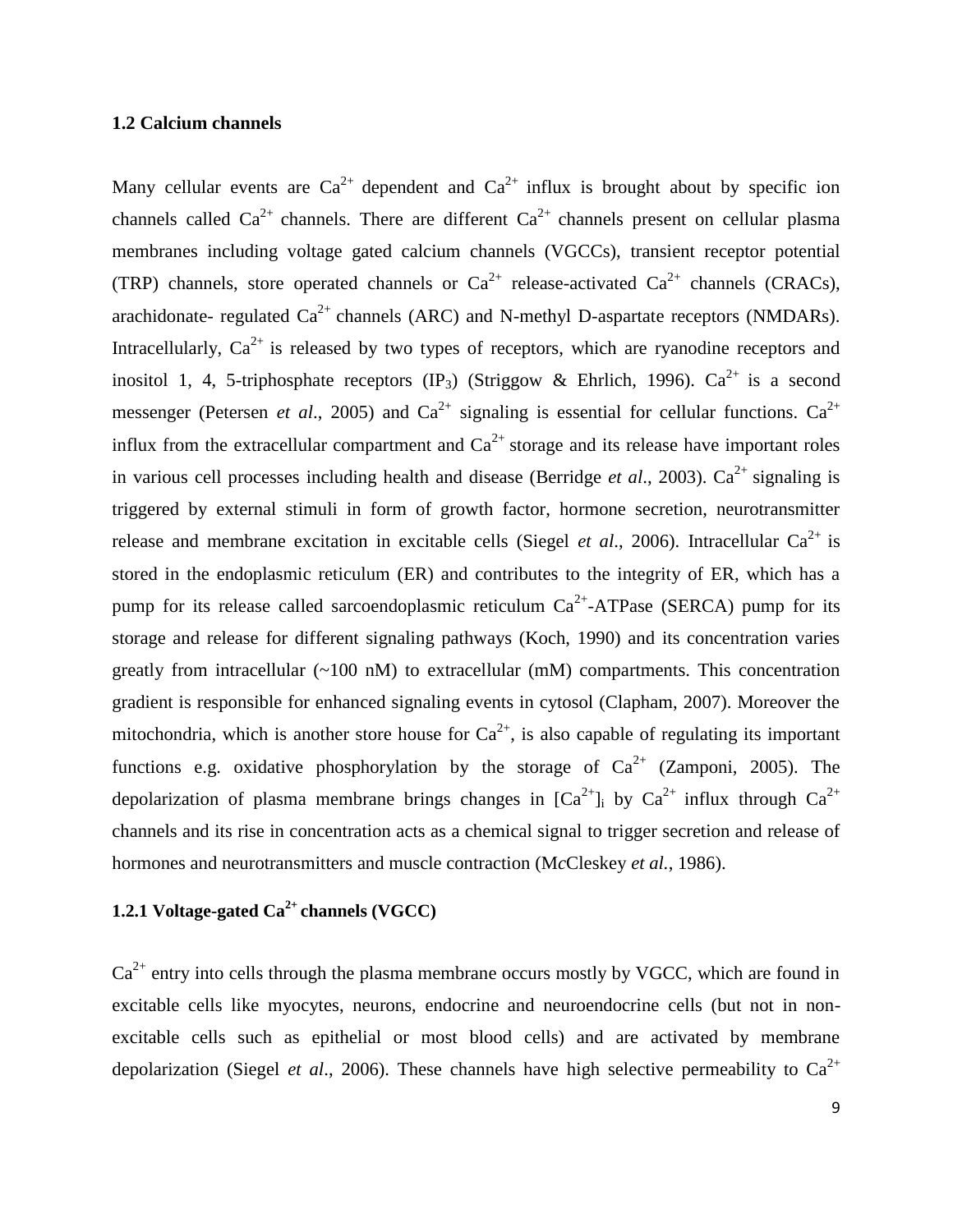(Catterall, 2000). Upon depolarization of the plasma membrane, the VGCCs are opened causing  $Ca<sup>2+</sup>$  influx, which acts as a second messenger of electrical signaling and initiates intracellular biochemical events through  $Ca^{2+}$  signaling pathways. This signaling is essential for different functions; in neurons for neurotransmission, in muscles for excitation-contraction, in neuroendocrine for excitation-secretion and gene expression (Catterall, 2000). These channels are heteromultimeric protein structures and each channel consists of a complex of four subunits an  $α_1$ - subunit and three auxillary subunits (an intracellular β- subunit which serves for trafficking of ions, γ-subunit and a disulphide linked complex of  $\alpha_2$  -δ). These four subunits are present in a 1:1:1:1 stoichiometry. The  $\alpha_1$ , largest amongst all subunits, is 190-250 KDa in its molecular mass and makes the  $Ca^{2+}$  selective conductance pore, a voltage sensitive gate for  $Ca^{2+}$ influx. There are four homologous domains within each  $\alpha_1$  subunit and each domain further comprises six transmembrane segments  $(S1 - S6)$ . The function of voltage sensor is served by segment 4 (S4) and ion conductance is determined by the pore loop between segment S5 and S6. Electrophysiological studies have showed different types of VGCC which include L-, N-, P-, Q-, R- and T- types. Ten genes of  $\alpha_1$  have been discovered that fall into three major families,  $Ca_v1$ ,  $Ca<sub>v</sub>2$  and  $Ca<sub>v</sub>3$ . Similar biophysical and pharmacological characteristics of these families divide them in subfamilies; L-type  $(Ca_v1.1, Ca_v1.2, Ca_v1.3$  and  $Ca_v1.4$ ), P/Q-type  $(Ca_v2.1)$ , N- type  $(Ca_v2.2)$ , R-type  $(Ca_v2.3)$  and T-types  $(Ca_v3.1, Ca_v3.2)$  and  $Ca_v3.3)$  (Hofmann *et al.*, 1999; Catterall, 2000; Jarvis & Zamponi, 2007). Formerly these channels were named as  $\alpha_{1S}$  (Ca<sub>v</sub>1.1),  $\alpha_{1C}$  (Ca<sub>v</sub>1.2),  $\alpha_{1D}$  (Ca<sub>v</sub>1.3),  $\alpha_{1F}$  (Ca<sub>v</sub>1.4),  $\alpha_{1A}$  (Ca<sub>v</sub>2.1),  $\alpha_{1B}$  (Ca<sub>v</sub>2.2),  $\alpha_{1E}$  (Ca<sub>v</sub>2.3),  $\alpha_{1G}$  (Ca<sub>v</sub>3.1),  $\alpha_{1H}$ (Ca<sub>v</sub>3.2) and  $\alpha_{11}$  (Ca<sub>v</sub>3.3). The original nomenclature depended on the functional properties of different  $Ca^{2+}$  currents e.g. the L-type  $Ca^{2+}$  channels stands for long- lasting, T-type for tiny or transient, N-type for neither L nor T. P-type current was first discovered in Purkinje cells of mammals and in the presynaptic terminals of squid giant and R-type is named for resistant or residual, because it was insensitive to all current blockers at that time (Catterall, 2000; Fisher & Bourque, 1995; Hofmann *et al*., 1999; Joux *et al*., 2001).

MNCs express all these channels either on somata or terminals or both. The N-type  $Ca^{2+}$ channels are present on the somata and terminals of MNCs and they contribute 26- 40% of the total VGCC current, P-type  $Ca^{2+}$  channels are expressed only on the somata of MNCs which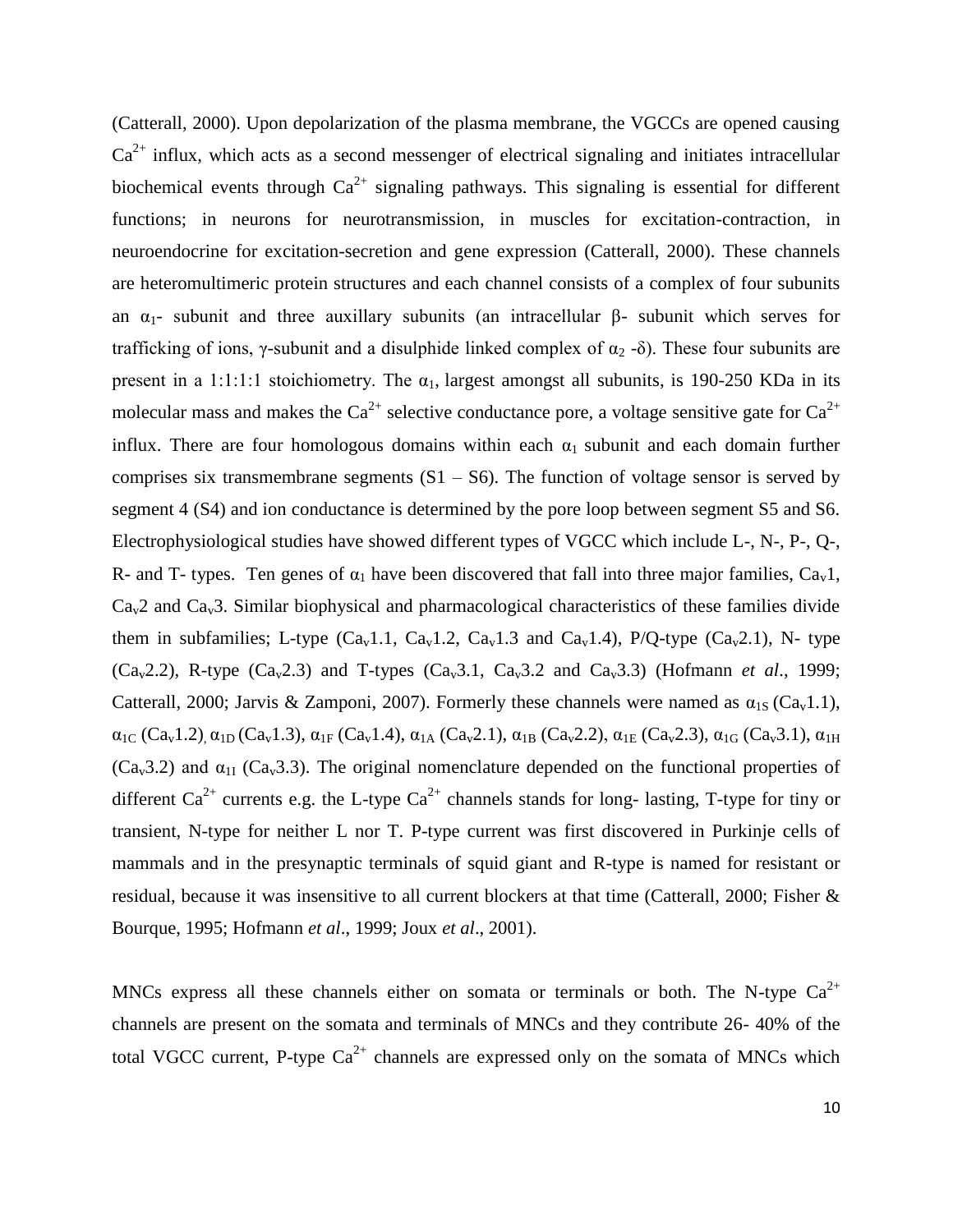makes a 20% of the total VGCC while Q- type are found only in the terminals, R-type channels are expressed on both somata and terminals and the T- types are expressed only in somata and not in the axon terminals (Fisher & Bourque, 1996; Catterall, 2000; Fisher *et al*., 2000; Joux *et al*., 2001).

### **1.2.1.1 The L-type Ca2+ channels**

The long lasting L-type voltage gated  $Ca^{2+}$  (L-type  $Ca_v$ ) channels belong to family  $Ca_v1$  (Ca<sub>v</sub> 1.1,  $Ca<sub>v</sub>$  1.2,  $Ca<sub>v</sub>$  1.3,  $Ca<sub>v</sub>$  1.4) of the  $\alpha_1$  subunit. They are high voltage-activated  $Ca<sup>2+</sup>$  channels and activate at voltages more positive than -40mV except for  $Ca<sub>v</sub>1.3$ , which activates at voltages above -50mV (Fox *et al.*, 1987; Koschak *et al.*, 2001). Primarily, the L-type  $Ca^{2+}$  channels are regulated by second-messenger regulated protein phosphorylation cascades. The four isoforms of  $Ca<sub>v</sub>1$  are found in various tissues of the body mainly muscles and neuroendocrine cells, where they regulate excitation-contraction and excitation-secretion coupling respectively. The L-type  $Ca<sup>2+</sup>$  channels are blocked by various organic antagonists such as benzothiazepines, phenylalkylamines and dihydropyridines. (Catterall, 2000; Fisher & Bourque, 2001; Triggle, 2006).

L-type  $Ca<sub>v</sub>$  channels have roles in brain relating to neuronal development and survival, injury, synaptic plasticity, gene expression and neurotransmitter/hormone release (Lipscombe *et al*., 2004).  $Ca<sub>v</sub>1.2$  and  $Ca<sub>v</sub>1.3$  are expressed predominantly in CNS and play significant roles in neuronal functions such as long term signal transduction events (Ahlijanian *et al*., 1990; Silver *et al*., 1990; Tanaka *et al*., 1995; Striessnig *et al*., 2006). Neuronal gene expression may be regulated by L-type Ca<sub>v</sub> channels (Ca<sub>v</sub>1.2 & Ca<sub>v</sub>1.3) by the regulation of Ca<sup>2+</sup>/calmodulinactivating transcription factors or by increased nuclear  $Ca^{2+}$  (Chung & Jan, 2006).  $Ca_v1.2$  also acts as a transcriptional regulator when its C terminal is translocated as a signal to nucleus (Gomez-Ospina *et al.*, 2006). Recent studies of  $Ca^{2+}$  imaging have confirmed the localization of  $Ca<sub>v</sub>1.2$  and  $Ca<sub>v</sub>1.3$  in the mitotic apparatus of cells confirming their role in cell division (Loechner *et al*., 2009). Single cell RT-PCR and immunocytochemistry have identified both Cav1.2 and Cav1.3 in somata and dendrites of MNCs (Glasgow *et al*., 1999; Joux *et al*., 2001) and they contribute 23-28% of total VGCC currents observed in MNCs somata (Fisher &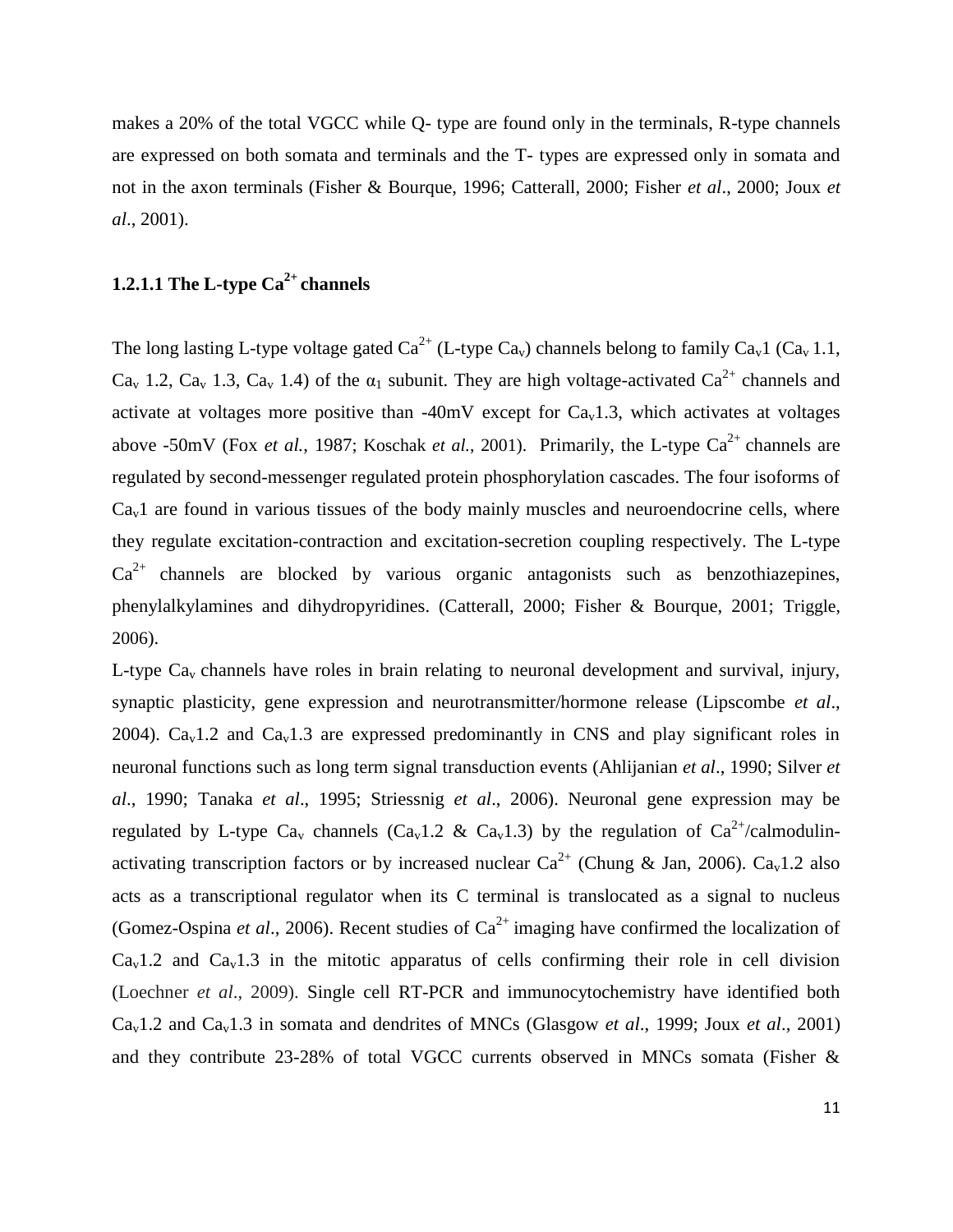Bourque, 1995, Fisher & Bourque, 1996; Foehring & Armstrong, 1996). L- type  $Ca^{2+}$  channels are also expressed on the internal membranes of cytoplasm other than plasma membrane of MNCs (Fisher *et al.*, 2000; Joux *et al.*, 2001). L-type Ca<sup>2+</sup> channels regulate gene expression in MNCs (Burbach *et al.*, 2001) because the C-termini part of both  $Ca<sub>v</sub>1.2$  and  $Ca<sub>v</sub>1.3$  contain the sequences that specifically cause the channels to activate a transcription factor known as the CREB (cAMP response element binding) protein (Burbach *et al.*, 2001). L-type Ca<sup>2+</sup> currents mediate the somatodendritic release of dynorphin in hippocampal granule cells and this may be functionally similar to the secretion coupling in neuroendocrine cells (Simmons *et al*., 1995; Fisher & Bourque, 2001)

#### **1.3 SNARE mediated exocytotic fusion**

Cellular communication requires vesicle trafficking by the fusion of membranes, which requires a soluble NSF attachment receptor (SNARE) protein (Jahn & Scheller, 2006). NSF is *N*-ethylmaleimide–sensitive factor, an essential element of the protein machinery for exocytosis, endocytosis and transcytosis of vesicle fusion with the plasma membrane (Furst *et al*., 2003). NSF belongs to the ATPase family known as AAA, which stands for ATPases Associated with a variety of cellular Activities and is an 85 kDa protein inhibited by *N*-ethyl-maleimide (Hoyle *et al*., 1996). NSF is linked to a protein called soluble NSF attachment protein or α-SNAP, which causes NSF to disassemble the cellular machinery required for vesicle fusion (Matsushita *et al*., 2005). There are three domains of NSF comprising the N-terminal domain, which facilitates the binding of NSF with  $\alpha$ -SNAP, ATPase domain D1, which hydrolyses the ATP and brings conformational changes in the NSF, and ATPase domain DII, which is necessary for the hexamerization of NSF (Furst *et al*., 2003). The cellular machinery for vesicle fusion is a complex of various proteins including SNARE proteins, NSF and α-SNAP, Rab and Rab effectors, and members of the Sec1/Munc18 protein family (Matsushita *et al*., 2003; Matsushita *et al*., 2005). They together make a SNARE proteins complex and the disassembly of SNARE complex by NSF and α-SNAP is essential for its recycling (Furst *et al*., 2003; Matsushita *et al*., 2003; Matsushita *et al*., 2005). The role of the SNARE protein complex has been observed as an essential element in almost all intracellular membrane fusions (Jahn & Scheller, 2006).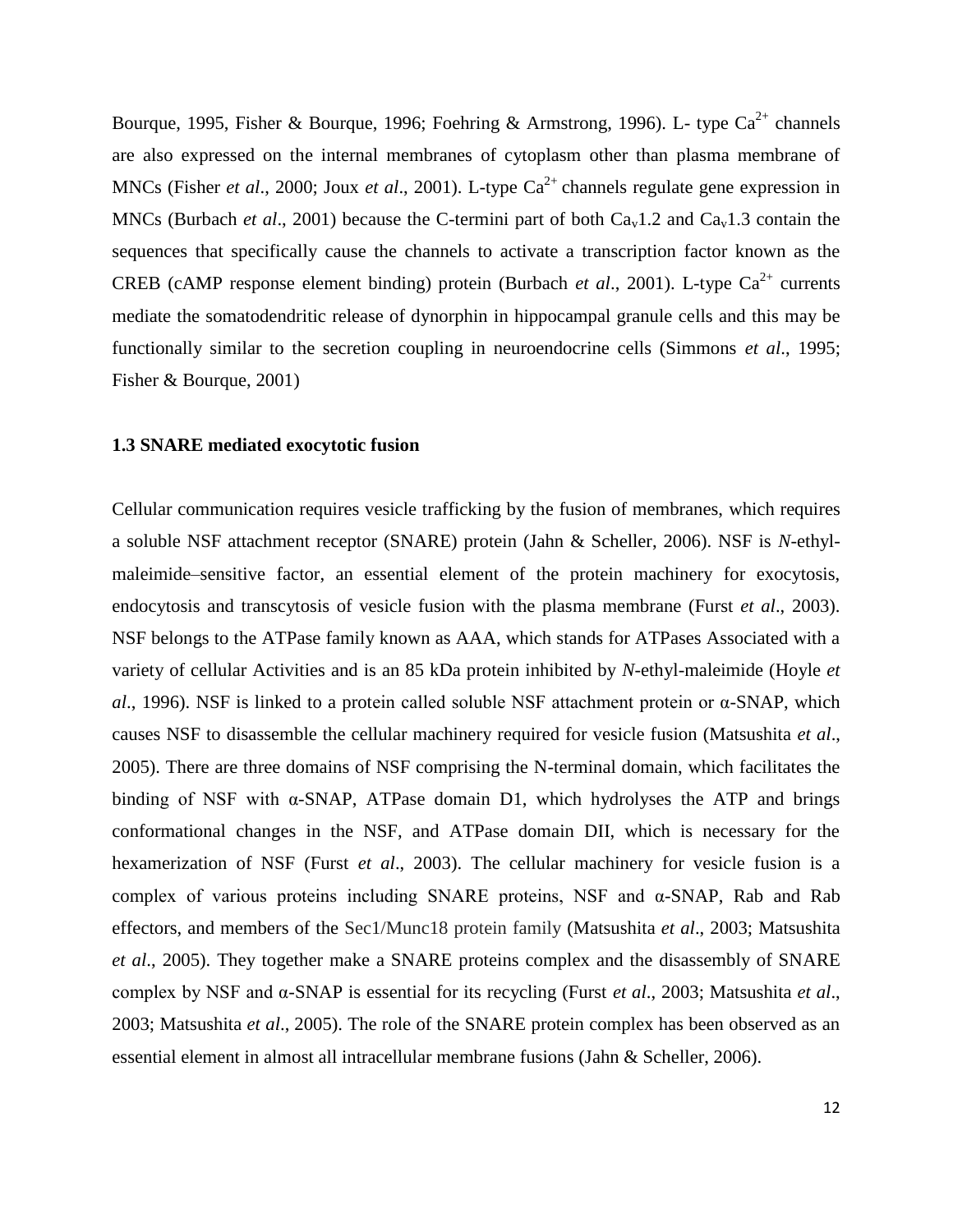VP and OT secretion and release to the blood circulation is regulated by  $Ca^{2+}$  dependent exocytotic fusion of peptide containing intracellular granule membrane with the plasma membrane of MNCs (Fisher & Bourque, 2001). The SNARE protein complex also regulates the exocytotic fusion of AQP2 channels with the apical membrane of renal collecting tubes on the release of VP for water reabsorption (Procino *et al*., 2008). The core of SNARE protein complex is made by three proteins, which are syntaxin-1, SNAP25 (synaptosome-associated proteins-25) and VAMP (vesicle associated membrane protein or synaptobrevin) and these three proteins together transport the exocytotic vesicle to the target plasma membrane (Sollner *et al*., 1993). There are two types of SNARE proteins, v-SNAREs (found on the secretory vesicle) and t-SNAREs (present on target membrane) and both opposing SNAREs fuse the membranes together by assembling into a four helix bundle by using free energy released during bundle formation (Sutton *et al*., 1998; Jahn & Scheller, 2006). Calcium dependent exocytotic fusion of membranes for neuropeptide release is also regulated by some other proteins such as synaptotagmin (a  $Ca^{2+}$  binding protein), complexin and Munc18 or Sec1, which binds to the syntaxin at its N-terminus and detaches from it for syntaxin bonding with SNAP25 and VAMP for the formation of SNARE core complex (Dulubova *et al*., 2003; Procino *et al*., 2008). In neurotransmission, synaptotagmins catalyze the SNARE mediated exocytotic fusion by supplying energy and force but its exact role is not known in hypothalamic neurons for release of neuropeptides (VP and OT) (Gustavsson *et al*., 2009; Zhang *et al*., 2011).

It was observed that L-type  $Ca^{2+}$  channels are selectively found in the lipid rafts of plasma membrane of the bovine chromaffin cells (Park & Kim, 2009). SNARE mediated exocytosis depends on the association of SNARE proteins with lipid rafts. L-type  $Ca^{2+}$  channels are involved in the exocytosis of large dense core vesicle for increase in neurotransmitter release by the regulation of protein kinase C (PKC) translocation and phosphorylation of myristoylated alanine-rich C kinase substrate (MARCKS) (Park & Kim, 2009). The L-type  $Ca^{2+}$  channels including  $Ca<sub>v</sub>1.2$ ,  $Ca<sub>v</sub>1.3$  have been found interacting with some of the proteins of SNARE complex such as syntaxin and SNAP-25 (Fisher & Bourque, 2001). The coexpression of syntaxin and synaptotagmin with L-type Ca<sup>2+</sup> channels in *Xenopus oocytes* supported the involvement of Cav1.2 in the secretory process (Wiser *et al*., 1999). Immunocytochemistry has showed the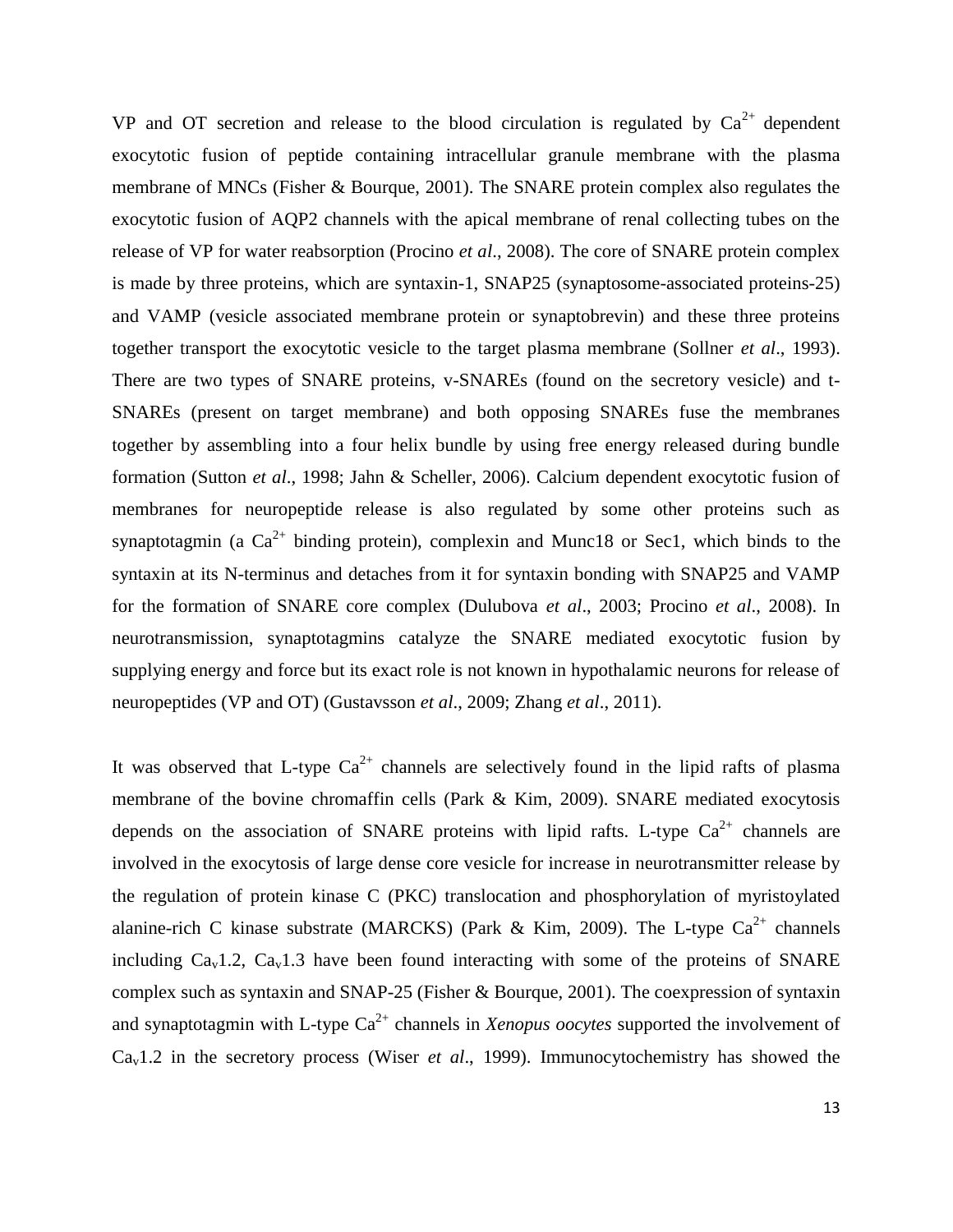coexpression of syntaxin 1 and other vesicle-associated proteins with the Cav1.3 at the basal pole of hair cells (Song *et al*., 2003) and recently it has been presented that II & III interdomains of  $Ca<sub>v</sub>1.2$  and  $Ca<sub>v</sub>1.3$  interact with the exocytotic secretory machinery involved in glucose-mediated insulin secretion (Jacobo *et al*., 2009).

It has been observed in endothelial cells that NSF-regulated exocytosis can be inhibited by fusion polypeptides known as TAT-NSF polypeptides composed of 11 amino acid human immunodeficiency virus (HIV) transactivating regulatory protein (TAT) factor (Matsushita *et al*., 2005). The ATPase activity is inhibited by a membrane permeant NSF700-722 peptide of domain 2 of NSF by interfering with NSF hexamerization (Matsushita *et al*., 2003; Matsushita *et al*., 2005). NSF700 is fused to the 11-amino protein transduction domain of the HIV TAT protein to inhibit the exocytosis in cells (Morrell *et al*., 2005; Trang *et al*., 2009). This inhibiting protein domain showed permeability for the endothelial cell membrane where it is fused with 22 amino acid of NSF to block its action for exocytosis by inhibiting the NSF-ATP hydrolysis and NSFdisassembly activity (Matsushita *et al*., 2003; Matsushita *et al*., 2005). The scrambled version of NSF700–722 (TAT–NSF700scr) is used as control peptide that does not inhibit SNAREmediated exocytosis (Trang *et al*., 2009; Morrell *et al*., 2005).

#### **1.3.1 Neuropeptide secretion**

In MNCs, peptide secretion is achieved through regulated exocytotic fusion of large dense core granules (100-200 nm in diameter) like other neuroendocrine cells that are specialized to secrete large amount of neurosecretory products (Burgoyne & Morgan, 2003). The secretory granule exists in two forms before exocytosis, one is immature secretory granules with unregulated exocytotic carriers and the second is mature secretory granules with regulated exocytotic carriers. The secretory peptide is synthesized in the cisternae of rough endoplasmic reticulum (RER), packed and processed in *cis*- Golgi domain and finally in *trans*-Glogi network where it becomes a mature membrane- bound secretory granule or vesicle and ready for the fusion with plasma membrane for the hormone release. SNARE proteins such as Synaptotagmin IV (Syt IV)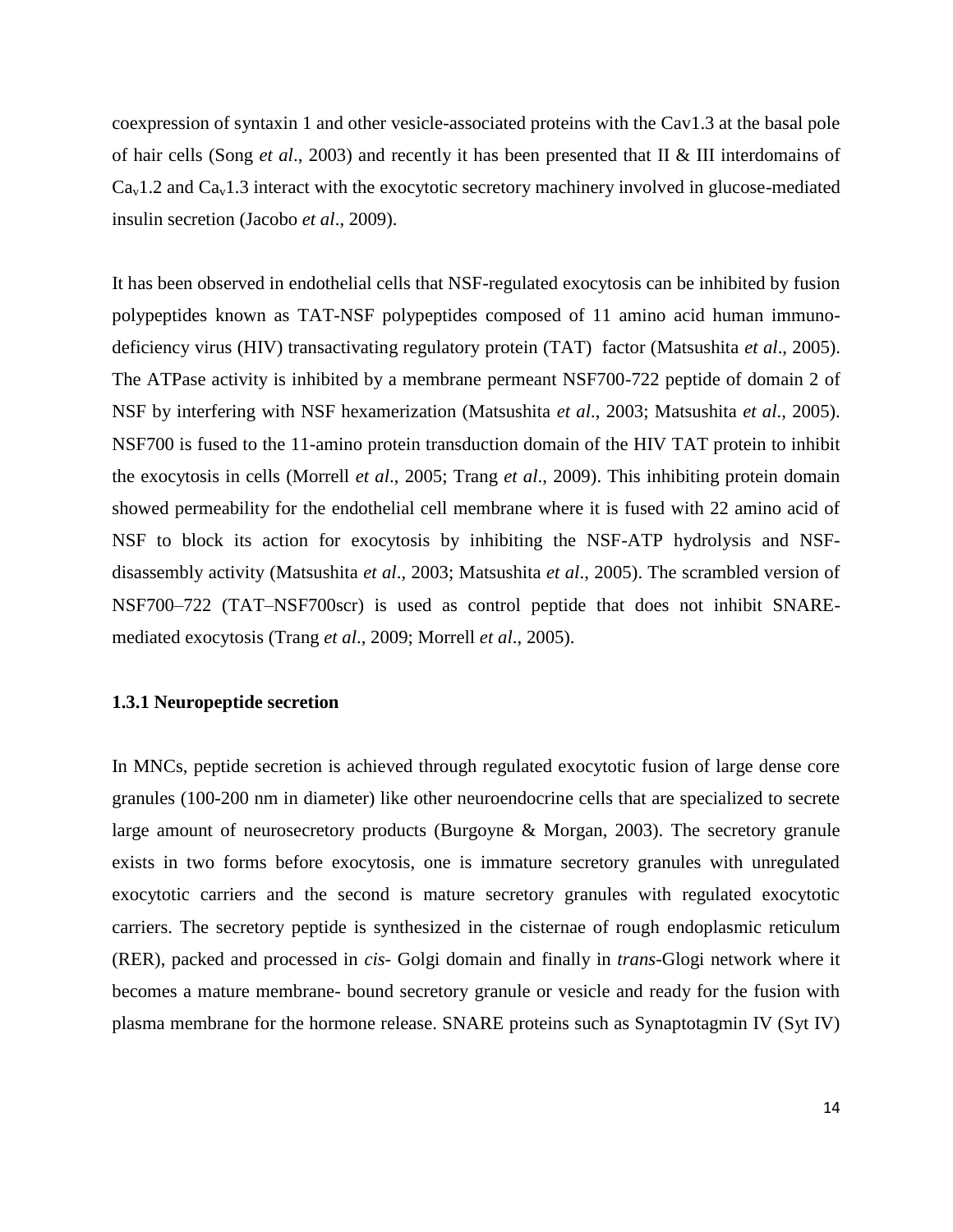and VAMP4 enter the immature granule but are removed during the switch from immature to mature large dense core granules (Boron & Boulpaep, 2009; Eaton *et al*, 2000).

The hormones or neuropeptides are synthesized in the somata of MNCs in the form of secretory vesicles, then they are packed and released on the occasion of cell firing followed by the rise of  $[Ca^{2+}]\$ i by the Ca<sup>2+</sup> influx through VGCC (Robinson & Martin 1998; Fisher & Bourque, 2001). The interaction between  $Ca^{2+}$  channels and the exocytotic protein apparatus is an important determinant of activity-secretion coupling for neuropeptide release (Fisher & Bourque, 2001). N and P/Q channels  $(Ca<sub>v</sub>2.1$  and  $Ca<sub>v</sub>2.1$  respectively) interact with SNARE proteins such as syntaxin, SNAP-25, and synaptotagmin for neuropeptide release (Catterall, 1999) while L-type  $Ca<sup>2+</sup>$  channels may be involved in the somatodendritic release of VP through exocytotic fusion (Shibuya *et al*., 1998; Fisher & Bourque, 2001). Microdialysis studies have showed that neuropeptides (VP & OT) are released in an activity-dependent manner from somatodendritic regions of MNCs and may have a significant role in the regulation of MNCs function (Ludwig *et al*., 2005; Ludwig & Leng, 2006). The somatodendritic regions of MNCs have been shown to have many large dense core granules through electron micrographs, and they can be induced to fuse with the plasma membrane (Pow & Morris, 1989). The somatodendritic release of neuropeptides has an autocrine role in hormone release as VP and OT-MNCs express their respective receptors and binding of peptides with their receptors cause increases in intracellular Ca2+ (Dayanithi *et al*., 1996). Structural remodeling of the SON in non-lactating rats can be induced by giving them prolonged intraventricular infusion of OT, which suggests a role for somatodendritic release of OT during lactation and parturition (Theodosis *et al*., 2008). The somatodendritic release of both VP and OT do not parallel axonal release but it is important in regulation of cellular activity and can modulate synaptic inputs on MNCs (Ludwig *et al*., 2002; Ludwig *et al*., 2005). Endogenous peptides like dynorphin and apelin are co-stored and coreleased with VP and have inhibitory effects on VP release (Brown *et al*., 1999) and dynorphin may have a role in termination of phasic bursts in VP-MNCs (Brown & Bourque, 2004). Immunocytochemistry studies have shown coexpression of dynorphin with VP secretory granules (Shuster *et al*., 2000). Dynorphin inhibits the VP release through acting on kappaopioid receptors, which are co-localized on VP-MNCs in hypothalamic nuclei as well as in the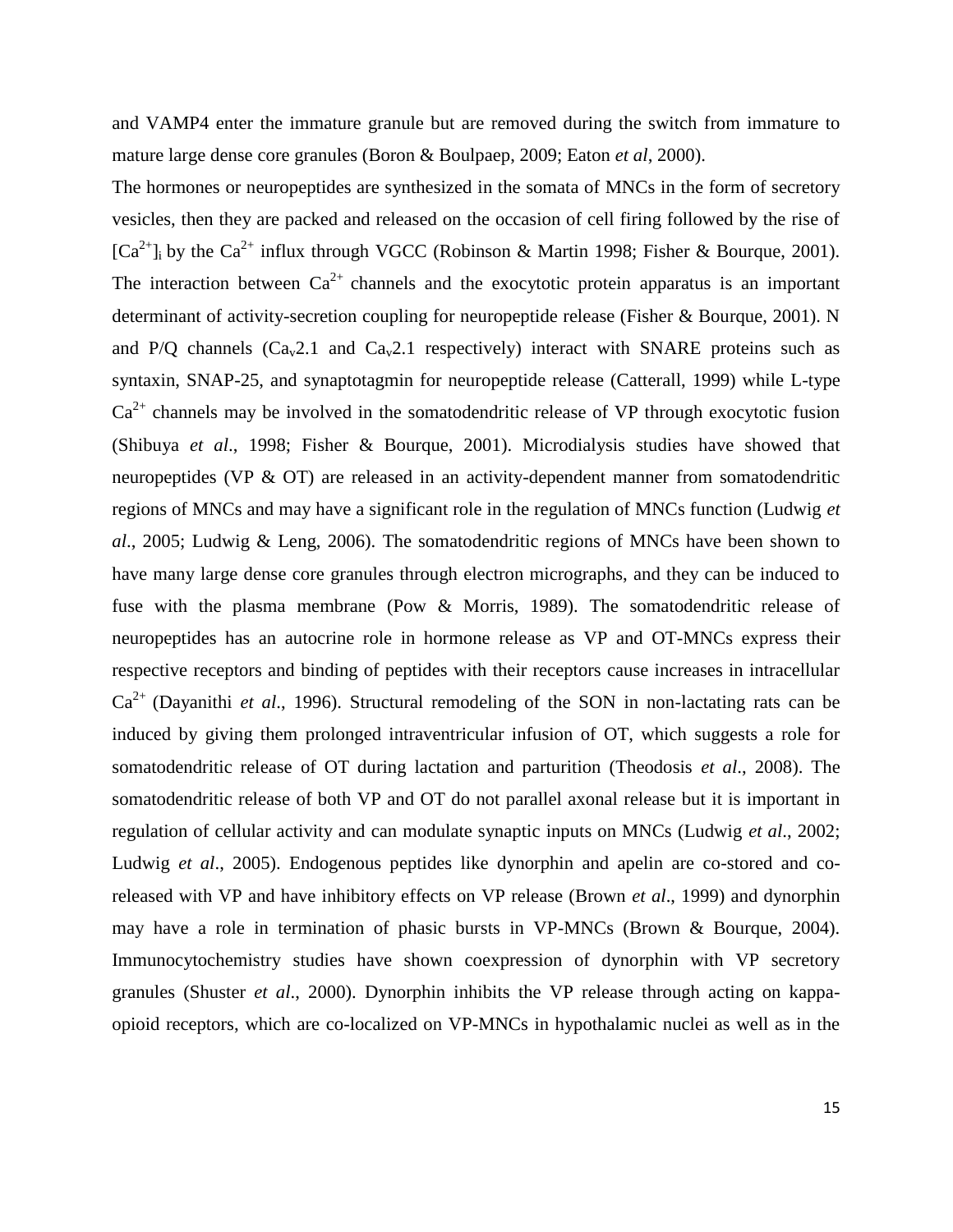posterior pituitary. These receptors are translocated to the plasma membrane during exocytotic fusion of large dense granule in a stimulus-dependent fashion (Shuster *et al*., 1999).

#### **1.4 Morphological identification of MNCs after isolation**

Methods have been developed to isolate MNCs (Armstrong *et al*., 1994; Oliet & Bourque, 1992) and it was seen that isolated MNCs contain short processes (<30 $\mu$ m), are oblong shaped, and look bright under phase contrast (Silverman & Zimmerman, 1983). It was estimated that 100 to 500 MNCs are isolated from each tissue block of SON after enzymatic digestion, which is 2-10% of the total number of cells (Oliet and Bourque, 1992). To determine whether neurons isolated from SON are MNCs, a criterion depending on the cross sectional area (CSA) of cells was developed (Oliet and Bourque, 1992). It was observed that more than 96% of cells had CSA >160µm² were specifically immunoreactive to either OT or VP carrier proteins (NI or NII, respectively) (Oliet & Bourque, 1992).

#### **1.5 Osmotic changes in MNCs**

#### **1.5.1 Short term osmotic changes and cell volume**

Osmotically-evoked cell volume changes always remain a challenge for the brain. MNCs are intrinsically osmosensitive and change their cell volume as a function of change in external osmolality (Oliet & Bourque, 1992). Also mechanosensitive SICs are activated by changes in osmolality and this enables the MNCs to respond electrically to changes in membrane tension (Oliet & Bourque, 1993b). The osmotically-induced cell shrinkage releases membrane tension, activates SICs and thereby depolarizes the cell membrane and increases cell firing and neuropeptide release (Fig 1) (Oliet & Bourque, 1993a). While the swelling of cells inhibits cell firing and hormone release by hyperpolarizing the membrane potential as SICs are closed due to increase in membrane tension (Fig 1) (Bourque & Oliet, 1997).

Cell conductance is the ease with which ions flow across the plasma membrane through ion channels (Rhoades & Bell, 2009). Shrinkage of MNCs on exposure to a hyperosmolar stimulus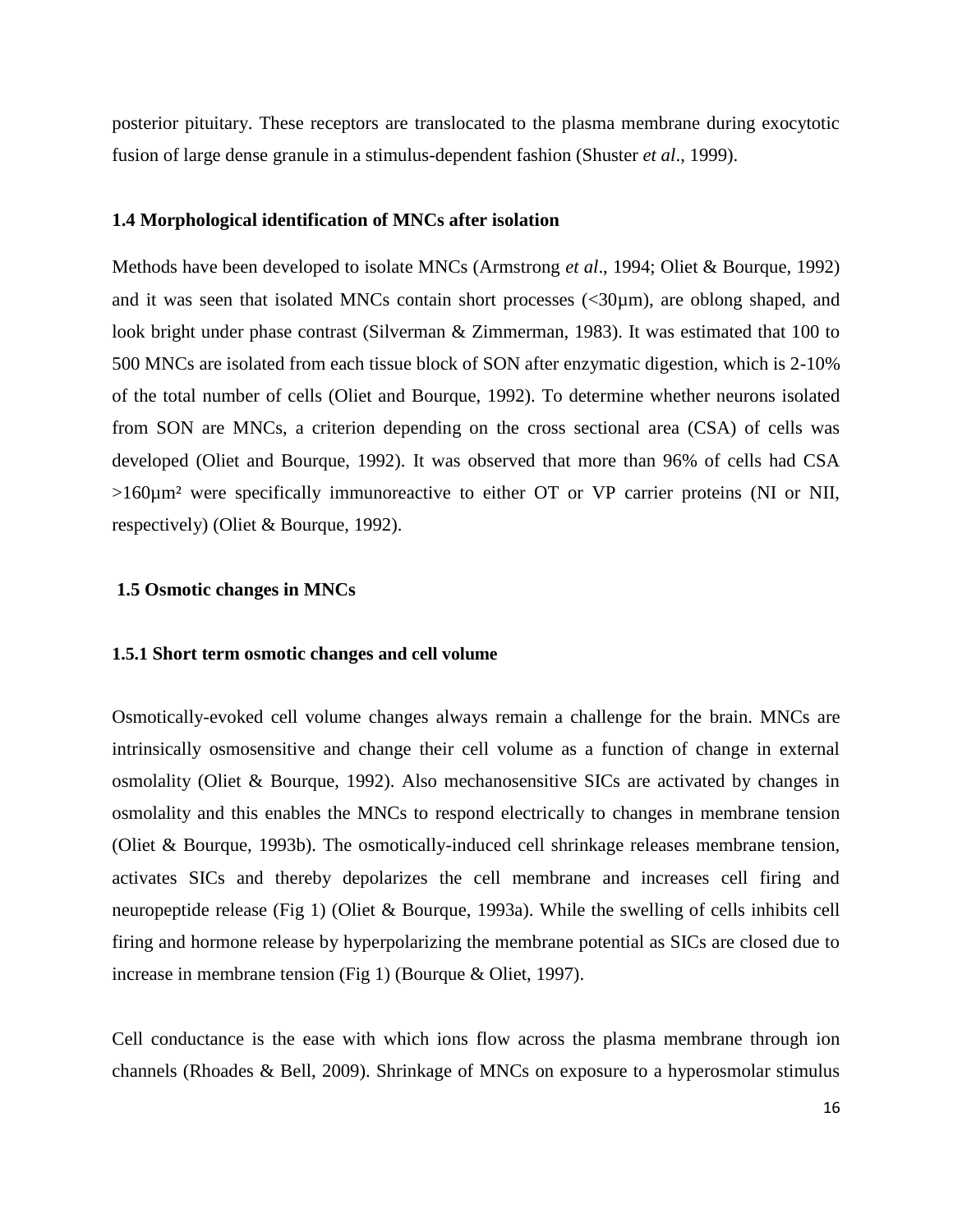increases the conductance of the cell and swelling in response to a hypo-osmolar stimulus decreases the conductance of MNCs (Bourque & Oliet, 1997). A brief exposure of MNCs to hypertonic stimulus evoked conductance changes in only 90 sec by regulating the cell volume through mechanosensitive channels (SICs) (Bourque & Oliet, 1997). This has been observed in both osmotically-induced cell volume changes and also changes evoked by pipette suction or inflation. These volume and conductance changes are reversible as soon as the stimuli are removed (Bourque & Oliet, 1997).

In most cells, the osmotically-evoked cell volume changes (shrinkage & swelling) are regulated by compensatory mechanisms. Such regulations include regulatory volume increases (RVI) or regulatory volume decreases (RVD) on shrinking or swelling respectively, and regulate internal osmolality by ion transport and accumulation of organic osmolytes. These regulations are essential for increasing or decreasing internal osmolality with respect to changes in external osmolality to avoid potentially deleterious cell volume changes (Lang, 2007).

Cell capacitance is the charge holding capacity of the plasma membrane, which acts as a capacitor to separate the ions of inside and outside compartments (Rhoades & Bell, 2009). The input capacitance of MNCs is directly proportional to the total membrane surface area of cell (Fernandez *et al*., 1984). Zhang & Bourque, 2003 studied short term osmotic changes during slow and fast osmotic ramps in MNCs. Slow osmotic ramps for 60 minutes caused slow and gradual shrinkage and swelling in response to hypertonic and hypotonic stimuli respectively, while fast osmotic changes of 10 minutes evoked volume changes within a minute and were maximal within 4 min (Zhang & Bourque, 2003). MNCs undergo shrinkage or swelling after acute hyper or hypo-osmotic stimuli exposure respectively and maintain these changes in volume during a 10 minute step change in osmolality. Hippocampal neurons also show acute osmotically-induced volume changes but they either recover their volume with osmotic decrease or respond slowly than the MNCs with an osmotic increase. This suggests that unlike MNCs, hippocampal neurons exhibit volume compensatory mechanisms (RVI and RVD) in response to osmotic changes (Zhang & Bourque, 2003). Whole cell patch clamp recordings showed changes in input capacitance in hippocampal neurons in response to osmotic changes but not in MNCs, which suggests that hippocampal neurons regulate their total membrane surface area either by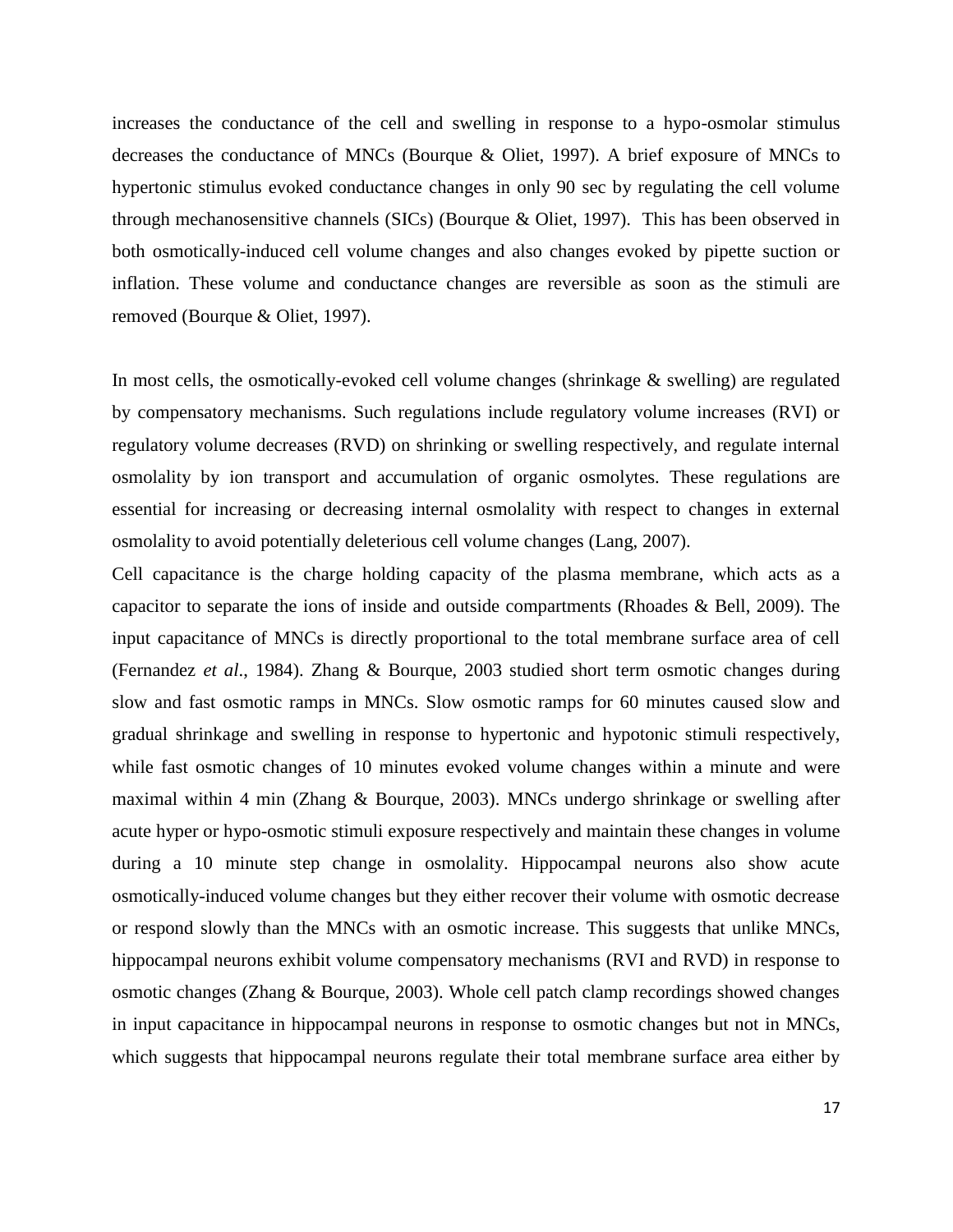exocytotic fusion or endocytotic removal of membranes during osmotic stress. During short term osmotic changes, the sustained osmotically-evoked volume changes in MNCs are not the result of changes in total membrane surface area, as there is no change in input capacitance (Zhang & Bourque, 2003). This may be explained by the presence of membrane reserves in MNCs that increase in size when MNCs shrink and decrease in size when MNCs swell (Zhang & Bourque, 2003). MNCs lack volume regulation in response to acute osmotic changes and only cell size expands or contracts (due to presence of elastic compartments within membrane) when the membrane tension increases or decreases, respectively without changing the total membrane surface area (Zhang & Bourque, 2003). On the basis of these observations it was suggested that membrane reserves may regulate cell volume changes (shrinking & swelling) in response to osmotically-evoked changes in membrane tension which ultimately activate SICs in cytoskeleton-dependent fashion (Zhang & Bourque, 2003; Zhang *et al*., 2007b; Bourque, 2008).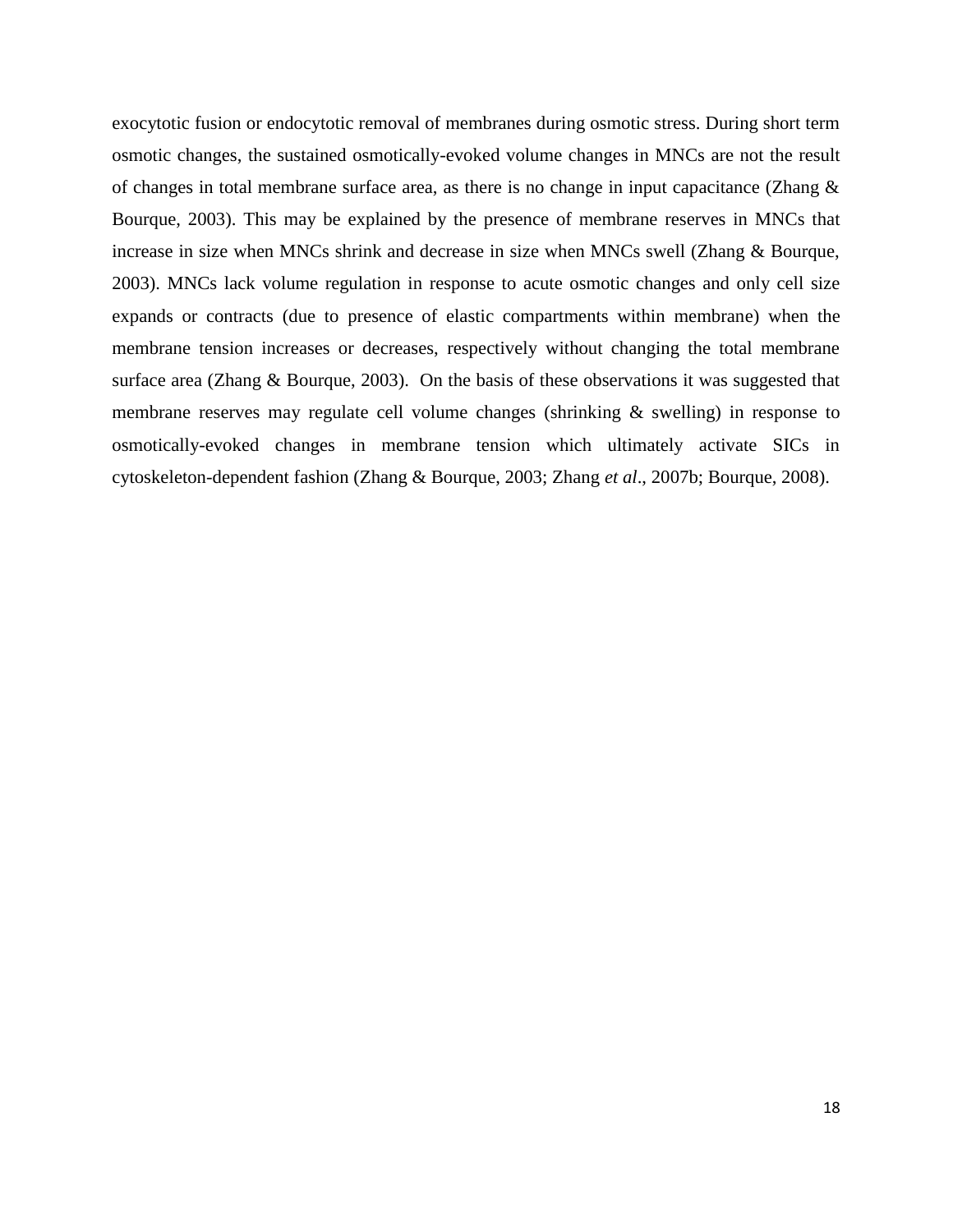

**Figure 1: Change in cell volume in response to change in osmolality of MNCs.** MNCs are intrinsically osmosensitive and changes in osmolality regulate their cell volume as they do not have RVI or RVD. A: Hypo-osmolar solution causes the MNCs to swell, stretch inactivated channels are closed due to increase in membrane tension and there is less ions transport; MNCs regulate normal flow of ions when osmolality is normal and maintain their size; MNCs shrink in volume due to hyperosmolar solution and there is increase ions flow. B: Stretch inactivated channels are expressed on MNCs which regulate the MNCs volume in response to change in osmolality. MNCs exhibit slow irregular firing when osmolality is normal or isotonic, there is slow firing when cell undergo hypoosmolar solution and fire rapidly when exposed to hypertonic solution. (Bourque, 2008; Bourque & Oliet, 1997) (Reproduced with permission from Copyright Clearance Center)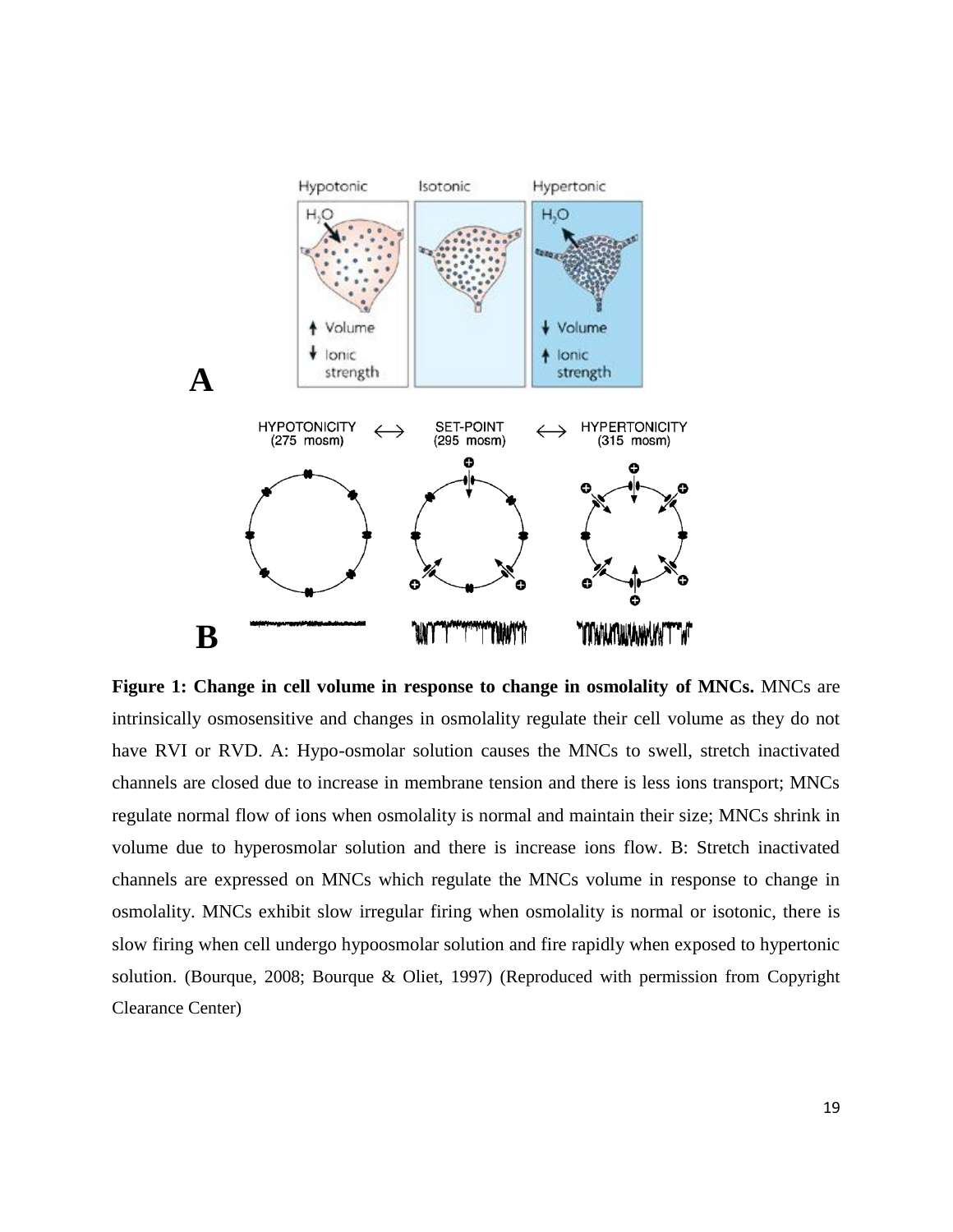#### **1.5.2 Long term osmotic changes**

The HNS undergoes sustained osmotically-induced structural and functional plasticity occurring on minutes to hours time scale during sustained dehydration (Hatton, 1997). These changes include retraction of astrocytic processes surrounding the MNCs, increased synaptic innervations, increased synaptic inputs of excitatory noradrenergic and glutamatergic neurotransmitters and decreases in gliotransmitter and taurine release and in GABAergic inputs. MNCs adopt direct and tight apposition with each other and also exhibit hypertrophy. These changes reverse when the external osmotic stimulus is removed or hormone secretion (VP or OT) returns to its basal level (Hatton, 1997).

At basal conditions when the osmolality of external ECF is normal, both VP and OT- MNCs somata and dendrites are separated by fine astrocytic processes but hyperosmotic stimuli remove these processes. This glial retraction causes the direct and tight apposition of MNCs with each other. The juxtaposed neurons experience increased synaptic transmission with an increased number of multiple synapses (Theodosis *et al*., 2004). MNCs undergo hypertrophy (Hatton, 1997, Theodosis *et al*,. 2004; Di & Tasker, 2004; Zhang *et al*., 2007a; Theodosis *et al*., 2008) during chronic dehydration, lactation and parturition. The interaction of astrocytes and neurons in the HNS is a very important feature for structural and functional changes to occur in response to chronic changes in HNS and the retraction is more extensive depending on the duration of stimuli. The cellular mechanism involved in this structural remodeling remains unclear (Theodosis *et al*., 2008).

Previous literature showed a wide variety of experiments to see the response of HNS exposed to osmotic stimuli for chronic or longer term (Hatton, 1997). It has been observed that stressmediated synaptic events also regulate the structural plasticity during long term osmotic changes and MNCs respond to osmotic changes by the regulation of cell volume during dehydration or salt loading (Hatton, 1997). The ultrastructural changes can be evoked in the experimental animals either by addition of salt to the drinking water for 7-10 days or by water deprivation. Both of these treatments take hours to days for the development of structural changes but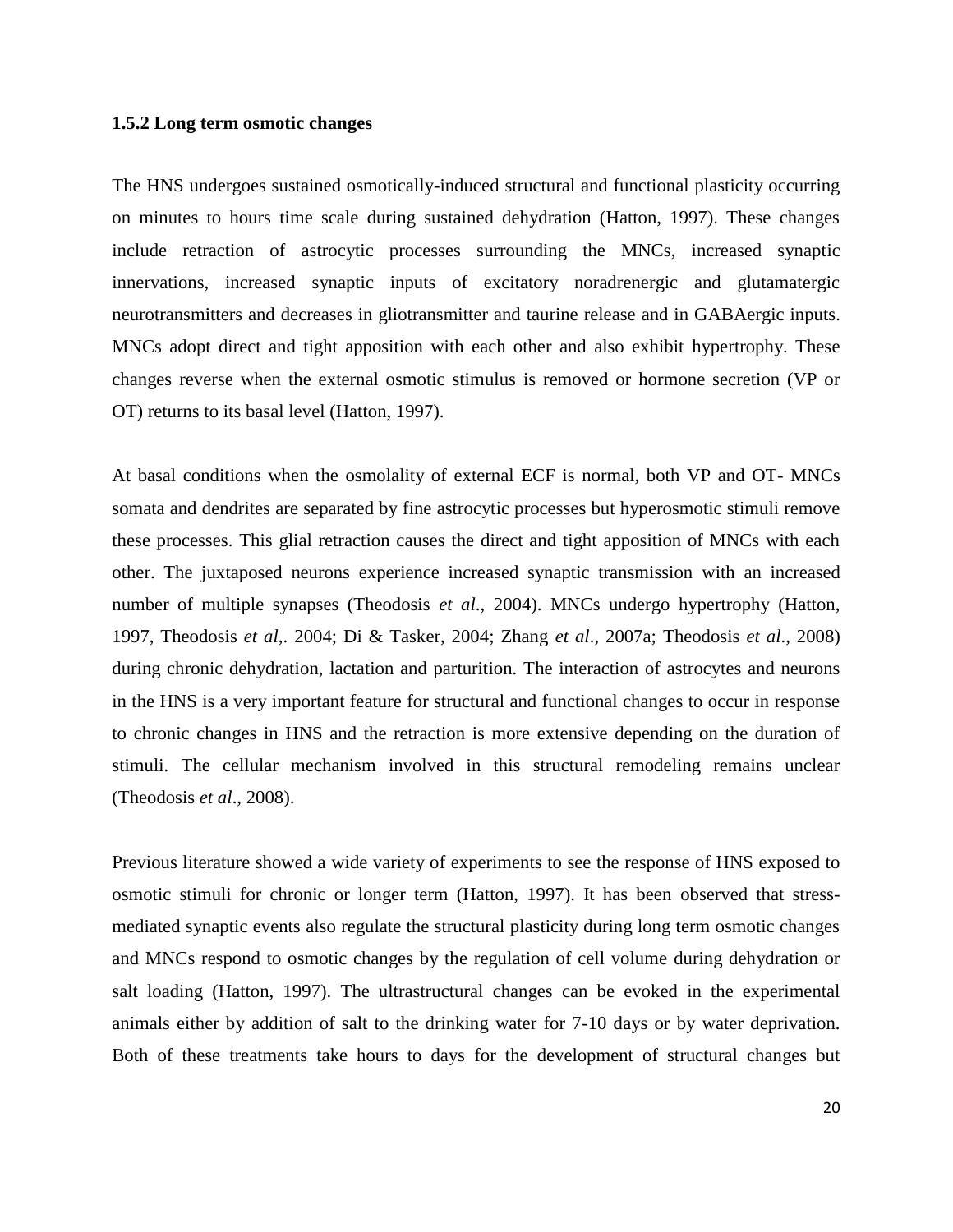injection of hypertonic solution can evoke structural plasticity within 5 hours (Beagley & Hatton, 1992; Hatton, 2002; Hatton, 1997) and increased dendritic bundles and glial retraction can be observed in 30 minutes after the transcardial perfusion of hypertonic solution (325 mOsmol kg<sup>-1</sup>) (Tweedle *et al*., 1993). The MNCs showed a 25% increase in capacitance after 16-24 hours of water deprivation, which suggests an increase in total membrane surface area through exocytotic membrane fusion (Zhang *et al*., 2007a). Electron microscopy of SON showed that somatic surface area of MNCs is increased by 70% during chronic dehydration of 10 days with 2% NaCl in rats (Modney & Hatton, 1989). This increase in surface area is also accompanied by a 15 fold increase in membrane apposition of adjacent MNCs during dehydration. This data also suggested a significant increase in the multiple synapses made between soma-somatic and somatodendritic contacts (Modney & Hatton, 1989). Electrophysiological and immunohistochemical findings showed a 20% increase in neuronal surface area and a 30% increase in glutamatergic and GABAergic innervation on VP and OT-MNCs during chronic dehydration caused by 2% NaCl for 7 days in rats and VP and (Di & Tasker, 2004). Whole cell patch clamp recording showed 33% increase in cell capacitance of rats dehydrated for 7 days with addition of 2% salt in their drinking water (Tanaka *et al*., 1999). All these changes due to dehydration are reversible with rehydration for similar time periods (Hatton, 1997).

Long term dehydration causes up-regulation of VP genes (Zingg *et al*., 1986) and an increase in central VP receptors (V<sub>1a</sub>) (Hurbin *et al.*, 2002). Water deprivation of 3 days in rats caused an increase in plasma osmolality and a 16% decrease in plasma volume as well as an increase in gene transcription of VP (Hayashi *et al*., 2006). Chronic dehydration caused increased expression of different receptors and channels e.g. dynorphin receptors (Shuster *et al*., 1999), Ltype Ca<sup>2+</sup> channels (Zhang *et al.*, 2007a) and Na<sup>+</sup> channels (Tanaka *et al.*, 1999). Dynorphin binding kappa- opioid receptors are translocated from large dense granules to plasma membrane through exocytotic fusion in response to hyperosmotic stimulus (Shuster *et al*., 1999).

A whole cell patch clamp experiment carried out in our laboratory showed an 80% increase in nifedipine-sensitive (L-type  $Ca^{2+}$ ) currents in both VP & OT-MNCs acutely isolated from rats dehydrated for 16-24 hours, while other types of  $Ca^{2+}$  currents were not affected (Zhang *et al.*,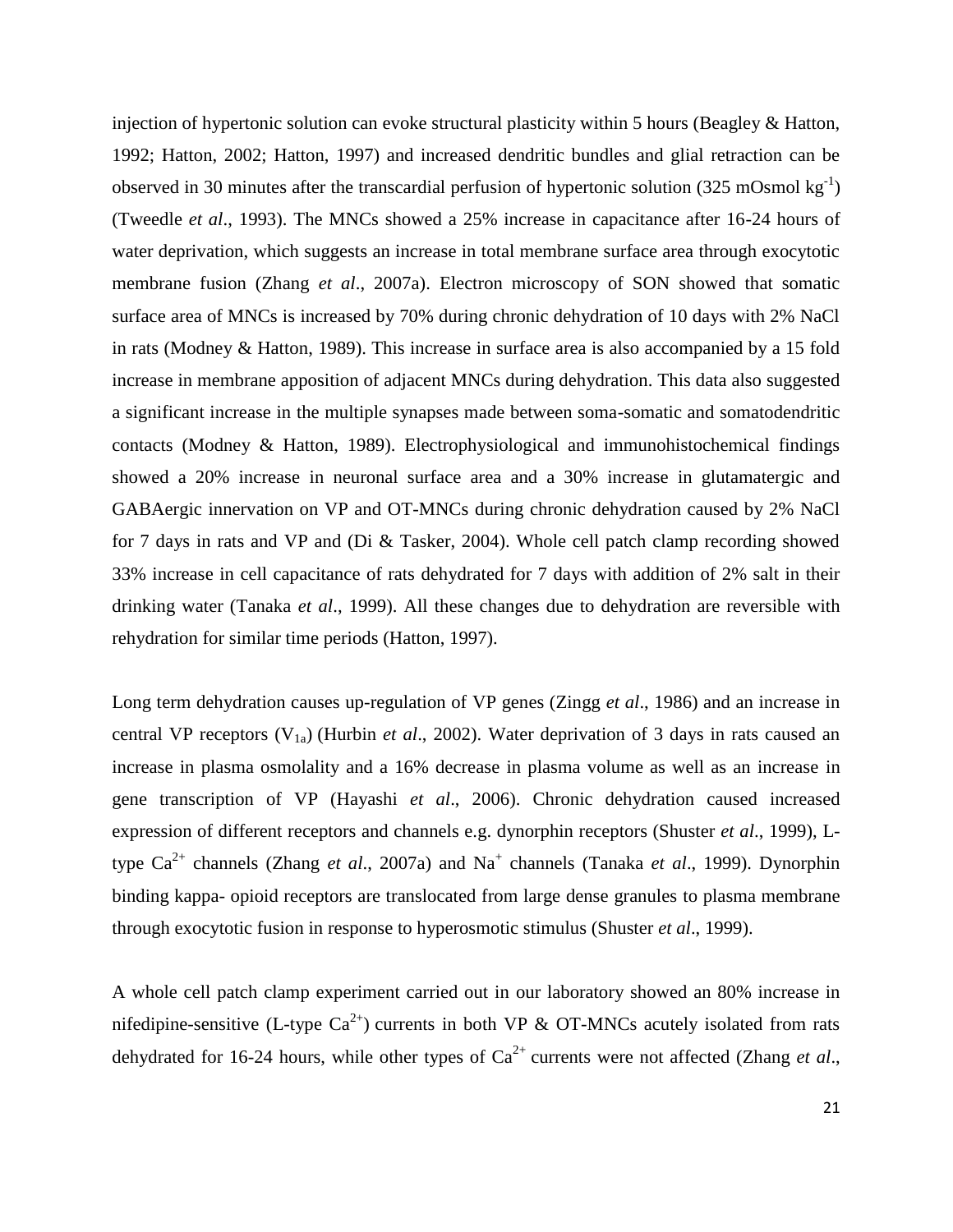2007a). Radioligand binding showed an increase in the density of L-type  $Ca^{2+}$  channels (Zhang *et al.*, 2007a). This study could not resolve whether  $Ca<sub>v</sub>$  1.2 or  $Ca<sub>v</sub>$  1.3 or both is responsible for the increase in L-type  $Ca^{2+}$  current increase (Zhang *et al.*, 2007a). An increase in L-type  $Ca^{2+}$ channel, Cav1.2 was observed in pituicytes of rats which were chronically dehydrated (Wang *et al.*, 2009). The mechanism underlying the increase of L-type  $Ca^{2+}$  currents and increased density of L-type  $Ca^{2+}$  channels is not clear. The increase of L-type  $Ca^{2+}$  current that occurs during long term osmotic increases may be important for the sustained high level of hormone release in several ways. The increase in L-type  $Ca^{2+}$  currents may affect the cell firing patterns (making them shorter and faster) through enhanced activation of  $Ca^{2+}$  dependent currents (DAP, slow and medium AHP). MNCs respond to changes in dehydration with increase in gene expression and L-type  $Ca^{2+}$  channels are involved in the activation of a transcription factor (CREB) (Burbach *et*  $al.$ , 2001) which suggests that the increase in L-type  $Ca^{2+}$  currents could result in increased gene expression. It has been hypothesized as well that somatodendritic release may be significant for long term osmotically-evoked changes in MNCs and the increase in L-type  $Ca^{2+}$  channels may enhance the somatodendritic release of VP  $\&$  OT and other co-released peptides (dynorphin  $\&$ apelin) during physiological osmotic stress. The increased density of L-type  $Ca^{2+}$  channels could be explained by an increase in the synthesis of channels or the translocation of existing channels (Zhang *et al*., 2007a).

#### **1.5.2.1 Hypertrophy**

Many cells regulate their surface membrane area in response to osmotic changes. This regulation tends to resist changes in membrane tension and is known as surface area regulation (Morris & Homann, 2001). Increase in membrane tension due to hypo-osmolar stimuli causes an insertion of new membrane from cytoplasmic reserves while a decrease in tension in hyperosmolar stimuli tends to result in uptake of membrane into internal reserves. MNCs undergo hypertrophy when exposed to long term hyperosmolality or chronic dehydration, which is opposite to this phenomenon. In lactation and parturition only OT neurons show these ultrastructural changes while in chronic dehydration both OT and VP neurons undergo hypertrophy (Hussy, 2002).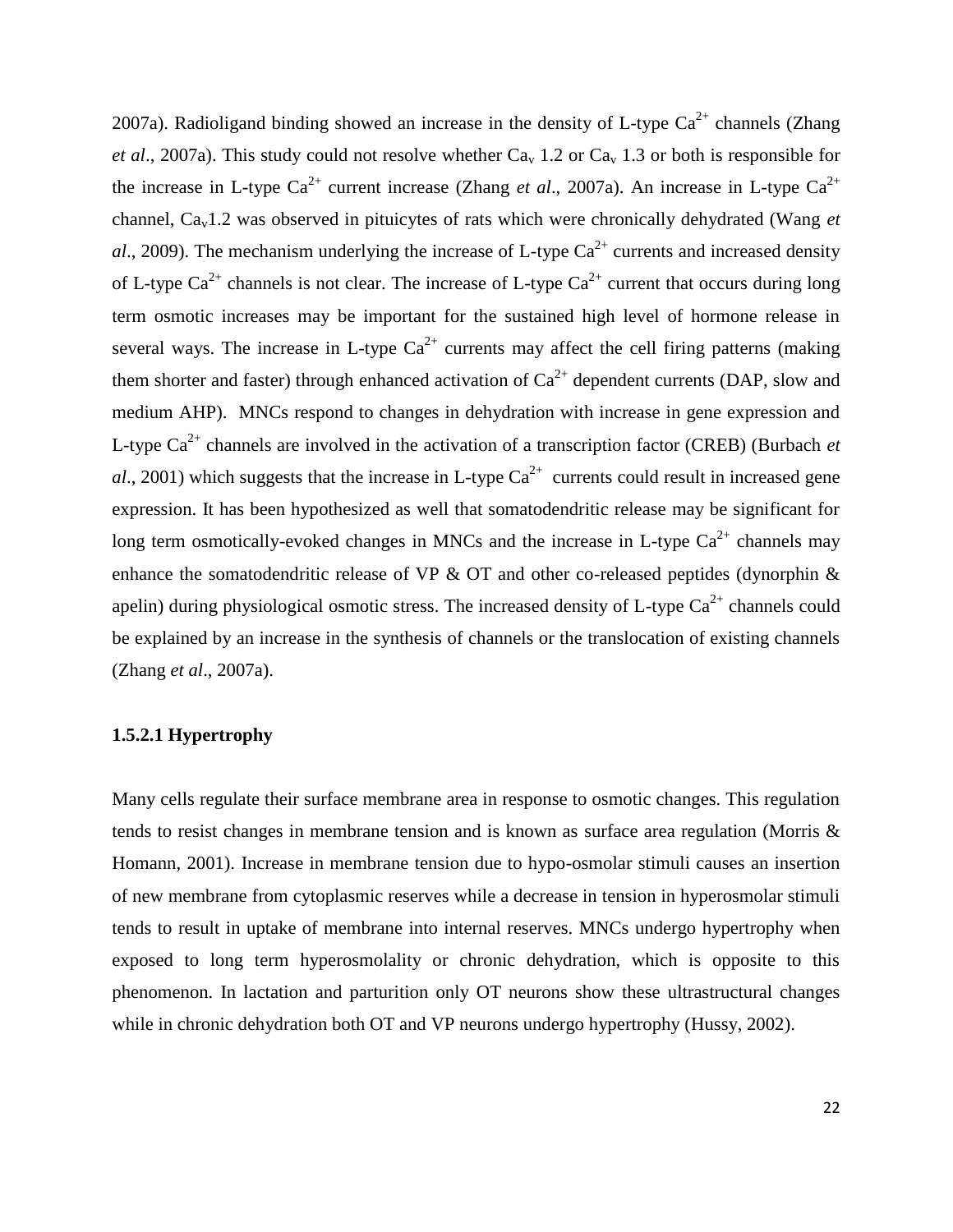Preliminarily findings in our lab suggest that MNCs acutely isolated from normally hydrated rats can show hypertrophy in response to a 30 mOsmol  $kg^{-1}$  rise of external osmolality over the course 2.5 hours *in vitro* (unpublished data). Increased osmolality initially decreased the CSA of MNCs as it was predicted according to Zhang & Bourque, 2003 but this followed by an enlargement of CSA over the following two hours. This change was reversed when the bathing solution was replaced with isotonic solution. This enlargement in CSA was not found in the hippocampal neurons or dorsal root ganglion cells suggesting that hypertrophy is a unique adaptation of MNCs. Different experiments have been done to see how hypertrophy in MNCs is regulated. For that purpose MNCs were treated with different blockers before exposure to hyperosmolar solution. Hypertrophy was prevented by pretreatment of the cells with tetrodotoxin  $(TTX)$ , which blocks Na<sup>+</sup> channels and therefore blocks action potential firing. Hypertrophy was also blocked by SB366791 (SICs blocker; Sharif-Naeini et al., 2008a), nifedipine (L-type Ca<sup>2+</sup> channel blocker) or BAPTA-AM (which chelates intracellular  $Ca^{2+}$ ) (unpublished data). This data suggests that hypertrophy of MNCs is dependent on the activation of  $Na<sup>+</sup>$  channels, SICs and  $Ca^{2+}$  influx through L-type  $Ca^{2+}$  channels (unpublished data). Our lab also observed that hypertrophy is reversed if hypertrophied cells incubated in hyperosmolar solution are treated with TTX or SB366791 or nifedipine. These data suggest that hypertrophy occurs through the following sequence of events. An increase in osmolality shrinks the cells, which leads to the activation of SICs, which increases the cell firing and  $Ca^{2+}$  influx through L-type  $Ca^{2+}$  channels and ultimately results in hypertrophy of MNCs (unpublished data). There is still need to know the physical and biochemical changes to understand mechanism of this hypertrophy in MNCs that may facilitate the sustained and high level of hormone release.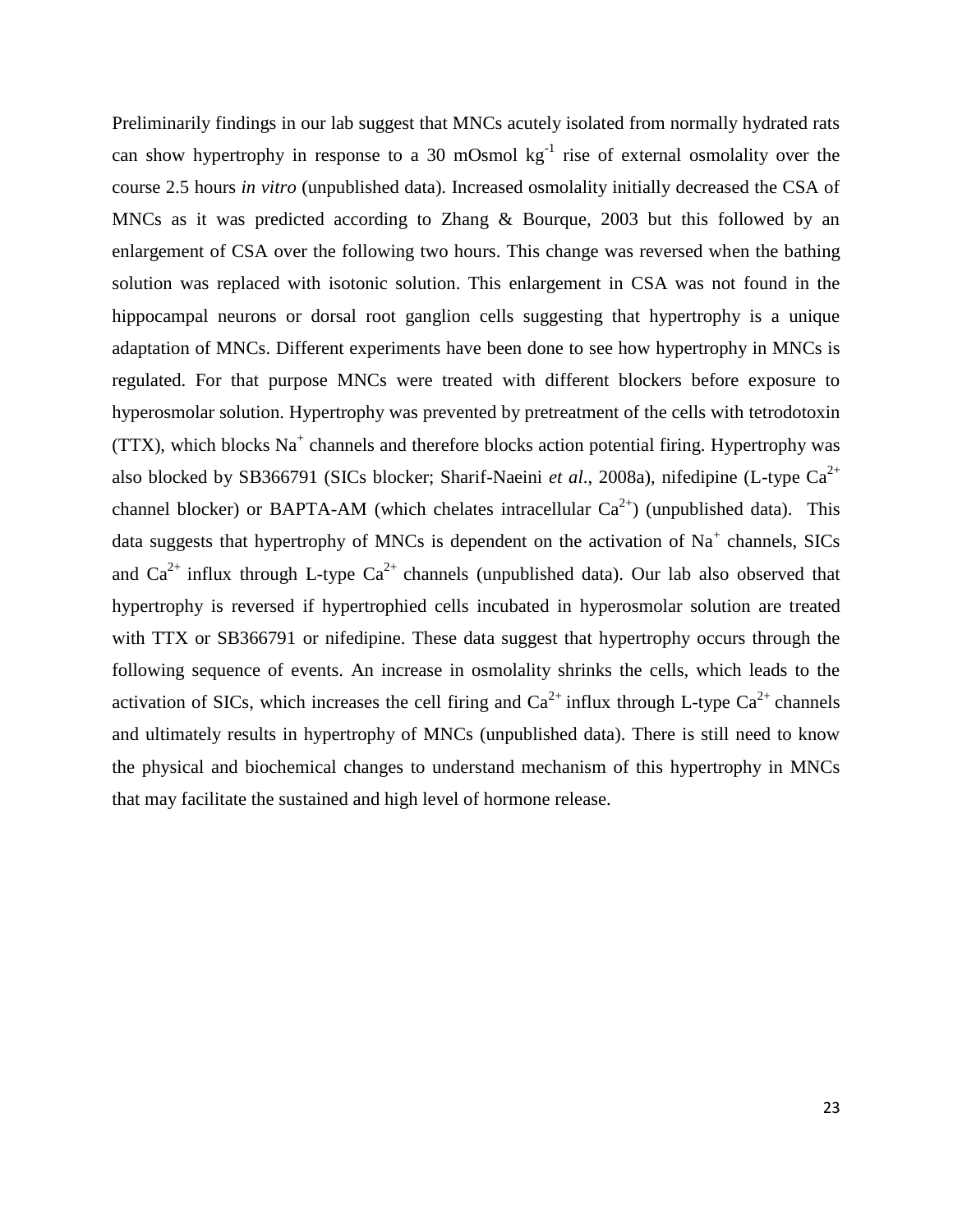### **CHAPTER 2**

# **HYPOTHESIS AND OBJECTIVES**

The structural and functional adaptations that occur in MNCs in response to sustained increases in osmolality may be important for maintaining high VP concentrations when its demand is increased (Hatton, 1997). One part of these adaptations is hypertrophy of the MNCs. Electrophysiological and radioactive ligand binding studies showed that increases in osmolality also cause an increase in L-type  $Ca^{2+}$  channels (Zhang *et al.*, 2007a). Little is known about the mechanisms of either of the hypertrophy or the increase in L-type  $Ca^{2+}$  channels because it is difficult to address these questions in whole animal experiments. Most of the observations have been taken from *in vivo* studies in which induction of hyperosmolality takes a long time and the mechanism of hypertrophy cannot be studied easily. We therefore decided to study hypertrophy in *in vitro* experiments and found that this phenomenon may be observed in MNCs acutely isolated from rats in tissue culture. On the basis of this preliminary information we designed two hypotheses;

- 1. Hypertrophy, a structural and functional adaptation of MNCs to sustained increases in external osmolality, may be due to the insertion of new membrane through the exocytotic fusion of intracellular granules with the plasma membrane of MNCs.
- 2. Sustained increases in osmolality increase expression of L-type  $Ca^{2+}$  (Ca<sub>v</sub>1.2 and Ca<sub>v</sub>1.3) channels in isolated MNCs.

The objectives of this study are to understand the mechanisms of osmotically-induced hypertrophy in MNCs and of the increase in the L-type  $Ca^{2+}$  channel density in response to increased osmolality.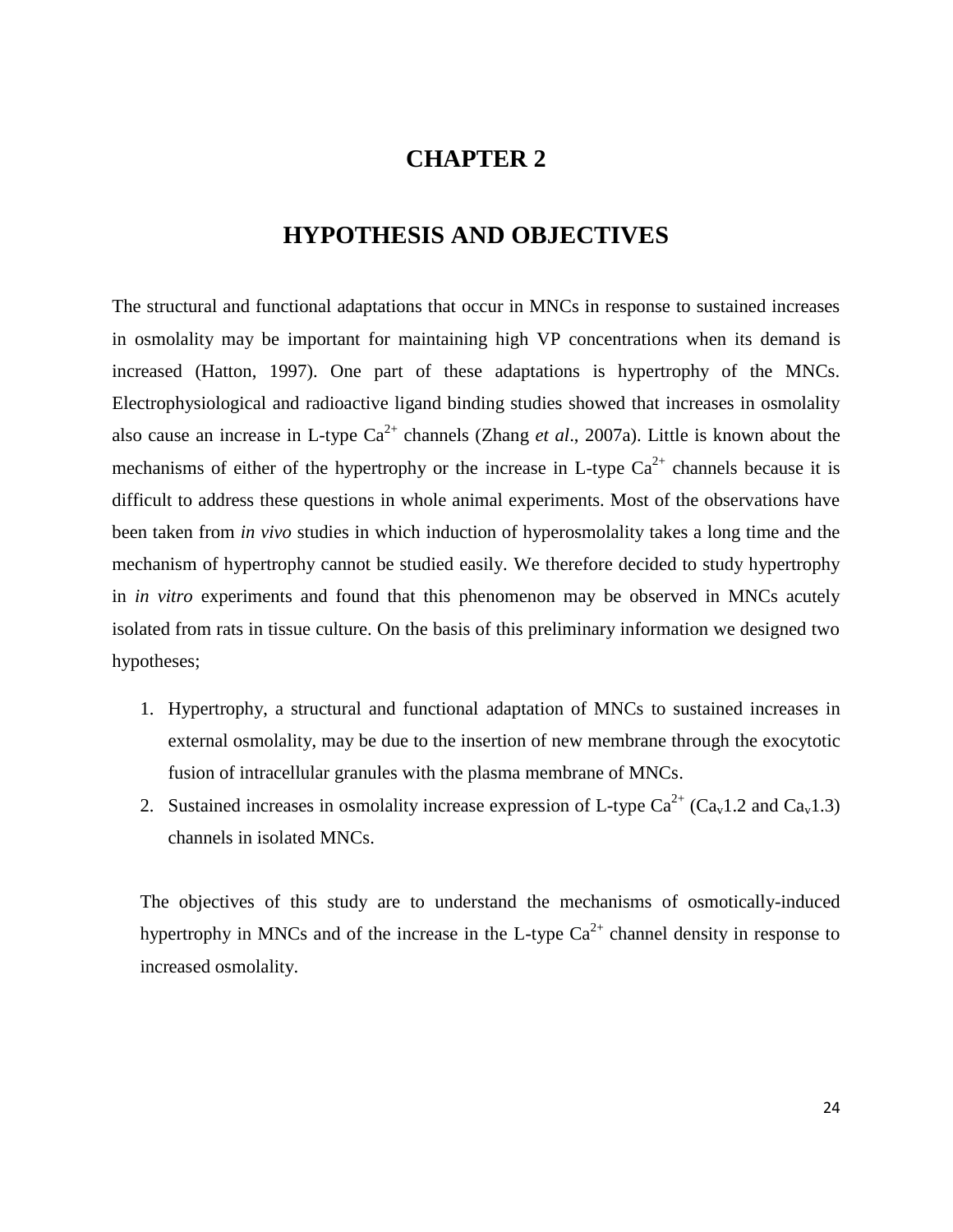### **CHAPTER 3**

### **MATERIALS AND METHODS**

#### **3.1 Chemicals**

All chemicals, unless stated otherwise, were from Sigma (St. Louis, MO). The TAT-NSF700 peptide and its scrambled version were purchased from AnaSpec, Inc. (Fremont, CA). Primary antibodies including Neurophysin I, II were from Santa Cruz Biotechnology, CA while Cav1.2, 1.3 were from Alomone laboratories, Israel. Secondary antibodies were Cy3-labeled antigoat from Jackson ImmunoResearch laboratories, PA and Alexa Fluor 555 antirabbit were from Invitrogen, CA.

#### **3.2 Animal and cell preparation**

Normally hydrated Male Long Evans rats (Charles River, QC, Canada) weighing 250-300g, were used for all experiments. According to the guidelines of the Canadian Council on Animal Care and our University Ethics committee, the rats were anesthetized by halothane inhalation and killed by decapitation. The brain was then removed from the skull carefully, placed onto Petri dish and moistened with PIPES (piperazine-1, 4-bis (2-ethanesulfonic acid) solution composed of (in mM, pH 7.1): PIPES 20, NaCl 110, KCl 5, MgCl<sub>2</sub> 1, glucose 25 and CaCl<sub>2</sub> 1 (abbreviated as PGC). The osmolality of the PGC was maintained at 295 mOsmol  $kg^{-1} \pm 3$  throughout using a VAPRO pressure osmometer (WESCOR, Logan, UT, USA) by adding mannitol as required. Hyperosmotic solution was maintained at  $325$  mOsmol kg<sup>-1</sup> in our experiments. Increases of osmolality of this magnitude were used to characterize the SICs (Oliet & Bourque, 1993a; Oliet & Bourque, 1993b) and have been used in our lab to cause osmotic changes in MNCs isolated from rats (Zhang *et al*., 2009; Wang *et al*., 2009). A brain slice of approximately 1.0 mm thickness containing most of the supraoptic nuclei was excised and shifted to a dish in isotonic PGC. The slice was fixed with pins and two tissues containing most of the SON were cut from the slice using an inverted microscope. Tissue blocks were put into 10 ml of PGC with trypsin (Type XI, 0.6 mg/ml) in a 15 ml glass tube and bubbled with 100%  $O_2$  in a water bath at 30°C for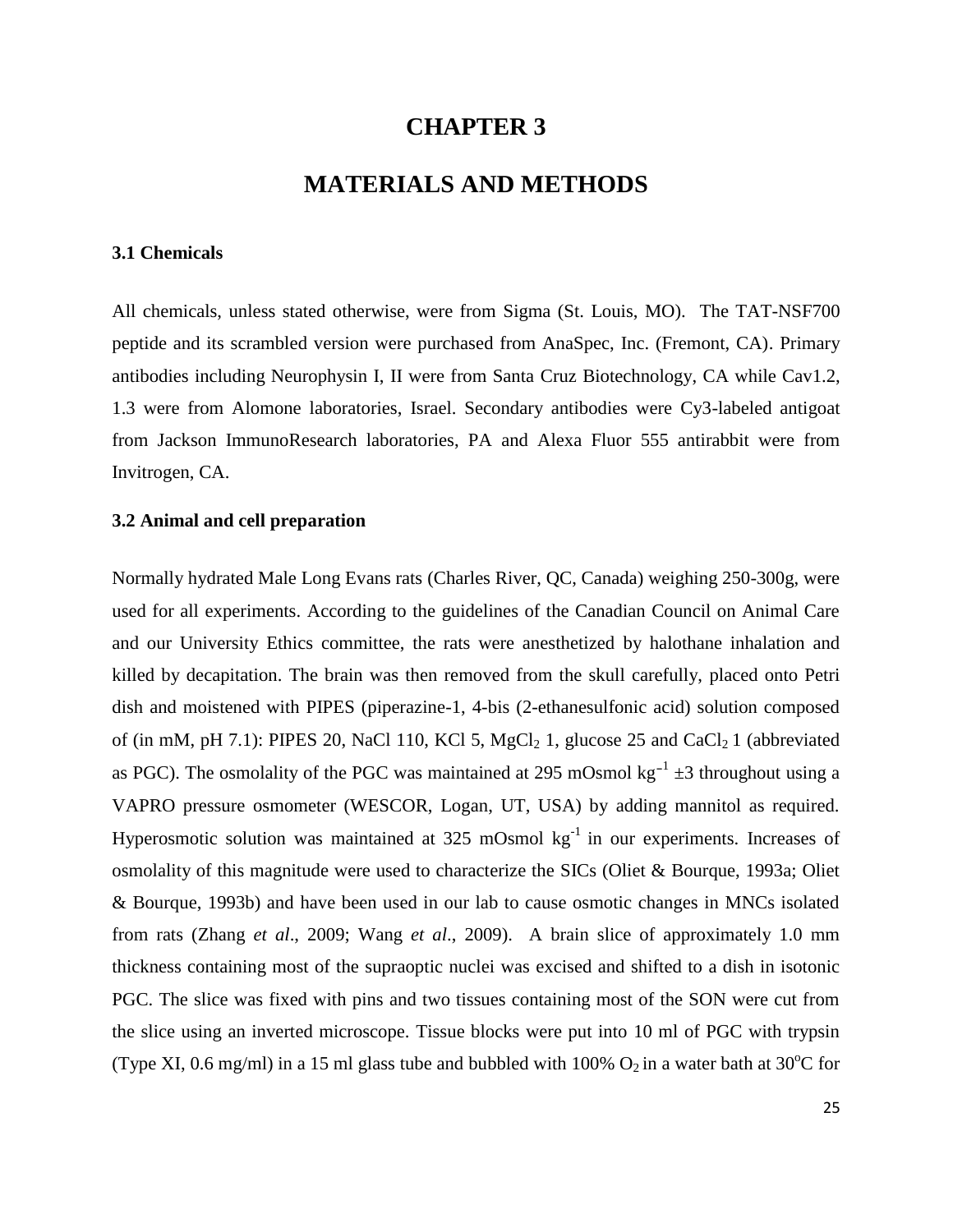90 minutes and then shifted to trypsin free PGC at room temperature for 30 minutes with the continued supply of  $O_2$ . Tissue blocks were triturated by a series of fire polished Pasteur glass pipettes with decreasing diameters. Finally, the MNCs were plated on the glass bottomed culture dishes (Fisher & Bourque 1995; Fisher *et al*., 2000). To avoid evaporation the dishes were covered and cells were allowed to settle down and adhere to the bottom of dishes for half an hour at room temperature before doing experiments.

### **3.3 Hypertrophy response**

Acutely isolated MNCs were photographed at 0 minute with a cooled CCD camera attached to a Zeiss Axiovert 200 using a 40X objective in a solution that is close to the normal set point of extracellular osmolality in the rat  $(295 \text{ mOsmol kg}^{-1})$  and then rapidly shifted to a hyperosmolar solution (325 mOsmol  $kg^{-1}$ ). The MNCs were photographed at a time interval of 15, 30, 60, 90, 120 and 150 minutes. Finally the cells were returned to media of normal osmolality and photographed at 180 and 210 minutes. The maximal circumference of the cell somata was traced using the software Image J (NIH) which then gives the cross sectional area (CSA) of the cells in pixels which can then be converted to area in  $\mu$ m<sup>2</sup>.

### **3.4 Whole-cell patch clamp recording**

An EPC-9 amplifier (HEKA Elektronik, Lambrecht/Pfalz, Germany) was used for performing whole cell patch clamp recording at room temperature. The micropipettes (1.2 x 0.68 mm, A-M Systems Inc., Carlsborg, WA, USA) were prepared by using a P-97 horizontal pipette puller (Sutter Instrument Company, Novato, CA, USA). A microforge (Narashige, Tokyo, Japan) was used to fire-polish the micropipettes. The recording electrodes  $(4-6 \text{ M}\Omega)$  were filled with an internal solution (pH 7.34) containing (in mM): K-gluconate 120, MgCl<sub>2</sub> 1, EGTA 1, HEPES 10, Na<sub>2</sub>ATP 4, and Na-GTP 1 (adjusted to 265 mOsmol  $kg^{-1}$ ). There were two groups of MNCs used for whole cell patch clamp. In one group the cells were incubated with isotonic PGC (295 mOsmol  $\text{kg}^{-1}$ ) and for second in hyperosmolar (325 mOsmol  $\text{kg}^{-1}$ ) for 90-150 minutes.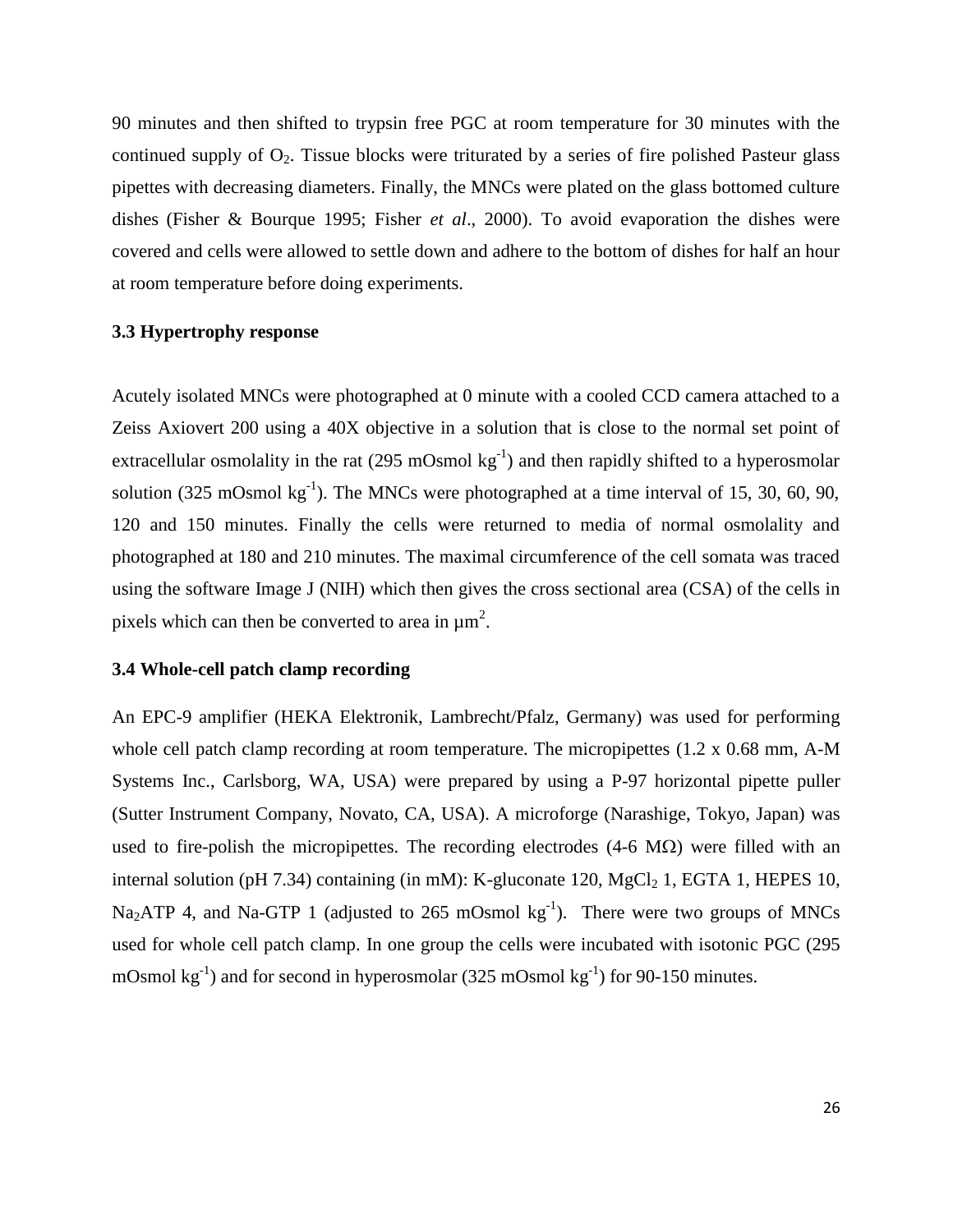### **3.4.1 Measurement of cross sectional area (CSA) of MNCs**

Cells were photographed before whole cell patch clamp for taking  $C_{slow}$  with a cooled CCD camera attached to a Zeiss Axiovert 200 using a 40X objective. In the software Image J (NIH), the maximal circumference of the cell somata was traced with the mouse which then gives the cross sectional area (CSA) of the cells in pixels which can then be converted to area in  $\mu$ m<sup>2</sup>.

### **3.4.2 Cell capacitance**

Whole cell capacitance was measured using the  $C_{slow}$  function of the PULSE software (HEKA, Germany). The  $C_{slow}$  represents the input capacitance of cell according to the software while  $C_{fast}$ is for capacitance of the electrode which was cancelled before taking the  $C_{slow}$ . The cells having a CSA greater than 160  $\mu$ m<sup>2</sup> were considered as MNCs (Oliet &Bourque, 1992) for taking capacitance through whole cell patch clamp recording.

### **3.5 Hypertrophy with TAT peptide**

A recently developed TAT (human immunodeficiency virus transactivator of transcription) peptide (TAT-NSF700; H-Tyr-Gly-Arg-Lys-Lys-Arg-Arg-Gln-Arg-Arg-Arg-Gly-Gly-Gly-Leu-Leu-Asp-Tyr-Val-Pro-Ile-Gly-Pro-Arg-Phe-Ser-Asn-Leu-Val-Leu-Gln-Ala-Leu-Leu-Val-Leu-OH) that prevents SNARE-mediated exocytotic fusion by blocking the function of NSF (*N*ethylmaleimide-sensitive factor) (Matsushita *et al*., 2003; Matsushita *et al*., 2005) was used in hypertrophy experiments. MNCs were preincubated with TAT peptide (5µg/ml) for an hour prior to take photographs. Cells were photographed at 0 minute in isotonic PGC (295 mOsmol kg<sup>-1</sup>) similary as done in hypertrophy experiments and then shifted to hyperosmolar solution (325 mOsmol  $\text{kg}^{-1}$ ) and photographed at 15, 30, 60, 90, 120 and 150 minutes. Then cells were shifted to isotonic solution and photographed at 180 and 210 minutes. Other dishes of MNCs were preincubated with scrambled TAT peptide (TAT-NSF700scr; H-Tyr-Gly-Arg-Lys-Lys-Arg-Arg-Gln-Arg-Arg-Arg-Gly-Gly-Gly-Ile-Pro-Pro-Val-Tyr-Phe-Ser-Arg-Leu-Asp-Leu-Asn-Leu-Val-Val-Leu-Leu-Leu-Ala-Gln-Leu-OH) with the same procedure to act as control.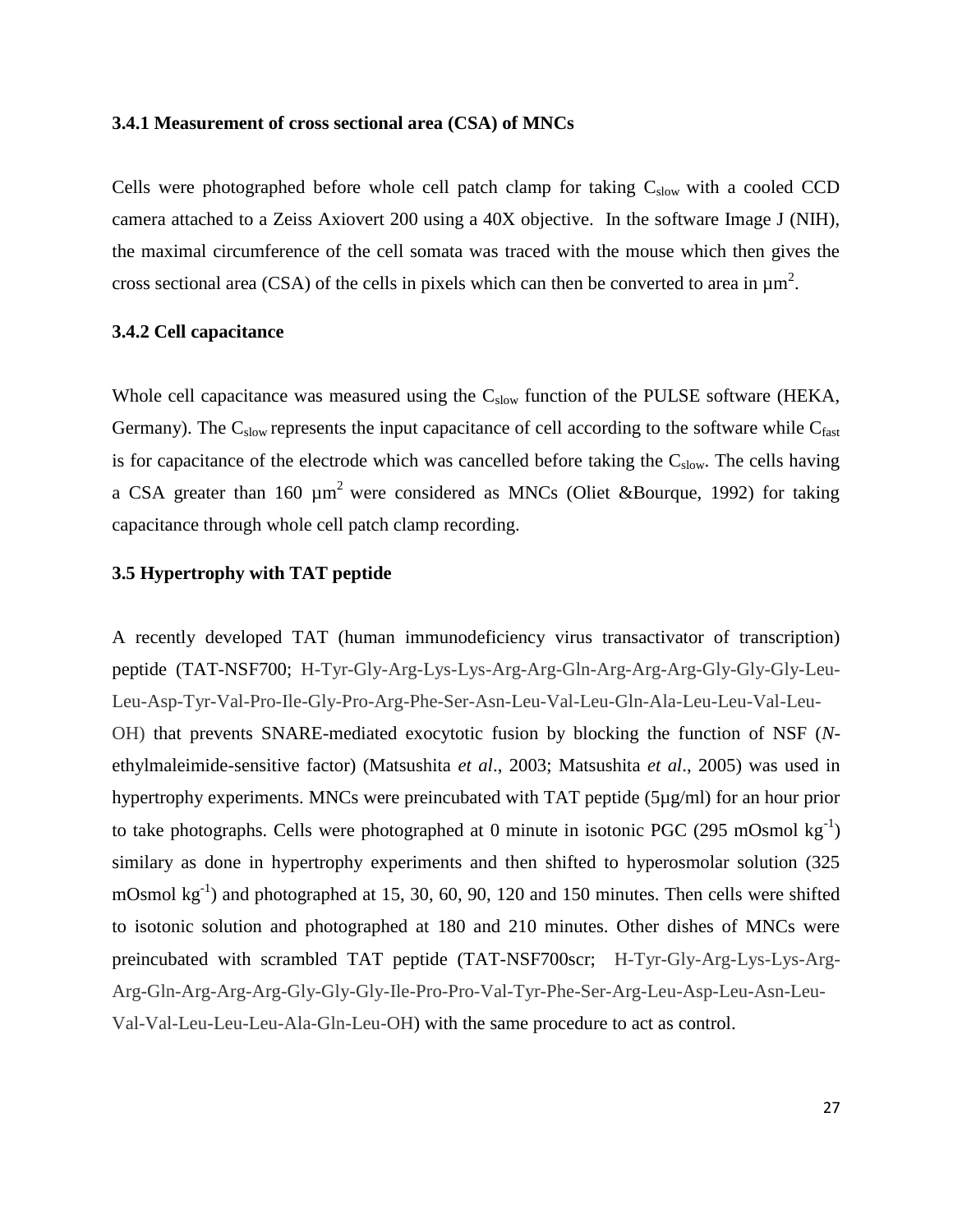### **3.6 Immunocytochemistry**

All procedures used in these experiments were in accordance with the guidelines of the University of Saskatchewan Animal Care Committee. MNCs were isolated from Male Long Evans rats by using the protocol described earlier, except poly-L-lysine coated dishes were used. After isolation the cells were treated with hyperosmolar solution (PGC= 325 mOsmol kg<sup>-1</sup>) for 2 hours and washed briefly with PBS. The cells were fixed for 20 minutes at room temperature with ice cold methanol (100%), which also serves to permeablize the cells. The cells were rinsed three times with PBS and treated with blocking solution containing 10% donkey serum in antibody diluent i-e; 1% BSA in PBS for 30 minutes. Then cells were incubated with primary antibody overnight at 4˚C following three washes with PBS. Goat antibodies directed against neurophysin I (1: 100) and neurophysin II (1: 100), which identify OT and VP releasing MNCs respectively, were used as primary antibodies (Santa Cruz Biotechnology). To target L-type  $Ca^{2+}$ channels (both Ca<sub>v</sub>1.2 & Ca<sub>v</sub>1.3), rabbit antibodies Ca<sub>v</sub>1.2 (1:200) and Ca<sub>v</sub>1.3 (1:200) from Almone laboratories were utilized. Next day the dishes were rinsed three times with PBS and then incubated with secondary antibodies for 1 hour. The secondary antibodies used were Alexa fluor 488 donkey anti-goat (1:500) and Alexa fluor 555 donkey antirabbit (1:200) from Invitrogen. The cells were again rinsed with PBS for three times and then stained with Hoechst stain (2µl/1ml of PGC) for 10 minutes followed by PBS washing. A mounting solution (Citifluor, Marico) was added at the end. Cells were viewed using a Zeiss inverted Axiovert- 200 microscope with 40X objective using DIC and fluorescence imaging with appropriate filter sets. Images were captured using a cooled CCD camera and the mean intensity of fluorescence was measured using software Image J software by drawing an outline around the circumference of cell bodies. Mean grey value was selected in image J to measure mean intensity of immunofluorescence which was then converted to intensity in arbitrary units per  $\mu m^2$  for analysis. The negative controls were having no primary antibodies. Six different types of combinations were used to target L-type  $Ca^{2+}$  (Ca<sub>v</sub>1.2 & Ca<sub>v</sub>1.3), VP-MNCs (N II) and OT (NI) MNCs in control and dehydrated cells. Combinations and concentration of antibodies, treated with control and hypertonic PGC are given in table 3.1 below.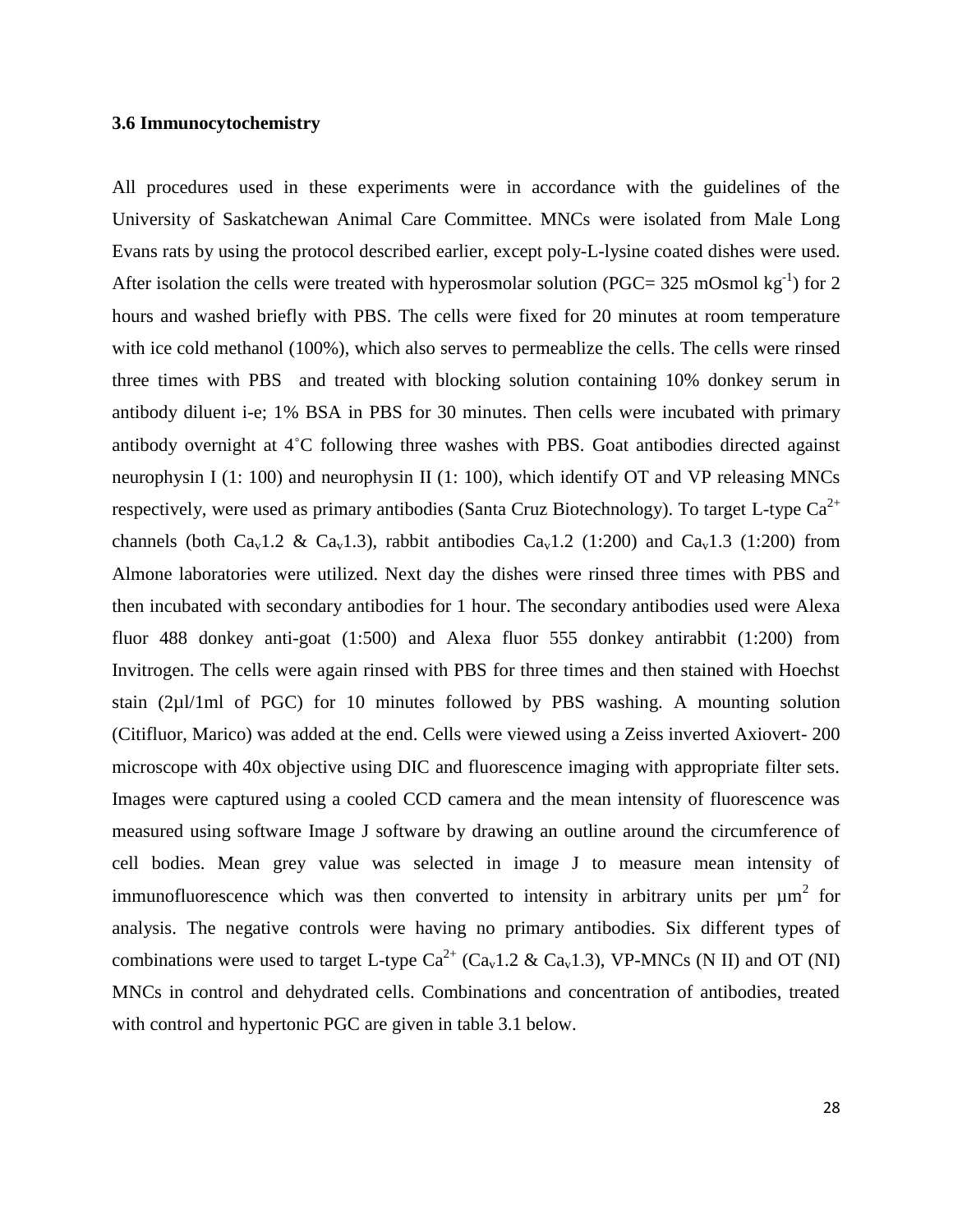### **TABLE 3.1 Combination of antibodies used in immunucytochemistry**

|                | <b>Combinations</b> | Concentration of<br>primary<br>antibodies | of<br><b>Concentration</b><br>secondary antibodies |
|----------------|---------------------|-------------------------------------------|----------------------------------------------------|
| $\mathbf{1}$   | $Cav1.2$ , NI, NII  | $Ca_v1.2 = 1:200$                         | Donkey anti rabbit 1:200                           |
|                |                     | $NI = 1:100$                              | Donkey anti goat 1:500                             |
|                |                     | $NI = 1:100$                              |                                                    |
| $\overline{2}$ | $Cav1.2$ NI         | $Ca_v1.2 = 1:200$                         | Donkey anti rabbit 1:200                           |
|                |                     | $NI = 1:100$                              | Donkey anti goat 1:500                             |
| 3              | $Cav1.2$ , NII      | $Ca_v1.2 = 1:200$                         | Donkey anti rabbit 1:200                           |
|                |                     | $NII = 1:100$                             | Donkey anti goat 1:500                             |
| $\overline{4}$ | $Cav1.3$ , NI, NII  | $Ca_v1.3 = 1:200$                         | Donkey anti rabbit 1:200                           |
|                |                     | $NI=1:100$                                | Donkey anti goat 1:500                             |
|                |                     | $NI = 1:100$                              |                                                    |
| 5              | $Ca_v1.3$ , NI      | $Ca_v1.3 = 1:200$                         | Donkey anti rabbit 1:200                           |
|                |                     | $NI=1:100$                                | Donkey anti goat 1:500                             |
|                |                     |                                           |                                                    |
| 6              | $Cav1.3$ , NII      | $Cav1.3=1:200$                            | Donkey anti rabbit 1:200                           |
|                |                     | $NII = 1:100$                             | Donkey anti goat 1:500                             |
|                |                     |                                           |                                                    |

**Table3.1**: L-Type  $Ca^{2+}$  channels ( $Ca<sub>v</sub>1.2$  &  $Ca<sub>v</sub>1.2$ ), Neurophysin I (NI) and Neurophysin II (NII**)**

### **3.7 Data analysis**

Quantitative data were entered to Graph Pad Prism or Excel worksheets and the Student t-test was used to determine statistical significance with a confidence level of  $p < 0.05$ . All results are displayed as a mean  $\pm$  standard error of the mean (SEM).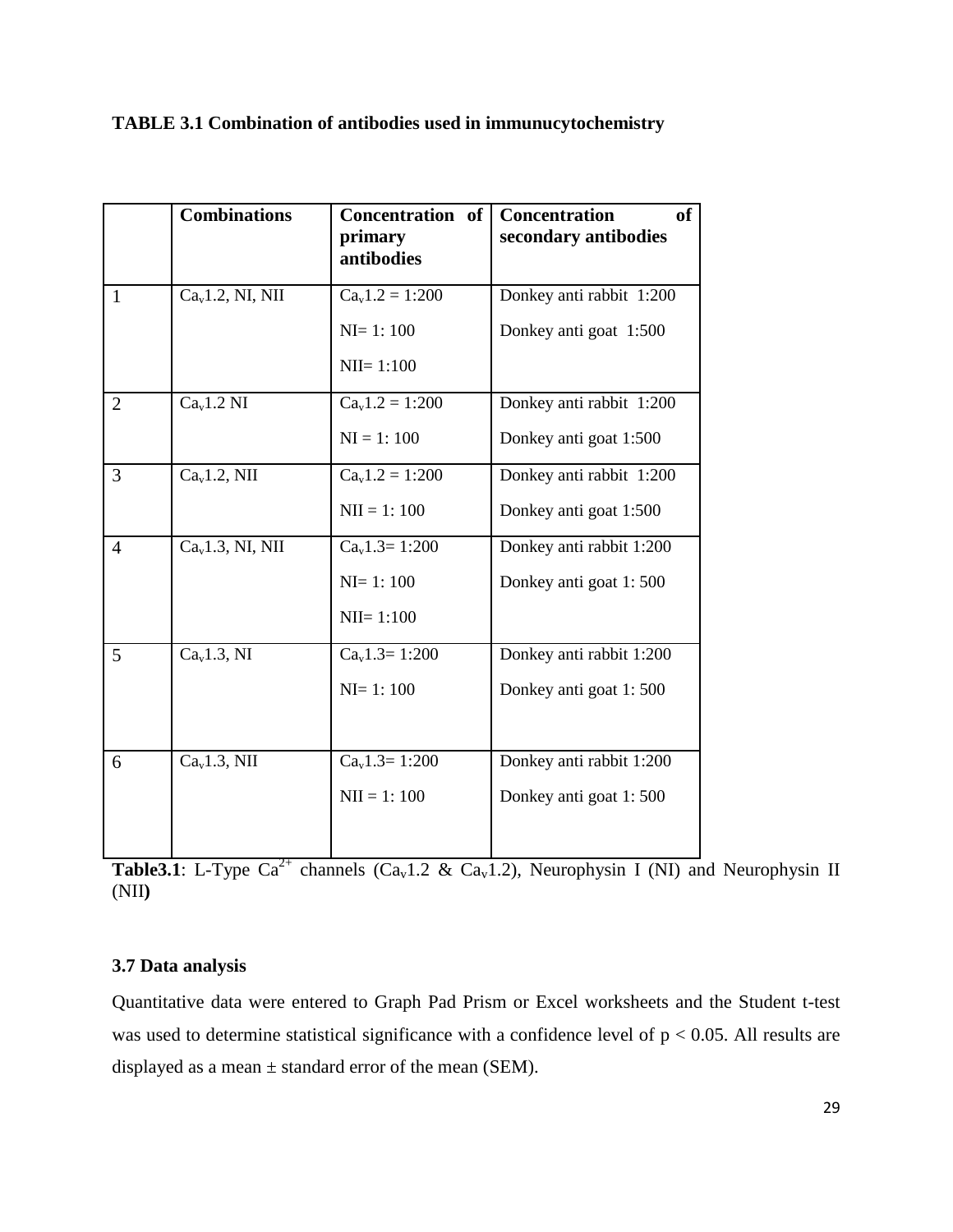### **CHAPTER 4**

## **RESULTS**

MNCs undergo hypertrophy as a result of long term hyperosmotic stimulation of experimental animals caused by either water deprivation or salt loading (Hatton, 1997). Previous work in our lab showed that MNCs isolated from rats following overnight water deprivation had a whole cell capacitance that was 25% larger than that of MNCs isolated from normally hydrated rats (Zhang *et al*., 2007a) and recently an *in vitro* study in our lab showed that treatment of isolated MNCs with hyperosmolar solution for 2.5 hours displayed hypertrophy (unpublished data). My work had four objectives; First of all we tested for osmotically-induced hypertrophy in acutely isolated MNCs from normally hydrated rats to replicate lab findings. Second, whole cell patch clamp was used to test whether 2.5 hours of cells treatment with hypertonic solution causes a change in total cell capacitance. The third objective was to test whether hypertrophy could be prevented with TAT-NSF peptide, which blocks SNARE- mediated exocytotic fusion (Matsushita *et al*., 2005) and to confirm presence of new membrane insertion during osmotic stress in MNCs. Fourth and last; because L-type  $Ca^{2+}$  current is increased after dehydration in MNCs (Zhang *et al.*, 2007a), we tested whether there is increase in immunoexpression of L-type  $Ca^{2+}$  channels ( $Ca<sub>v</sub>1.2$  and  $Ca<sub>v</sub>1.3$ ) by using specific antibodies targeted against these channels in MNCs acutely isolated from normally hydrated rats treated with isotonic or hypertonic solution.

### **4.1 Osmotically-induced hypertrophy in isolated MNCs**

Acutely isolated MNCs ( $n = 12$ ; from three separate preparations) from normally hydrated rats were rapidly shifted from a solution that is close to the normal set point of extracellular osmolality in the rat (295 mOsmol kg<sup>-1</sup>) to a hyperosmolar solution (325 mOsmol kg<sup>-1</sup>) and the CSA was monitored. After 15 minutes, CSA was found to be reduced from  $455 \pm 15 \mu m^2$  to  $409$  $\pm$  16  $\mu$ m<sup>2</sup>; P < 0.001 with a paired t-test. This represents a decrease of about 10%, which is consistent with the predicted shrinkage in cell size in response to acute hyperosmotic treatment (Zhang & Bourque, 2003). Over the following 135 minutes MNCs displayed an expansion to 496  $\pm$  16  $\mu$ m<sup>2</sup>, which was found statistically significant (P < 0.001 with a paired t-test; compared to t  $= 0$ ). This is an increase of 9% compared to their original CSA. Cell size was compared to the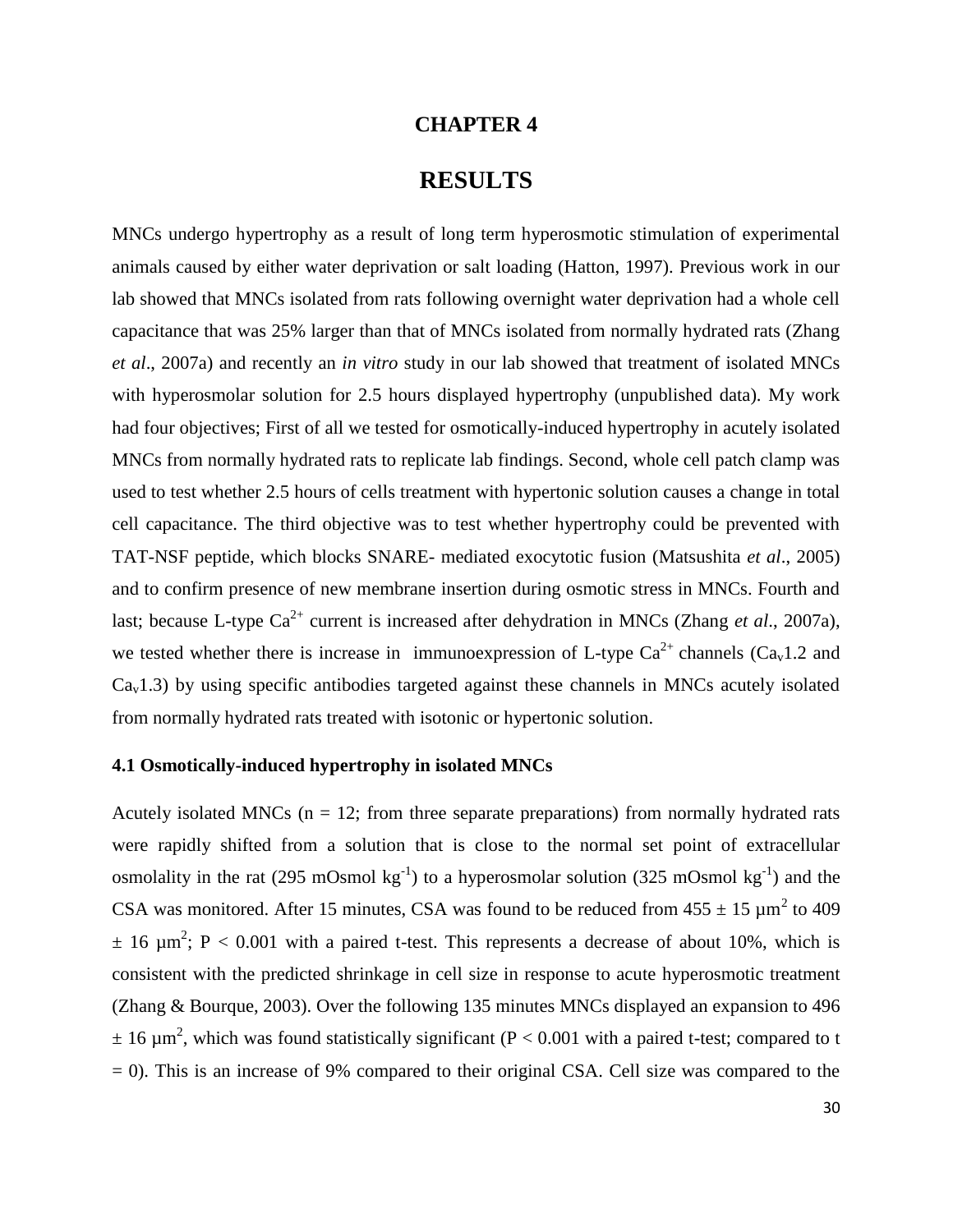shrinkage state ( $t=15$  minutes), which showed a 21% increase in CSA that was extremely significant  $P < 0.001$ ). When the MNCs were returned to media of normal osmolality at 150 minutes, the cells shrunk (452  $\pm$ 14  $\mu$ m<sup>2</sup> at 180 minutes to 438  $\pm$  16  $\mu$ m<sup>2</sup> at 210 minutes P > 0.05) to a size not significantly different than that at time 0 minute. The results are plotted below in Figure 4.1. This suggests that MNCs undergo hypertrophy in hypertonic solutions and that this process reverses when the cells are returned to solutions of normal osmolalities. Our *in vitro* results of hypertrophy may correspond to the process *in vivo* (Hatton, 1997; Tanaka *et al*., 1999; Di & Tasker, 2004; Zhang *et al*., 2007a) and allow us to study the mechanism.



**Figure 4.1 Hypertrophic Response of MNCs.** The cells were photographed at 0 minute in normal osmolality solution (295 mOsmol  $kg^{-1}$ ) and then subjected to hyperosmolar solution (325 mOsmol  $kg^{-1}$ ) for 150 minutes. Photographs were taken at the indicated times and then shifted to normal osmolality solution for 60 minutes. Images were analyzed using Image J (NIH) software. The cells showed rapid drop in CSA at 15 minutes but then there was a gradual increase in size that was maximum at 150 minutes. The hypertrophy was recovered when the cells were returned to the solution of normal osmolality.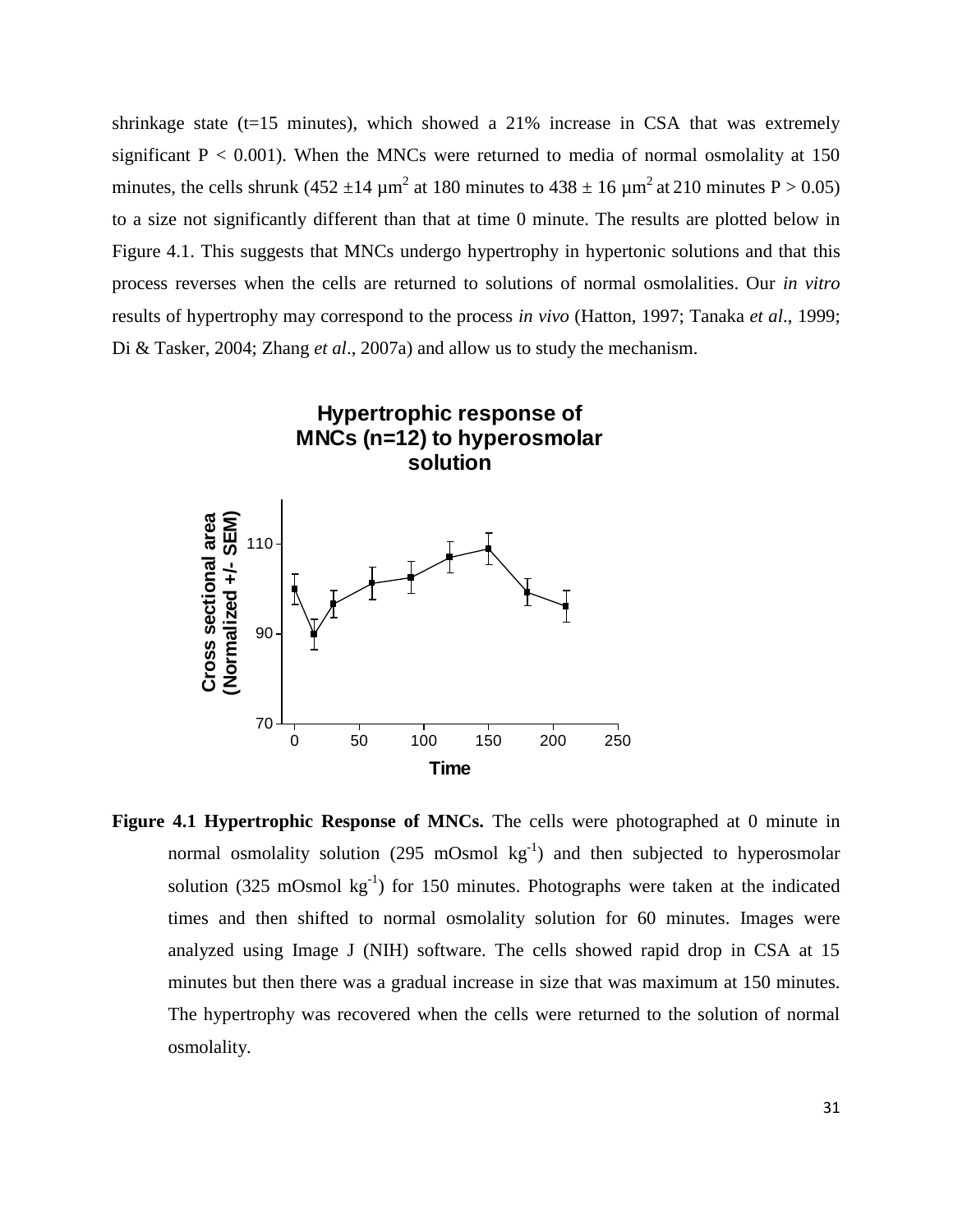#### **4.2 Effect of increased osmolality on whole cell capacitance**

In order to observe the association between hypertrophy of MNCs and their total increase in the membrane, we tested whether MNCs treated with hypertonic solutions showed an increase in observed CSA and total cell capacitance. MNCs acutely isolated (Figure 4.2) from 6 normally hydrated rats were incubated in normal (295 mOsmol  $kg^{-1}$ ; n=21) and hyperosmolar (325 mOsmol  $kg^{-1}$ ; n=23) solutions. The MNCs were photographed prior to whole cell patch clamp with a cooled CCD camera attached to a Zeiss Axiovert 200 using a 40X objective and the CSA was measured and analyzed using Image J (NIH). The mean CSA of the MNCs that were subjected to whole cell patch clamp was  $276 \pm 11 \mu m^2$  (in normal solution) and  $305 \pm 17 \mu m^2$  (in hyperosmolar solution) (Figure 4.3), which was not found to be statistically significant  $P > 0.05$ with an unpaired t-test. The CSA was found to be 10.5% higher for the hyperosmolar group as compared to the control group. The increase in CSA was observed immediately before measuring capacitance of the MNCs incubated in hyperosmolar solution for 90-150 minutes. This small increase in CSA of MNCs after treatment with hyperosmotic solution is consistent with the results shown in Figure 4.1, in which we found 9% increase in CSA at 150 minutes after treatment of cells with hyperosmotic solution. This difference was significant because those experiments followed the change in size of individual MNCs (and therefore we used a paired ttest) whereas the unpaired data did not show a significant difference due to large range of sizes of MNCs.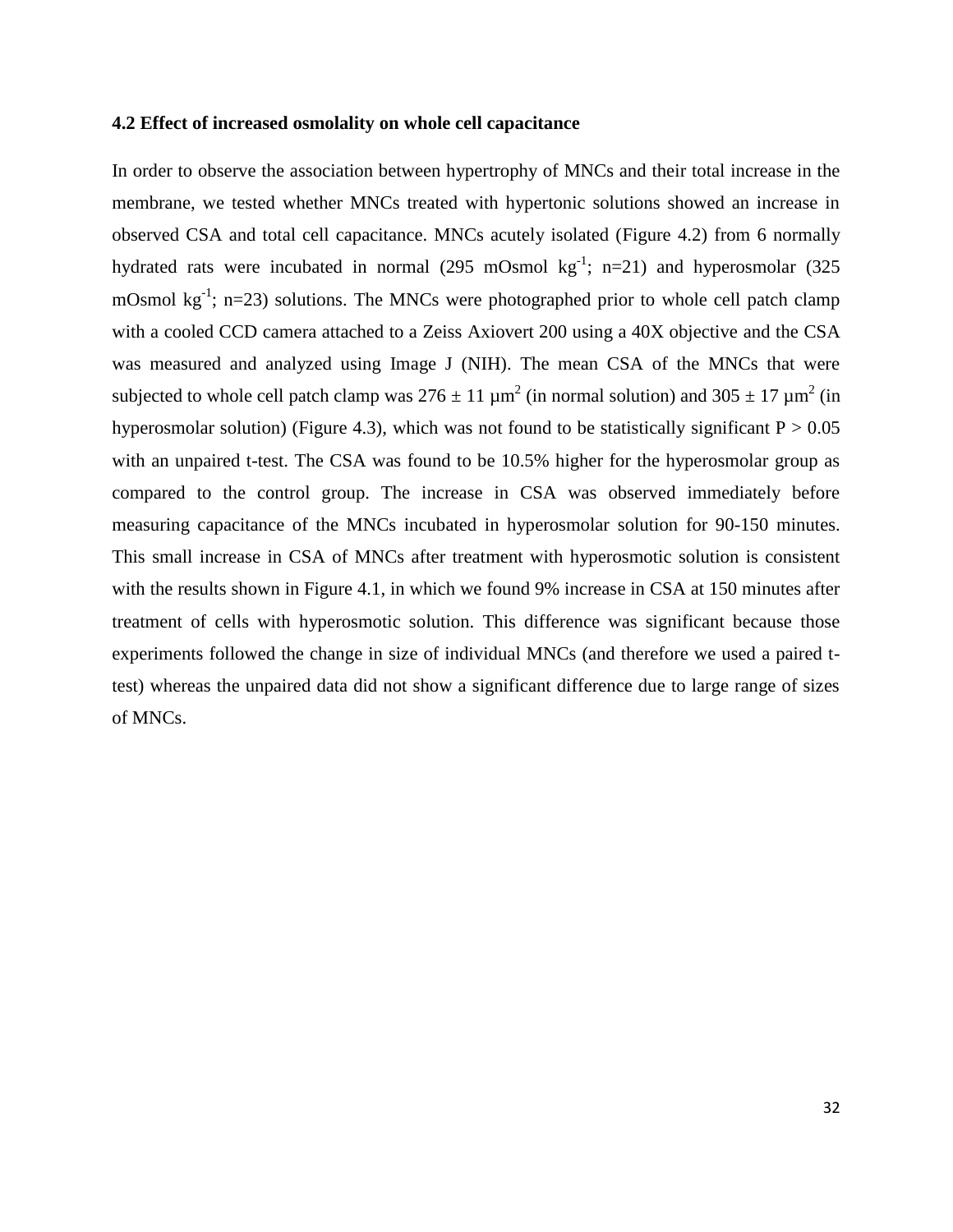

**Figure 4.2 An acutely isolated MNC from SON of male Long Evans rat** showing a typical image of a cell with three dendrites and somata in hyperosmolar solution  $(325 \text{ mOsmol kg}^{-1})$ before patch clamp recording. Scale bar is 15 µm.



# **Control vs hyperosmolar**

**Figure 4.3 Cross sectional area (CSA) of MNCs treated with normal and hyperosmolar solution.** The mean CSA of MNCs was measured from two groups of MNCs treated with control (295 mOsmol  $kg^{-1}$ ) and hyperosmolar (325 mOsmol  $kg^{-1}$ ) solution for 90-150 minutes. The mean CSA of cells  $(n=23)$  in hyperosmolar solution was not significantly different than cells  $(n=21)$  in isotonic solution.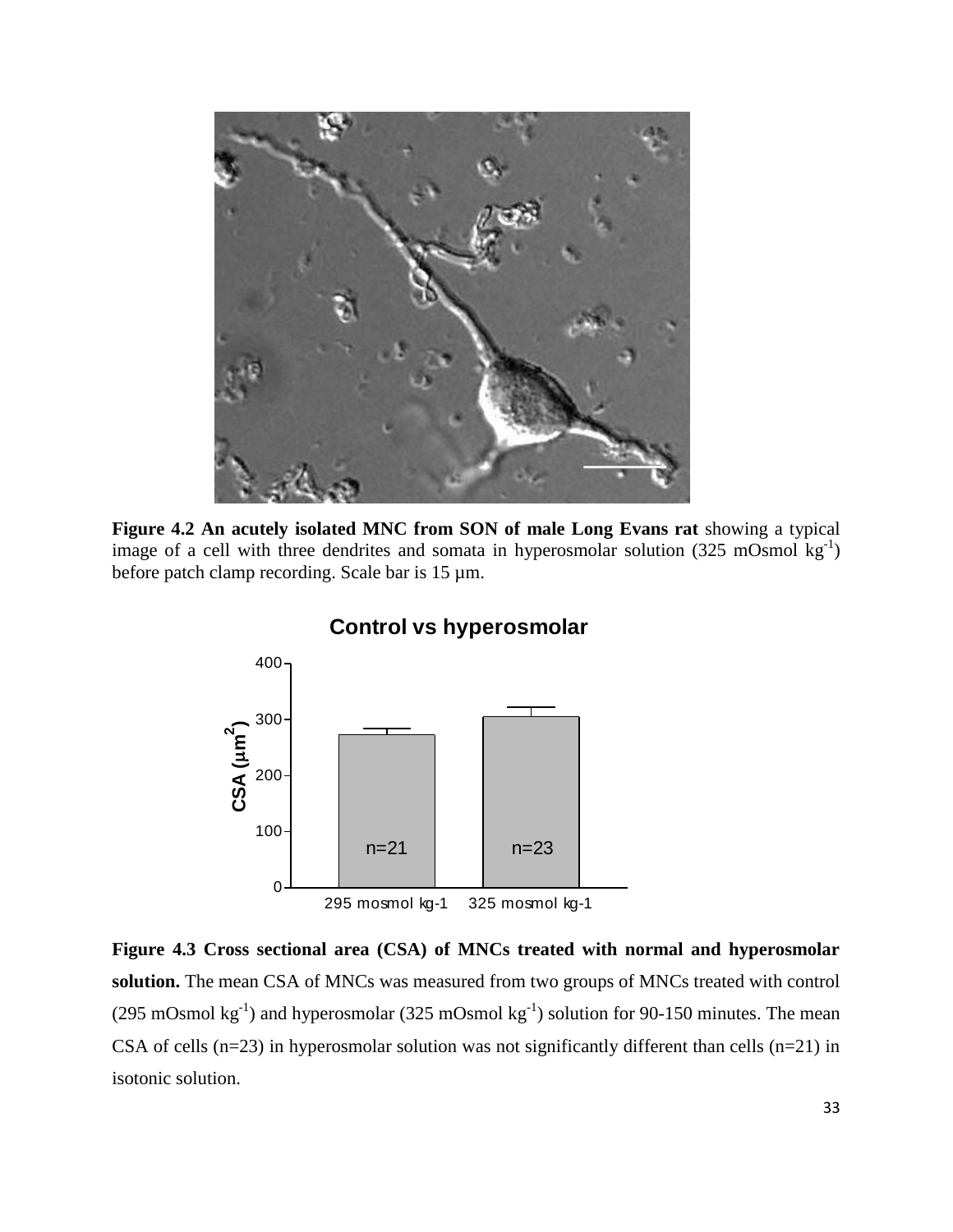After taking photographs, the cells either incubated in isotonic solution  $(n=21)$  or hyperosmolar solution (n=23) were patch clamped and the capacitance was measured after 90-150 minutes of incubation. There was a marked difference in the total cell capacitance between the two groups. Figure 4.4 shows that MNCs exposed to high osmolality had a mean capacitance significantly larger than that of the control MNCs (from  $11.2 \pm 0.5$  pF to  $15.0 \pm 0.6$  pF; P < 0.001 with an unpaired t-test), which represented a 34% increase for hyperosmolar versus control group. Our findings of an increase in cell capacitance from MNCs culture are similar in magnitude to the increase in cell capacitance observed in MNCs isolated from dehydrated rats by 33% with salt loading in their water for 7 days (Tanaka *et al*., 1999) and 25% with water deprivation for 16-24 hours (Zhang *et al*., 2007a). This supports our hypothesis that MNCs hypertrophy is associated with an increase in total membrane surface area by the addition of new membrane through exocytotic fusion.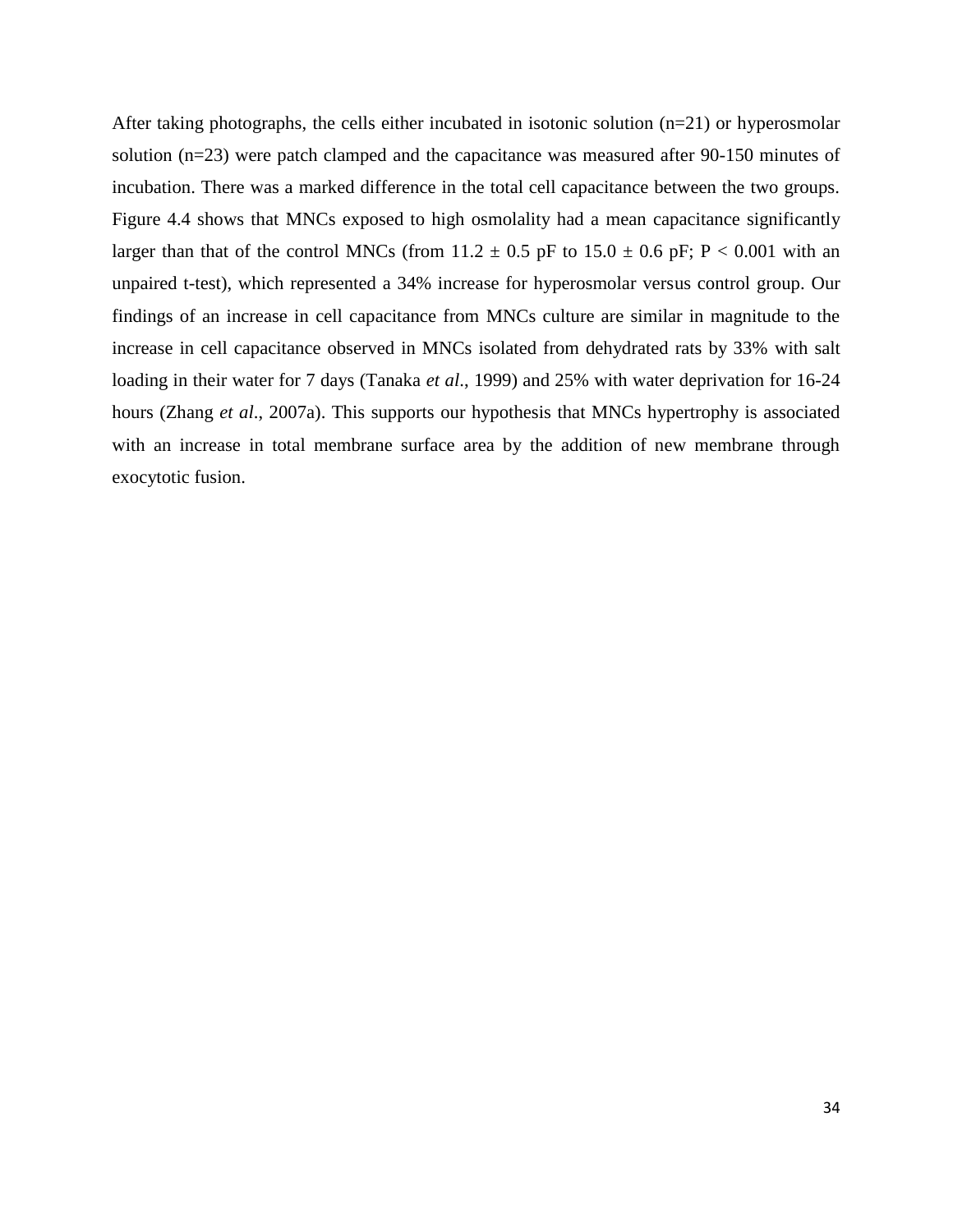

### **Control vs hyperosmolar**

**Figure 4.4 Cell capacitance of MNCs treated with normal and hyperosmolar solution.**  Whole cell patch clamp was performed on two groups of MNCs treated with control (295 mOsmol  $kg^{-1}$ ) and hyperosmolar (325 mOsmol  $kg^{-1}$ ) solution for 90-150 minutes. The capacitance (pF) was recorded from each cell of both groups. The mean capacitance of cells (n=23) in hyperosmolality (15.0  $\pm$  0.6 pF) was significantly higher then the capacitance of cells (n=21) in extracellular osmolality (11.2  $\pm$  0.5 pF).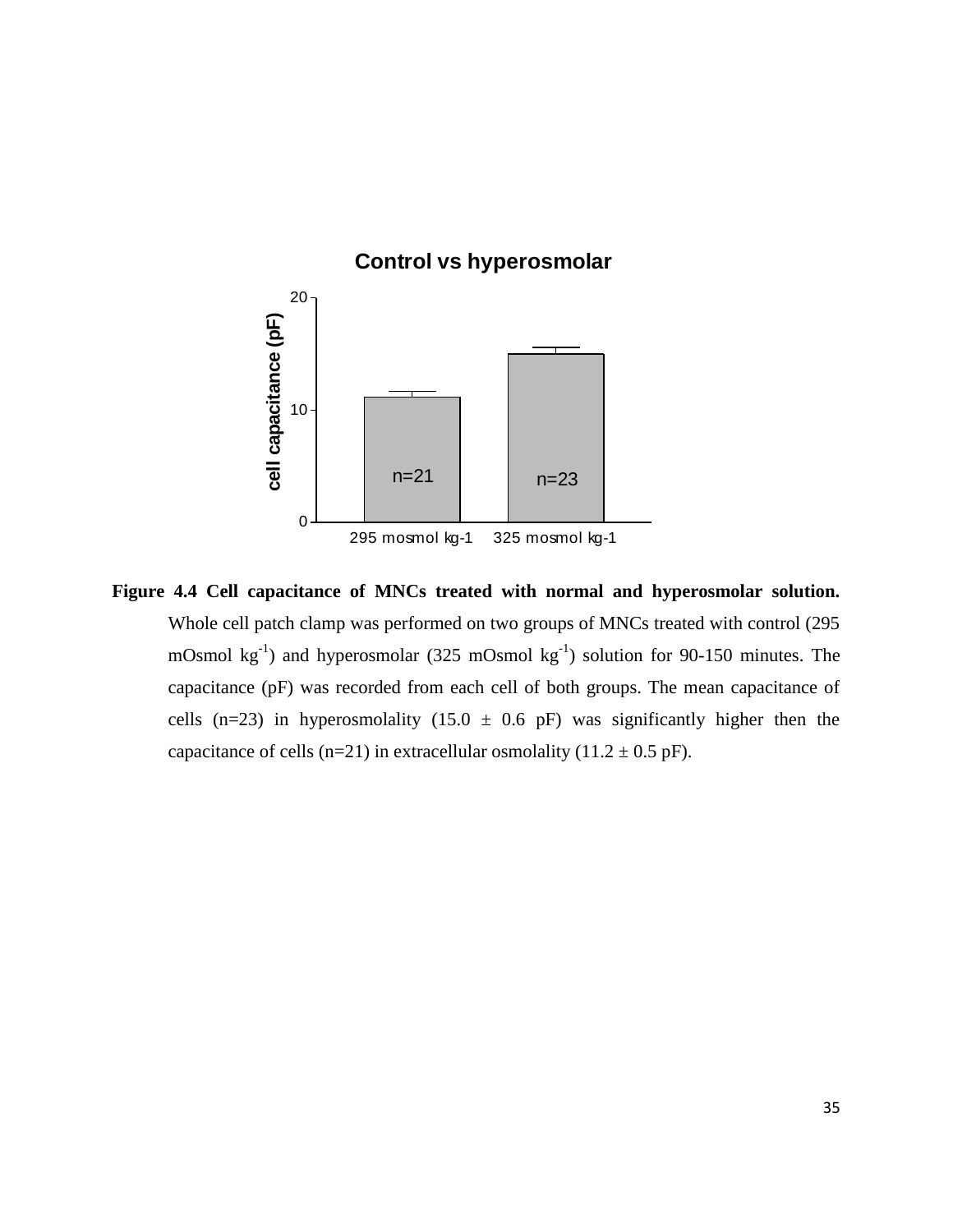#### **4.3 Prevention of hypertrophic response with TAT-NSF peptide**

To test whether the observed osmotically-evoked increase in CSA depends on exocytotic fusion of granules with the plasma membrane, I tested the response of cells to increases in osmolality in the presence of an agent (TAT-NSF700). TAT (human immunodeficiency virus transactivator of transcription) peptide (TAT-NSF700) that prevents SNARE-mediated exocytotic fusion by blocking the function of NSF (*N-*ethylmaleimide-sensitive factor) (Matsushita *et al*., 2005). Acutely isolated MNCs (n=67; from 15 preparations) were treated with hyperosmolar solution as described above in the presence of TAT-NSF700 peptide, while other MNCs (n=27; from 5 preparations) were treated with scrambled version of the peptide (TAT-NSF700scr). The hypertrophy was observed by taking photographs at different intervals and the CSA ( $\mu$ m<sup>2</sup>) of cells was measured. It was observed that treated cells shrunk (349  $\pm$  9  $\mu$ m<sup>2</sup> t=0 to 331 $\pm$  8  $\mu$ m<sup>2</sup> t=15 n = 67; P < 0.001 with a paired t-test) but showed no detectable hypertrophy (329 $\pm$  8  $\mu$ m<sup>2</sup>) t=150; t=15 to t= 150 P > 0.05 with a paired t-test) (Figure 4.5). The hypertrophic response did not appear to be altered by the scrambled version of the peptide. The CSA first shrunk from 310  $\pm$  14  $\mu$ m<sup>2</sup> to 292  $\pm$  13  $\mu$ m<sup>2</sup> and then increased to 329  $\pm$  15  $\mu$ m<sup>2</sup> (a 6% increase from t=0 to t= 150 minute;  $n = 27$ ;  $P < 0.001$  with a paired t-test) as shown in Figure 4.5. Hypertrophy was however, virtually eliminated by preincubation with TAT-NSF700, suggesting that osmoticallyevoked hypertrophy depends on SNARE-mediated exocytotic fusion and hypertrophy is a result of insertion of new membrane.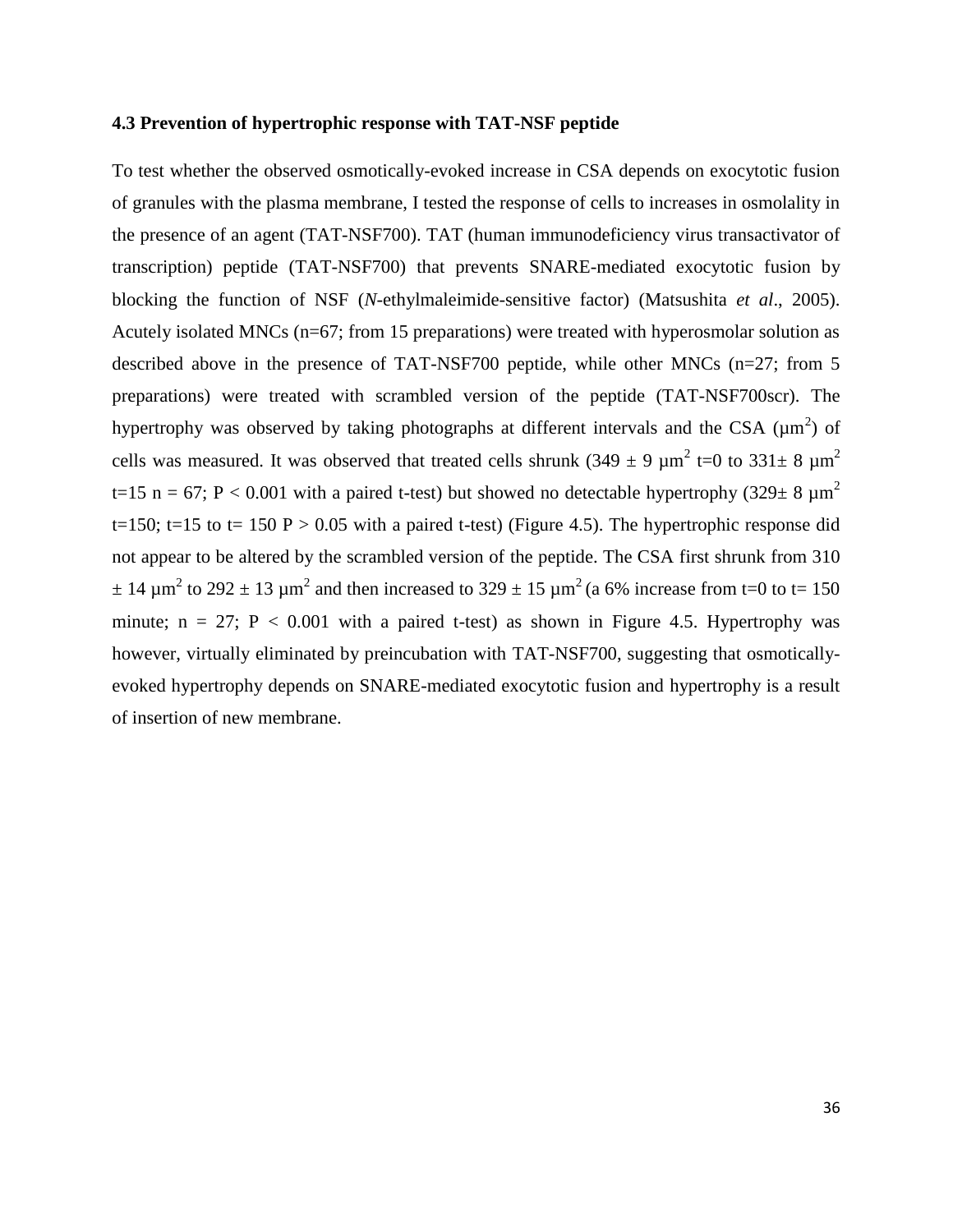

 **Figure 4.5 Effect of MNCs on hypertrophic response with TAT peptide and scrambled version of TAT peptide.** The hypertrophic response was blocked by the preincubation of MNCs (n=67) with TAT peptide (TAT-NSF700) while the cells (n=27) treated with scrambled version of the peptide (TAT-NSF700scr) showed hypertrophy.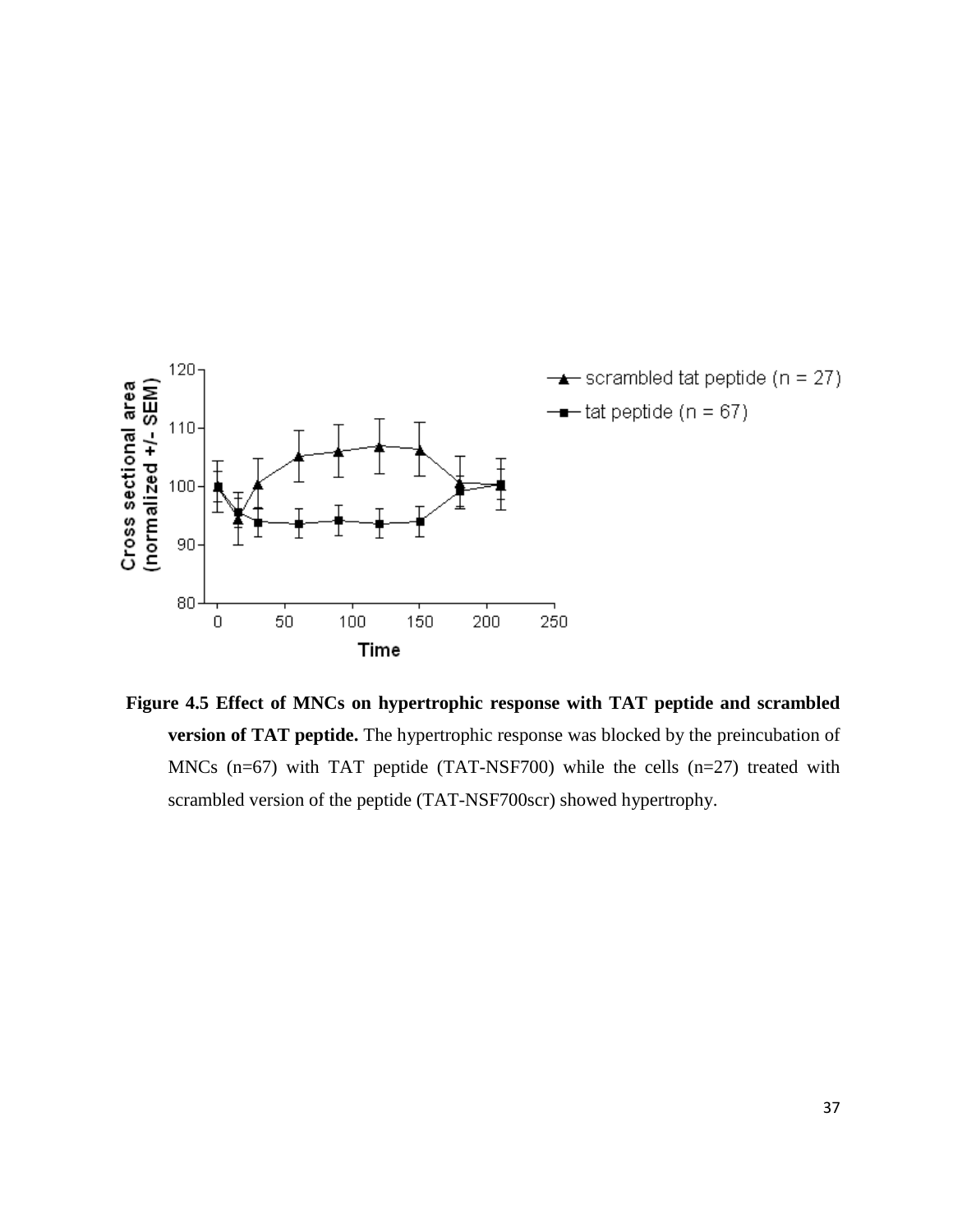# **4.4 Immunocytochemistry of L-type Ca2+ channels following treatment with hyperosmolar solution**

We performed immunocytochemistry to test for changes in expression of L-type  $Ca^{2+}$  channels  $(Ca<sub>v</sub>1.2 \& Ca<sub>v</sub>1.3)$  on the somata of VP-MNCs and OT-MNCs in response to increases in osmolality. Chronic dehydration causes increase in L-type  $Ca^{2+}$  channels density and L- type  $Ca^{2+}$  currents (Zhang *et al.*, 2007a). Both  $Ca_v1.2$  and  $Ca_v1.3$  are expressed in the somata and dendrites of MNCs (Joux *et al*., 2001) and mRNA for both channels are expressed in SON (Zhang *et al.*, 2007a). Therefore both  $Ca<sub>v</sub>1.2$  and  $Ca<sub>v</sub>1.3$  may contribute to L-type  $Ca<sup>2+</sup>$  channels in MNCs. We isolated MNCs acutely from 14 well hydrated rats and treated with either hyperotonic solution (325 mOsmol kg<sup>-1</sup>) or isotonic solution (295 mOsmol kg<sup>-1</sup>) for 2 hours. The difference in expression of L-type  $Ca^{2+}$  channels in both groups of cells was observed by using antibodies against  $Ca<sub>v</sub>1.2$  and  $Ca<sub>v</sub>1.3$ . We also labeled both groups with antibodies markers against OT and VP- MNCs (neurophysin I and II, respectively) to differentiate the immunoexpression of L-type  $Ca^{2+}$  channels in both types of MNCs). Immunoreactivity to NI & NII is represented by green fluorescence (Fig 4.6 and 4.7) and to L-type  $Ca^{2+}$  channels  $Ca_v1.2 \&$  $Ca<sub>v</sub>1.3$  is represented by red fluorescence (Fig 4.6 and 4.7). The immunofluorescence of  $Ca<sub>v</sub>1.2$ and  $Ca<sub>v</sub>1.3$  showed intense and diffuse staining throughout the cell cytoplasm and plasma membrane suggesting a distribution of L-type  $Ca^{2+}$  channels in the cytoplasm and plasma membrane of the MNCs. It was found that MNCs treated with hyperosmolar solution had higher immunoreactivities for both  $Ca<sub>v</sub>1.2$  (Fig 4.8) and  $Ca<sub>v</sub>1.3$  (Fig 4.9). When plotted and analyzed, the mean intensities (intensity in arbitrary units per  $\mu$ m<sup>2</sup>) of Ca<sub>v</sub>1.2 (Fig 4.10) and Ca<sub>v</sub>1.3 (Fig 4.11) was found significantly higher for the cells incubated for 2 hours with hypertonic solution compared to the cells treated with normal solution. The mean intensity of  $Ca<sub>v</sub>1.2$  was found to be; control=15  $\pm$ 1 arbitrary units/ $\mu$ m<sup>2</sup>, hypertonic 30  $\pm$  2 arbitrary units/ $\mu$ m<sup>2</sup> P<0.001 with unpaired t test and Ca<sub>v</sub>1.3; control = 13 $\pm$ 1 arbitrary units/ $\mu$ m<sup>2</sup>, hypertonic 26  $\pm$ 2 arbitrary units/ $\mu$ m<sup>2</sup> P< 0.001 with unpaired t test. This suggests an increase in number of L-type Ca<sup>2+</sup> channels due to the increased synthesis of channel proteins during sustained hyperosmotic stimulation. These results do not rule out the other explanations for increase in L-type  $Ca^{2+}$ channels i.e. it could be the translocation of channels from internal membranes of cytoplasm to surface of cells, which we could not observe because of the diffuse staining in the cytoplasm and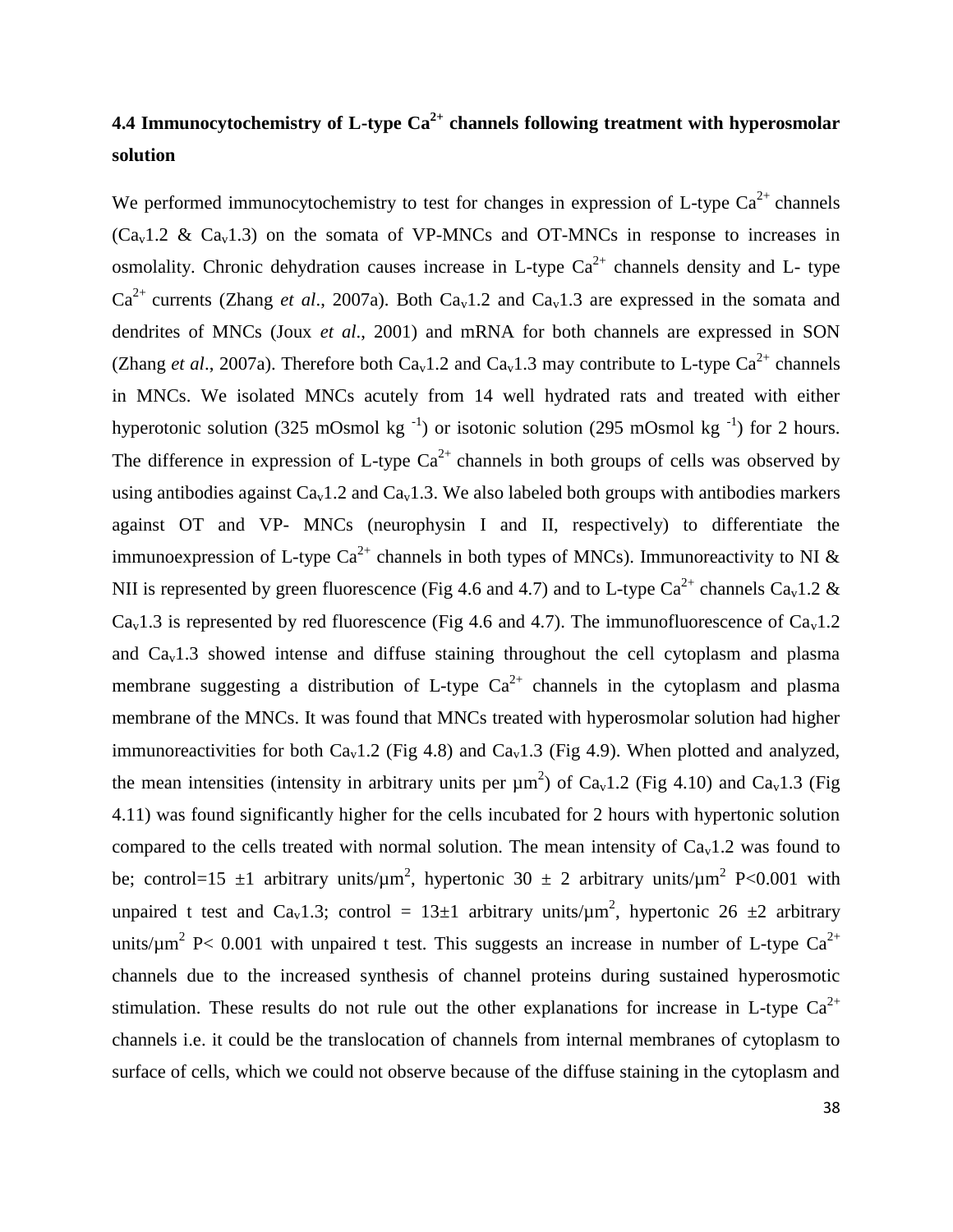plasma membrane. Our results of increases in intensity of immunoreactivity to L-type  $Ca^{2+}$ channels  $Ca<sub>v</sub>1.2 \& Ca<sub>v</sub>1.3$  in response to increased osmolality are consistent with radioligand binding results and whole cell patch clamp recordings in which the density of L-type  $Ca^{2+}$ channels and total L-type Ca<sup>2+</sup> currents, respectively were increased after dehydration (Zhang *et al*., 2007a). Six combinations were designed to see any difference between OT MNCs (NI) and VP- MNCs (NII) for the expression of L-type  $Ca^{2+}$  channels;  $Ca_v1.2$  (Figure 4.10) and  $Ca_v1.3$ (Figure 4.11) but the difference was statistically not significant and VP-MNCs showed only a little higher intensity for expression of L-type  $Ca^{2+}$  channels as compared to OT-MNCs in normal and hypertonic solutions. We did not observe a significant change in intensity of immunostaining for NI and NII in control and hyperosmolar groups. The negative control showed no significant difference in immunoreactivity in hyperosmotically treated cells compared to control. This supports the hypothesis that hypertrophy observed in response to increased external osmolality is associated with the up-regulation of synthesis of L-type  $Ca^{2+}$  channels  $(Ca_v1.2 \& Ca_v1.3)$ .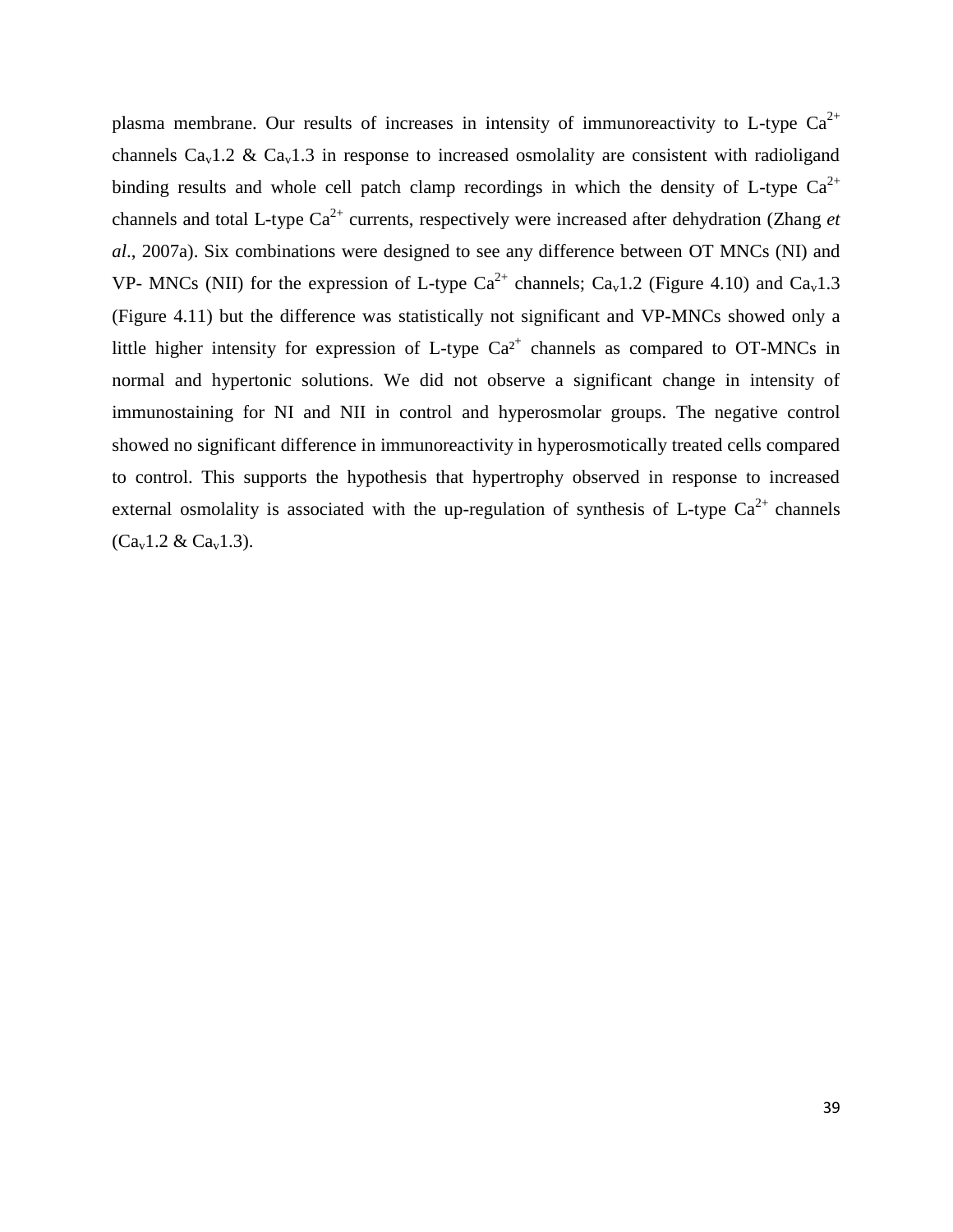

**A: DIC B: NI&NII C:** Ca<sub>V</sub>1.2

**Figure 4.6: Immunofluorescence in MNC using antibodies directed against its specific carrier proteins (NI and NII) and L-type**  $Ca^{2+}$  **<b>channel:**  $Ca_v1.2$  Immunostaining results showing an MNC soma with one dendrite. A: A differential interference contrast (DIC) image of MNC, B: Green colour representing specific carrier protein targeted by using primary antibodies; Neurophysin I (NI) and Neurophysin II (NII), C: Red colour showing result of immunofluorescence by using primary antibody directed against L-type  $Ca^{2+}$  channel  $Ca_v1.2$  to observe change in intensity of channels during hypertonic stimuli. Scale bar is 20  $\mu$ m.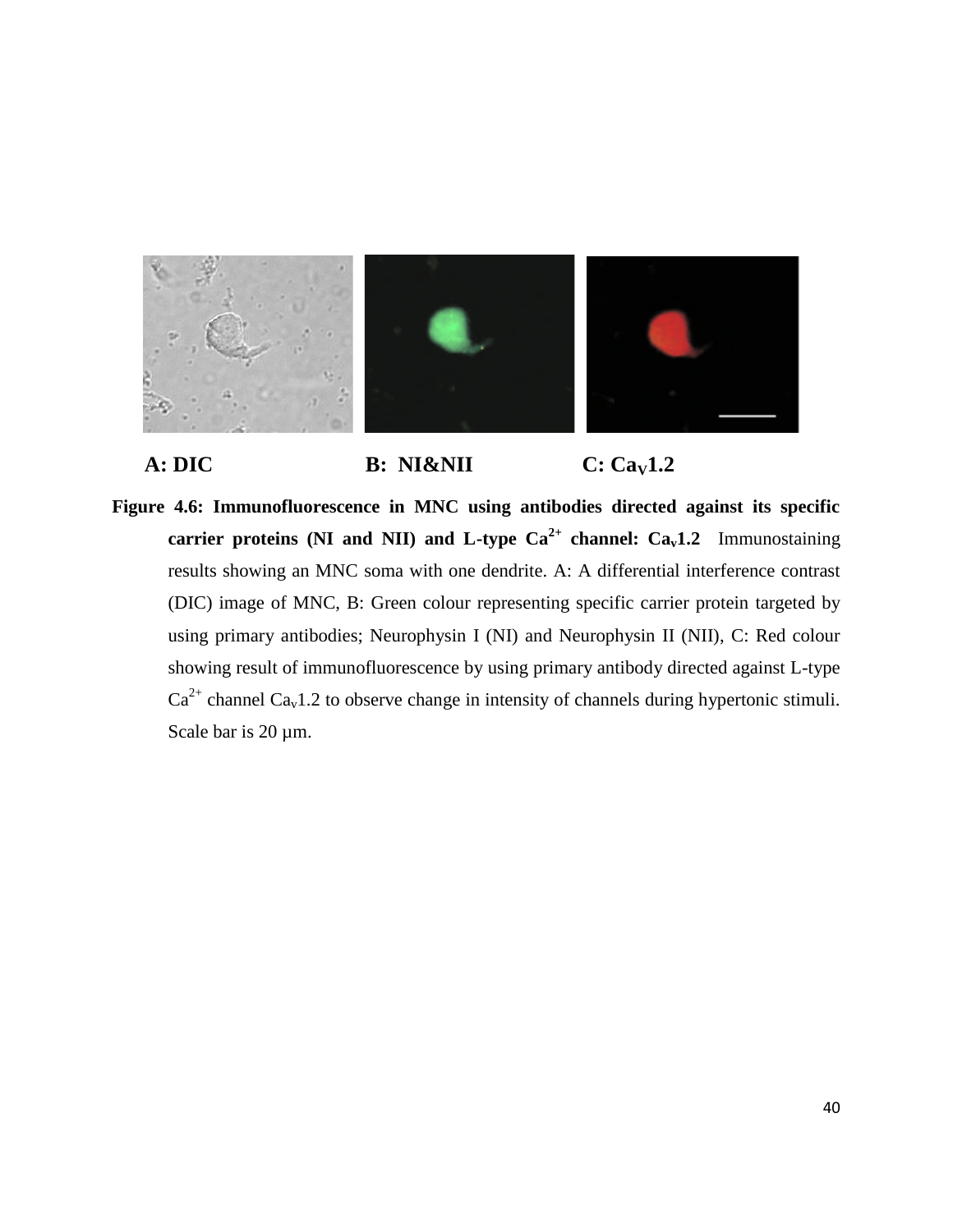

**A: DIC B: NI&NII C: Ca**<sub>V</sub>1.3

**Figure 4.7 Immunofluorescence in MNC using antibodies directed against its specific carrier proteins (NI and NII) and L-type**  $Ca^{2+}$  **<b>channel:**  $Ca_v1.3$  Immunostaining results showing an MNC soma. A: differential interference contrast (DIC) image of MNC, B: Green colour representing specific carrier protein targeted by using primary antibodies; Neurophysin I (NI) and Neurophysin II (NII), C: Red colour showing result of immunofluorescence by using primary antibody directed against L-type  $Ca^{2+}$  channel  $Ca<sub>v</sub>1.3$  to observe change in intensity of channels during hypertonic stimuli. Scale bar is 20 µm.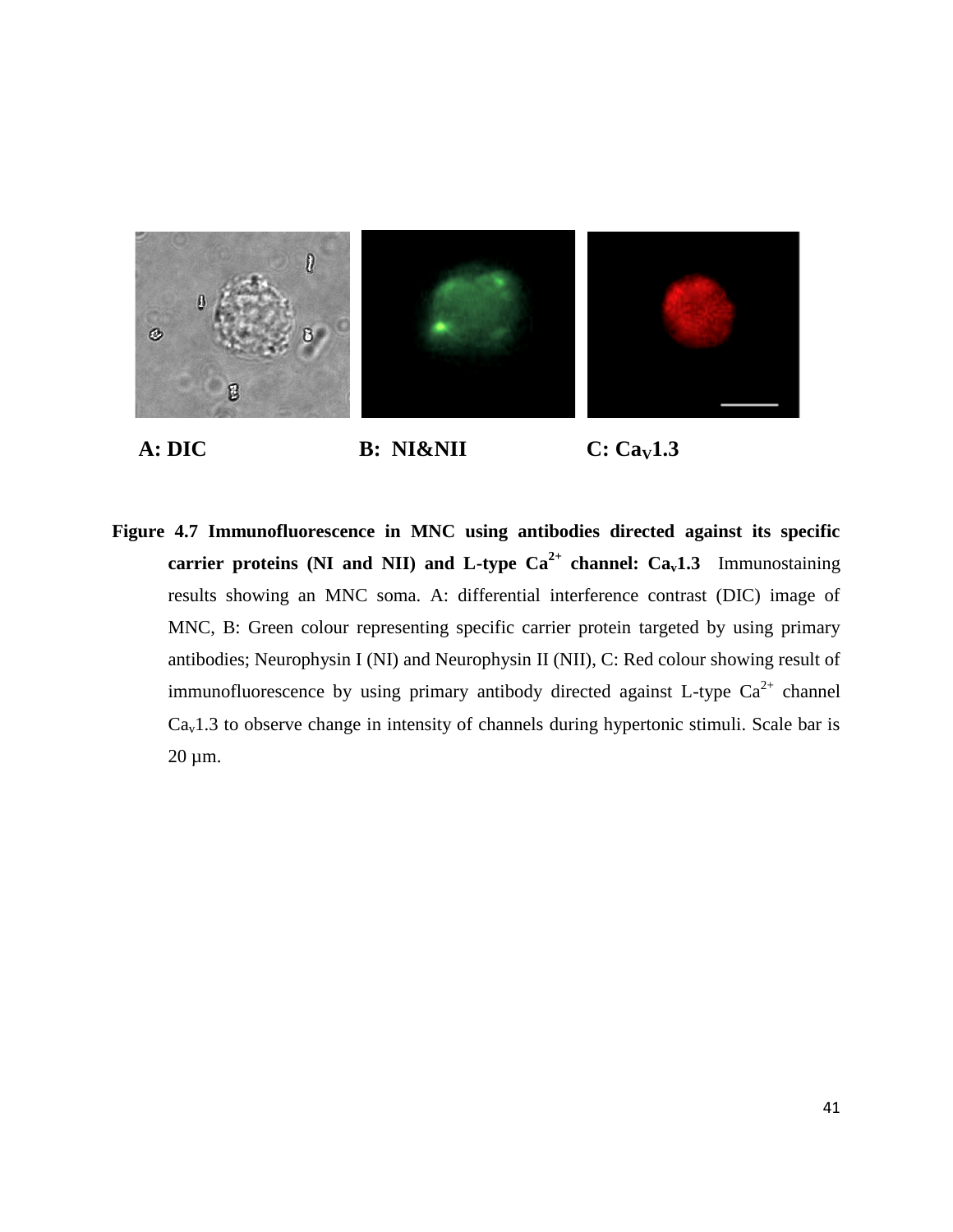

**A: Control B: Hyperosmolar** 

**Figure 4.8** The increase in immunofluorescence for  $Ca<sub>v</sub>1.2$  in acutely isolated MNCs due to **increase in external osmolality** Images are showing immunofluorescence towards  $Ca<sub>v</sub>1.2$  in MNCs acutely isolated from hydrated rats, treated with control (normal) and hyperosmolar (high osmolality) and cells were also identified as MNCs with specific carrier markers; NI and NII (not shown). A: The MNC treated with control solution (295 mOsmol  $kg^{-1}$ ) showing immunofluorescence for Ca<sub>v</sub>1.2 and B: showing increased intensity of immunofluorescence for  $Ca<sub>v</sub>1.2$  after treatment of MNCs with hyperosmolar solution (325 mOsmol  $kg^{-1}$ ). The scale bar is 20  $\mu$ m.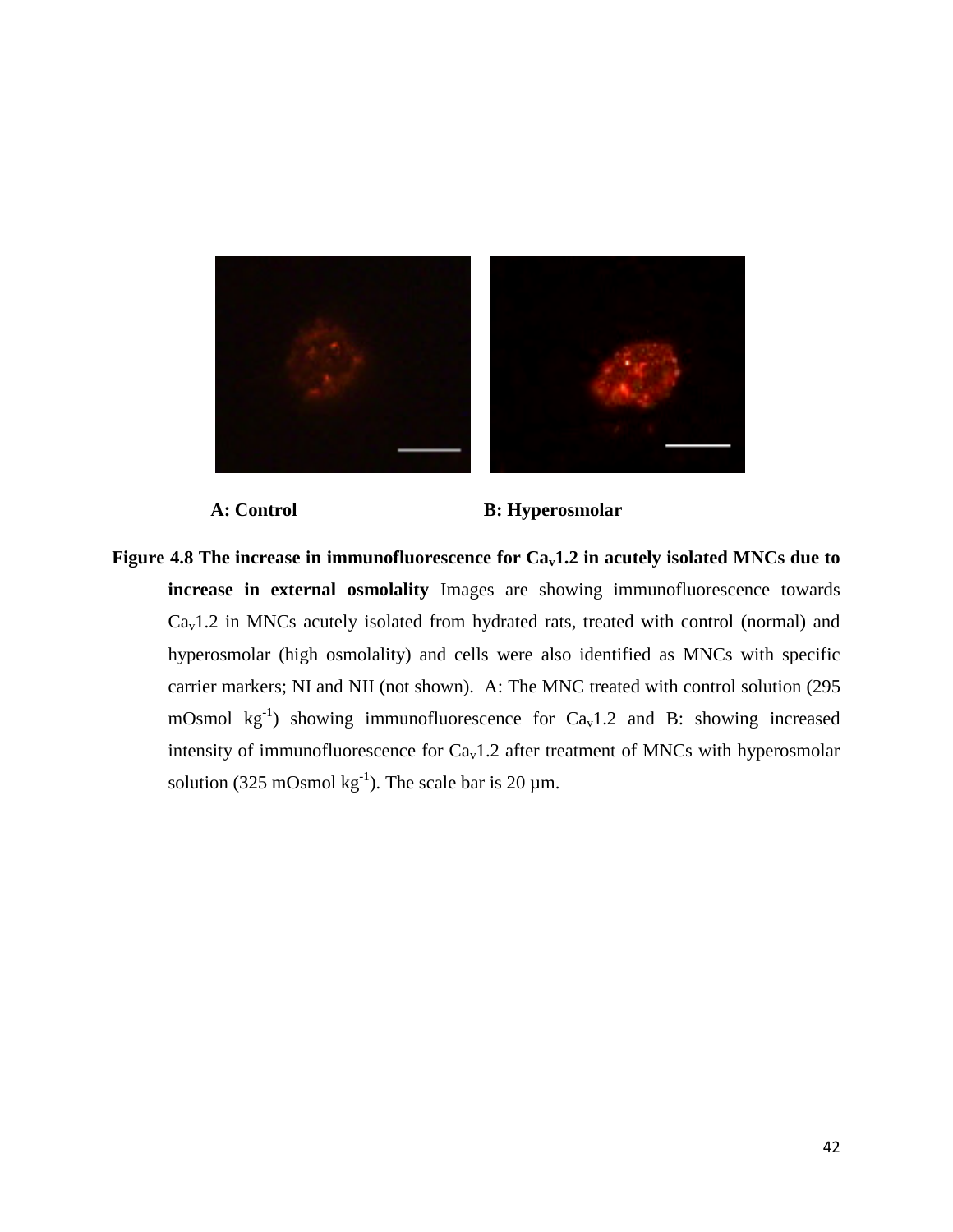



A: Control B: Hyperosmolar

**Figure 4.9 The increase in immunofluorescence for Cav1.3 in acutely isolated MNCs due to increase in external osmolality** Images are showing immunofluorescence towards  $Ca<sub>v</sub>1.3$  in MNCs acutely isolated from hydrated rats, treated with control (normal) and hyperosmolar (high osmolality) and cells were also identified as MNCs with specific carrier markers; NI and NII (not shown). A: The MNC treated with control solution (295 mOsmol  $kg^{-1}$ ) showing immunofluorescence for Ca<sub>v</sub>1.3 and B: showing increased intensity of immunoflourescence for  $Ca<sub>v</sub>1.3$  after treatment of MNCs with hyperosmolar solution (325 mOsmol  $kg^{-1}$ ). The scale bar is 20  $\mu$ m.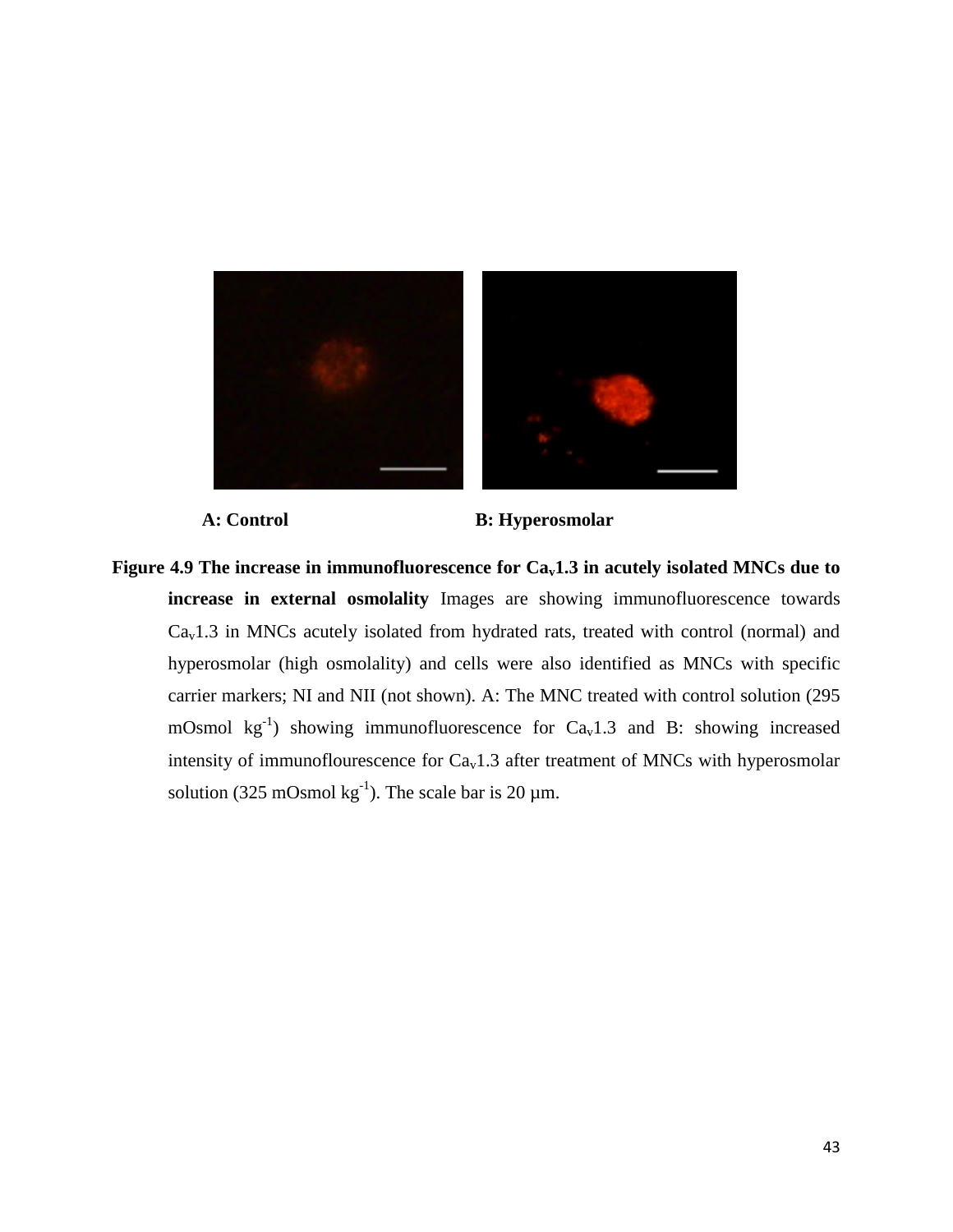

**Figure 4.10 Immunofluorescence for L-type**  $Ca^{2+}$  **channel;**  $Ca_v1.2$  **(A) MNCs** immunoreactive to a mixture of antibodies directed against NI and NII showed higher mean intensity of immunofluorescence for  $Ca<sub>v</sub>1.2$  in the group of MNCs that were incubated with hyperosmolar solution. (B) OT-MNCs were identified by using their specific protein marker; NI and (C) VP-MNCs were identified by using their specific protein marker; NII to see the difference of L-type  $Ca^{2+}$  immunoexpression:  $Ca_v1.2$  in both control and hypertrophied MNCs. The mean intensity of immunofluorescence was higher in cells in hyperosmolar solution in both types of cells (B&C) and there was no significant difference in expression of  $Ca<sub>v</sub>1.2$  between OT and VP-MNCs.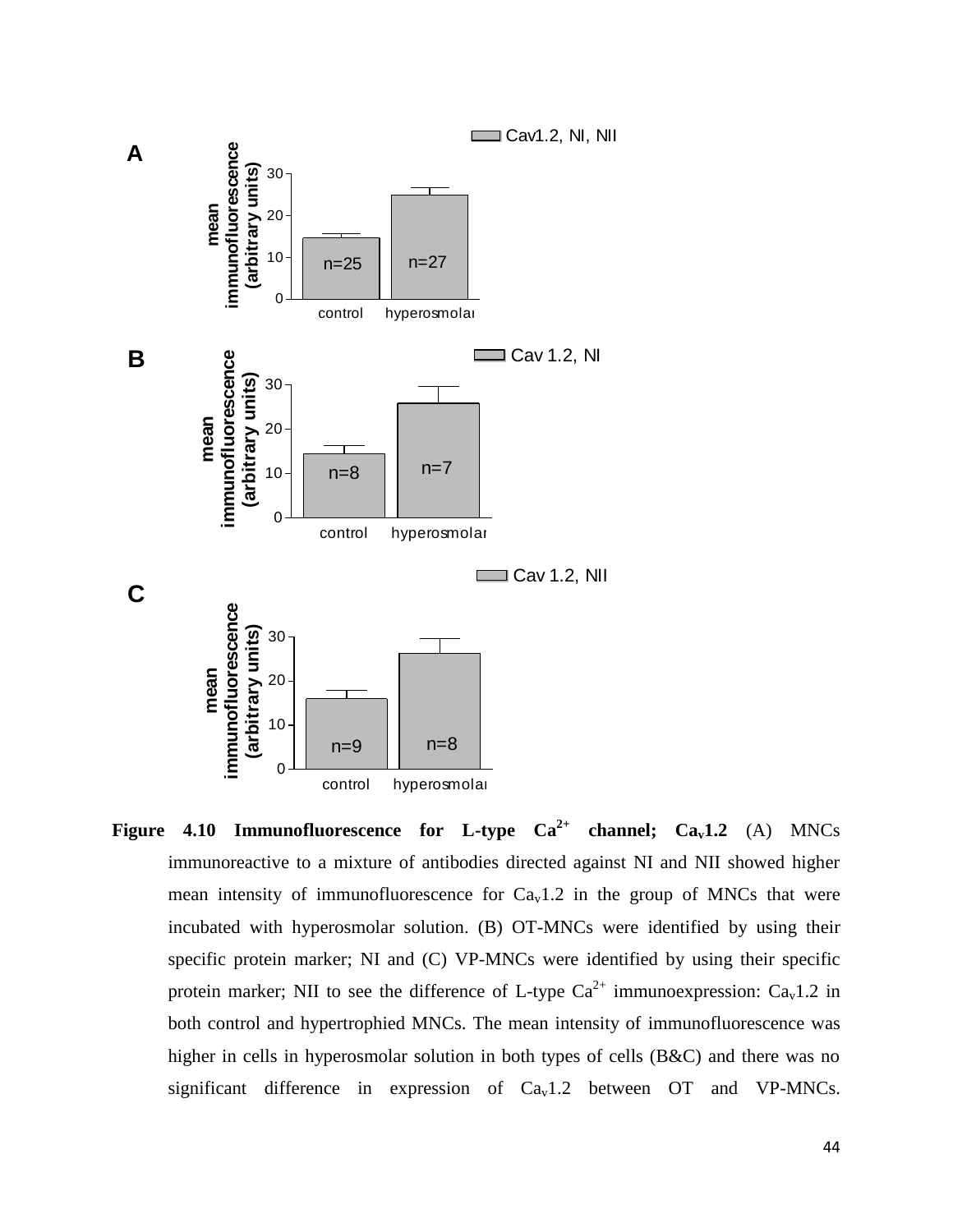

**Figure** 4.11 **Immunofluorescence for**  $Ca<sub>v</sub>1.3$  **(A)** MNCs immunoreactive to a mixture of antibodies directed against NI&NII showed higher mean intensity of immunofluorescence for  $Ca<sub>v</sub>1.2$  in MNCs treated with hyperosmolar solution. (B) OTand (C) VP-MNCs were identified by using their specific protein marker; NI & NII, respectively. (B&C) The mean intensity of immunofluorescence was higher in cells in hyperosmolar solution in both types of cells OT & VP-MNCs and there was no significant difference in expression of  $Ca<sub>v</sub>1.2$  between both types of cells.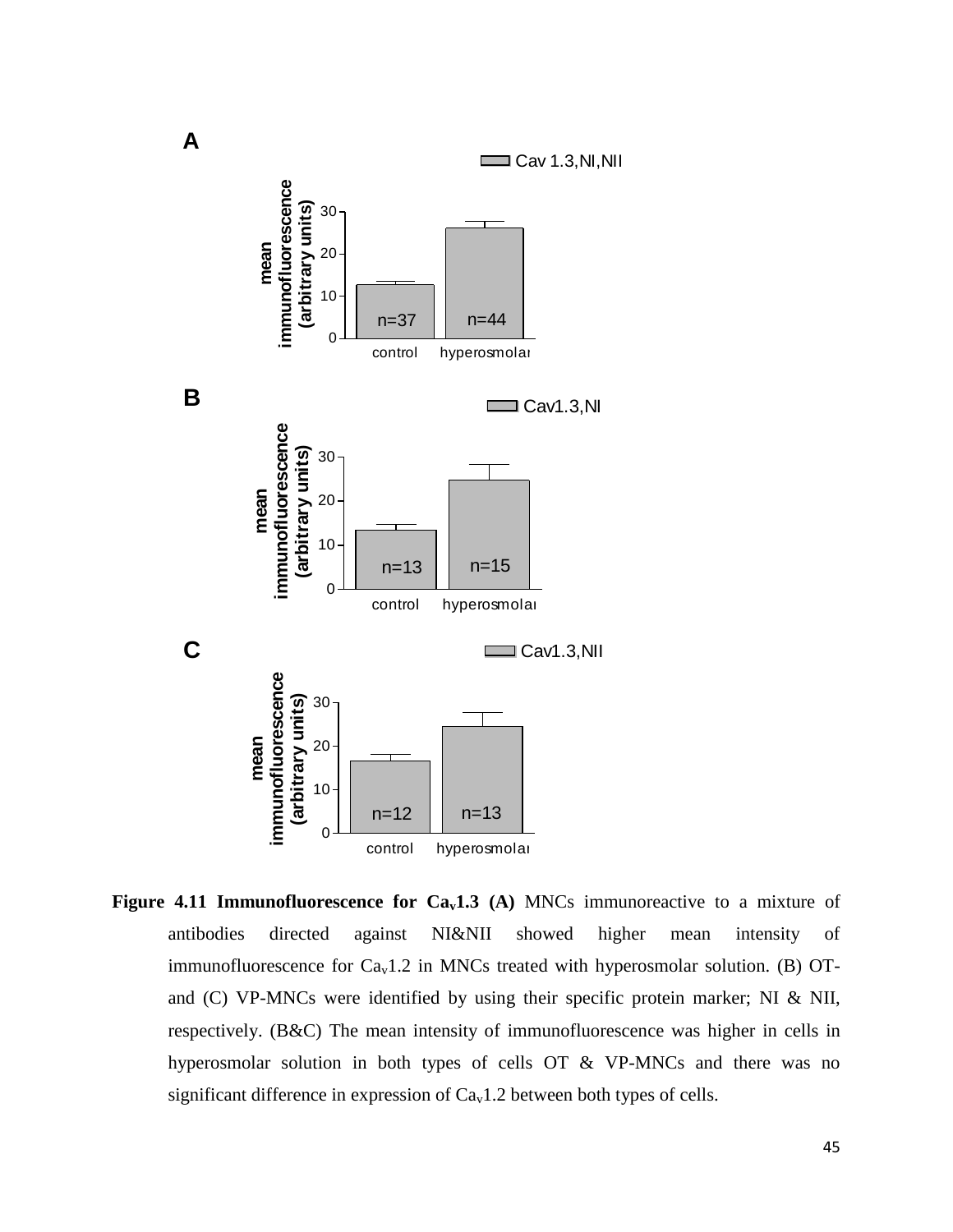## **CHAPTER 5**

# **DISCUSSION**

During chronic dehydration, MNCs undergo hypertrophy, which is associated with increases in cell capacitance and L-type  $Ca^{2+}$  current (Zhang *et al.*, 2007a). This hypertrophy is opposite to the shrinkage of cells observed in MNCs culture in response to acute increases in osmolality (Zhang & Bourque, 2003). The mechanisms underlying the osmotically-induced hypertrophy of MNCs, which is likely to be a part of long term adaptation to increases in osmolality, is not clear. We therefore subjected MNCs in culture to hyperosmolar solutions for tens of minutes and observed a significant increase in the cell size (cross sectional area). Whole cell patch clamp recordings showed that osmotically-evoked hypertrophy is associated with an increase in cell capacitance of about 34%. This reflects the increase in total membrane surface area of MNCs and suggests insertion of new membrane into the cell surface. We observed the association of the hypertrophic increase in total membrane surface area with exocytotic fusion and also we observed the immunoexpression of L-type  $Ca^{2+}$  channels in normal and hypertrophied MNCs  $(Ca<sub>v</sub>1.2 \& Ca<sub>v</sub>1.3)$ . Our hypertrophy experiments and whole cell capacitance recordings confirmed that increases in external osmolality for 90-150 minutes cause an increase in the size of MNCs by increasing the total membrane surface area and that this increase is dependent on the exocytotic fusion of intracellular membrane with the plasma membrane. Our data from immunocytochemistry displayed a significant increase in expression of L-type  $Ca^{2+}$  channels (both  $Ca<sub>v</sub>1.2$  and  $Ca<sub>v</sub>1.3$ ) in MNCs treated with hyperosmolar solution as compared to control cells, suggesting increased synthesis of channels during sustained hyperosmotic stimulation. I will discuss first the difference between short term and long term changes in MNC size in response to increases in external osmolality.

### **5.1 Short and long term osmotic changes**

Acute exposure to hyperosmolar and hypo-osmolar solutions rapidly causes shrinkage and swelling of cells, respectively with reversal to their original size upon removal of stimuli (Zhang & Bourque, 2003). In contrast, hippocampal cells compensate for osmotically-induced volume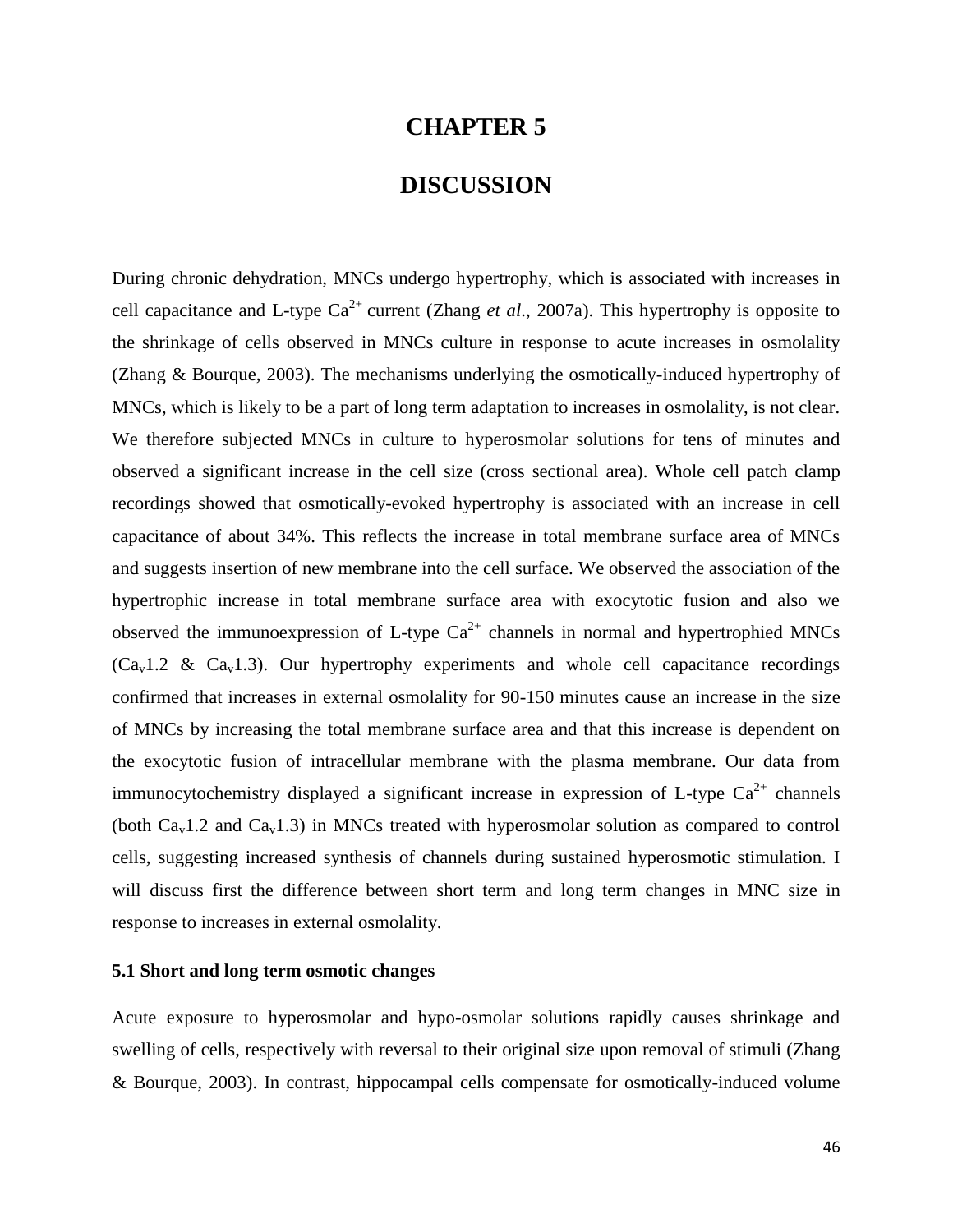changes (shrinking and swelling) because they exhibit volume regulatory compensatory mechanisms known as regulatory volume increase (RVI) and regulatory volume decrease (RVD). RVI and RVD are the mechanisms to regulate the internal osmolality by the regulation of ion transport and accumulation of organic osmolytes to avoid the deleterious changes in cell volume due to changes in external osmolality (Lang, 2007). Due to the absence of compensatory mechanisms, osmotically-induced volume changes cause the greatest possible changes in the membrane tension which are indicators of external osmolality in MNCs. Mechanosensitive channels (SICs) are activated in response to osmotically-evoked changes in cell volume and respond electrically to changes in membrane tension (Oliet & Bourque, 1993a). The plasma membrane of MNCs is depolarized when the hyperosmotic stimuli cause shrinkage of cell, release the membrane tension, activate SICs in a cytoskeleton-dependent manner and initiate the firing of MNCs for the release of hormone (Oliet & Bourque, 1993a; Oliet & Bourque, 1993b and Zhang *et al*., 2007b). MNCs do not show a change in total membrane surface area when they undergo acute shrinkage and swelling (Zhang & Bourque, 2003). Acute shrinkage and swelling of MNCs upon exposure to osmotic changes may be regulated by the folding and unfolding of membrane reserves and not the total membrane surface area (Zhang & Bourque, 2003). This is how MNCs respond to acute hyperosmotic change but the scenario is different in long term hyperosmotic perturbations.

Studies showed that the hypothalamo-neurohypophysial system (HNS) undergoes structural and functional plasticity during chronic dehydration, one aspect of which is hypertrophy of MNCs (Hatton, 1997; Zhang *et al*., 2007a). Similar changes were seen during lactation and parturition (Theodosis *et al*., 2004; Theodosis *et al*., 2008). Long term exposure to increases in osmolality causes an increase in MNC size and capacitance. Hypertrophy appears to be part of broader adaptation to high osmolality that enables sustained high level release of VP (Hatton, 1997). Different responses of MNCs to acute (Zhang & Bourque, 2003) and long term changes (Hatton, 1997; Zhang *et al*., 2007a) in external osmolality led us to study osmotically-induced hypertrophy. The mechanism of this hypertrophy is unknown and difficult to study *in vivo* and we therefore attempted to study osmotically-induced hypertrophy *in vitro*.

We observed hypertrophy in MNCs culture, treated with hyperosmolar solution over tens of minutes. MNCs shrunk by about 10% of their original size as an acute response to hypersomolar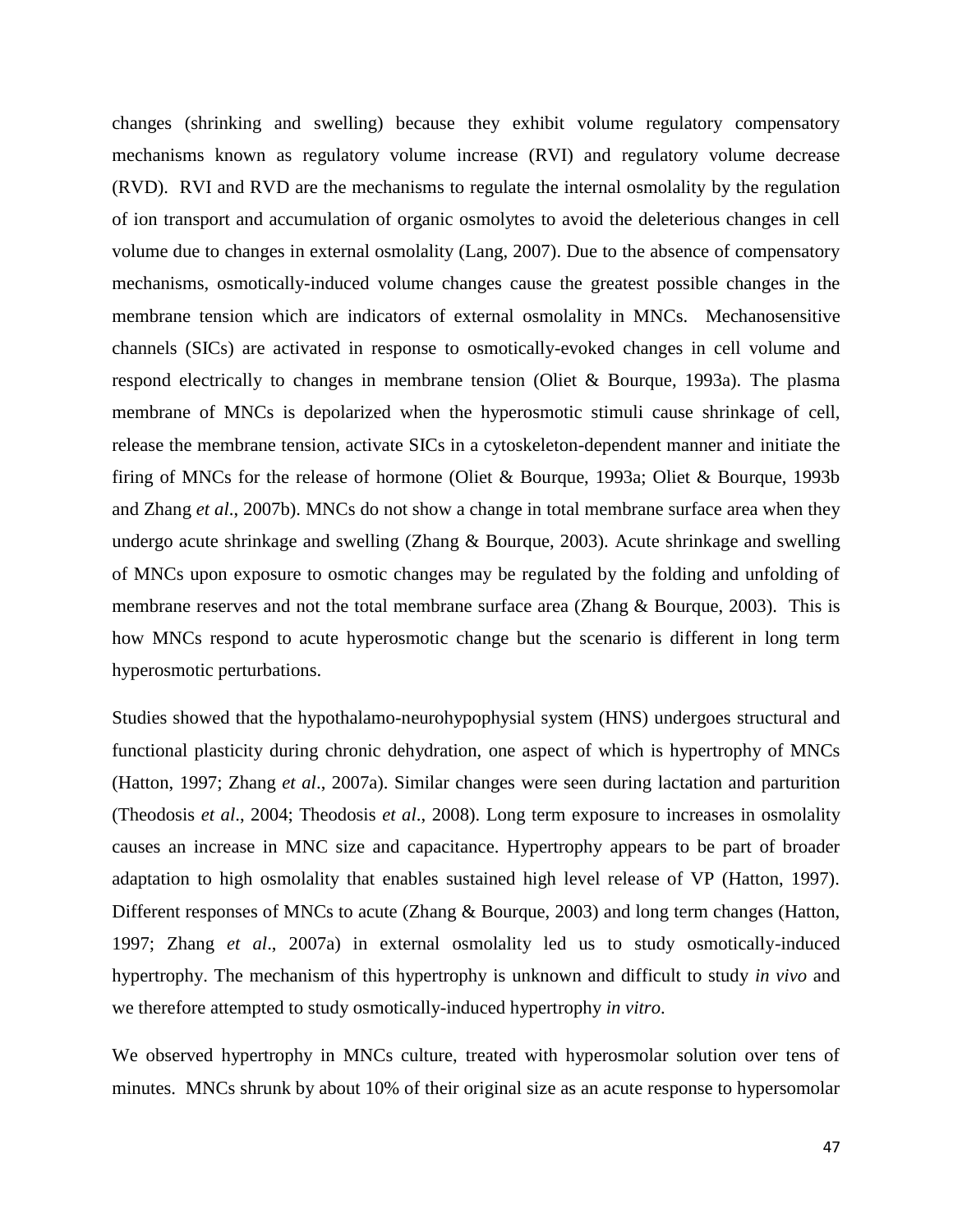solution (325 mOsmol  $kg^{-1}$ ) after 15 minutes and this was observed by measuring the CSA of MNCs. The magnitude of shrinkage was consistent with acute shrinkage observed by Zhang & Bourque, 2003. We observed that cells gradually expanded in size after 15 minutes and attained a maximum size about 9% greater than their original size at 150 minutes. These data suggest that hypertrophy is a structural adaptation of MNCs in response to long term increases in external osmolality and may be required as part of structural plasticity for the facilitation of hormone release when there is need to regulate the change in external osmolality in MNCs.

### **5.2 Hyperosmolality causes increase in total membrane surface area**

Chronic dehydration increases the capacitance of MNCs (Tanaka *et al*., 1999; Di & Tasker, 2004; Zhang *et al*., 2007a). We therefore attempted to observe an association between osmotically-evoked hypertrophy with the increase in total cell capacitance in MNCs acutely isolated from normally hydrated rats. Whole cell patch clamp showed that MNCs treated with hyperosmolar solution (325 mOsmol  $kg^{-1}$ ) demonstrated a significant increase of 34% in capacitance as compared to control cells (295 mOsom  $kg^{-1}$ ). Our findings are consistent with the whole cell patch clamp results of capacitance taken from MNCs acutely isolated from rats either dehydrated for 16-24 hours by water deprivation or due to salt loading for 7-10 days which showed 20-33% increase in capacitance (Zhang *et al*., 2007a; Tanaka *et al*., 1999; Di & Tasker, 2004). OT-MNCs displayed similar increases in capacitance during lactation (Teruyama & Armstrong, 2005). Total cell capacitance is not regulated by short term osmotic changes in MNCs (Zhang & Bourque, 2003). Cell capacitance directly reflects the total membrane surface area (Fernandez *et al*., 1984; Zhang & Bourque, 2003). This suggests that osmotically-evoked hypertrophy regulates the total membrane surface area as a result of exocytotic fusion of intracellular membrane with plasma membrane.

We measured the cell CSA of MNCs before subjecting the cells to whole cell patch clamp. MNCs were identified on the basis of their CSA from non MNCs and we selected only cells which had  $CSA > 160 \mu m^2$  (Oliet & Bourque, 1992). The mean CSA of the hypertrophic group was slightly larger than the control group (10.5%), but this difference was not significant. This difference is similar to the results in Figure 4.1, but those results were significantly different because the data was paired. The data was not found significant also because of the large variation in cell size. For instance, we found the mean CSA of MNCs in control osmotic solution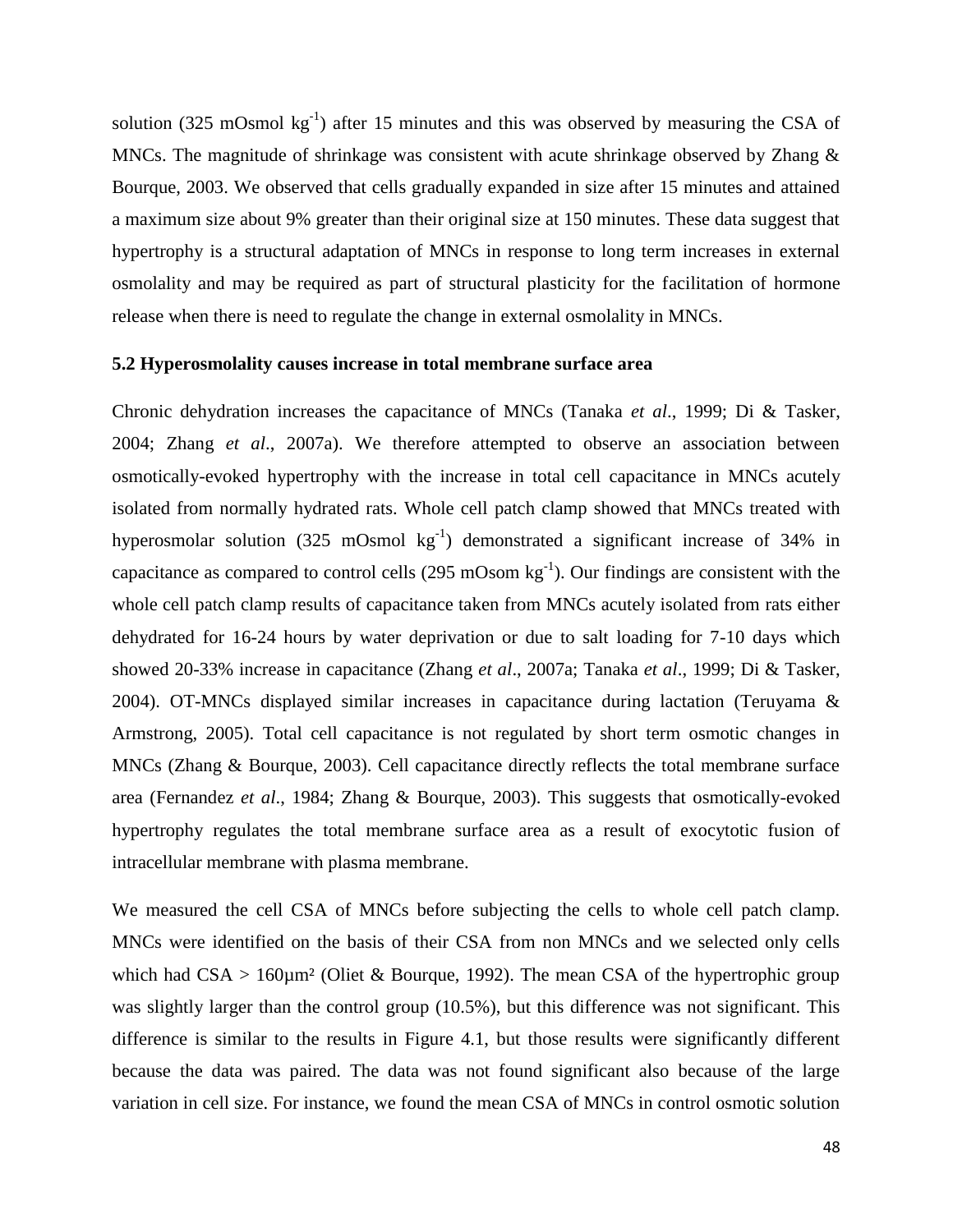was 276  $\mu$ m<sup>2</sup> (n=21) with min and max values of 160  $\mu$ m<sup>2</sup> and 390  $\mu$ m<sup>2</sup> respectively while hyperosmolar group had mean CSA of 305  $\mu$ m<sup>2</sup> (n=23) with min and max values of 196  $\mu$ m<sup>2</sup> to 493 µm², respectively.

Our imaging experiments showed that MNCs increase in CSA (9% in Figure 4.1 and 10.5% in Figure 4.3) during two hours of incubation with high osmolality solutions. In order to see whether that treatment caused an increase in capacitance we tested other MNCs and treated them in same way. The capacitance of those cells was on average higher (34%) than control cells. This suggests that treatment of MNCs with high osmolality solutions for two hours caused an increase in CSA and also an increase in total membrane surface area. We can conclude from these results that increase in CSA is likely to be caused by insertion of new membrane in to plasma membrane. This raises the question of whether the size of the increase in CSA is appropriate for the increase in capacitance. The MNCs shrunk after exposure to increase in osmolality  $(t=15)$  as observed in hypertrophy experiments (Figure 4.1) by 10%. But over the next 135 minutes the increase in size was  $21\%$  (t=15 to t=150) (Figure 4.1) and this increase reflects the addition of new membrane.

If the MNCs were perfect spheres and there was a 20% increase in CSA, then we would expect that there would be an 80% increase in capacitance. This is because the CSA would be equal to  $\pi r^2$  whereas the total membrane surface area would be equal to  $4\pi r^2$ . So if CSA is 20% larger, the total membrane surface area would be increased by 4 times as much. This suggests that 34% increase in capacitance is smaller than we would expect for a 20% increase in CSA. The MNCs are not perfect spheres and as we have discussed it was not possible for us to get even a rough estimate of the true increase in membrane because of the odd shape of the MNCs, the presence of processes that may or may not increase in size and the presence of an unmeasureable amount of membrane reserves inside the cell that is invisible to us. Electron microscopy could be used to measure membrane reserves and total membrane surface area.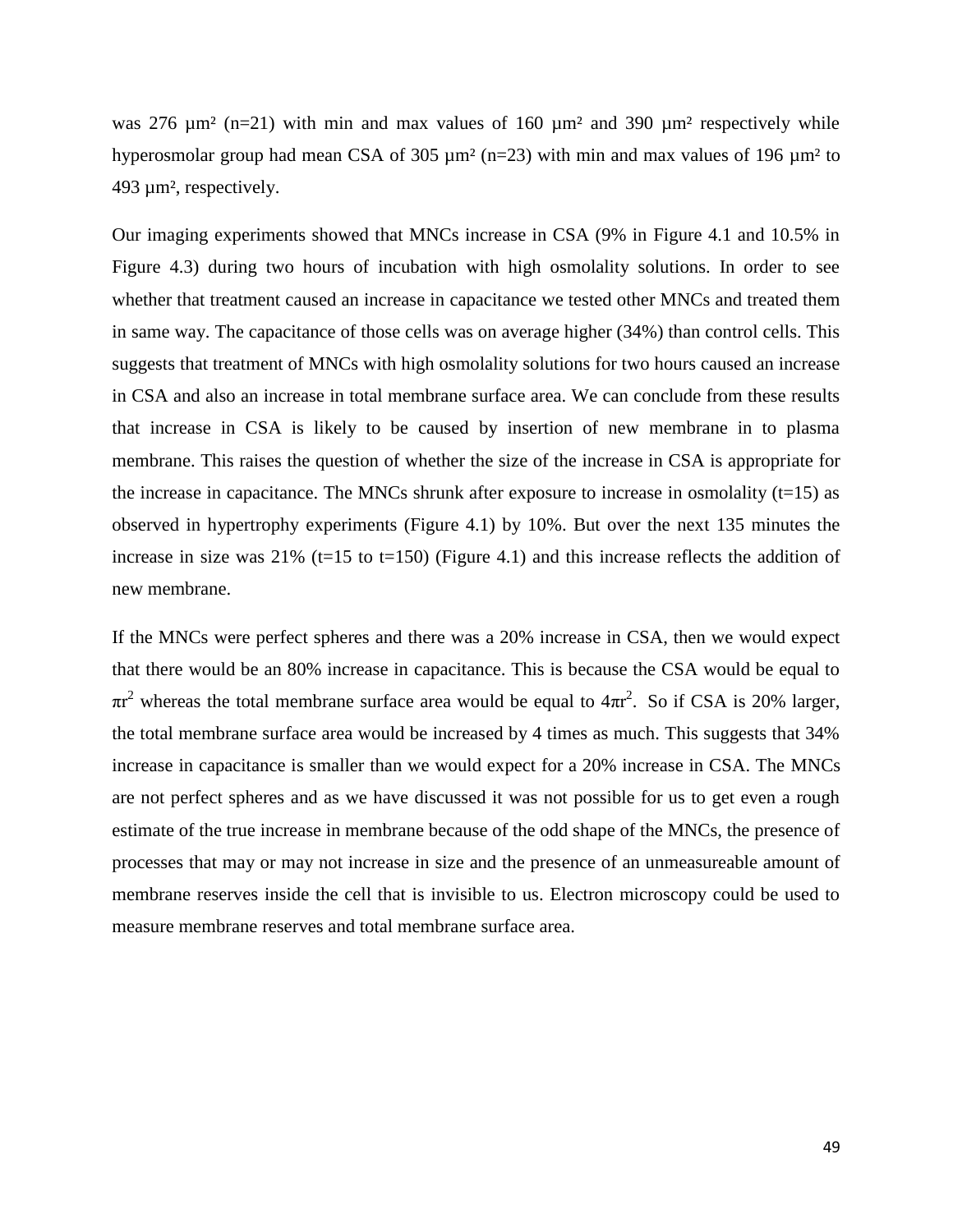#### **5.3 Hypertrophy is regulated by SNARE-mediated intracellular exocytotic fusion**

We tested whether the hyperosmotically-mediated increase in total membrane surface area of MNCs leading to hypertrophy is dependent on the SNARE-regulated exocytotic fusion of intracellular granules with the plasma membrane of cells or not. It was observed that MNCs did not undergo hypertrophy when pre-treated with cell membrane permeant TAT-NSF peptide in hyperosmolar solution. The TAT-NSF peptide blocks the SNARE complex of proteins that is responsible for SNARE mediated exocytotic fusion by interfering with the function of NSF (Matsushita *et al*., 2005). MNCs shrunk normally after 15 minutes but then did not show hypertrophy, whereas cells treated with the scrambled version of the peptide showed hypertrophy with 6% increase in cell CSA observed after 150 minutes. Therefore, our data confirms that increase in cell size (hypertrophy) is due to the insertion of new membrane into the cell surface. This data suggest that osmotically-evoked hypertrophy is regulated by an insertion of new membrane depending on the SNARE-mediated exocytotic fusion. The fusion of granules with plasma membrane could be a mechanism of translocation of receptors or channels for the sustained release of hormone during long term hyperosmolality.

VP release from MNCs depends on the SNARE-mediated exocytotic fusion of large dense core granules (containing hormone) with the plasma membrane (Fisher & Bourque, 2001). Our data could not find whether the intracellular granules fusing with plasma membrane contain neuropeptide or not. VP is released when MNCs get signals to release for the reabsorption of water by acting on peripheral receptors in kidneys (Procino *et al*., 2008). Other than axons, VP is also released from somatodendritic regions of MNCs along with endogenous co-peptides, dynorphin and apelin. Somatodendritic release exerts autocrine feedback inhibition on VP output after binding with their receptors on MNCs (Brown *et al*., 2006) and it is a very slow process that takes from 2-5 hours to respond to osmotic changes (Gillard *et al*., 2007). MNCs adopt a phasic burst pattern of firing, which enhances for the sustained release of VP (Oliet & Bourque, 1993a; Oliet & Bourque, 1993b). It was observed during chronic hyperosmotic stimulation that dynorphin receptors (kappa-opioid receptors) are translocated to the MNCs plasma membrane (Shuster *et al*., 1999). Dynorphin may also have a role in the modulation of phasic bursts (Brown & Bourque, 2004). This suggests that osmotically-evoked hypertrophy of MNCs more likely reflects the fusion of a distinct population of intracellular granules and that fusion may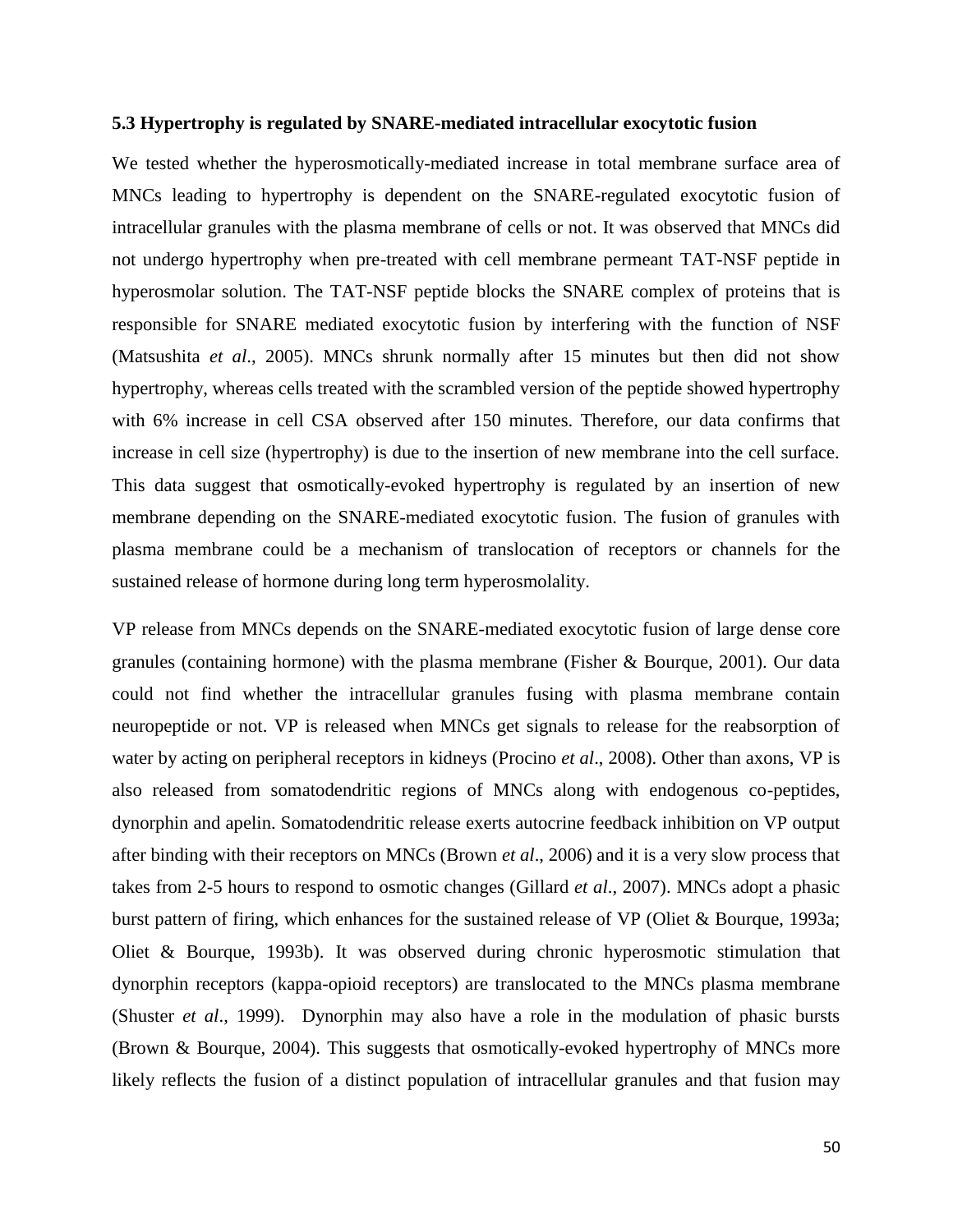result in translocation of receptors and channels to membrane surface of MNCs to regulate the cell firing for sustained hormone release.

### **5.4 The activity dependence of osmotically-evoked hypertrophy**

Preliminary unpublished data suggest that osmotically-evoked hypertrophy of isolated MNCs is activity dependent. Hypertrophy can be reversed by blocking electrical activity ( $Na<sup>+</sup>$  channels), SICs or  $Ca^{2+}$  influx through L-type  $Ca^{2+}$  channels in hyperosmotically treated MNCs (unpublished data). It was observed in our lab that action potentials preventing by using  $Na<sup>+</sup>$ channel blockers (TTX) in MNCs treated with hyperosmolar solution prevented hypertrophy. Pretreatment of cells with SB366791 (SIC channel blocker) and nifedipine (which blocks  $Ca^{2+}$ influx through L-type  $Ca^{2+}$  channels) also prevented hypertrophy (unpublished data). We observed increase in cell size and capacitances of MNCs in response to increase in external osmolality for tens of minutes suggesting increase in total membrane surface area, which is mediated by exocytotic fusion of intracellular granules with plasma membrane. Our findings and our lab results suggest that hypertrophy does not alter membrane tension or SIC activation itself and hypertrophic response may follow a sequence of events: hyperosmolality causes shrinkage of cells which activates the SICs leading to cell firing, increases in  $Ca^{2+}$  influx through L-type  $Ca^{2+}$ channels and the resultant increase in  $Ca^{2+}$  is necessary for the activation of hypertrophic response (unpublished data). This suggests that cells continue to fire following hypertrophy and this firing is necessary for the maintenance of MNCs hypertrophy and this response does not alter the activation of SICs by altering membrane tension. Exocytotic fusion may involve the granules containing neuropeptides and lead to the somatodendritic release of hormones or copeptides for the regulation of long term adaptation in response to osmotic stress.

# **5.5 Sustained hyperosmolality causes increase in immunoexpression of L-type Ca2+ channels**

Our immunocytochemistry results showed that hyperosmotically-evoked hypertrophy is associated with an increase in the total immunoreactivity to specific antibodies against L-type  $Ca^{2+}$  channels including  $Ca_v1.2$  and  $Ca_v1.3$  in VP and OT-MNCs. Acutely isolated MNCs from normally hydrated rats were incubated either in normal osmolality solution or hyperosmolar solution for 2 hours. Our hypertrophy experiments showed that MNCs experience hypertrophy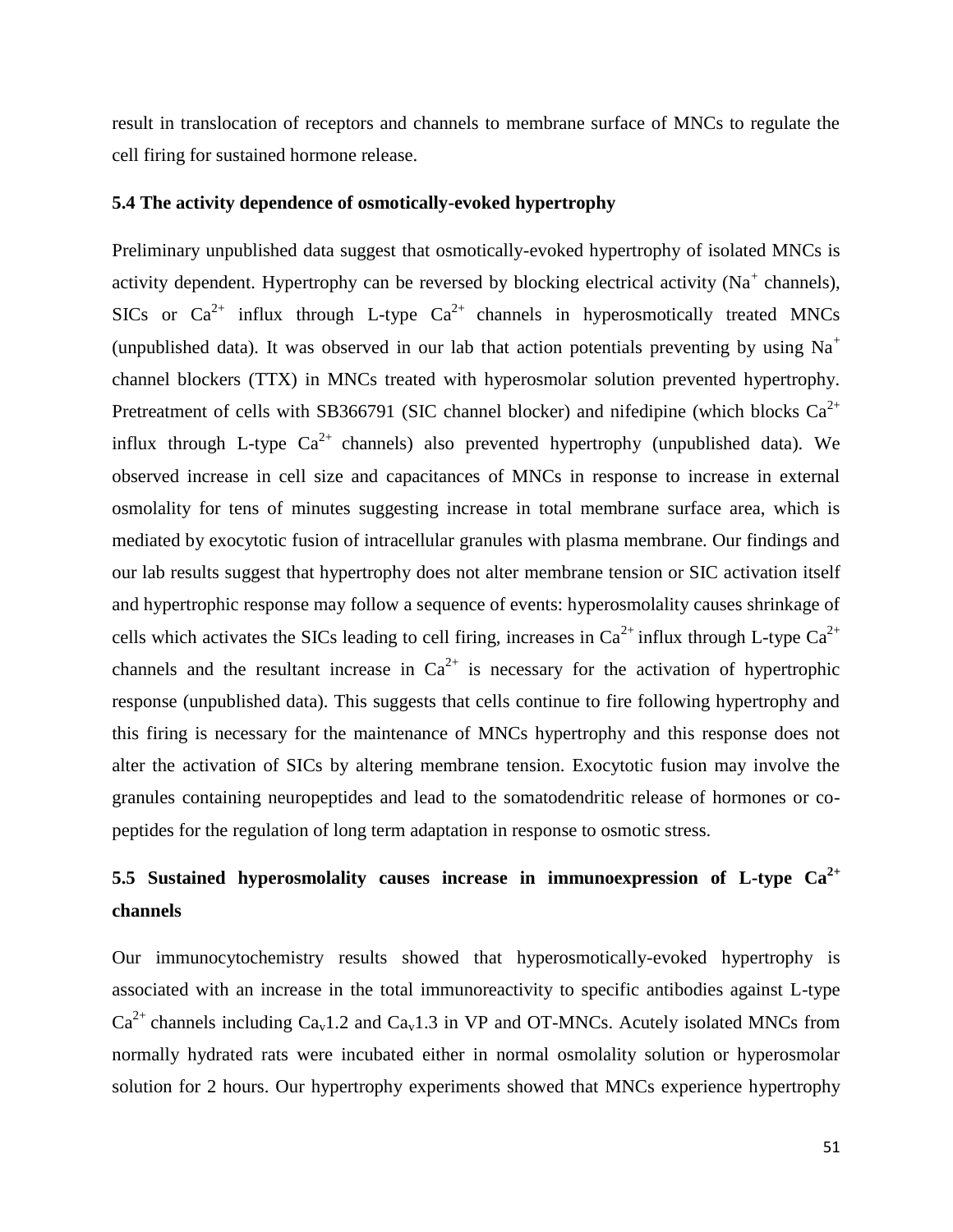after 150 minutes of treatment with hyperosmolar solution. We observed intensity of immunofluorescence in control and treated cells for Ca<sub>v</sub>1.2 (15  $\pm$ 1 arbitrary units/ $\mu$ m<sup>2</sup>, 30  $\pm$  2 arbitrary units/ $\mu$ m<sup>2</sup>) and Ca<sub>v</sub>1.3 (13 ±1 arbitrary units/ $\mu$ m<sup>2</sup>, 26 ± 2 arbitrary units/  $\mu$ m<sup>2</sup>) and found an overall increase in both types of channels in treated cells. Both Cav1.2 and Ca<sub>v</sub>1.3 contribute to L-type  $Ca^{2+}$  currents in neurons and have already been identified in MNCs through immunocytochemistry (Joux *et al*., 2001) and also through single cell RT-PCR (Glasgow *et al*., 1999). L-type  $Ca^{2+}$  channels;  $Ca_v1.2$  and  $Ca_v1.3$  are predominantly located on the somata and proximal dendrites of MNCs (Glasgow *et al*., 1999; Joux *et al*., 2001) and expression of voltagegated  $Ca<sup>2+</sup>$  channels on internal membranes was observed in the cytoplasmic pool of MNCs (Fisher *et al.*, 2000). Our results are consistent with the increase in total L-type  $Ca^{2+}$  currents observed through whole cell patch clamp recordings, which demonstrated 80% increase in total L-type  $Ca^{2+}$  currents in both with no change in other  $Ca^{2+}$  currents and an increase in L-type  $Ca^{2+}$ channels binding sites observed through radio-ligand binding, which demonstrated 32% increase in L-type  $Ca^{2+}$ channel density in acutely isolated MNCs from 16-24 hours of chronically dehydrated rats (Zhang *et al*., 2007a). Increases in osmolality do not cause any immediate change in total Ca2+ currents (Liu *et al*, 2005). Our data also showed a comparison of increased expression of these channels in VP and OT-MNCs and it was observed that there was no significant difference in expressions of VP (NII) and OT (NI) MNCs. Thus, our data from osmotically-induced increase in expression of L-type  $Ca^{2+}$  channels suggest that sustained increases in external osmolality causes increase in number of  $Ca^{2+}$  channels in hypertrophied MNCs (VP & OT) by increasing synthesis of channel proteins.

MNCs not only undergo a structural plasticity (hypertrophy) but also many other functional events including signal transduction, gene transcription and translation occur during this long term osmotic stress (Hatton, 1997). The dramatic increase in immunoreactivity of L-type  $Ca^{2+}$ channels (Cav1.2 and Ca<sub>v</sub>1.3) in response to hyperosmotic treatment of MNCs for tens of minutes suggests that an increase in channel synthesis may be a part of this structural plasticity. *In situ* hybridization of MNCs acutely isolated from dehydrated rats demonstrated increase in  $Na<sup>+</sup>$  channel mRNA levels suggesting remodeling of electrogenic machinery of MNCs (Tanaka *et al.*, 1999) and possibly new L-type  $Ca^{2+}$  channels are also synthesized during chronic osmotic stress. Whole cell patch clamp recordings showed increase in total L-type  $Ca^{2+}$  currents while RT-PCR to evaluate the increase in the synthesis of any type of  $Ca^{2+}$  channels showed that there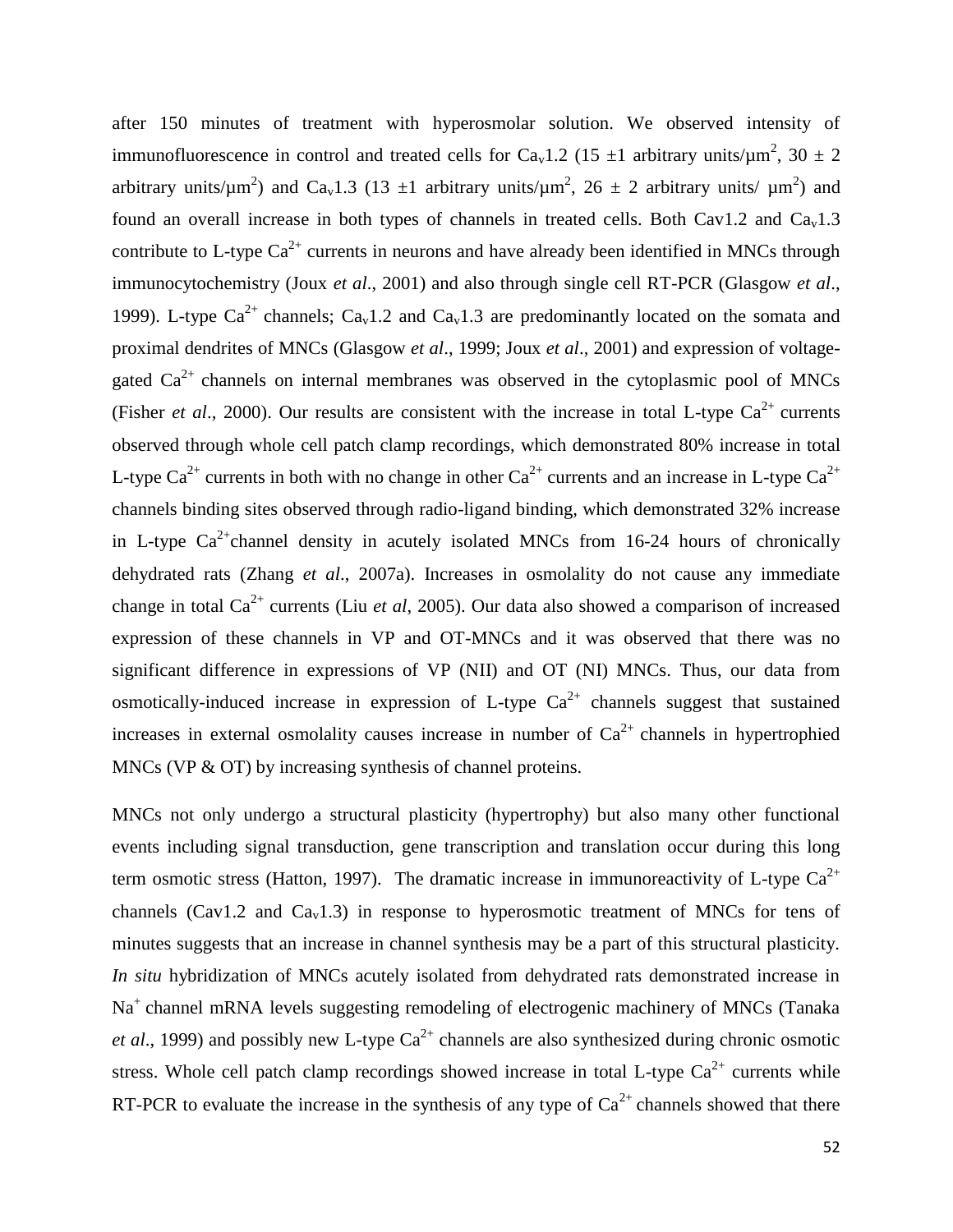was no increase in the mRNA coding for these channels in SON after water deprivation in rats (Zhang *et al*., 2007a) and these results were consistent with the microarray study that suggested no increase in mRNA level for any type of  $Ca^{2+}$  channels following sustained increase in external osmolality (Hindmarch *et al*., 2006). Immunocytochemical study at electron microscopic level could find out the increase in synthesis of channels in hypertonic solution and protein synthesis inhibitors such as cycloheximide or emetine could also be used to block synthesis to confirm whether hyperosmotically-induced increases in L-type  $Ca^{2+}$  channels  $(Ca_v1.2 \& Ca_v1.3)$ immunoreactivity is due to increase in channel synthesis or not.

We could not observe immunolabeling of L-type  $Ca^{2+}$  channels selectively in cytoplasmic membranes in our results because of the diffuse staining through out the cytoplasm and plasma membrane so we could not find the translocation of channels on the basis of immunocytochemistry. We cannot rule out the translocation of existing L-type  $Ca^{2+}$  channels from internal stores to the plasma membrane during sustained dehydration or long term incubation of MNCs in hyperosmolar solution. L-type  $Ca^{2+}$  channels are expressed on the internal membranes of MNCs (Fisher *et al*., 2000) and dynorphin receptors are translocated from internal membrane to cell surface during sustained dehydration (Shuster *et al*., 1999). L-type  $Ca<sup>2+</sup>$  channels are involved in the somatodendritic release of dynorphin in hippocampal neurons, which suggests that L-type  $Ca^{2+}$  channels may also be involved in the somatodendritic release of neuropeptides (VP/OT) and co-released peptides (e.g. dynorphin) during osmotically-evoked long term adaptation in MNCs. The translocation of channels could be detected by using fluorescently labeled dihydropyridines or receptor/channel binding ligands and by use of electron microscopy.

# **5.6 Physiological consequences of hypertrophy and increase in L-type Ca2+ channels**

Chronic dehydration causes VP-MNCs to undergo hypertrophy, adopt phasic bursts (action potentials that last for tens of seconds with equal silent phases), increase in L-type  $Ca^{2+}$  and Na<sup>+</sup> currents and their respective channels densities and increased expression of VP and dynorphin receptors (Bicknell, 1988; Zhang *et al*., 2007a; Tanaka *et al*., 1999). Structural changes occur selectively in OT-MNCs during lactation and parturition (Hussy, 2002). However, it was recently observed in our lab that osmotically-induced hypertrophy depends on the electrical activity (Na<sup>+</sup> channels) of MNCs and Ca<sup>2+</sup> influx through L-type Ca<sup>2+</sup> channels (unpublished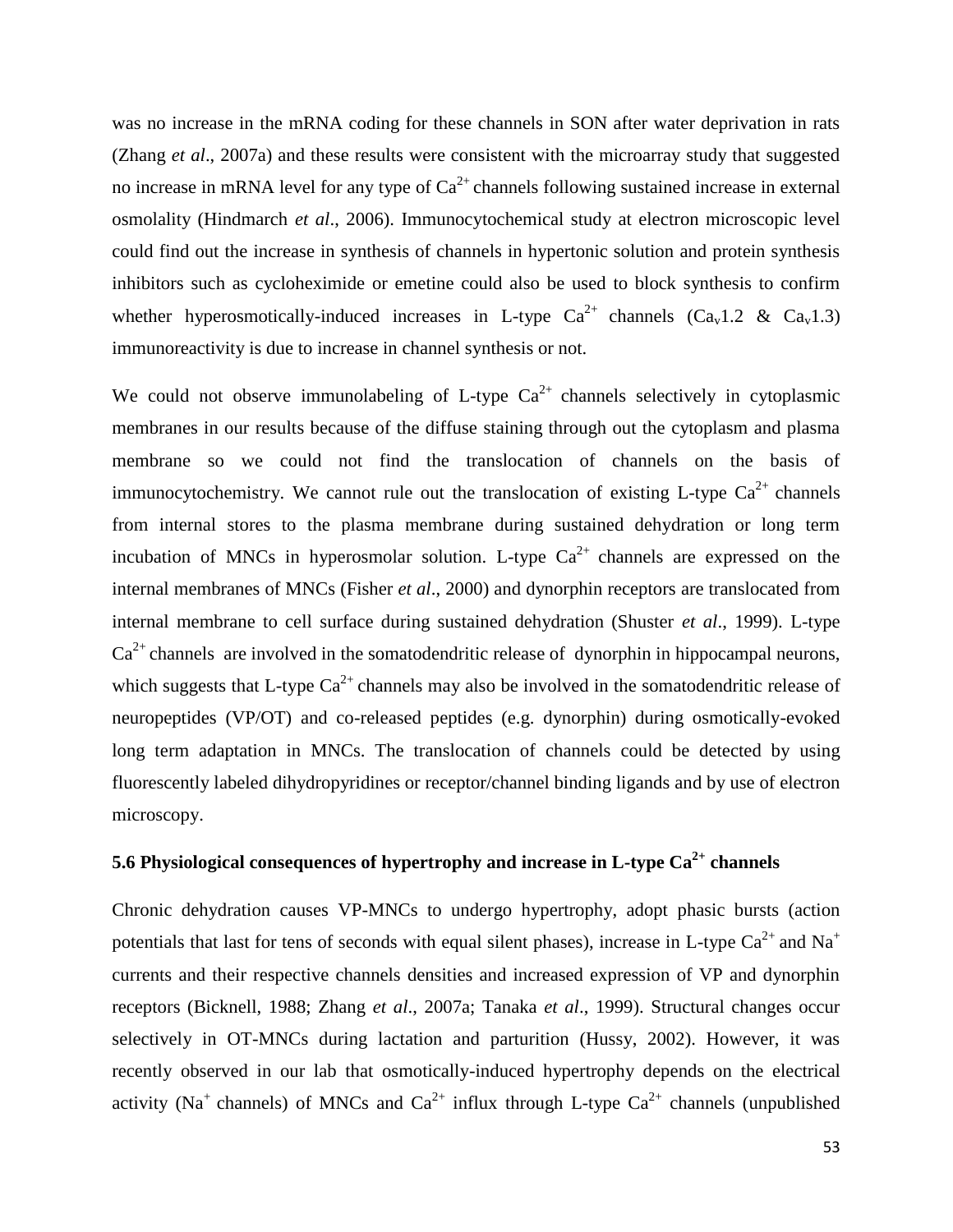data). We observed that MNCs hypertrophy in response to hyperosmotic stimuli is associated with increases in total membrane surface area dependent on the exocytotic fusion of intracellular granule with plasma membrane. This suggests that hypertrophy may be involved in the regulation of structural and functional plasticity occurring in HNS for the sustained and high increase of hormone.

L-types  $Ca^{2+}$  channels ( $Ca_v1.2$  and  $Ca_v1.3$ ) play significant roles including neuropeptide release, secretion and gene transcription in MNC somata and terminals (Fisher & Bourque, 1995; Fisher & Bourque, 1996; Fisher & Bourque, 2001; Foehring & Armstrong, 1996; Joux *et al*., 2001; Glasgow *et al.*, 1999). L-type  $Ca^{2+}$  channels may be involved in the long term adaptation of MNCs as they play significant roles in gene transcription in neurons. They regulate CREB (cAMP response element binding) protein activation, which is a transcription factor controlled by the  $Ca^{2+}$  influx through L-type  $Ca^{2+}$  channels and NMDA receptors (Bading *et al.*, 1993; Ginty *et al*., 1993; Komendantov *et al*., 2007). Phosphorylation and activation of CREB occurs because Ca2+ influx translocates the activated calmodulin to the nucleus (Deisseroth *et al*., 2003). L-type  $Ca^{2+}$  channels play this role because of a sequence that enables them to interact with calmodulin and sequences in the C- termini of the  $Ca<sub>v</sub>1.2$  and  $Ca<sub>v</sub>1.3$  that enable them to interact with post synaptic adaptor proteins that anchor the channels at the specific location to initiate CREB activation (Dolmetsch *et al*., 2001, Weick *et al*., 2003; Zhang *et al*., 2006). Long term hyperosmotic stress regulate gene expression in MNCs through L-type  $Ca^{2+}$  channels ( $Ca_v1.2 \&$  $Ca<sub>v</sub>1.3$ ) (Burbach *et al.*, 2001) and causes increase in expression of VP receptors (V<sub>1a</sub>) (Hurbin *et al.*, 2002), Na<sup>+</sup> channels on the plasma membrane and increase in Na<sup>+</sup> and L-type Ca<sup>2+</sup> currents (Tanaka *et al.*, 1999; Zhang *et al.*, 2007a). This suggests that increase in L-type  $Ca^{2+}$  channels could be important in the long term adaptation for enhancement of gene expression that occur in the development of hypertrophy for the sustained release of hormone.

L-type  $Ca^{2+}$  channels may be involved in the somatodendritic release of neuropeptides (VP/OT) and co-peptides (dynorphin & apelin) for the regulation of firing pattern in MNCs during sustained increase in external osmolality. Somatodendritic release have autocrine feed back control on the hormone release (Sladek, 2004; Ludwig & Leng, 2006) and can regulate synaptic inputs on MNCs (Ludwig et al., 2005) while dynorphin may regulate the phasic bursts in VP-MNCs (Brown & Bourque, 2004). Phasic bursts are significant for the sustained release of VP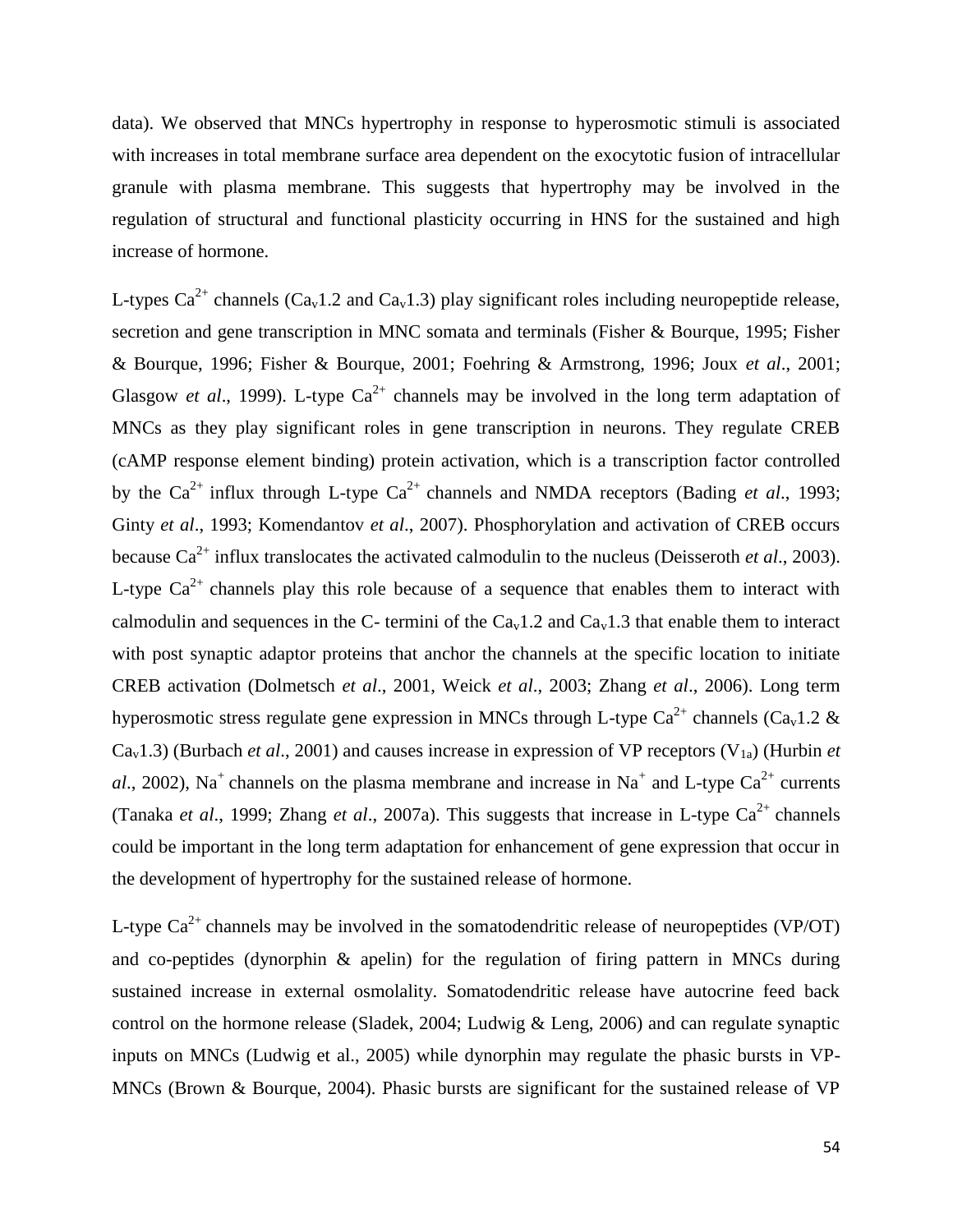during chronic dehydration (Hatton, 1997). L-type  $Ca^{2+}$  currents regulate dendritic release of dynorphin in hippocampal neurons (Simmons *et al.*, 1995). The  $Ca^{2+}$  dependent potentials such as DAP, HAP and AHP regulate firing rate and patterns in MNCs, which may be enhanced by the increase in L-type  $Ca^{2+}$  currents/channels by depolarizing the plasma membrane due to  $Ca^{2+}$ influx through these channels. Increase in L-type  $Ca^{2+}$  channels may regulate the phasic bursts in MNCs by somatodendritic release of dynorphin for the sustained release of hormone and in maintenance of hypertrophy of MNCs during dehydration for the fluid homeostasis.

L-type  $Ca^{2+}$  channels may regulate the exocytotic fusion of intracellular granule with the plasma membrane for the somatodendritic release of hormones in MNCs. VP/OT release is dependent on SNARE mediated exocytotic fusion (Fisher & Bourque, 2001) and synaptotagmin (a  $Ca^{2+}$ sensor) which catalyzes this process (Gustavsson *et al.*, 2009). We know that  $Ca<sub>v</sub>1.2$  and  $Ca<sub>v</sub>1.3$  have been found associated with the SNARE protein complex during different studies (Wiser *et al*., 1999; Song *et al*., 2003). But there is lack of information on the association of synaptotagmin and L-type Ca<sup>2+</sup> channels in hypothalamic neurons (Gustavsson *et al.*, 2009; Zhang *et al.*, 2011). Exocytotic fusion of large dense core granules with the plasma membrane of chromaffin cells is mediated by  $Ca^{2+}$  influx through L-type  $Ca^{2+}$  channels where these channels enhance the neurotransmitter release by protein kinase C (PKC) translocation and MARKS phosphorylation (Park & Kim, 2009). Osmotically-evoked hypertrophy depends on the  $Ca^{2+}$  influx through L-type  $Ca<sup>2+</sup>$  channels (unpublished data) and exocytotic fusion of intracellular granules which suggests that increase in L-type  $Ca^{2+}$  channels during sustained increase in external osmoality may regulate the long term adaptation in MNCs.

### **5.7 Significance of findings to osmotic regulation**

Structural and functional adaptations occur in HNS in response to long term osmotic changes and MNCs are sensitive to small changes in external osmolality (Bourque & Oliet, 1997). MNCs undergo hypertrophy as a function of long term external hyperosmolality (Hatton, 1997). We also demonstrated that hypertrophy causes increases in total cell capacitance that reflects an increase in total membrane surface area of MNCs and such finding may lead to further investigation of morphometrical changes in cells during sustained increase in osmolality. Our study indicates that osmotically-mediated hypertrophy in MNCs involves insertion of new membrane on the plasma membrane through SNARE mediated exocytotic fusion. Such finding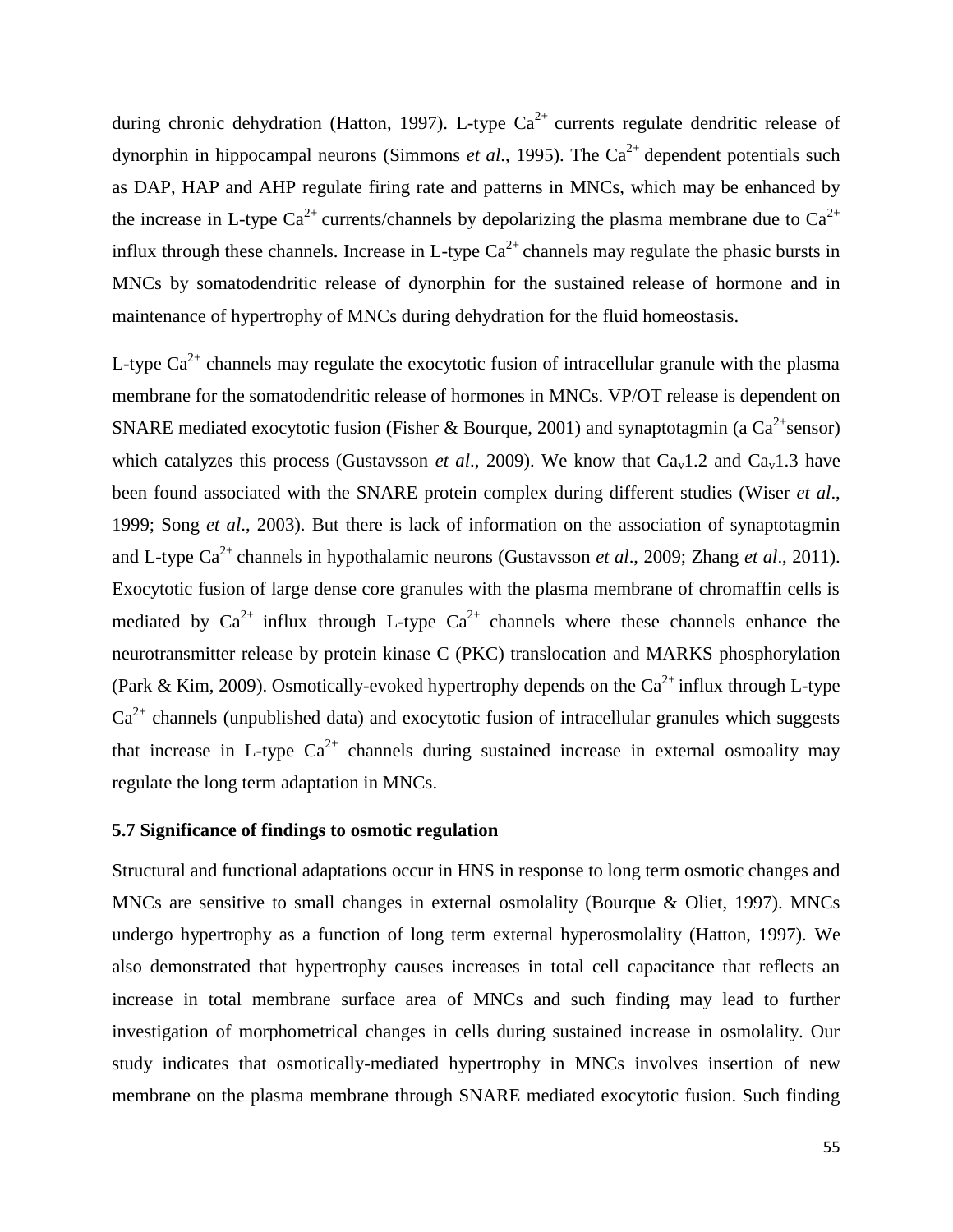may contribute to identify the nature of fusing membrane and relationship of exocytotic SNARE proteins (synaptotagmins) with the hormone release in MNCs during sustained dehydration. Our results of hyperosmolality-evoked increase in immunoexpression of L-type  $Ca^{2+}$  channels suggested the increase in synthesis of L-type  $Ca^{2+}$  channels that may be significant in finding the role of L-type  $Ca^{2+}$  channels in long term adaptation of MNCs for hormone secretion and gene regulation during sustained osmotic stress. Therefore, our studies will be helpful in finding the physiology of MNCs in fluid homeostasis during long term dehydration and pathological conditions that cause increased plasma osmolality.

### **5.8 Future directions**

Our findings will further lead to study and explore the mechanism of hypertrophy and biochemical or physical factors involved in osmotically-induced hypothalamic plasticity. The hypertrophy experiments will lead to use of fluorescence microscopy with membrane specific dyes to see the movements of membranes during hypertrophic response of MNCs to confirm whether hypertrophy depends on the exocytotic fusion of intracellular granules or due to inhibition of endocytosis. Our observations of increase in L-type  $Ca^{2+}$  channels during stimulated conditions will direct interest to see whether increase in the synthesis of channels can be prevented by blocking protein synthesis. Translocation of channels from the MNC cytoplasm to plasma membrane during increase in osmolality can be observed by using specific fluorescently labeled ligands of L-type  $Ca^{2+}$  channels. Identification of isoforms of synaptotagmin ( $Ca^{2+}$ ) sensor) and syntaxin, which are important members of SNARE protein complex and their association with hypertrophic response and L-type  $Ca^{2+}$  channels will also be an important step in exploring osmotically-induced plasticity.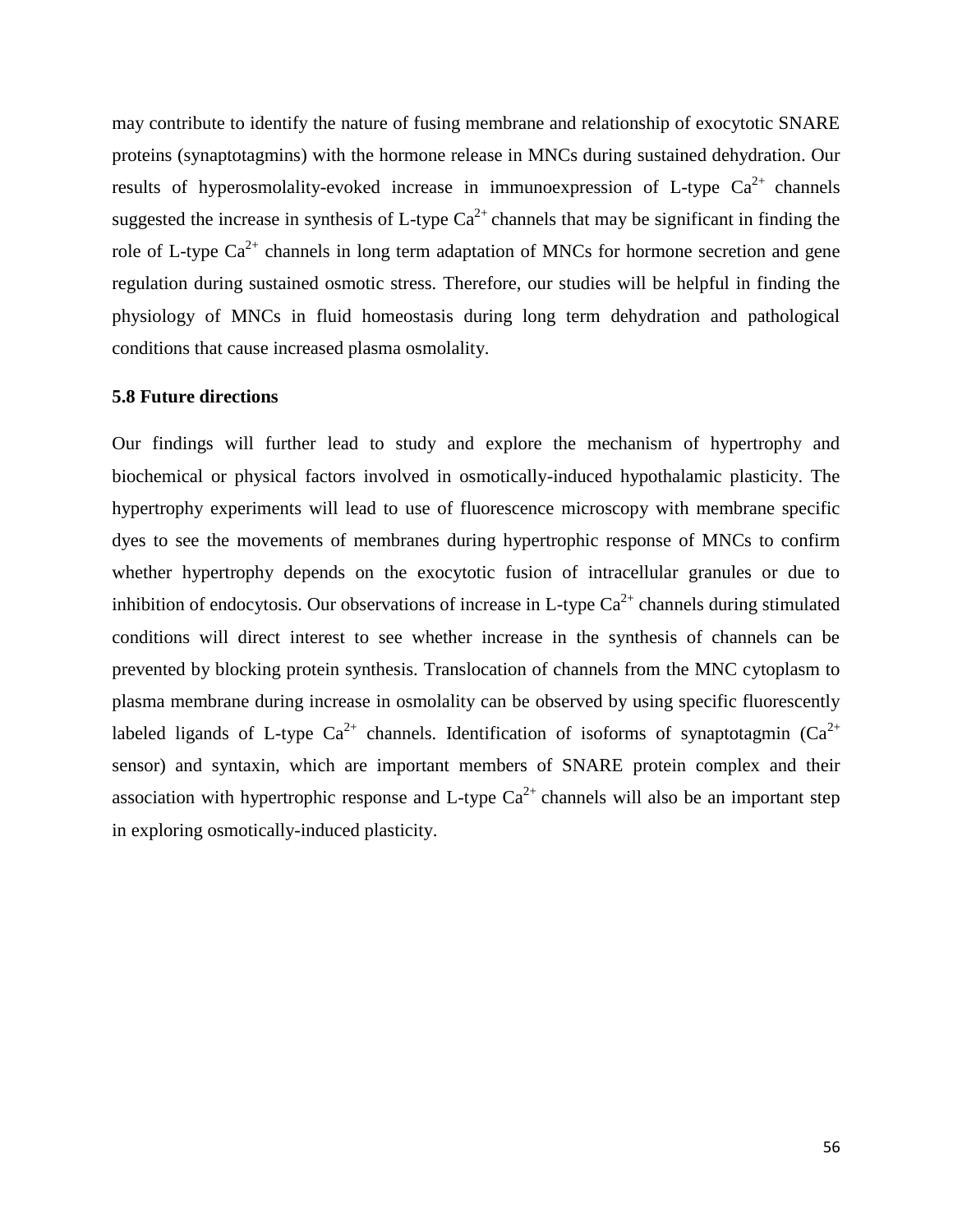# **CHAPTER 6 CONCLUSION**

MNCs undergo hypertrophy as a result of increases in external osmolality lasting for tens of minutes. This hypertrophy involves an increase in the total membrane area of the MNCs, which suggests insertion of new membrane. The increase in surface area depends on the exocytotic fusion of intracellular vesicle membranes with the plasma membrane. Preliminary findings also suggest that osmotically-evoked hypertrophy is associated with an increase in the number of Ltype  $Ca^{2+}$  channels in MNCs. The osmotically-evoked hypertrophy and increase in L-type  $Ca^{2+}$ channels in MNCs may contribute to the structural and functional adaptation in response to chronic treatment of cells with hyperosmolar solution.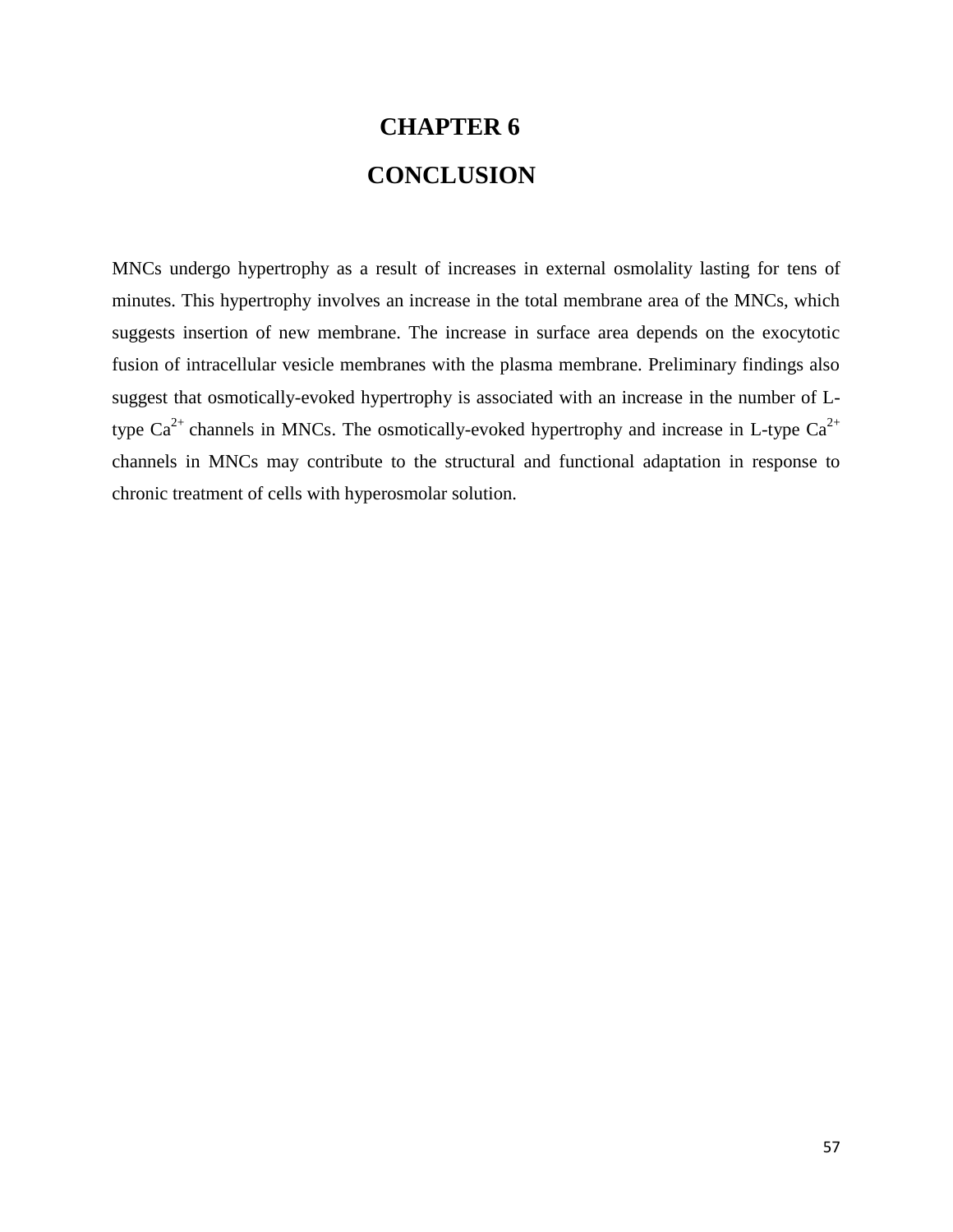### **CHAPTER 7**

### **REFERENCES**

- Ahlijanian MK, Westenbroek RE, Catterall WA (1990) Subunit structure and localization of dihydropyridine-sensitive calcium channels in mammalian brain, spinal cord, and retina. Neuron 4: 819-32.
- Alberts B, Bray D, Lewis J, Raff M, Roberts K, Watson JD (1994) Molecular biology of the cell. 3rd ed. Garland Pub. Inc., New York.
- Andrew RD & Dudek FE (1983) Burst discharge in mammalian neuroendocrine cells involves an intrinsic regenerative mechanism. Science 221: 1050-1052.
- Andrew RD & Dudek FE (1984) Intrinsic inhibition in magnocellular neuroendocrine cells of rat hypothalamus. J Physiol 353: 171-185.
- Armstrong WE, Smith BN, Tian M (1994) Electrophysiological characteristics of immunochemically identified rat oxytocin and vasopressin neurones in vitro. J Physiol (Lond) 475: 115-128.
- Bading H, Ginty DD, Greenberg ME (1993) Regulation of gene expression in hippocampal neurons by distinct calcium signaling pathways. Science 260: 181-6.
- Ball SG (2007) Vasopressin and disorders of water balance: the physiology and pathophysiology of vasopressin. Ann Clin Biochem 44: 417-431.
- Bargmann W, Scharrer E (1951) The site of origin of the hormones of the posterior pituitary. Science 29: 255.
- Beagley GH & Hatton GI (1992) Rapid morphological changes in supraoptic nucleus and posterior pituitary induced by a single hypertonic saline injection. Brain Res Bull 28: 613-8.
- Benham CD, Gunthorpe MJ, Davis JB (2003) TRPV channels as temperature sensors. Cell Calcium 33: 479-87.
- Berridge MJ, Bootman MD, Roderick HL (2003) Calcium signalling: dynamics, homeostasis and remodelling. Nat Rev Mol Cell Biol 4: 517-29.
- Bicknell RJ (1988) Optimizing release from peptide hormone secretory nerve terminals. J Exp Biol 139: 51-65.
- Boron WF & Boulpaep EL (2009) Medical physiology: a cellular and molecular approach.  $2^{nd}$ ed. Philadelphia, PA, Saunders/Elsevier.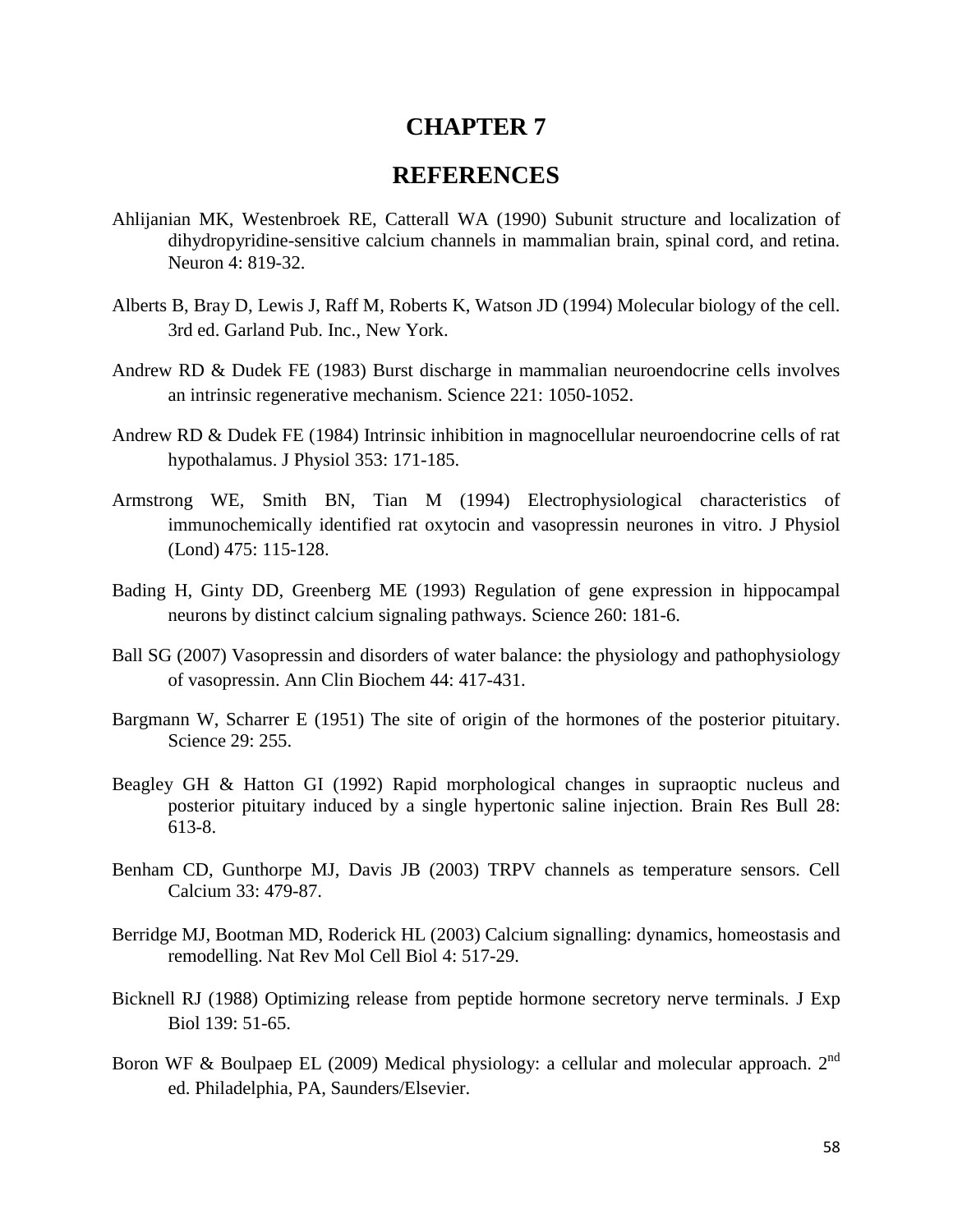- Bourque CW (1989) Ionic basis for the intrinsic activation of rat supraoptic neurones by hyperosmotic stimuli. J Physiol (Lond) 417: 263-277.
- Bourque CW (1998) Osmoregulation of vasopressin neurons: a synergy of intrinsic and synaptic processes. Prog Brain Res 119: 59-76.
- Bourque CW (2008) Central mechanisms of osmosensation and systemic osmoregulation. Nat Rev Neurosci 9: 519-531.
- Bourque CW & Oliet SH (1997) Osmoreceptors in the central nervous system. Annu Rev Physiol 59: 601-619.
- Bourque CW, Oliet SH, Richard D (1994) Osmoreceptors, osmoreception, and osmoregulation. Front Neuroendocrinol 15: 231-274.
- Brown CH & Bourque CW (2004) Autocrine feedback inhibition of plateau potentials terminates phasic bursts in magnocellular neurosecretory cells of the rat supraoptic nucleus. J Physiol 557: 949-960.
- Brown CH, Ghamari-Langroudi M, Leng G, Bourque CW (1999) Kappa-opioid receptor activation inhibits post-spike depolarizing after-potentials in rat supraoptic nucleus neurones in vitro. J Neuroendocrinol 11: 825-8.
- Brown D & Moos F (1997) Onset of bursting in oxytocin cells in suckled rats. J Physiol 503: 625-34.
- Brown CH, Leng G, Ludwig M, Bourque CW (2006) Endogenous activation of supraoptic nucleus {kappa}-opioid receptors terminates spontaneous phasic bursts in rat magnocellular neurosecretory cells. J Neurophysiol 95: 3235-3244.
- Brownstein MJ, Russel JT, Gainer H (1980) Synthesis, transport and release of posterior pituitary hormones. Science 207: 373-8.
- Burbach JP, Luckman SM, Murphy D, Gainer H (2001) Gene regulation in the magnocellular hypothalamo-neurohypophysial system. Physiol Rev 81: 1197-267.
- Burgoyne RD & Morgan A (2003) Secretory granule exocytosis. Physiol Rev 83: 581-632.
- Catterall WA (1999) Interactions of presynaptic  $Ca^{2+}$  channels and snare proteins in neurotransmitter release. Ann N Y Acad Sci 868: 144-59.
- Catterall WA (2000) Structure and regulation of voltage-gated  $Ca^{2+}$  channels. Annu Rev Cell Dev Biol 16: 521-555.
- Cecil RL, Goldman L, Ausiello DA (2008) Cecil medicine. Philadelphia, Saunders Elsevier.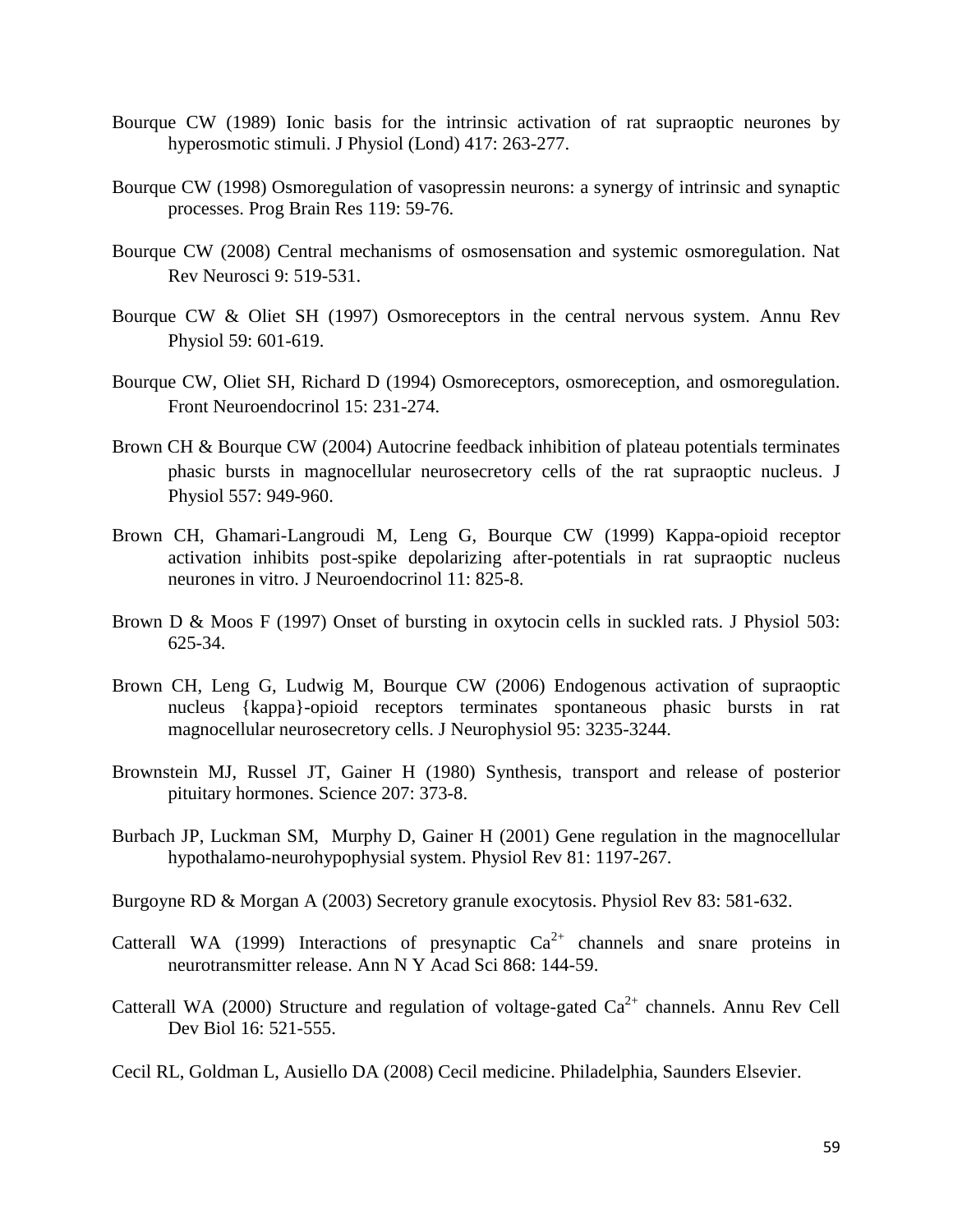Chung HJ & Jan LY (2006) Channeling to the nucleus. Neuron 52: 937-40.

Clapham DE (2007) Calcium signaling. Cell 131: 1047-58.

- Dayanithi G, Widmer H, Richard P (1996) Vasopressin-induced intracellular  $Ca^{2+}$  increase in isolated rat supraoptic cells. J Physiol 490: 713-27.
- De Mota N, Reaux-Le Goazigo A, El Messari S, Chartrel N, Roesch D, Dujardin C, Kordon C, Vaudry H, Moos F & Llorens-Cortes C (2004) Apelin, a potent diuretic neuropeptide counteracting vasopressin actions through inhibition of vasopressin neuron activity and vasopressin release. Proc Natl Acad Sci U S A 101:10464-10469.
- Deisseroth K, Mermelstein PG, Xia H, Tsien RW (2003) Signaling from synapse to nucleus: the logic behind the mechanisms. Curr Opin Neurobiol 13: 354-65.
- Di S & Tasker JG (2004) Dehydration-induced synaptic plasticity in magnocellular neurons of the hypothalamic supraoptic nucleus. Endocrinology 145: 5141-5149.
- Dolmetsch RE, Pajvani U, Fife, K, Spotts JM, Greenberg ME (2001) Signaling to the nucleus by an L-type calcium channel-calmodulin complex through the MAP kinase pathway. Science 294(5541): 333-9.
- Dulubova I, Yamaguchi T, Arac D, Li H, Huryeva I, Min SW, Rizo J, Sudhof TC (2003) Convergence and divergence in the mechanism of SNARE binding by Sec1/Munc18-like proteins. Proc Natl Acad Sci U S A 100: 32-7.
- Eaton BA, Haugwitz M, Lau D, Moore HP (2000) Biogenesis of regulated exocytotic carriers in neuroendocrine cells. J Neurosci 20:7334-7344.
- Fernandez JM, Neher E, Gomperts BD (1984) Capacitance measurements reveal stepwise fusion events in degranulating mast cells. Nature 312: 453-5.
- Fisher TE & Bourque CW (1995) Voltage-gated calcium currents in the magnocellular neurosecretory cells of the rat supraoptic nucleus. J Physiol (Lond) 486: 571-580.
- Fisher TE & Bourque CW (1996) Calcium-channel subtypes in the somata and axon terminals of magnocellular neurosecretory cells. Trends Neurosci 19: 440-444.
- Fisher TE & Bourque CW (2001) The function of  $Ca^{2+}$  channel subtypes in exocytotic secretion: new perspectives from synaptic and non-synaptic release. Prog Biophys Mol Biol 77: 269-303.
- Fisher TE, Carrion-Vazquez M, Fernandez JM (2000) Intracellular  $Ca^{2+}$  channel immunoreactivity in neuroendocrine axon terminals. FEBS Lett 482: 131-138.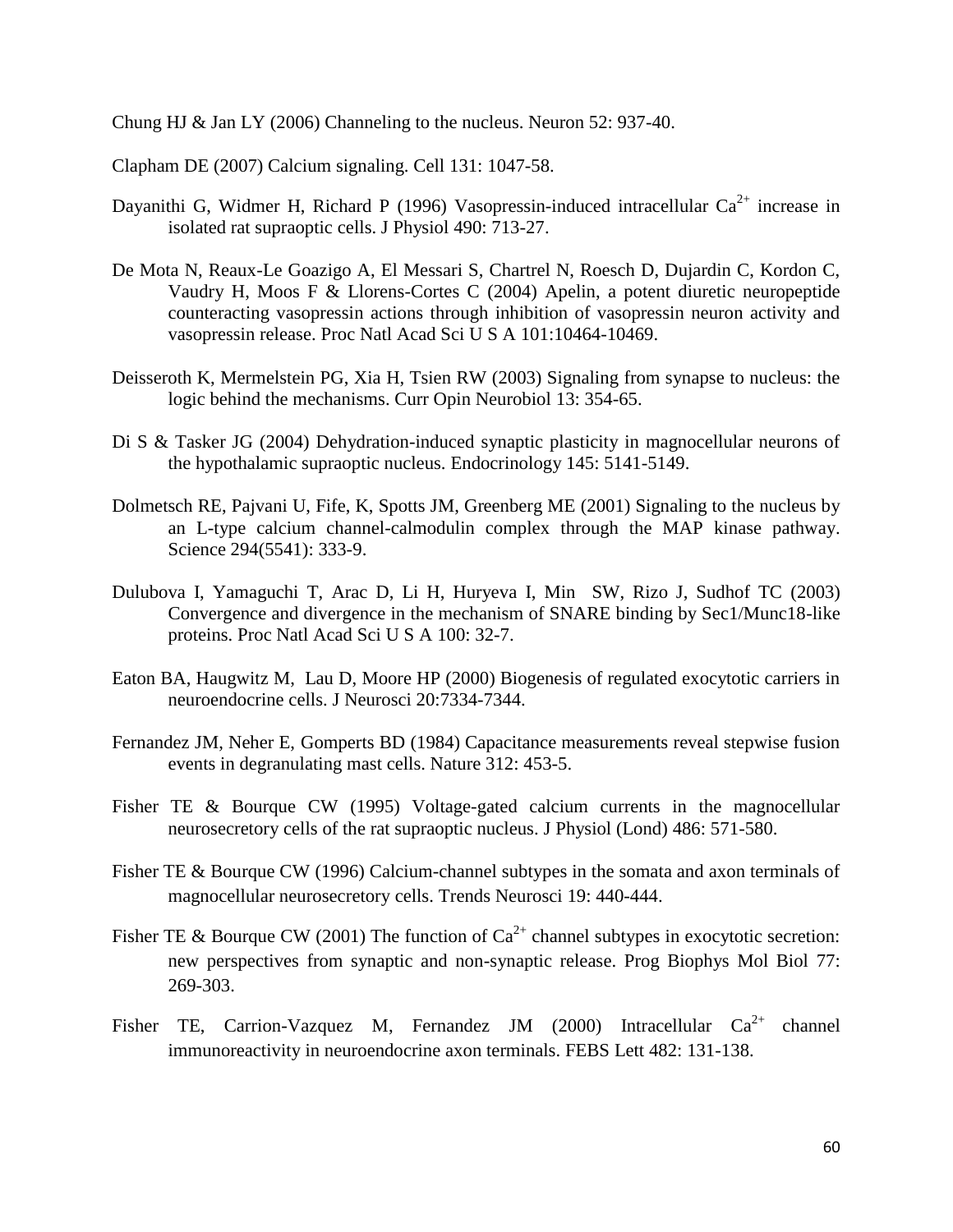- Foehring RC & Armstrong WE (1996) Pharmacological dissection of high-voltage-activated  $Ca^{2+}$  current types in acutely dissociated rat supraoptic magnocellular neurons. J Neurophysiol 76: 977-983.
- Fox AP, Nowycky MC, Tsien RW (1987) Single-channel recordings of three types of calcium channels in chick sensory neurones. J Physiol (Lond) 394: 173-200.
- Furst J, Sutton RB, Chen J, Brunger AT, Grigorieff N (2003) Electron cryomicroscopy structure of N-ethyl maleimide sensitive factor at 11 A resolution. EMBO J 22: 4365-74.
- Gentet LJ, Stuart GJ, Clements JD (2000) Direct measurement of specific membrane capacitance in neurons. Biophys J 79: 314-20.
- Gillard ER, Coburn CG, de Leon A, Snissarenko EP, Bauce LG, Pittman QJ, Hou B, Curras-Collazo MC (2007) Vasopressin autoreceptors and nitric oxide-dependent glutamate release are required for somatodendritic vasopressin release from rat magnocellular neuroendocrine cells responding to osmotic stimuli. Endocrinology 148: 479-89.
- Gilman A (1937) The relation between blood osmotic pressure, fluid distribution, and voluntary water intake. Am. J. Physiol. 120:323-28.
- Ginty DD, Kornhauser JM, Thompson MA, Bading H, Mayo KE, Takahashi JS, Greenberg ME (1993) Regulation of CREB phosphorylation in the suprachiasmatic nucleus by light and a circadian clock. Science 260: 238-41.
- Glasgow E, Kusano K, Chin H, Mezey E, Young WS, 3rd, Gainer H (1999) Single cell reverse transcription-polymerase chain reaction analysis of rat supraoptic magnocellular neurons: neuropeptide phenotypes and high voltage-gated calcium channel subtypes. Endocrinology 140: 5391-5401.
- Gomez-Ospina N, Tsuruta F, Barreto-Chang O, Hu L, Dolmetsch R (2006) The C terminus of the L-type voltage-gated calcium channel Ca (V)1.2 encodes a transcription factor. Cell 127: 591-606.
- Gustavsson N, Wei SH, Hoang DN, Lao Y, Zhang Q, Radda GK, Rorsman P, Sudhof TC, Han W (2009) Synaptotagmin-7 is a principal  $Ca^{2+}$  sensor for  $Ca^{2+}$ -induced glucagon exocytosis in pancreas. J Physiol 587: 1169-78.
- Guyton AC & Hall JE (1996) Textbook of medical physiology vol. 9th ed. Philadelphia : W.B. Saunders.
- Hatton GI (1997) Function-related plasticity in hypothalamus. Annu Rev Neurosci 20: 375-397.
- Hatton GI (2002) Glial-neuronal interactions in the mammalian brain. Adv Physiol Educ 26: 225-37.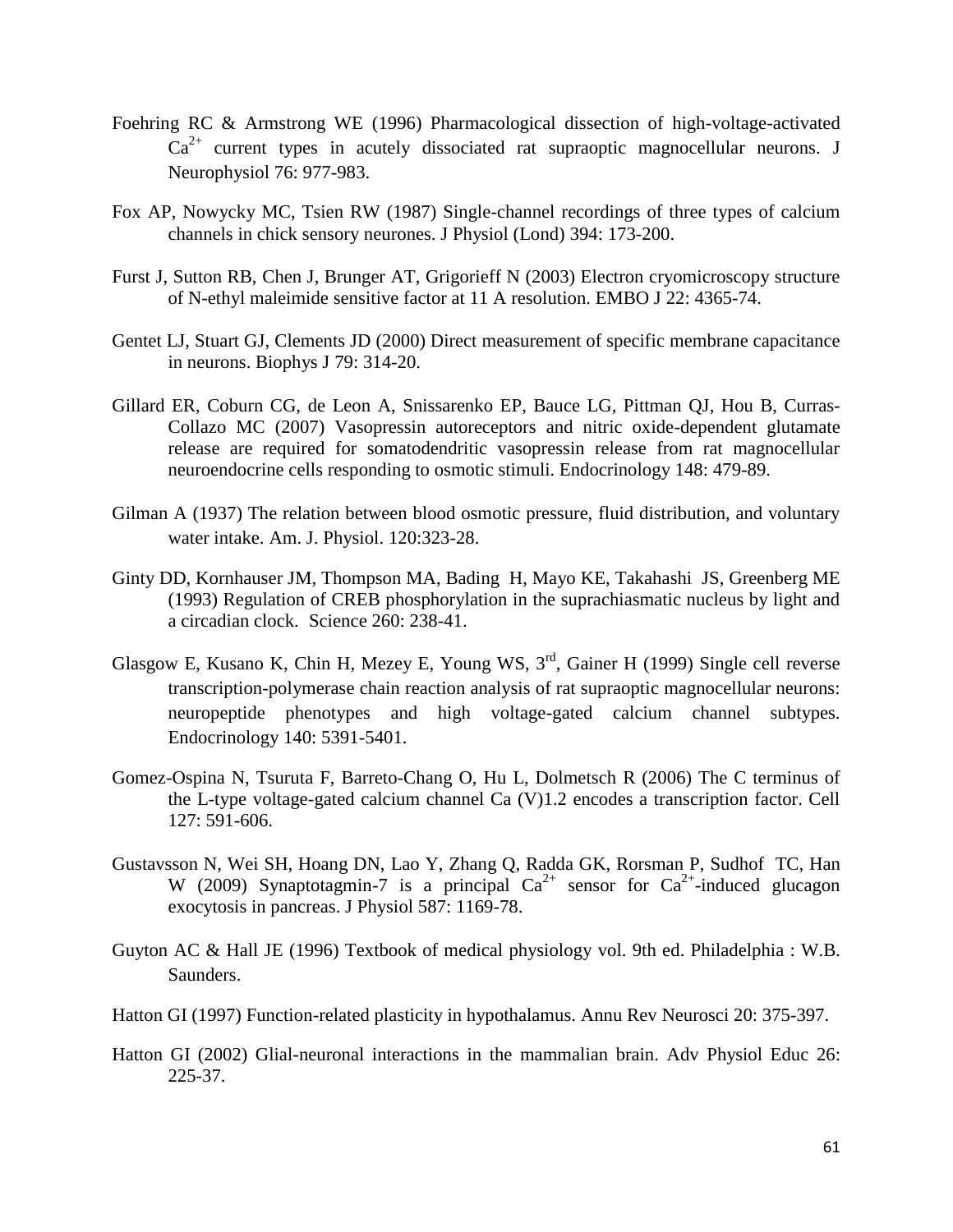- Hatton GI & Li Z (1998) Mechanisms of neuroendocrine cell excitability. Adv Exp Med Biol 449: 79-95.
- Hayashi M, Arima H, Goto M, Banno R, Watanabe M, Sato I, Nagasaki H, Oiso Y (2006) Vasopressin gene transcription increases in response to decreases in plasma volume, but not to increases in plasma osmolality, in chronically dehydrated rats. Am J Physiol Endocrinol Metab 290: E213-7.
- Hindmarch C, Yao S, Beighton G, Paton J, Murphy D (2006) A comprehensive description of the transcriptome of the hypothalamoneurohypophyseal system in euhydrated and dehydrated rats. Proc Natl Acad Sci U S A 103: 1609-14.
- Hofmann F, Lacinova L, Klugbauer N (1999) Voltage-dependent calcium channels: from structure to function. Rev Physiol Biochem Pharmacol 139: 33-87.
- Hoyle J, Phelan JP, Bermingham N, Fisher EM (1996) Localization of human and mouse Nethylmaleimide-sensitive factor (NSF) gene: a two-domain member of the AAA family that is involved in membrane fusion. Mamm Genome 7: 850-2.
- Hurbin A, Orcel H, Alonso G, Moos F, Rabie A (2002). The vasopressin receptors colocalize with vasopressin in the magnocellular neurons of the rat supraoptic nucleus and are modulated by water balance. Endocrinology 143: 456-466.
- Hussy N (2002) Glial cells in the hypothalamo-neurohypophysial system: key elements of the regulation of neuronal electrical and secretory activity. Prog Brain Res 139: 95-112.
- Jacobo SM, Guerra ML, Jarrard RE, Przybyla JA, Liu G, Watts VJ, Hockerman GH (2009) The intracellular II-III loops of Cav1.2 and Cav1.3 uncouple L-type voltage-gated  $Ca^{2+}$ channels from glucagon-like peptide-1 potentiation of insulin secretion in INS-1 cells via displacement from lipid rafts. J Pharmacol Exp Ther 330: 283-93.
- Jahn R & Scheller RH (2006) SNAREs--engines for membrane fusion. Nat Rev Mol Cell Biol 7: 631-43.
- Jarvis SE & Zamponi GW (2007) Trafficking and regulation of neuronal voltage-gated calcium channels. Curr Opin Cell Biol 19: 474-82.
- Jewell PA & Verney EB (1957) An experimental attempt to deterime the site the neurohypophysical osmoreceptors in the dogs. Philos Trans R Soc Lond B Biol Sci 240: 197-324.
- Joux N, Chevaleyre V, Alonso G, Boissin-Agasse L, Moos FC, Desarmenien MG, Hussy N (2001) High Voltage-Activated  $Ca^{2+}$  Currents in Rat Supraoptic Neurones: BiophysicalProperties and Expression of the Various Channel alpha1 Subunits. J Neuroendocrinol 13:638-649.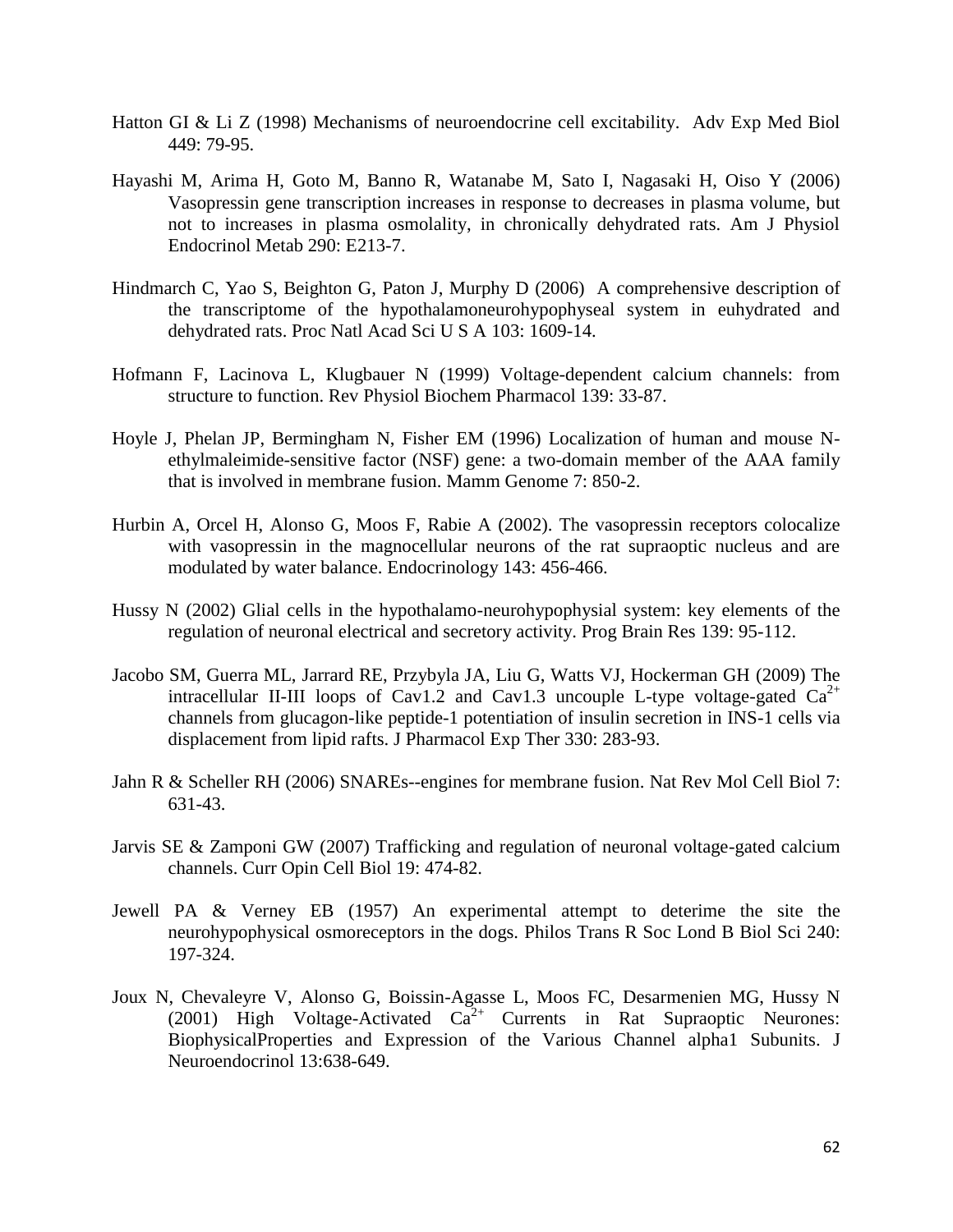- Kanai Y, Hara T, Imai A, Sakakibara A (2007) Differential involvement of TRPV1 receptors at the central and peripheral nerves in CFA-induced mechanical and thermal hyperalgesia. J Pharm Pharmacol 59: 733-8.
- Koch GL (1990) The endoplasmic reticulum and calcium storage. Bioessays 12: 527-31.
- Komendantov AO, Trayanova NA, Tasker JG (2007) Somato-dendritic mechanisms underlying the electrophysiological properties of hypothalamic magnocellular neuroendocrine cells: A multicompartmental model study. J Comput Neurosci.
- Koschak A, Reimer D, Huber I, Grabner M, Glossmann H, Engel J, Striessnig J (2001) alpha 1D (Cav1.3) subunits can form L-type  $Ca^{2+}$  channels activating at negative voltages. J Biol Chem 276: 22100-6.
- Koshimizu TA, Nasa Y, Tanoue A, Oikawa R, Kawahara Y, Kiyono Y, Adachi T, Tanaka T, Kuwaki T, Mori T, Takeo S, Okamura H, Tsujimoto G (2006) V1a vasopressin receptors maintain normal blood pressure by regulating circulating blood volume and baroreflex sensitivity. Proc Natl Acad Sci U S A 103:7807–7812.
- Lang F (2007) Mechanisms and significance of cell volume regulation. J Am Coll Nutr 26: 613S-623S.
- Lang F, Busch GL, Ritter M, Volkl H, Waldegger S, Gulbins E, Haussinger D (1998) Functional significance of cell volume regulatory mechanisms. Physiol Rev 78: 247-306.
- Li Z & Hatton GI (1997)  $Ca^{2+}$  release from internal stores: role in generating depolarizing afterpotentials in rat supraoptic neurones. J Physiol (Lond) 498:339-350.
- Li Z, Decavel C, Hatton GI (1995) Calbindin-D28k: role in determining intrinsically generated firing patterns in rat supraoptic neurones. J Physiol (Lond) 488:601-608.
- Lipscombe D, Helton TD, Xu W (2004) L-type calcium channels: the low down. J Neurophysiol 92: 2633-41.
- Liu XH, Zhang W, Fisher TE (2005) A novel osmosensitive voltage gated cation current in rat supraoptic neurons. J Physiol 568: 61-68.
- Loechner KJ, Salmon WC, Fu J, Patel S, McLaughlin JT (2009) Cell Cycle-Dependent Localization of Voltage-Dependent Calcium Channels and the Mitotic Apparatus in a Neuroendocrine Cell Line(AtT-20). Int J Cell Biol: 487959.
- Ludwig M & Leng G (2006) Dendritic peptide release and peptide-dependent behaviours. Nat Rev Neurosci 7: 126-36.
- Ludwig M & Pittman QJ (2003) Talking back: dendritic neurotransmitter release. Trends Neurosci 26: 255-261.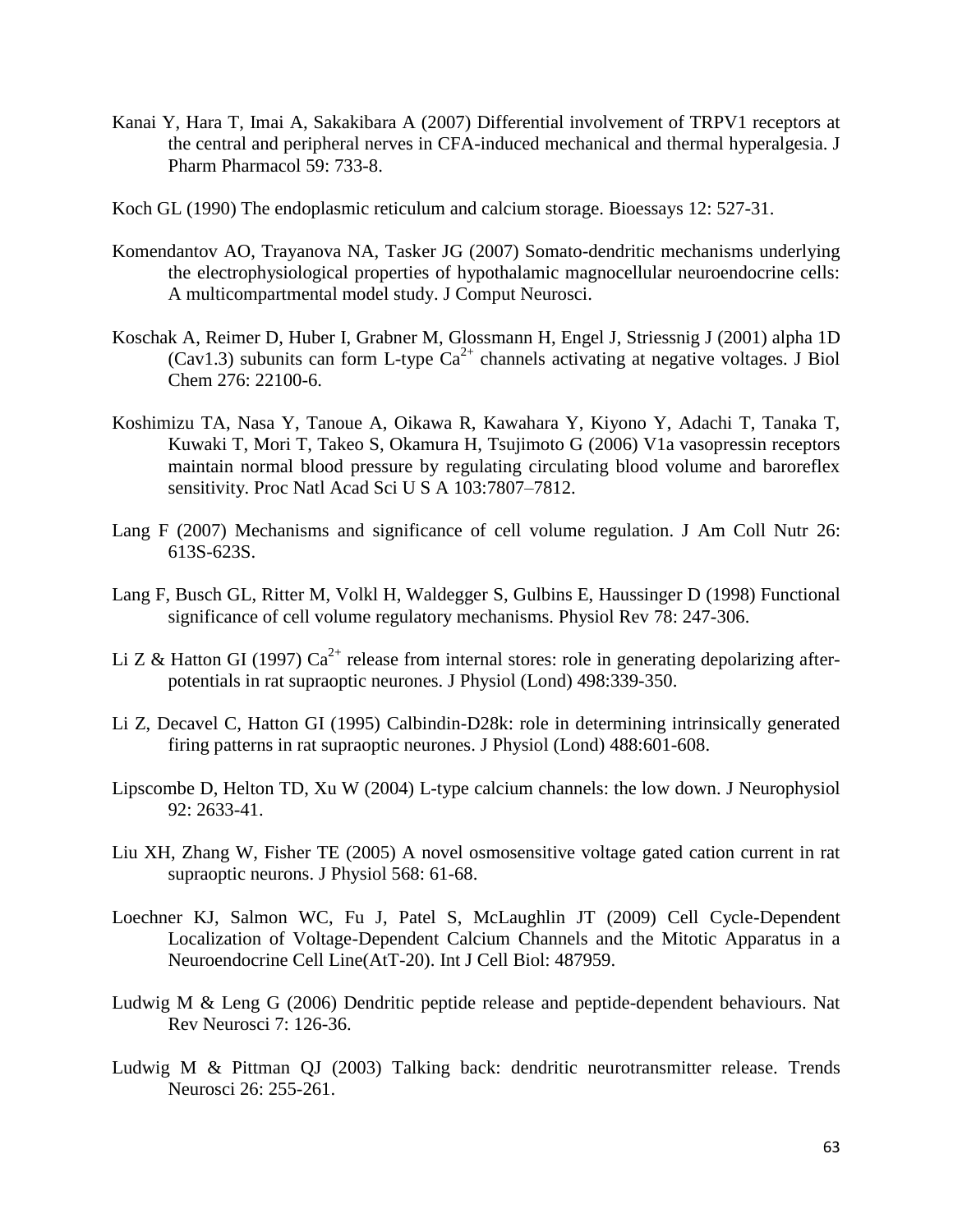- Ludwig M, Bull PM, Tobin VA, Sabatier N, Landgraf R, Dayanithi G, Leng G (2005) Regulation of activity-dependent dendritic vasopressin release from rat supraoptic neurones. J Physiol 564:515-522.
- Ludwig M, Sabatier N, Dayanithi G, Russell JA, Leng G (2002) The active role of dendrites in the regulation of magnocellular neurosecretory cell behavior. Prog Brain Res 139: 247- 256.
- Matsushita K, Morrell CN, Cambien B, Yang SX, Yamakuchi M, Bao C, Hara MR, Quick RA, Cao W, O'Rourke B, Lowenstein JM, Pevsner J, Wagner DD, Lowenstein C J (2003) Nitric oxide regulates exocytosis by S-nitrosylation of N-ethylmaleimide-sensitive factor. Cell 115: 139-50.
- Matsushita K, Morrell CN, Lowenstein CJ (2005) A novel class of fusion polypeptides inhibits exocytosis. Mol Pharmacol 67: 1137-44.
- McCleskey EW, Fox AP, Feldman D, Tsien RW (1986) Different types of calcium channels. J Exp Biol 124: 177-90.
- Morrell CN, Matsushita K, Lowenstein CJ (2005) A novel inhibitor of N-ethylmaleimidesensitive factor decreases leukocyte trafficking and peritonitis. J Pharmacol Exp Ther 314: 155-61.
- Morris CE & Homann U (2001) Cell surface area regulation and membrane tension. J Membr Biol 179: 79-102.
- Modney BK & Hatton GI (1989) Multiple synapse formation: a possible compensatory mechanism for increased cell size in rat supraoptic nucleus. J Neuroendocrinol 1: 21-7.
- Nanovic L (2005) Electrolytes and fluid management in hemodialysis and peritoneal dialysis. Nutr Clin Pract 20: 192-201.
- Oliet SH & Bourque CW (1992) Properties of supraoptic magnocellular neurones isolated from the adult rat. J Physiol (Lond) 455: 291-306.
- Oliet SH & Bourque CW (1993a) Mechanosensitive channels transduce osmosensitivity in supraoptic neurons. Nature 364: 341-343.
- Oliet SH & Bourque CW (1993b) Steady-state osmotic modulation of cationic conductance in neurons of rat supraoptic nucleus. Am J Physiol 265: R1475-1479.
- Ordaz B, Tuz K, Ochoa LD, Lezama R, Pena-Segura C, Franco R (2004) Osmolytes and mechanisms involved in regulatory volume decrease under conditions of sudden or gradual osmolarity decrease. Neurochem. Res. 29: 65–72.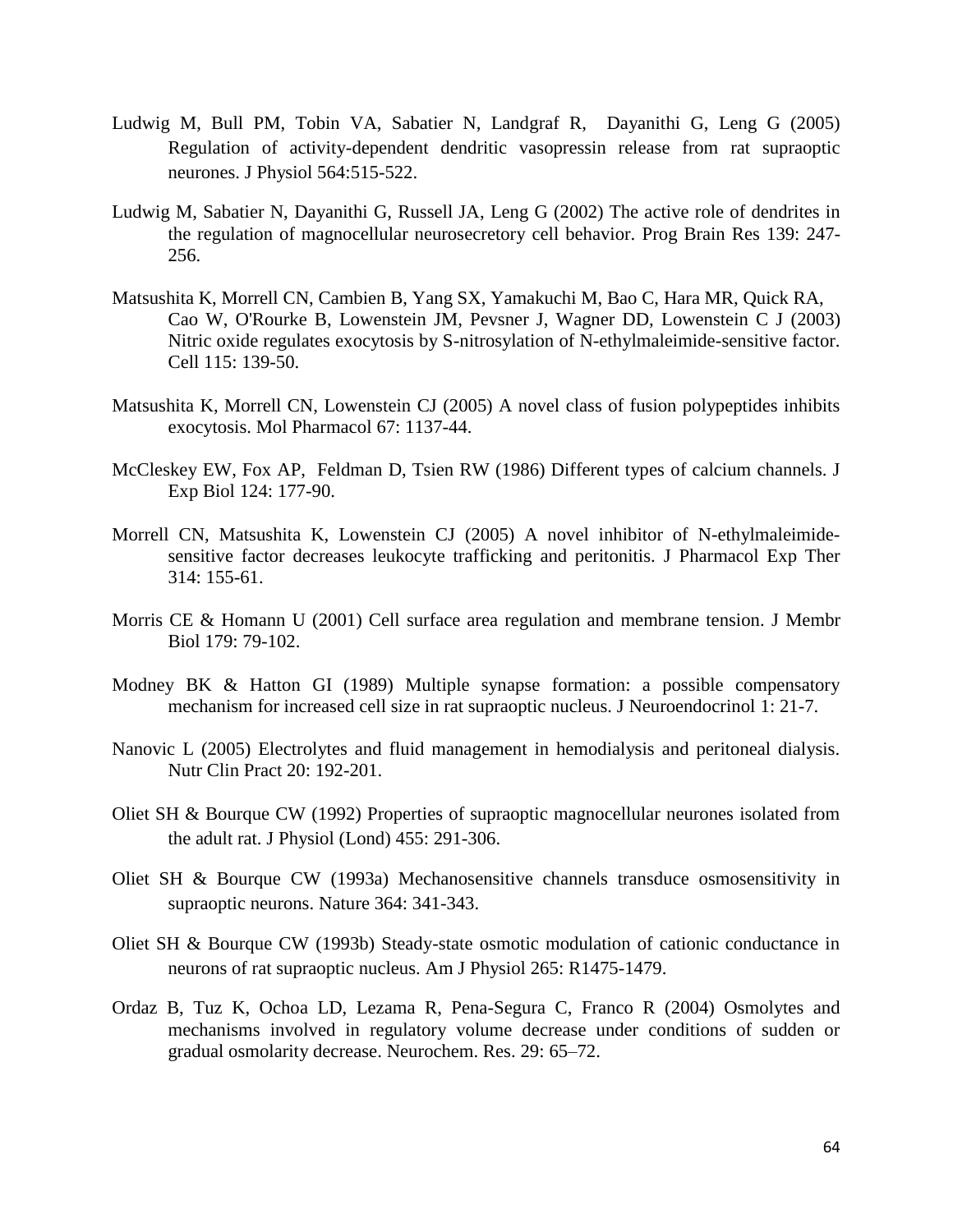- Park Y & Kim KT (2009) Dominant role of lipid rafts L-type calcium channel in activitydependent potentiation of large dense-core vesicle exocytosis. J Neurochem 110: 520-9.
- Petersen M. (2006). The effect of vasopressin and related compounds at V1a and V2 receptors in animal models relevant to human disease. Basic Clin Pharmacol Toxicol 99: 96-103.
- Petersen OH, Michalak M, Verkhratsky A (2005) Calcium signalling: past, present and future. Cell Calcium 38: 161-9.
- Poulain DA & Wakerley JB (1982) Electrophysiology of hypothalamic magnocellular neurones secreting oxytocin and vasopressin. Neuroscience 7: 773-808.
- Poulain DA, Wakerley JB, Dyball REJ (1977) Electrophysiological differentiation of oxytocinand vasopressin-secreting neurones. Proc R Soc Lond B Biol Sci 196: 367-384.
- Pow DV & Morris JF (1989) Dendrites of hypothalamic magnocellular neurons release neurohypophysial peptides by exocytosis. Neuroscience 32: 435-9.
- Procino G, Barbieri C, Tamma G, De Benedictis L, Pessin JE, Svelto M, Valenti G (2008) AQP2 exocytosis in the renal collecting duct -- involvement of SNARE isoforms and the regulatory role of Munc18b. J Cell Sci 121: 2097-106.
- Rhoades R & Bell DR (2009) Medical physiology: principles for clinical medicine.  $3<sup>rd</sup>$  ed. Philadelphia, Wolters Kluwer/Lippincott Williams & Wilkins.
- Richard D & Bourque CW (1995) Synaptic control of rat supraoptic neurones during osmotic stimulation of the organum vasculosum lamina terminalis in vitro. J Physiol (Lond) 489: 567-77.
- Robinson LJ & Martin TF (1998) Docking and fusion in neurosecretion. Curr Opin Cell Biol 10: 483-92.
- Roper P, Callaway J, Shevchenko T, Teruyama R, Armstrong W (2003) AHP's, HAP's and DAP's: how potassium currents regulate the excitability of rat supraoptic neurones. J Comput Neurosci 15: 367-389.
- Russell PJ, Wolfe SL, Hertz PE, Starr C, McMillan B (2008) Biology: the dynamic science. Belmon: 1<sup>st</sup> edi: volume 3<sup>rd</sup> Brooks/Cole.
- Sharif-Naeini R, Ciura S, Bourque CW (2008a) TRPV1 Gene Required for thermosensory Transduction and Anticipatory Secretion from Vasopressin Neurons during Hyperthermia. Neuron 58: 179-185.
- Sharif-Naeini R, Ciura S, Zhang Z, Bourque CW (2008b) Contribution of TRPV channels to osmosensory transduction, thirst, and vasopressin release. Kidney Int 73: 811-815.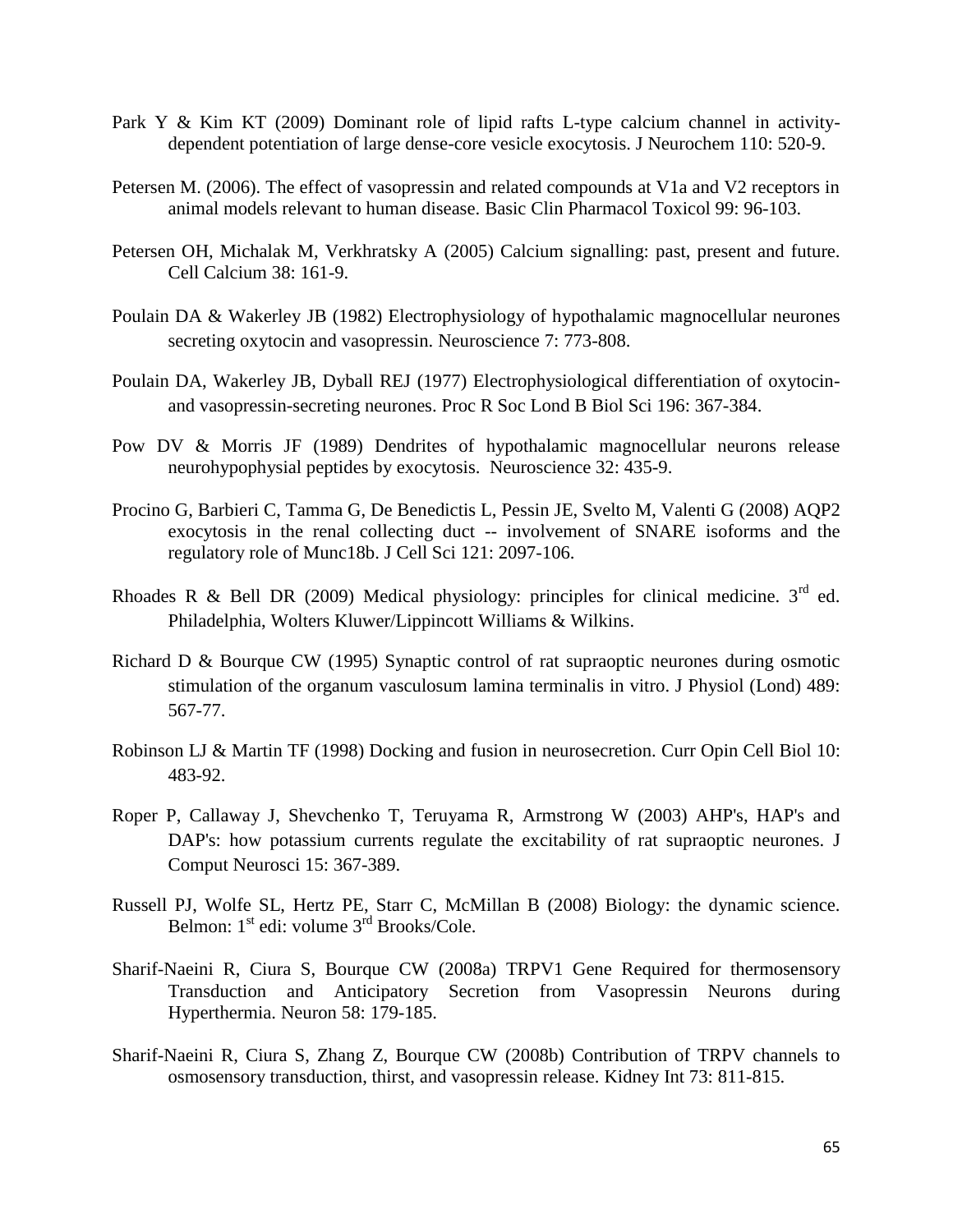- Sharif-Naeini R, Witty M-F, Séguéla P & Bourque CW (2006) An N-terminal variant of Trpv1 channel is required for osmosensory transduction. Nat Neurosci 9: 93-98.
- Shibuya I, Noguchi J, Tanaka K, Harayama N, Inoue U, Kabashima N, Ueta Y, Hattori Y, Yamashita H (1998) PACAP increases the cytosolic  $Ca^{2+}$  concentration and stimulates somatodendritic vasopressin release in rat supraoptic neurons. J Neuroendocrinol 10:31- 42.
- Shuster SJ, Riedl M, Li X, Vulchanova L, Elde R (1999) Stimulus-dependent translocation of kappa opioid receptors to the plasma membrane. J Neurosci 19: 2658-2664.
- Shuster SJ, Riedl M, Li X, Vulchanova L, Elde R (2000) The kappa opioid receptor and dynorphin co-localize in vasopressin magnocellular neurosecretory neurons in guinea-pig hypothalamus. Neuroscience 96: 373-83.
- Siegel GJ, Albers RW, Brady S, Price DL (2006) Basic neurochemistry: molecular, cellular, and medical aspects. Amsterdam; Boston, Elsevier Academic Press.
- Silver RA, Lamb AG, Bolsover SR (1990) Calcium hotspots caused by L-channel clustering promote morphological changes in neuronal growth cones. Nature 343: 751-4.
- Silverman AJ & Zimmerman EA (1983) Magnocellular neurosecretory system. Annu Rev Neurosci 6: 357-80.
- Simmons ML, Terman GW, Gibbs SM, Chavkin C (1995) L-type calcium channels mediate dynorphin neuropeptide release from dendrites but not axons of hippocampal granule cells. Neuron 14: 1265-72.
- Sladek CD (2004) Vasopressin response to osmotic and hemodynamic stress: neurotransmitter involvement. Stress 7: 85-90.
- Sladek CD & Kapoor JR (2001) Neurotransmitter/neuropeptide interactions in the regulation of neurohypophyseal hormone release. Exp Neurol 171: 200-209.
- Sollner T, Whiteheart SW, Brunner M, Erdjument-Bromage H, Geromanos S, Tempst P, Rothman JE (1993) SNAP receptors implicated in vesicle targeting and fusion [see comments]. Nature 362: 318-24.
- Song H, Nie L, Rodriguez-Contreras A, Sheng ZH, Yamoah EN (2003) Functional interaction of auxiliary subunits and synaptic proteins with Ca(y)1.3 may impart hair cell Ca<sup>2+</sup> current properties. J Neurophysiol 89: 1143-9.
- Strange K (1994) Cellular and molecular physiology of cell volume regulation. Boca Raton, CRC Press.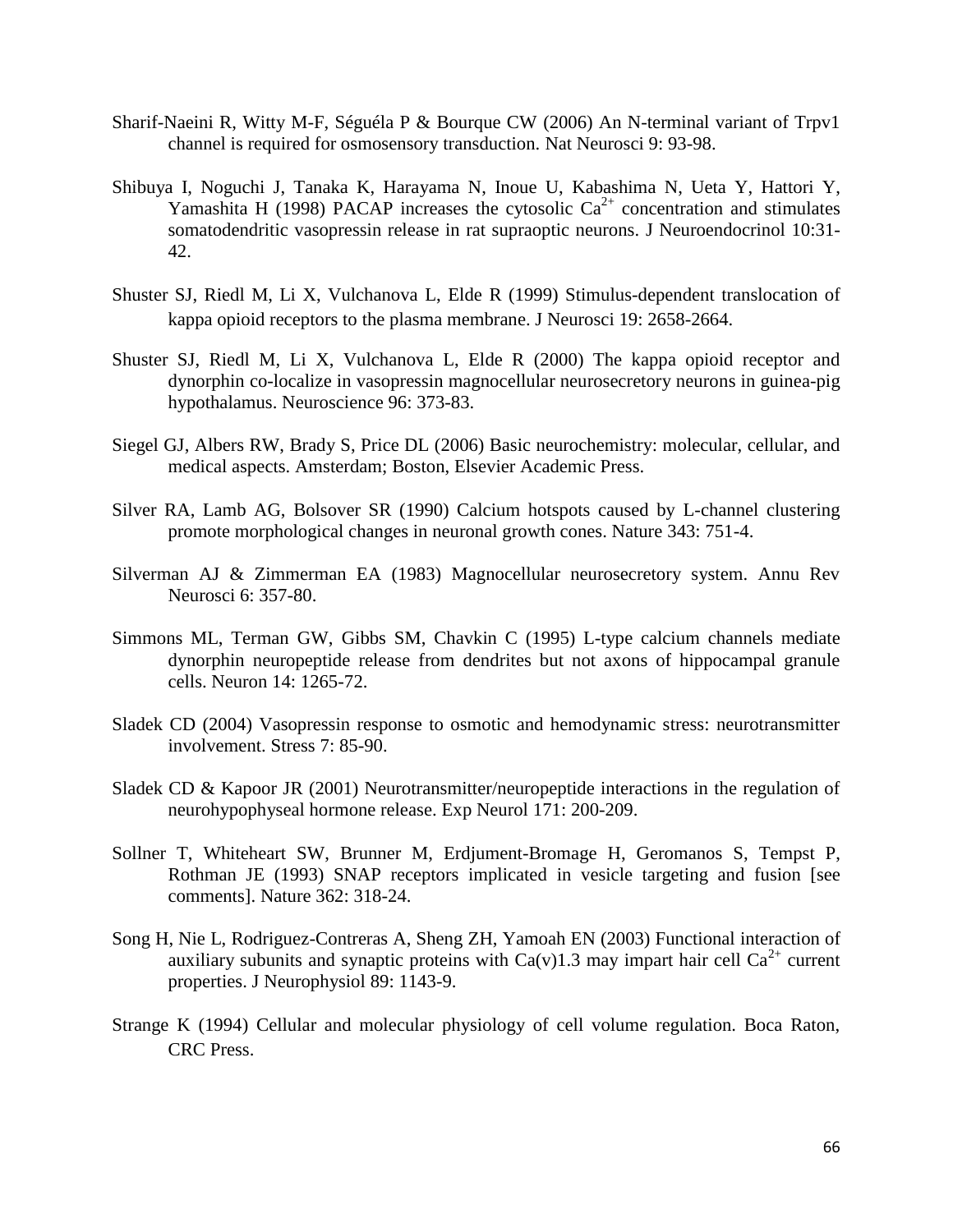- Striessnig J, Koschak A, Sinnegger-Brauns MJ, Hetzenauer A, Nguyen NK, Busquet P, Pelster G & Singewald N (2006) Role of voltage-gated L-type  $Ca^{2+}$  channel isoforms for brain function. Biochem Soc Trans 34: 903-909
- Striggow F & Ehrlich BE (1996) Ligand-gated calcium channels inside and out. Curr Opin Cell Biol 8: 490-5.
- Studdard PW, Stein JL, Cosentino MJ (2002) The effects of oxytocin and arginine vasopressin in vitro on epididymal contractility in the rat. Int J Androl 25: 65-71.
- Sudbury JR, Ciura S, Sharif-Naeini R, Bourque CW (2010) Osmotic and thermal control of magnocellular neurosecretory neurons--role of an N-terminal variant of trpv1. Eur J Neurosci 32: 2022-30.
- Sutton RB, Fasshauer D, Jahn R, Brunger AT (1998) Crystal structure of a SNARE complex involved in synaptic exocytosis at 2.4 A resolution. Nature 395: 347-53.
- Swaab DF, Pool CW, Nijveldt F (1975) Immunofluorescence of vasopressin and oxytocin in the rat hypothalamo-neurohypophypopseal system. J Neural Transm 36: 195-215.
- Swanson LW & Sawchenko PE (1983) Hypothalamic integration: organization of the paraventricular and supraoptic nuclei. Annu Rev Neurosci 6: 269-324.
- Tanaka M, Cummins TR, Ishikawa K, Black JA, Ibata Y, Waxman SG (1999) Molecular and functional remodeling of electrogenic membrane of hypothalamic neurons in response to changes in their input. Proc Natl Acad Sci U S A 96: 1088-93.
- Tanaka O, Sakagami H, Kondo H (1995) Localization of mRNAs of voltage-dependent Ca(2+) channels: four subtypes of alpha 1- and beta-subunits in developing and mature rat brain." Brain Res Mol Brain Res 30: 1-16.
- Teruyama R & Armstrong WE (2005) Enhancement of calcium-dependent afterpotentials in oxytocin neurons of the rat supraoptic nucleus during lactation. J Physiol 566: 505-18.
- Theodosis DT, Dreifuss JJ, Orci L (1978) A freeze-fracture study of membrane events during neurohypophysial secretion.
- Theodosis DT, Piet R, Poulain DA, Oliet SH (2004) Neuronal, glial and synaptic remodeling in the adult hypothalamus: functional consequences and role of cell surface and extracellular matrix adhesion molecules. Neurochem Int 45: 491-501.
- Theodosis DT, Poulain DA, Oliet SH (2008) Activity-dependent structural and functional plasticity of astrocyte-neuron interactions. Physiol Rev 88: 983-1008.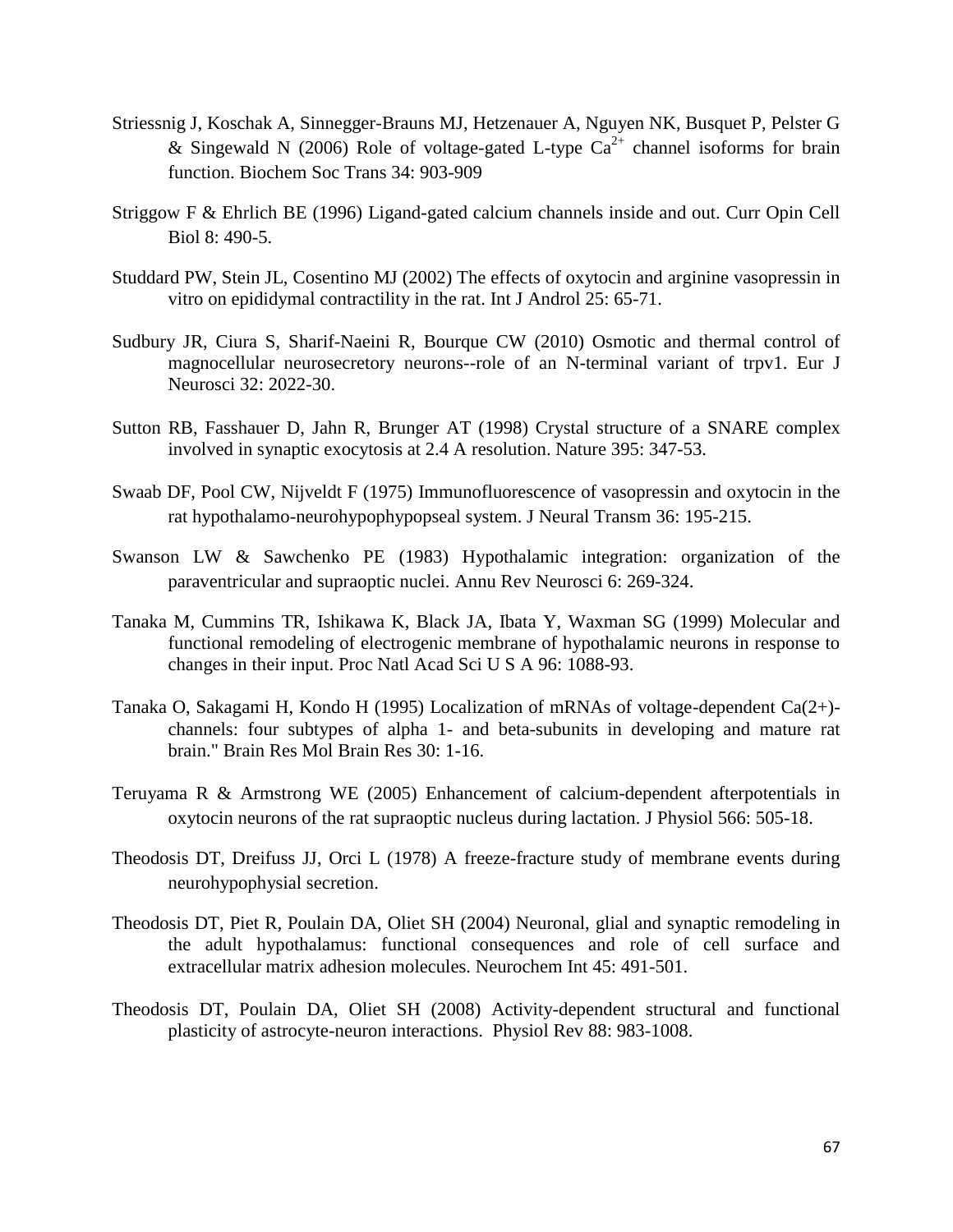- Trang T, Beggs S, Wan X, Salter MW (2009) P2X4-Receptor-Mediated Synthesis and Release of Brain-Derived Neurotrophic actor in Microglia Is Dependent on Calcium and p38- Mitogen-Activated Protein Kinase Activation. J Neurosci 29: 3518-28.
- Triggle DJ (2006) L-type calcium channels. Curr Pharm Des 12: 443-457.
- Tweedle CD, Smithson KG, Hatton GI (1993) Rapid synaptic changes and bundling in the supraoptic dendritic zone of the perfused rat brain. Exp Neurol 124: 200-7.
- Verney EB (1947) Croonian lecture-the antidiuretic hormone and the factors which determine its release. Proc R Soc Lond B Biol Sci 135: 25-105.
- Wakerley JB, Poulain DA, Brown D (1978) Comparison of firing patterns in oxytocin- and vasopressin-releasing neurones during progressive dehydration. Brain Res 148: 425-440.
- Wang D, Yan B, Rajapaksha WR, Fisher TE (2009) The expression of voltage-gated  $Ca^{2+}$ channels in pituicytes and the up-regulation of L-type  $Ca^{2+}$  channels during water deprivation. J Neuroendocrinol 21: 858-66.
- Weick JP, Groth RD, Isaksen AL, Mermelstein PG (2003) Interactions with PDZ proteins are required for L-type calcium channels to activate cAMP response element-binding protein-dependent gene expression. J Neurosci 23: 3446-56.
- Wiser O, Trus M, Hernandez A, Renstrom E, Barg S, Rorsman P, Atlas D (1999) The voltage sensitive Lc-type  $Ca^{2+}$  channel is functionally coupled to the exocytotic machinery. Proc Natl Acad Sci U S A 96: 248-53.
- Zamponi GW (2005) Voltage-gated calcium channels. Georgetown, Tex.New York, N.Y Landes Bioscience/Eurekah.com; Kluwer Academic/Plenum Publishers.
- Zhang G, Bai H, Zhang H, Dean C, Wu Q, Li J, Guariglia S, Meng Q, Cai D (2011) Neuropeptide exocytosis involving synaptotagmin-4 and oxytocin in hypothalamic programming of body weight and energy balance. Neuron 69: 523-35.
- Zhang H, Fu Y, Altier C, Platzer J, Surmeier DJ, Bezprozvanny I (2006)  $Ca<sub>v</sub>1.2$  and  $Ca<sub>v</sub>1.3$ neuronal L-type calcium channels: differential targeting and signaling to pCREB. Eur J Neurosci 23: 2297-2310.
- Zhang W, Star B, Rajapaksha WR, Fisher TE (2007a) Dehydration increases L-type  $Ca^{2+}$  current in rat supraoptic neurons. J Physiol 580: 181-193.
- Zhang, W, Wang D, Liu XH, Kosala WR, Rajapaksha JS, Fisher TE (2009) An osmosensitive voltage-gated K+ current in rat supraoptic neurons. Eur J Neurosci 29: 2335-46.
- Zhang Z & Bourque CW (2003) Osmometry in osmosensory neurons. Nat Neurosci 6: 1021- 1022.